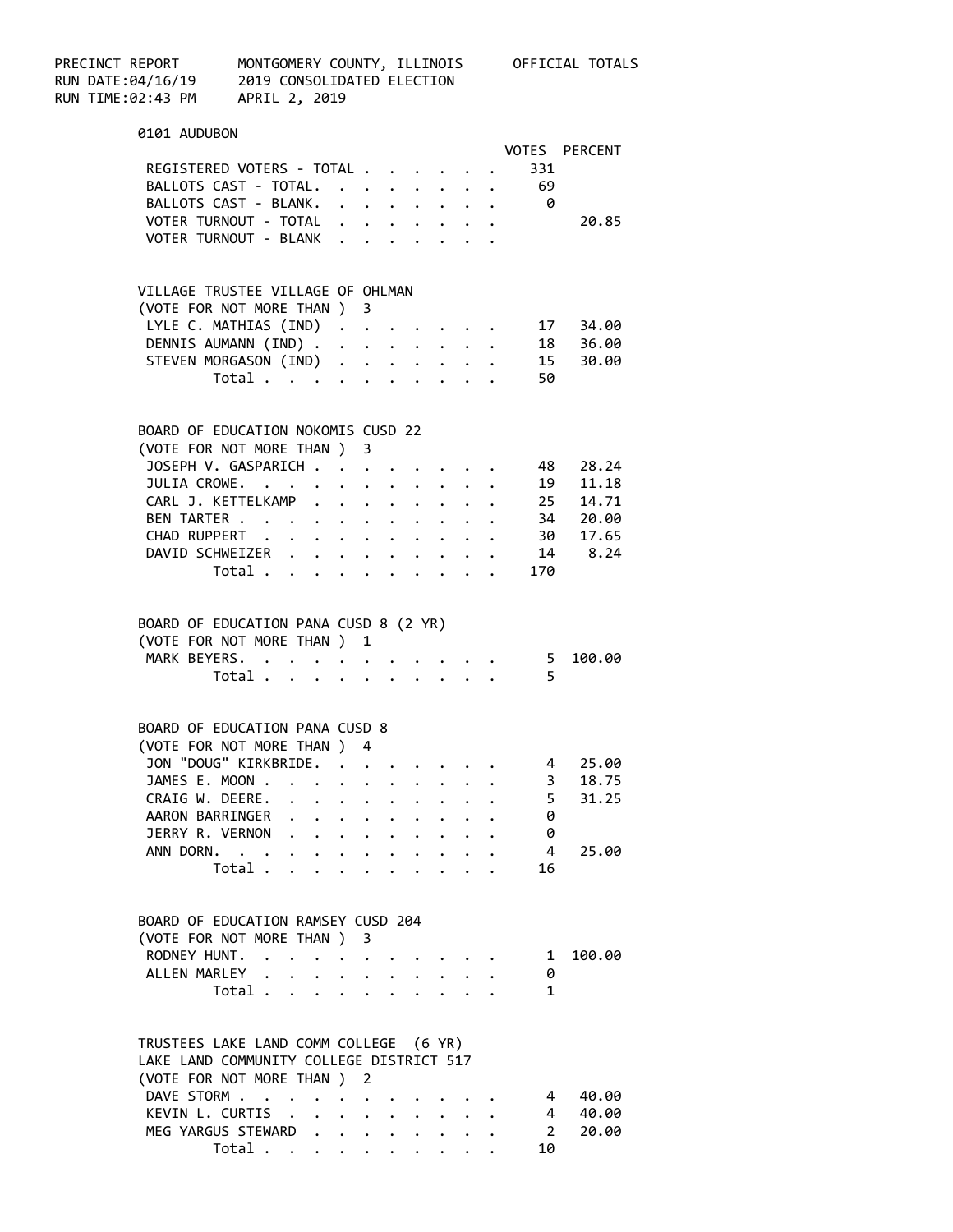| TRUSTEES LAKE LAND COLLEGE (4 YR)<br>LAKE LAND COMMUNITY COLLEGE DISTRICT 517<br>(VOTE FOR NOT MORE THAN ) 1<br>DENISE WALK. | Total .                 | $\mathbf{r}$ , and $\mathbf{r}$ , and $\mathbf{r}$ , and $\mathbf{r}$ , and $\mathbf{r}$ |  |                       |              |                      |                      |                                                  | -5    | 5 100.00                                     |  |
|------------------------------------------------------------------------------------------------------------------------------|-------------------------|------------------------------------------------------------------------------------------|--|-----------------------|--------------|----------------------|----------------------|--------------------------------------------------|-------|----------------------------------------------|--|
| REGIONAL SUPERINTENDENT OF SCHOOLS (6 YR)<br>BOND/CHRISTIAN/EFFINGHAM/FAYETTE/MONTGOMERY                                     |                         |                                                                                          |  |                       |              |                      |                      |                                                  |       |                                              |  |
| (VOTE FOR NOT MORE THAN ) 2                                                                                                  |                         |                                                                                          |  |                       |              |                      |                      |                                                  |       |                                              |  |
| JULIE KNODLE                                                                                                                 |                         |                                                                                          |  |                       |              |                      |                      |                                                  | 63    | 100.00                                       |  |
|                                                                                                                              | Total                   |                                                                                          |  |                       |              |                      |                      |                                                  | 63    |                                              |  |
| REGIONAL SUPERINTENDENT OF SCHOOLS (2 YR)<br>BOND/CHRISTIAN/EFFINGHAM/FAYETTE/MONTGOMERY<br>(VOTE FOR NOT MORE THAN ) 1      |                         |                                                                                          |  |                       |              |                      |                      |                                                  |       |                                              |  |
| BRUCE A. BANNISTER                                                                                                           |                         |                                                                                          |  |                       |              |                      |                      |                                                  |       | 47 100.00                                    |  |
|                                                                                                                              | Total 47                |                                                                                          |  |                       |              |                      |                      |                                                  |       |                                              |  |
|                                                                                                                              |                         |                                                                                          |  |                       |              |                      |                      |                                                  |       |                                              |  |
| 0201 BOIS D'ARC                                                                                                              |                         |                                                                                          |  |                       |              |                      |                      |                                                  |       | VOTES PERCENT                                |  |
| REGISTERED VOTERS - TOTAL                                                                                                    |                         |                                                                                          |  |                       |              |                      |                      |                                                  | . 602 |                                              |  |
| BALLOTS CAST - TOTAL. 121                                                                                                    |                         |                                                                                          |  |                       |              |                      |                      |                                                  |       |                                              |  |
| BALLOTS CAST - BLANK.                                                                                                        |                         |                                                                                          |  |                       |              |                      |                      |                                                  | ø     |                                              |  |
| VOTER TURNOUT - TOTAL                                                                                                        |                         |                                                                                          |  |                       |              |                      |                      |                                                  |       | 20.10                                        |  |
| VOTER TURNOUT - BLANK .                                                                                                      |                         |                                                                                          |  | $\Delta$ and $\Delta$ |              |                      |                      |                                                  |       |                                              |  |
| VILLAGE TRUSTEE VILLAGE OF FARMERSVILLE<br>(VOTE FOR NOT MORE THAN ) 3<br>MARK KRAGER (IND).                                 |                         |                                                                                          |  |                       |              |                      |                      |                                                  |       | 69 27.82<br>79 31.85<br>56 22.58<br>44 17.74 |  |
| LYNN CLARKE (IND).                                                                                                           |                         |                                                                                          |  |                       |              |                      |                      |                                                  |       |                                              |  |
| JOE POGGENPOHL (IND).                                                                                                        |                         |                                                                                          |  |                       |              |                      | $\ddot{\phantom{0}}$ |                                                  |       |                                              |  |
| PHILLIP FUCHS (IND)<br>$Total \cdot \cdot \cdot \cdot \cdot \cdot$                                                           |                         |                                                                                          |  |                       |              |                      |                      | $\overline{1}$ , $\overline{1}$ , $\overline{1}$ | 248   |                                              |  |
| LIBRARY TRUSTEE FARMERSVILLE-WAGGONER LIBRARY (6 YR)<br>(VOTE FOR NOT MORE THAN ) 2<br>GAIL KRAUS<br>ASHLEIGH ROCKWELL. .    | Total                   |                                                                                          |  | $\mathbf{L}$          | $\mathbf{L}$ |                      | $\mathbf{r}$         |                                                  | 188   | 97 51.60<br>91 48.40                         |  |
| LIBRARY TRUSTEE FARMERSVILLE-WAGGONER LIBRARY (4 YR)<br>(VOTE FOR NOT MORE THAN )                                            |                         |                                                                                          |  | 1                     |              |                      |                      |                                                  |       |                                              |  |
| CARRIE MATTHEWS                                                                                                              |                         |                                                                                          |  |                       |              |                      |                      |                                                  | 98    | 100.00                                       |  |
|                                                                                                                              | Total                   |                                                                                          |  |                       |              |                      |                      |                                                  | 98    |                                              |  |
| LIBRARY TRUSTEE GRAND PRAIRIE OF THE WEST LIBRARY<br>(VOTE FOR NOT MORE THAN ) 4                                             |                         |                                                                                          |  |                       |              |                      |                      |                                                  |       |                                              |  |
| JOANNE WILLARD.                                                                                                              |                         |                                                                                          |  |                       |              |                      |                      |                                                  |       | 2 25.00                                      |  |
| SANDRA HELMERICHS.                                                                                                           |                         |                                                                                          |  |                       |              |                      |                      |                                                  |       | 2 25.00                                      |  |
| GLORIA LESKOVISEK.                                                                                                           |                         |                                                                                          |  |                       |              |                      |                      |                                                  |       | 2 25.00                                      |  |
| EUGENA BAKER AUSTIN                                                                                                          |                         |                                                                                          |  |                       |              |                      |                      |                                                  |       | 2 25.00                                      |  |
|                                                                                                                              | Total $\cdots$ $\cdots$ |                                                                                          |  |                       |              | $\ddot{\phantom{0}}$ |                      |                                                  | 8     |                                              |  |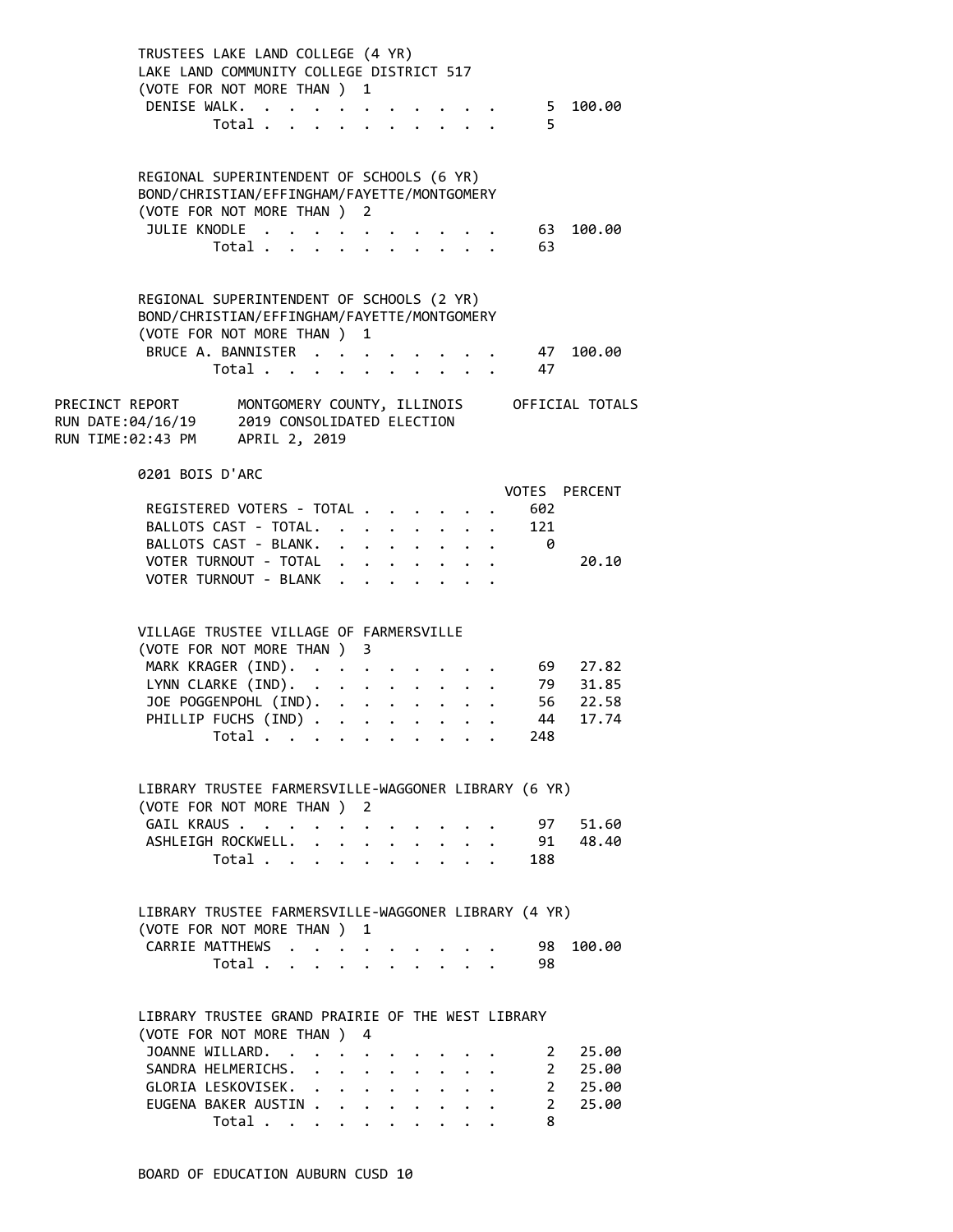| (VOTE FOR NOT MORE THAN ) 3                       |                                  |  |   |  |  |                       |          |
|---------------------------------------------------|----------------------------------|--|---|--|--|-----------------------|----------|
| BRADLEY A. SMITH                                  |                                  |  |   |  |  | 0                     |          |
|                                                   |                                  |  |   |  |  | 0                     |          |
|                                                   |                                  |  |   |  |  | 0                     |          |
|                                                   |                                  |  |   |  |  | $\frac{0}{1}$         | 100.00   |
|                                                   |                                  |  |   |  |  | 1                     |          |
|                                                   |                                  |  |   |  |  |                       |          |
|                                                   |                                  |  |   |  |  |                       |          |
| BOARD OF EDUCATION MORRISONVILLE CUSD 1           |                                  |  |   |  |  |                       |          |
| (VOTE FOR NOT MORE THAN ) 4                       |                                  |  |   |  |  |                       |          |
| DALE W. BROCKAMP                                  |                                  |  |   |  |  | 0<br>0                |          |
| GERALD GOEBEL<br>ED GOEBEL                        |                                  |  |   |  |  | 0                     |          |
| ROBERTA HARKER.                                   |                                  |  |   |  |  | 0                     |          |
|                                                   |                                  |  |   |  |  |                       |          |
|                                                   |                                  |  |   |  |  |                       |          |
| BOARD OF EDUCATION NORTH MACOUPIN CUSD 34 - SUB 6 |                                  |  |   |  |  |                       |          |
| (VOTE FOR NOT MORE THAN ) 1                       |                                  |  |   |  |  |                       |          |
| DAVID SPANN.                                      |                                  |  |   |  |  | 0                     |          |
|                                                   |                                  |  |   |  |  |                       |          |
| BOARD OF EDUCATION PANHANDLE CUSD 2 (2 YR)        |                                  |  |   |  |  |                       |          |
| (VOTE FOR NOT MORE THAN ) 1                       |                                  |  |   |  |  |                       |          |
| SHANE M. GILPIN 65 59.09                          |                                  |  |   |  |  |                       |          |
| GABE J. POPE 45 40.91                             |                                  |  |   |  |  |                       |          |
|                                                   | Total $\ldots$                   |  |   |  |  | 110                   |          |
|                                                   |                                  |  |   |  |  |                       |          |
| BOARD OF EDUCATION PANHANDLE CUSD 2               |                                  |  |   |  |  |                       |          |
| (VOTE FOR NOT MORE THAN ) 4                       |                                  |  |   |  |  |                       |          |
| LINDA J. BROWN. 80 21.16                          |                                  |  |   |  |  |                       |          |
| DANA PITCHFORD. 79 20.90                          |                                  |  |   |  |  |                       |          |
| DARRIN DAUGHERTY 46 12.17                         |                                  |  |   |  |  |                       |          |
| TERESA M. PAYNE                                   |                                  |  |   |  |  |                       | 84 22.22 |
| BRETT SLIGHTOM.                                   |                                  |  |   |  |  |                       | 89 23.54 |
|                                                   | Total $\cdot$                    |  |   |  |  | 378                   |          |
|                                                   |                                  |  |   |  |  |                       |          |
|                                                   |                                  |  |   |  |  |                       |          |
| BOARD OF EDUCATION PAWNEE CUSD 11                 |                                  |  |   |  |  |                       |          |
| (VOTE FOR NOT MORE THAN ) 3                       |                                  |  |   |  |  |                       |          |
| STEVEN KERN. 1                                    |                                  |  |   |  |  |                       | 50.00    |
| AMY WORT.                                         |                                  |  |   |  |  | 0                     |          |
| JOSHUA WARD. .                                    |                                  |  |   |  |  | 1                     | 50.00    |
|                                                   | Total                            |  |   |  |  | $\mathbf{2}^{\prime}$ |          |
|                                                   |                                  |  |   |  |  |                       |          |
| REGIONAL SUPERINTENDENT OF SCHOOLS (6 YR)         |                                  |  |   |  |  |                       |          |
| BOND/CHRISTIAN/EFFINGHAM/FAYETTE/MONTGOMERY       |                                  |  |   |  |  |                       |          |
| (VOTE FOR NOT MORE THAN)                          |                                  |  | 2 |  |  |                       |          |
| JULIE KNODLE                                      |                                  |  |   |  |  | 98                    | 100.00   |
|                                                   | Total $\cdots$ $\cdots$          |  |   |  |  | 98                    |          |
|                                                   |                                  |  |   |  |  |                       |          |
|                                                   |                                  |  |   |  |  |                       |          |
| REGIONAL SUPERINTENDENT OF SCHOOLS (2 YR)         |                                  |  |   |  |  |                       |          |
| BOND/CHRISTIAN/EFFINGHAM/FAYETTE/MONTGOMERY       |                                  |  |   |  |  |                       |          |
| (VOTE FOR NOT MORE THAN)                          |                                  |  | 1 |  |  |                       |          |
| BRUCE A. BANNISTER                                |                                  |  |   |  |  | 91                    | 100.00   |
|                                                   | Total $\cdots$ $\cdots$ $\cdots$ |  |   |  |  | 91                    |          |
|                                                   |                                  |  |   |  |  |                       |          |
| REGIONAL SUPERINTENDENT OF SCHOOLS                |                                  |  |   |  |  |                       |          |
| CALHOUN/GREENE/JERSEY/MACOUPIN                    |                                  |  |   |  |  |                       |          |
| (VOTE FOR NOT MORE THAN ) 3                       |                                  |  |   |  |  |                       |          |
| NO CANDIDATE FILED                                |                                  |  |   |  |  | 0                     |          |
|                                                   | Total $\cdots$ $\cdots$ $\cdots$ |  |   |  |  | 0                     |          |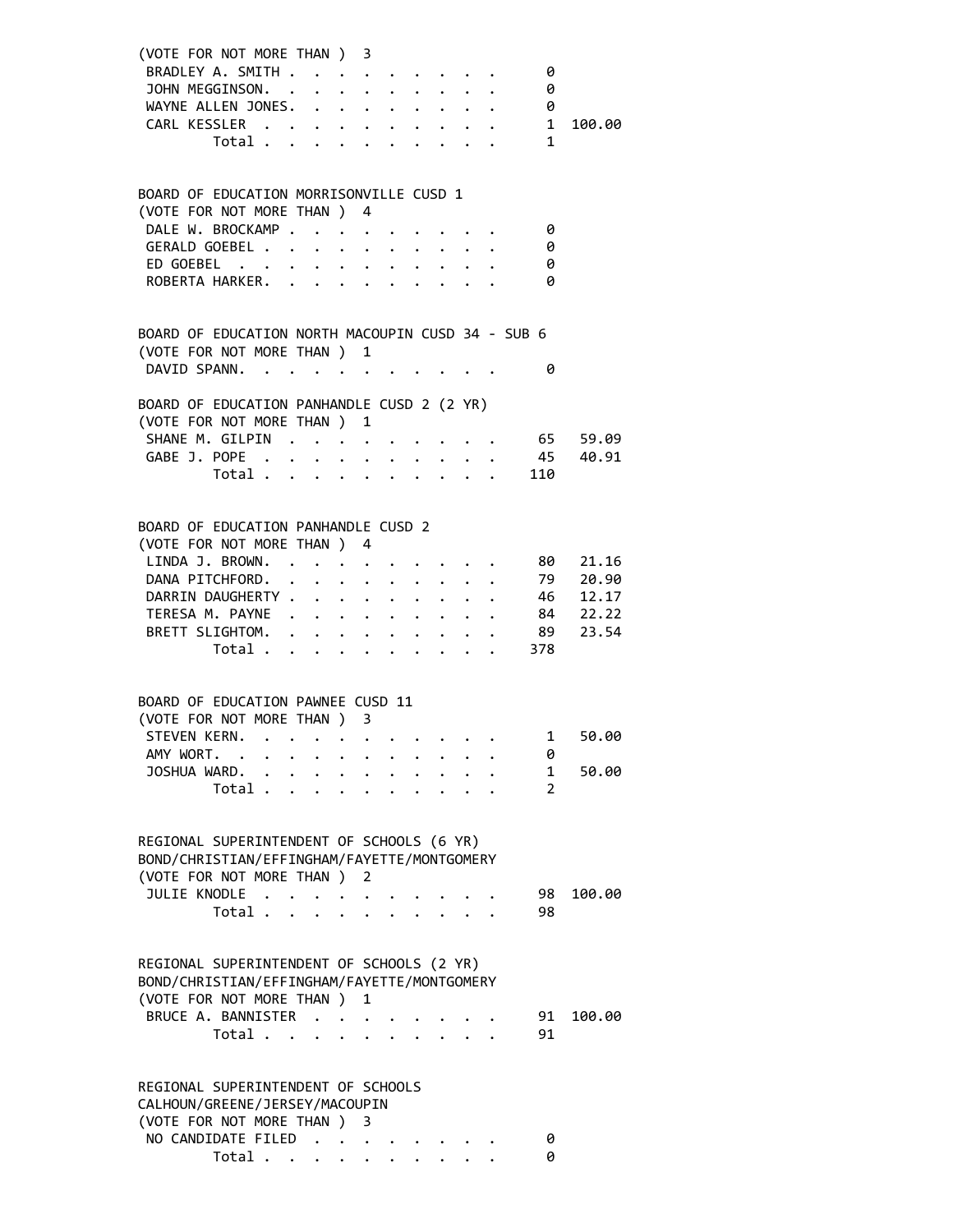| REGIONAL SUPERINTENDENT OF SCHOOLS MENARD/SANGAMON                              |               |                                                                  |  |                                                                  |  |                                                                  |                |                                                                     |
|---------------------------------------------------------------------------------|---------------|------------------------------------------------------------------|--|------------------------------------------------------------------|--|------------------------------------------------------------------|----------------|---------------------------------------------------------------------|
| (VOTE FOR NOT MORE THAN ) 2                                                     |               |                                                                  |  |                                                                  |  |                                                                  |                | RICHARD M. HADFIELD 2 66.67                                         |
| KAITLIN WILHITE 1                                                               |               |                                                                  |  |                                                                  |  |                                                                  |                | 33.33                                                               |
|                                                                                 | Total $\cdot$ |                                                                  |  |                                                                  |  |                                                                  | $\overline{3}$ |                                                                     |
|                                                                                 |               |                                                                  |  |                                                                  |  |                                                                  |                |                                                                     |
| FIRE DISTRICT TRUSTEE                                                           |               |                                                                  |  |                                                                  |  |                                                                  |                |                                                                     |
| MORRISONVILLE-PALMER FIRE PROTECT DIST                                          |               |                                                                  |  |                                                                  |  |                                                                  |                |                                                                     |
| (VOTE FOR NOT MORE THAN ) 2                                                     |               |                                                                  |  |                                                                  |  |                                                                  |                |                                                                     |
| NO CANDIDATE FILED                                                              |               |                                                                  |  |                                                                  |  |                                                                  | 0              |                                                                     |
| WRITE-IN.                                                                       |               |                                                                  |  |                                                                  |  |                                                                  | 0              |                                                                     |
| RUN DATE:04/16/19 2019 CONSOLIDATED ELECTION<br>RUN TIME:02:43 PM APRIL 2, 2019 |               |                                                                  |  |                                                                  |  |                                                                  |                | PRECINCT REPORT     MONTGOMERY COUNTY, ILLINOIS     OFFICIAL TOTALS |
| 0301 BUTLER GROVE                                                               |               |                                                                  |  |                                                                  |  |                                                                  |                |                                                                     |
|                                                                                 |               |                                                                  |  |                                                                  |  |                                                                  |                | VOTES PERCENT                                                       |
| REGISTERED VOTERS - TOTAL                                                       |               |                                                                  |  |                                                                  |  |                                                                  | . 512          |                                                                     |
| BALLOTS CAST - TOTAL. 118                                                       |               |                                                                  |  |                                                                  |  |                                                                  |                |                                                                     |
| BALLOTS CAST - BLANK. 0                                                         |               |                                                                  |  |                                                                  |  |                                                                  |                |                                                                     |
| VOTER TURNOUT - TOTAL                                                           |               |                                                                  |  |                                                                  |  |                                                                  |                | 23.05                                                               |
| VOTER TURNOUT - BLANK                                                           |               |                                                                  |  |                                                                  |  |                                                                  |                |                                                                     |
|                                                                                 |               |                                                                  |  |                                                                  |  |                                                                  |                |                                                                     |
| MAYOR CITY OF HILLSBORO                                                         |               |                                                                  |  |                                                                  |  |                                                                  |                |                                                                     |
| (VOTE FOR NOT MORE THAN ) 1                                                     |               |                                                                  |  |                                                                  |  |                                                                  |                |                                                                     |
| BRIAN SULLIVAN. 45                                                              |               |                                                                  |  |                                                                  |  |                                                                  |                | 100.00                                                              |
|                                                                                 | Total 45      |                                                                  |  |                                                                  |  |                                                                  |                |                                                                     |
|                                                                                 |               |                                                                  |  |                                                                  |  |                                                                  |                |                                                                     |
|                                                                                 |               |                                                                  |  |                                                                  |  |                                                                  |                |                                                                     |
| COMMISSIONER CITY OF HILLSBORO                                                  |               |                                                                  |  |                                                                  |  |                                                                  |                |                                                                     |
| (VOTE FOR NOT MORE THAN ) 4                                                     |               |                                                                  |  |                                                                  |  |                                                                  |                |                                                                     |
| DANIEL T. ROBBINS. 20                                                           |               |                                                                  |  |                                                                  |  |                                                                  |                | 13.42                                                               |
| KATIE DUNCAN 32                                                                 |               |                                                                  |  |                                                                  |  |                                                                  |                | 21.48                                                               |
| CHRIS SHERER 30                                                                 |               |                                                                  |  |                                                                  |  |                                                                  |                | 20.13                                                               |
|                                                                                 |               |                                                                  |  |                                                                  |  |                                                                  |                | MICHAEL MURPHY. 24 16.11                                            |
| DON DOWNS 43                                                                    |               |                                                                  |  |                                                                  |  |                                                                  |                | 28.86                                                               |
|                                                                                 | Total.        | . The contribution of the contribution $\mathcal{L}_\mathcal{A}$ |  |                                                                  |  |                                                                  | 149            |                                                                     |
|                                                                                 |               |                                                                  |  |                                                                  |  |                                                                  |                |                                                                     |
| VILLAGE TRUSTEE VILLAGE OF BUTLER                                               |               |                                                                  |  |                                                                  |  |                                                                  |                |                                                                     |
| (VOTE FOR NOT MORE THAN ) 3                                                     |               |                                                                  |  |                                                                  |  |                                                                  |                |                                                                     |
| CATHY SHEPHERD (IND).                                                           |               |                                                                  |  |                                                                  |  |                                                                  | 14             | 33.33                                                               |
| CARA GOODALL (IND)                                                              |               |                                                                  |  |                                                                  |  |                                                                  |                | 14 33.33                                                            |
| CARY CUNNINGHAM (IND)                                                           |               |                                                                  |  |                                                                  |  |                                                                  | 14             | 33.33                                                               |
|                                                                                 | Total         |                                                                  |  |                                                                  |  |                                                                  | 42             |                                                                     |
|                                                                                 |               |                                                                  |  |                                                                  |  |                                                                  |                |                                                                     |
| LIBRARY TRUSTEE HILLSBORO AREA PUBLIC LIBRARY DISTRICT                          |               |                                                                  |  |                                                                  |  |                                                                  |                |                                                                     |
| (VOTE FOR NOT MORE THAN ) 7                                                     |               |                                                                  |  |                                                                  |  |                                                                  |                |                                                                     |
| LETITIA "TISH" SPELBRING                                                        |               |                                                                  |  |                                                                  |  |                                                                  | 30             | 13.22                                                               |
| THERESA ANN TRADER                                                              |               |                                                                  |  |                                                                  |  |                                                                  | 33             | 14.54                                                               |
| CAROLYN A. MEIER .                                                              |               |                                                                  |  | $\mathbf{r} = \mathbf{r} + \mathbf{r} + \mathbf{r}$ .            |  |                                                                  | 30             | 13.22                                                               |
| BARBARA A. MULCH .                                                              |               |                                                                  |  | $\mathbf{r} = \mathbf{r} + \mathbf{r} + \mathbf{r} + \mathbf{r}$ |  |                                                                  | 40             | 17.62                                                               |
| JUDITH M. ALBRACHT                                                              |               |                                                                  |  |                                                                  |  |                                                                  | 34             | 14.98                                                               |
| MICHELLE BALLA.                                                                 |               |                                                                  |  |                                                                  |  |                                                                  | 27             | 11.89                                                               |
| CAROL NAYLOR                                                                    |               |                                                                  |  |                                                                  |  |                                                                  | 33             | 14.54                                                               |
|                                                                                 | Total         |                                                                  |  |                                                                  |  | $\mathbf{1}$ $\mathbf{1}$ $\mathbf{1}$ $\mathbf{1}$ $\mathbf{1}$ | 227            |                                                                     |
|                                                                                 |               |                                                                  |  |                                                                  |  |                                                                  |                |                                                                     |

 LIBRARY TRUSTEE DISTRICT LITCHFIELD PUBLIC LIBRARY (VOTE FOR NOT MORE THAN ) 3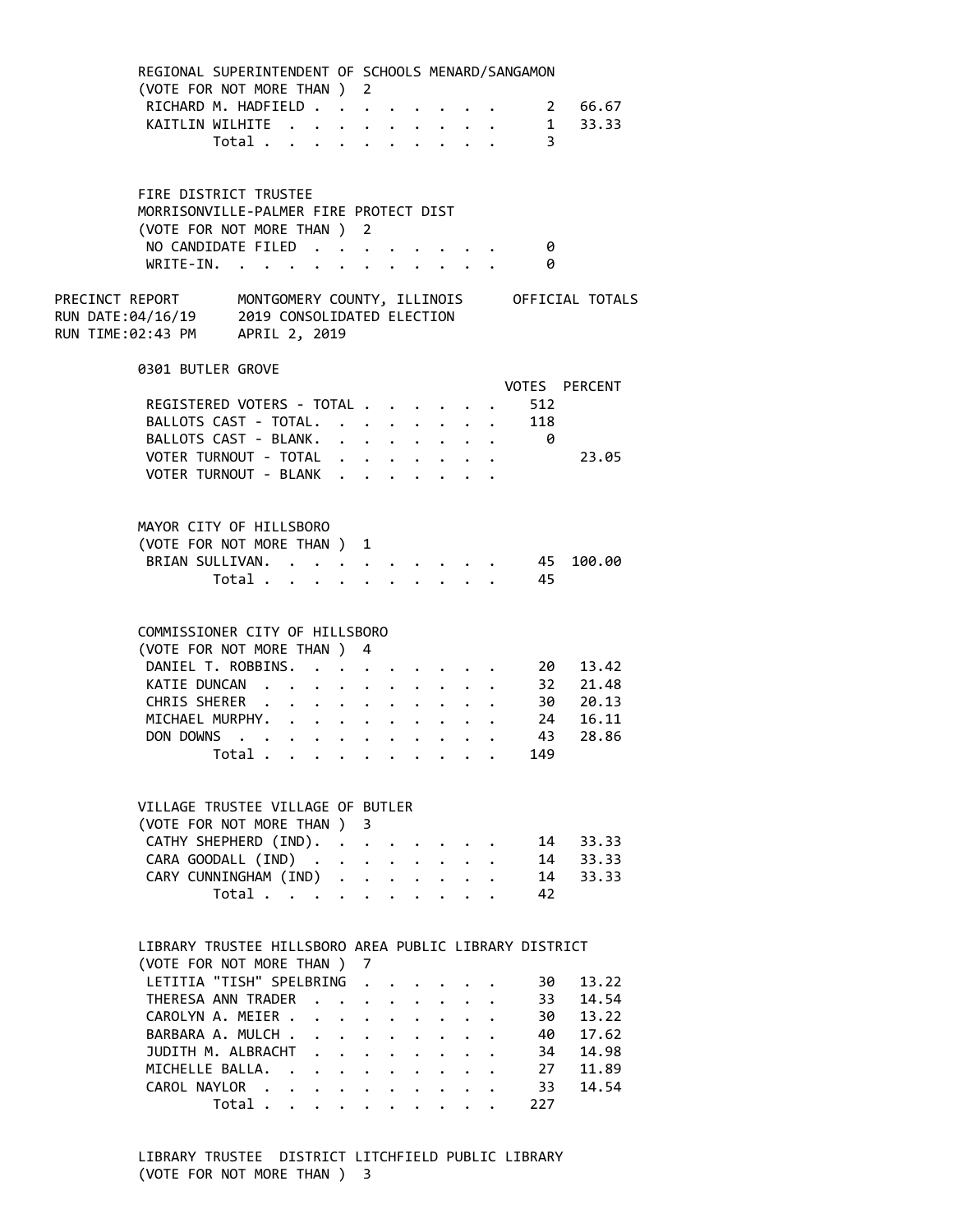| MARY H. SCHNEIDER. |  |  |  |  |   |
|--------------------|--|--|--|--|---|
| VICKIE LOVELLETTE. |  |  |  |  |   |
| CAROL SNEED.       |  |  |  |  | 0 |

| BOARD OF EDUCATION HILLSBORO CUSD 3                                                                                   |                                           |  |                      |                                          |                                 |  |                                                                          |                                            |                        |
|-----------------------------------------------------------------------------------------------------------------------|-------------------------------------------|--|----------------------|------------------------------------------|---------------------------------|--|--------------------------------------------------------------------------|--------------------------------------------|------------------------|
| (VOTE FOR NOT MORE THAN ) 4                                                                                           |                                           |  |                      |                                          |                                 |  |                                                                          |                                            |                        |
|                                                                                                                       | BARBARA ADAMS                             |  |                      |                                          |                                 |  |                                                                          | $\cdot$ $\cdot$ $\cdot$ $\cdot$ $\cdot$ 68 | 19.05                  |
|                                                                                                                       | CRAIG SCROGGINS                           |  |                      |                                          |                                 |  | $\mathbf{r} = \mathbf{r} + \mathbf{r} + \mathbf{r} + \mathbf{r}$ .       |                                            | 31 8.68                |
|                                                                                                                       |                                           |  |                      |                                          |                                 |  |                                                                          |                                            | ED ERVIN. 38 10.64     |
|                                                                                                                       |                                           |  |                      |                                          |                                 |  |                                                                          |                                            | DAN TESTER 64 17.93    |
|                                                                                                                       |                                           |  |                      |                                          |                                 |  |                                                                          |                                            | MATTHEW LENTZ 83 23.25 |
|                                                                                                                       | BRYCE RUPERT 73                           |  |                      |                                          |                                 |  |                                                                          |                                            | 20.45                  |
|                                                                                                                       |                                           |  |                      |                                          |                                 |  |                                                                          | Total 357                                  |                        |
| BOARD OF EDUCATION LITCHFIELD CUSD 12 (2 YR)                                                                          |                                           |  |                      |                                          |                                 |  |                                                                          |                                            |                        |
| (VOTE FOR NOT MORE THAN ) 1                                                                                           |                                           |  |                      |                                          |                                 |  |                                                                          |                                            |                        |
|                                                                                                                       | JULIE ABEL                                |  |                      |                                          |                                 |  |                                                                          | - 0                                        |                        |
|                                                                                                                       | SARA ZUMWALT                              |  |                      |                                          |                                 |  |                                                                          | - 0                                        |                        |
|                                                                                                                       |                                           |  |                      |                                          |                                 |  |                                                                          |                                            |                        |
|                                                                                                                       |                                           |  |                      |                                          |                                 |  |                                                                          |                                            |                        |
| BOARD OF EDUCATION LITCHFIELD CUSD 12                                                                                 |                                           |  |                      |                                          |                                 |  |                                                                          |                                            |                        |
| (VOTE FOR NOT MORE THAN ) 4                                                                                           |                                           |  |                      |                                          |                                 |  |                                                                          |                                            |                        |
|                                                                                                                       | MEG WERTIN                                |  |                      |                                          |                                 |  |                                                                          | - 0                                        |                        |
|                                                                                                                       | DENNIS SCOBBIE.                           |  |                      |                                          |                                 |  | $\mathbf{r}$ , $\mathbf{r}$ , $\mathbf{r}$ , $\mathbf{r}$ , $\mathbf{r}$ | 0                                          |                        |
|                                                                                                                       | JIM ODLE SR. 0                            |  |                      |                                          |                                 |  |                                                                          |                                            |                        |
|                                                                                                                       | MARK E. BLOOME. 0                         |  |                      |                                          |                                 |  |                                                                          |                                            |                        |
|                                                                                                                       | MICHAEL F. FLEMING                        |  |                      |                                          |                                 |  |                                                                          | 0                                          |                        |
|                                                                                                                       | JENNIFER REID                             |  |                      |                                          |                                 |  |                                                                          | 0                                          |                        |
|                                                                                                                       | DAVID BELUSKO                             |  |                      |                                          |                                 |  |                                                                          | 0                                          |                        |
|                                                                                                                       | MATT BELUSKO                              |  |                      |                                          |                                 |  |                                                                          | 0                                          |                        |
|                                                                                                                       | VALERIE CAIN                              |  |                      |                                          |                                 |  |                                                                          | 0                                          |                        |
|                                                                                                                       |                                           |  |                      |                                          |                                 |  |                                                                          |                                            |                        |
| BOARD OF EDUCATION PANHANDLE CUSD 2 (2 YR)<br>(VOTE FOR NOT MORE THAN ) 1                                             | SHANE M. GILPIN 0<br>GABE J. POPE         |  |                      |                                          |                                 |  |                                                                          |                                            | 100.00                 |
|                                                                                                                       |                                           |  |                      |                                          |                                 |  |                                                                          | $\overline{1}$                             |                        |
|                                                                                                                       | Total $\cdots$ $\cdots$ $\cdots$ $\cdots$ |  |                      |                                          |                                 |  |                                                                          | 1                                          |                        |
|                                                                                                                       |                                           |  |                      |                                          |                                 |  |                                                                          |                                            |                        |
| BOARD OF EDUCATION PANHANDLE CUSD 2                                                                                   |                                           |  |                      |                                          |                                 |  |                                                                          |                                            |                        |
| (VOTE FOR NOT MORE THAN ) 4                                                                                           |                                           |  |                      |                                          |                                 |  |                                                                          |                                            |                        |
| LINDA J. BROWN. 1 25.00                                                                                               |                                           |  |                      |                                          |                                 |  |                                                                          |                                            |                        |
|                                                                                                                       | DANA PITCHFORD.                           |  |                      |                                          |                                 |  |                                                                          | 1                                          | 25.00                  |
|                                                                                                                       | DARRIN DAUGHERTY                          |  |                      |                                          |                                 |  |                                                                          | $\mathbf{1}$                               | 25.00                  |
|                                                                                                                       | TERESA M. PAYNE                           |  |                      | $\cdot$ $\cdot$ $\cdot$ $\cdot$          |                                 |  |                                                                          | 0                                          |                        |
|                                                                                                                       | BRETT SLIGHTOM.                           |  |                      | $\mathbf{r} = \mathbf{r} + \mathbf{r}$ . |                                 |  |                                                                          | $\mathbf{1}$                               | 25.00                  |
|                                                                                                                       | Total                                     |  | $\ddot{\phantom{0}}$ |                                          |                                 |  |                                                                          | 4                                          |                        |
|                                                                                                                       |                                           |  |                      |                                          |                                 |  |                                                                          |                                            |                        |
| REGIONAL SUPERINTENDENT OF SCHOOLS (6 YR)<br>BOND/CHRISTIAN/EFFINGHAM/FAYETTE/MONTGOMERY<br>(VOTE FOR NOT MORE THAN ) |                                           |  |                      | 2                                        |                                 |  |                                                                          |                                            |                        |
|                                                                                                                       | JULIE KNODLE                              |  |                      |                                          |                                 |  |                                                                          | 90                                         | 100.00                 |
|                                                                                                                       | Total                                     |  |                      |                                          |                                 |  |                                                                          | 90                                         |                        |
|                                                                                                                       |                                           |  |                      |                                          |                                 |  |                                                                          |                                            |                        |
| REGIONAL SUPERINTENDENT OF SCHOOLS (2 YR)<br>BOND/CHRISTIAN/EFFINGHAM/FAYETTE/MONTGOMERY                              |                                           |  |                      |                                          |                                 |  |                                                                          |                                            |                        |
| (VOTE FOR NOT MORE THAN)                                                                                              |                                           |  |                      | 1                                        |                                 |  |                                                                          |                                            |                        |
|                                                                                                                       | BRUCE A. BANNISTER                        |  |                      |                                          |                                 |  |                                                                          | 72                                         | 100.00                 |
|                                                                                                                       | Total                                     |  |                      |                                          | $\cdot$ $\cdot$ $\cdot$ $\cdot$ |  |                                                                          | 72                                         |                        |
|                                                                                                                       |                                           |  |                      |                                          |                                 |  |                                                                          |                                            |                        |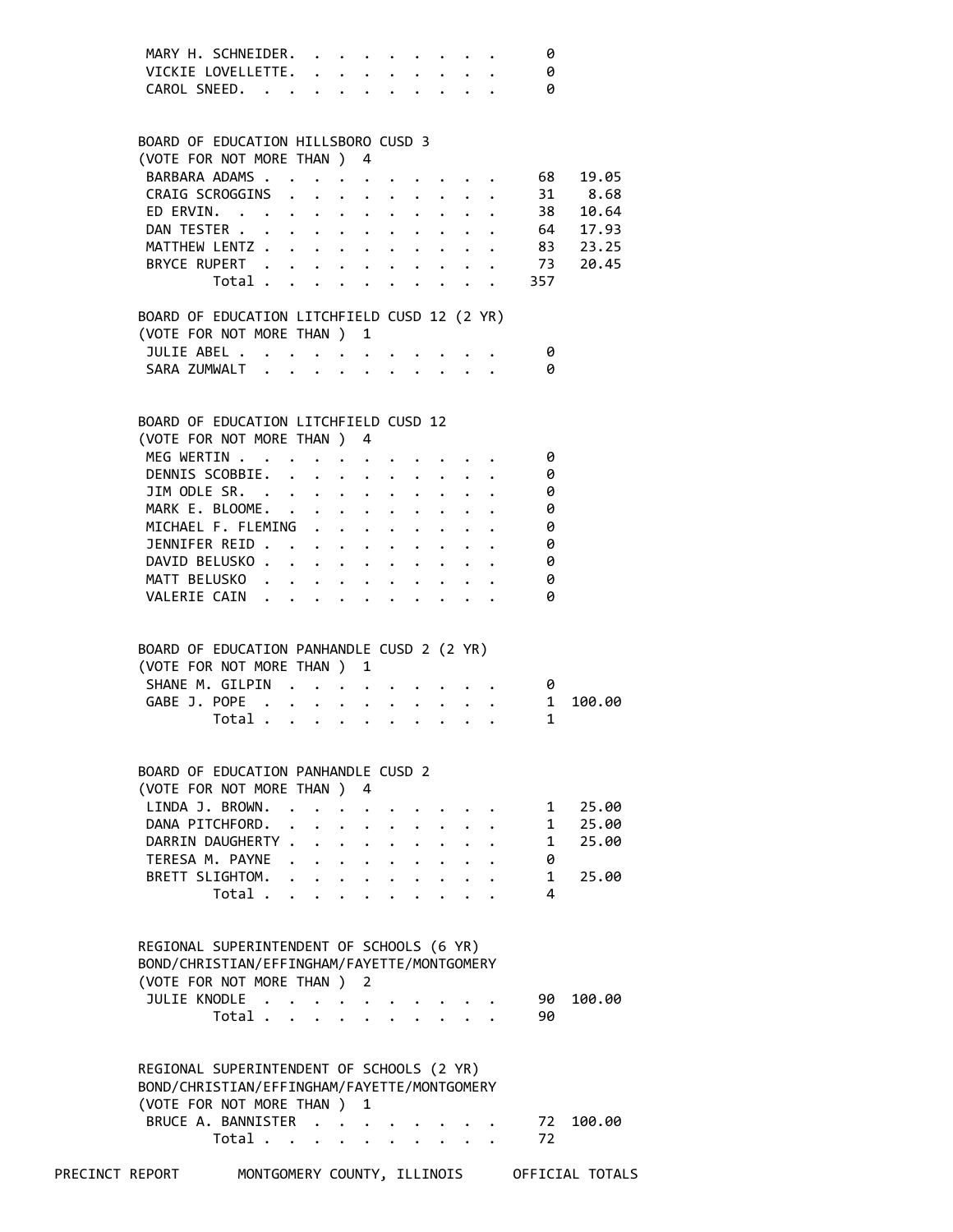RUN DATE:04/16/19 2019 CONSOLIDATED ELECTION RUN TIME:02:43 PM APRIL 2, 2019 0401 EAST FORK 1 VOTES PERCENT REGISTERED VOTERS - TOTAL . . . . . . 619 BALLOTS CAST - TOTAL. . . . . . . . 119 BALLOTS CAST - BLANK. . . . . . . . 0 VOTER TURNOUT - TOTAL . . . . . . . . 19.22 VOTER TURNOUT - BLANK . . . . . MAYOR CITY OF COFFEEN (VOTE FOR NOT MORE THAN ) 1 SHEILA WHITE . . . . . . . . . . . 77 83.70 JUNIOR WHITE . . . . . . . . . . . 15 16.30 Total . . . . . . . . . . 92 COMMISSIONER CITY OF COFFEEN (VOTE FOR NOT MORE THAN ) 4 JODI ULRICI. . . . . . . . . . . 58 23.48 ROBERT WESSELL. . . . . . . . . . 73 29.55 BRAD NAVE . . . . . . . . . . . 61 24.70 BRAYDEN SUMMERS . . . . . . . . . 55 22.27 Total . . . . . . . . . . 247 MAYOR CITY OF HILLSBORO (VOTE FOR NOT MORE THAN ) 1 BRIAN SULLIVAN. . . . . . . . . . 0 COMMISSIONER CITY OF HILLSBORO (VOTE FOR NOT MORE THAN ) 4 DANIEL T. ROBBINS. . . . . . . . . 0 KATIE DUNCAN . . . . . . . . . . 0 CHRIS SHERER . . . . . . . . . . 0 MICHAEL MURPHY. . . . . . . . . . 0 DON DOWNS . . . . . . . . . . . 0 LIBRARY TRUSTEE HILLSBORO AREA PUBLIC LIBRARY DISTRICT (VOTE FOR NOT MORE THAN ) 7 LETITIA "TISH" SPELBRING . . . . . . 0 THERESA ANN TRADER . . . . . . . . 0 CAROLYN A. MEIER . . . . . . . . . 0<br>BARBARA A. MULCH . . . . . . . . . 0 BARBARA A. MULCH . . . . . . . . . 0<br>JUDTTH M. ALBRACHT . . . . . . . . 0 JUDITH M. ALBRACHT . . . . . . . . . MICHELLE BALLA. . . . . . . . . . 0 CAROL NAYLOR . . . . . . . . . . . 0 BOARD OF EDUCATION HILLSBORO CUSD 3 (VOTE FOR NOT MORE THAN ) 4 BARBARA ADAMS . . . . . . . . . . . 65 20.31 CRAIG SCROGGINS . . . . . . . . . 41 12.81 ED ERVIN. . . . . . . . . . . . 48 15.00 DAN TESTER . . . . . . . . . . . . 40 12.50 MATTHEW LENTZ . . . . . . . . . . . 79 24.69 BRYCE RUPERT . . . . . . . . . . 47 14.69 Total . . . . . . . . . . 320

> REGIONAL SUPERINTENDENT OF SCHOOLS (6 YR) BOND/CHRISTIAN/EFFINGHAM/FAYETTE/MONTGOMERY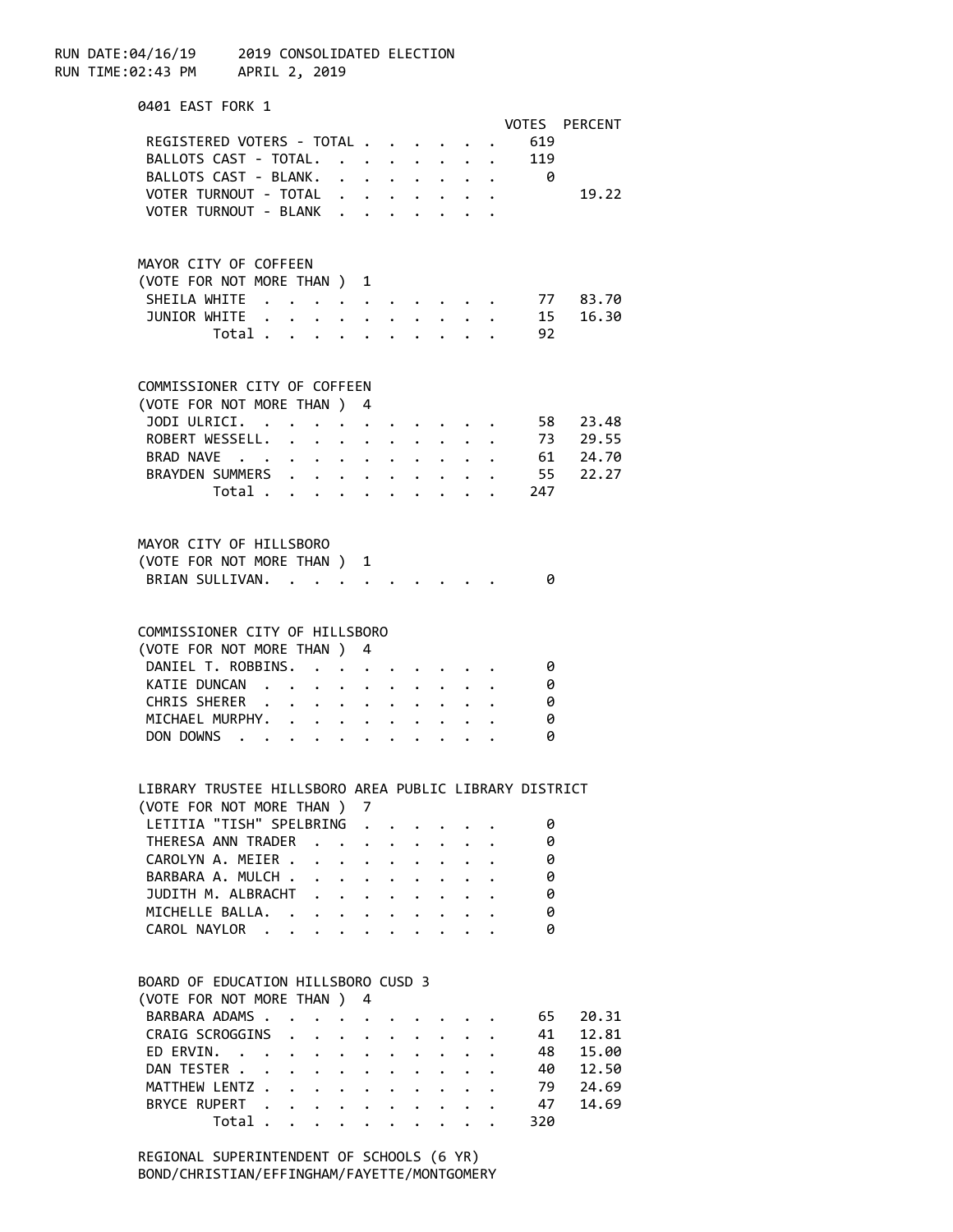| (VOTE FOR NOT MORE THAN ) 2<br>JULIE KNODLE                                                                                                    | Total                                                                               |                                                                                                         |                                                                 |        |                                                                  |                                                                                                         | 90<br>90                  | 100.00                             |
|------------------------------------------------------------------------------------------------------------------------------------------------|-------------------------------------------------------------------------------------|---------------------------------------------------------------------------------------------------------|-----------------------------------------------------------------|--------|------------------------------------------------------------------|---------------------------------------------------------------------------------------------------------|---------------------------|------------------------------------|
| REGIONAL SUPERINTENDENT OF SCHOOLS (2 YR)<br>BOND/CHRISTIAN/EFFINGHAM/FAYETTE/MONTGOMERY<br>(VOTE FOR NOT MORE THAN ) 1<br>BRUCE A. BANNISTER  | Total 78                                                                            |                                                                                                         |                                                                 |        |                                                                  |                                                                                                         | . 78                      | 100.00                             |
| PRECINCT REPORT MONTGOMERY COUNTY, ILLINOIS OFFICIAL TOTALS<br>RUN DATE:04/16/19 2019 CONSOLIDATED ELECTION<br>RUN TIME:02:43 PM APRIL 2, 2019 |                                                                                     |                                                                                                         |                                                                 |        |                                                                  |                                                                                                         |                           |                                    |
| 0402 EAST FORK 2<br>REGISTERED VOTERS - TOTAL<br>BALLOTS CAST - TOTAL.<br>BALLOTS CAST - BLANK.                                                |                                                                                     |                                                                                                         |                                                                 |        |                                                                  | $\mathbf{r} = \mathbf{r} + \mathbf{r} + \mathbf{r} + \mathbf{r} + \mathbf{r} + \mathbf{r} + \mathbf{r}$ | 122<br>15<br>$\theta$     | VOTES PERCENT                      |
| VOTER TURNOUT - TOTAL<br>VOTER TURNOUT - BLANK                                                                                                 |                                                                                     |                                                                                                         |                                                                 |        |                                                                  | $\mathbf{r}$ , and $\mathbf{r}$ , and $\mathbf{r}$ , and $\mathbf{r}$                                   |                           | 12.30                              |
| VILLAGE TRUSTEE VILLAGE OF DONNELLSON<br>(VOTE FOR NOT MORE THAN ) 3<br>GARY LONG (IND)<br>PAMELLA SHORT (IND)<br>FRANCES JETT (IND)           | Total $\cdots$ $\cdots$ $\cdots$                                                    |                                                                                                         |                                                                 |        | $\mathbf{L}^{\text{max}}$ , and $\mathbf{L}^{\text{max}}$        |                                                                                                         | 13                        | 5 38.46<br>3 23.08<br>5 38.46      |
| VILLAGE TRUSTEE VILLAGE OF DONNELLSON (2 YR)<br>(VOTE FOR NOT MORE THAN ) 1<br>KENNETH BUCKINGHAM (IND)                                        | Total $\cdots$ $\cdots$ $\cdots$ $\cdots$                                           |                                                                                                         |                                                                 |        |                                                                  |                                                                                                         | 4                         | 4 100.00                           |
| BOARD OF EDUCATION HILLSBORO CUSD 3<br>(VOTE FOR NOT MORE THAN ) 4<br>BARBARA ADAMS<br>CRAIG SCROGGINS<br>ED ERVIN.<br>DAN TESTER .            | $\ddot{\phantom{0}}$<br>$\ddot{\phantom{0}}$                                        | $\mathbf{r} = \mathbf{r} + \mathbf{r} + \mathbf{r} + \mathbf{r} + \mathbf{r} + \mathbf{r} + \mathbf{r}$ | $\cdot$ $\cdot$ $\cdot$ $\cdot$ $\cdot$ $\cdot$ $\cdot$ $\cdot$ |        |                                                                  |                                                                                                         | 8<br>12<br>5              | 19.51<br>3, 7.32<br>29.27<br>12.20 |
| MATTHEW LENTZ<br>BRYCE RUPERT                                                                                                                  | Total                                                                               |                                                                                                         |                                                                 |        | $\mathbf{1}$ $\mathbf{1}$ $\mathbf{1}$ $\mathbf{1}$ $\mathbf{1}$ |                                                                                                         | 8<br>5 <sup>7</sup><br>41 | 19.51<br>12.20                     |
| REGIONAL SUPERINTENDENT OF SCHOOLS (6 YR)<br>BOND/CHRISTIAN/EFFINGHAM/FAYETTE/MONTGOMERY<br>(VOTE FOR NOT MORE THAN ) 2<br>JULIE KNODLE .      |                                                                                     |                                                                                                         |                                                                 |        |                                                                  |                                                                                                         | 10                        | 100.00                             |
| REGIONAL SUPERINTENDENT OF SCHOOLS (2 YR)<br>BOND/CHRISTIAN/EFFINGHAM/FAYETTE/MONTGOMERY<br>(VOTE FOR NOT MORE THAN ) 1<br>BRUCE A. BANNISTER  | Total                                                                               |                                                                                                         |                                                                 | $\sim$ | $\mathbf{r}$ and $\mathbf{r}$ and $\mathbf{r}$                   |                                                                                                         | 10<br>9                   | 100.00                             |
| PRECINCT REPORT<br>RUN DATE:04/16/19<br>RUN TIME:02:43 PM                                                                                      | Total<br>MONTGOMERY COUNTY, ILLINOIS<br>2019 CONSOLIDATED ELECTION<br>APRIL 2, 2019 |                                                                                                         |                                                                 |        |                                                                  |                                                                                                         | 9                         | OFFICIAL TOTALS                    |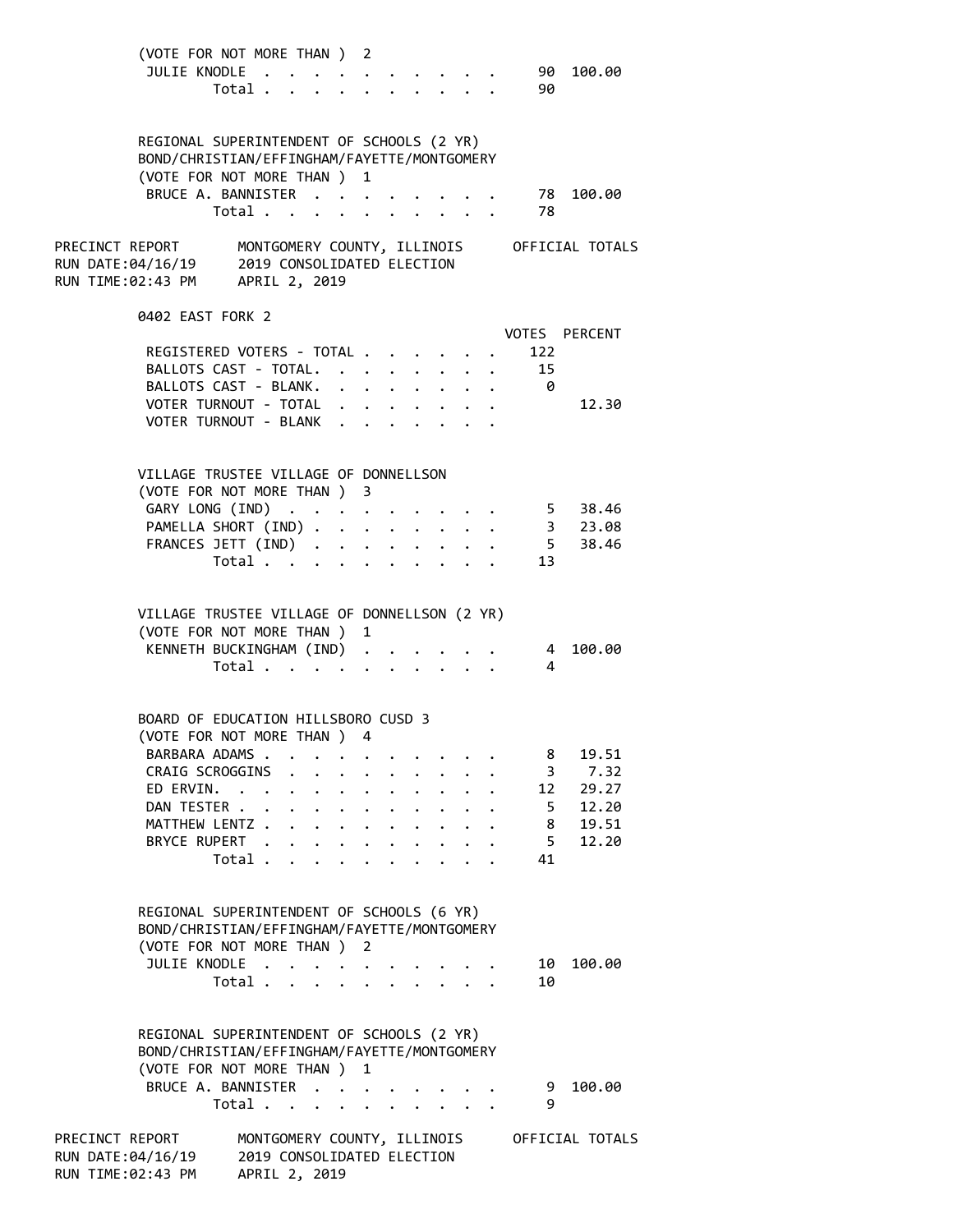| 0403 EAST FORK 3                                           |                                           |                                                                    |                                                             |                                                                     |                      |                      |              |                      |                                    |                                                                               |
|------------------------------------------------------------|-------------------------------------------|--------------------------------------------------------------------|-------------------------------------------------------------|---------------------------------------------------------------------|----------------------|----------------------|--------------|----------------------|------------------------------------|-------------------------------------------------------------------------------|
|                                                            |                                           |                                                                    |                                                             |                                                                     |                      |                      |              |                      |                                    | VOTES PERCENT                                                                 |
|                                                            |                                           |                                                                    |                                                             |                                                                     |                      |                      |              |                      |                                    |                                                                               |
| REGISTERED VOTERS - TOTAL 539<br>BALLOTS CAST - TOTAL. 105 |                                           |                                                                    |                                                             |                                                                     |                      |                      |              |                      |                                    |                                                                               |
|                                                            |                                           |                                                                    |                                                             |                                                                     |                      |                      |              |                      |                                    |                                                                               |
| BALLOTS CAST - BLANK. 0                                    |                                           |                                                                    |                                                             |                                                                     |                      |                      |              |                      |                                    |                                                                               |
|                                                            |                                           |                                                                    |                                                             |                                                                     |                      |                      |              |                      |                                    | VOTER TURNOUT - TOTAL 19.48                                                   |
| VOTER TURNOUT - BLANK                                      |                                           |                                                                    |                                                             |                                                                     |                      |                      |              |                      |                                    |                                                                               |
|                                                            |                                           |                                                                    |                                                             |                                                                     |                      |                      |              |                      |                                    |                                                                               |
|                                                            |                                           |                                                                    |                                                             |                                                                     |                      |                      |              |                      |                                    |                                                                               |
| MAYOR CITY OF HILLSBORO                                    |                                           |                                                                    |                                                             |                                                                     |                      |                      |              |                      |                                    |                                                                               |
| (VOTE FOR NOT MORE THAN ) 1                                |                                           |                                                                    |                                                             |                                                                     |                      |                      |              |                      |                                    |                                                                               |
| BRIAN SULLIVAN. 27                                         |                                           |                                                                    |                                                             |                                                                     |                      |                      |              |                      |                                    | 100.00                                                                        |
|                                                            |                                           |                                                                    |                                                             |                                                                     |                      |                      |              |                      | Total 27                           |                                                                               |
|                                                            |                                           |                                                                    |                                                             |                                                                     |                      |                      |              |                      |                                    |                                                                               |
|                                                            |                                           |                                                                    |                                                             |                                                                     |                      |                      |              |                      |                                    |                                                                               |
|                                                            |                                           |                                                                    |                                                             |                                                                     |                      |                      |              |                      |                                    |                                                                               |
| COMMISSIONER CITY OF HILLSBORO                             |                                           |                                                                    |                                                             |                                                                     |                      |                      |              |                      |                                    |                                                                               |
| (VOTE FOR NOT MORE THAN ) 4                                |                                           |                                                                    |                                                             |                                                                     |                      |                      |              |                      |                                    |                                                                               |
|                                                            |                                           |                                                                    |                                                             |                                                                     |                      |                      |              |                      |                                    | DANIEL T. ROBBINS. 17 17.17<br>KATIE DUNCAN 18 18.18<br>CHRIS SHERER 21 21.21 |
|                                                            |                                           |                                                                    |                                                             |                                                                     |                      |                      |              |                      |                                    |                                                                               |
|                                                            |                                           |                                                                    |                                                             |                                                                     |                      |                      |              |                      |                                    |                                                                               |
|                                                            |                                           |                                                                    |                                                             |                                                                     |                      |                      |              |                      |                                    | MICHAEL MURPHY. 18 18.18                                                      |
|                                                            |                                           |                                                                    |                                                             |                                                                     |                      |                      |              |                      |                                    |                                                                               |
|                                                            |                                           |                                                                    |                                                             |                                                                     |                      |                      |              |                      |                                    | DON DOWNS 25 25.25                                                            |
|                                                            | Total $\cdots$ $\cdots$ $\cdots$ $\cdots$ |                                                                    |                                                             |                                                                     |                      |                      |              |                      | 99                                 |                                                                               |
|                                                            |                                           |                                                                    |                                                             |                                                                     |                      |                      |              |                      |                                    |                                                                               |
|                                                            |                                           |                                                                    |                                                             |                                                                     |                      |                      |              |                      |                                    |                                                                               |
| VILLAGE TRUSTEE VILLAGE OF SCHRAM CITY                     |                                           |                                                                    |                                                             |                                                                     |                      |                      |              |                      |                                    |                                                                               |
| (VOTE FOR NOT MORE THAN ) 3                                |                                           |                                                                    |                                                             |                                                                     |                      |                      |              |                      |                                    |                                                                               |
|                                                            |                                           |                                                                    |                                                             |                                                                     |                      |                      |              |                      |                                    |                                                                               |
|                                                            |                                           |                                                                    |                                                             |                                                                     |                      |                      |              |                      |                                    | EARL D. ELLER (IND) 30 30.30                                                  |
|                                                            |                                           |                                                                    |                                                             |                                                                     |                      |                      |              |                      |                                    | PATRICIA M. RHOADES (IND) 30 30.30                                            |
|                                                            |                                           |                                                                    |                                                             |                                                                     |                      |                      |              |                      |                                    | KEVIN TUETKEN (IND) 39 39.39                                                  |
|                                                            |                                           |                                                                    |                                                             |                                                                     |                      |                      |              |                      | Total 99                           |                                                                               |
|                                                            |                                           |                                                                    |                                                             |                                                                     |                      |                      |              |                      |                                    |                                                                               |
|                                                            |                                           |                                                                    |                                                             |                                                                     |                      |                      |              |                      |                                    |                                                                               |
| LIBRARY TRUSTEE HILLSBORO AREA PUBLIC LIBRARY DISTRICT     |                                           |                                                                    |                                                             |                                                                     |                      |                      |              |                      |                                    |                                                                               |
| (VOTE FOR NOT MORE THAN ) 7                                |                                           |                                                                    |                                                             |                                                                     |                      |                      |              |                      |                                    |                                                                               |
| LETITIA "TISH" SPELBRING                                   |                                           |                                                                    |                                                             |                                                                     |                      |                      |              |                      | $\cdot$ $\cdot$ $\cdot$ $\cdot$ 20 | 13.70                                                                         |
|                                                            |                                           |                                                                    |                                                             |                                                                     |                      |                      |              |                      |                                    |                                                                               |
|                                                            |                                           |                                                                    |                                                             |                                                                     |                      |                      |              |                      |                                    | THERESA ANN TRADER 22 15.07                                                   |
|                                                            |                                           |                                                                    |                                                             |                                                                     |                      |                      |              |                      | CAROLYN A. MEIER 21 14.38          |                                                                               |
|                                                            |                                           |                                                                    |                                                             |                                                                     |                      |                      |              |                      |                                    |                                                                               |
|                                                            |                                           |                                                                    |                                                             |                                                                     |                      |                      |              |                      |                                    | BARBARA A. MULCH 22 15.07                                                     |
|                                                            |                                           |                                                                    |                                                             |                                                                     |                      |                      |              |                      | 23                                 |                                                                               |
| JUDITH M. ALBRACHT                                         |                                           |                                                                    |                                                             |                                                                     |                      |                      |              |                      |                                    | 15.75                                                                         |
| MICHELLE BALLA.                                            |                                           |                                                                    |                                                             |                                                                     |                      |                      |              |                      | 19                                 | 13.01                                                                         |
| CAROL NAYLOR .                                             |                                           |                                                                    |                                                             |                                                                     |                      |                      |              |                      | 19                                 | 13.01                                                                         |
|                                                            | Total .                                   |                                                                    |                                                             |                                                                     |                      |                      |              |                      | 146                                |                                                                               |
|                                                            |                                           |                                                                    |                                                             |                                                                     |                      |                      |              |                      |                                    |                                                                               |
|                                                            |                                           |                                                                    |                                                             |                                                                     |                      |                      |              |                      |                                    |                                                                               |
| BOARD OF EDUCATION HILLSBORO CUSD 3                        |                                           |                                                                    |                                                             |                                                                     |                      |                      |              |                      |                                    |                                                                               |
| (VOTE FOR NOT MORE THAN)                                   |                                           |                                                                    |                                                             | 4                                                                   |                      |                      |              |                      |                                    |                                                                               |
| BARBARA ADAMS.                                             |                                           |                                                                    |                                                             |                                                                     |                      |                      |              |                      | 70                                 |                                                                               |
|                                                            |                                           |                                                                    |                                                             | $\bullet$ .<br><br><br><br><br><br><br><br><br><br><br><br><br><br> |                      |                      |              |                      |                                    | 22.01                                                                         |
| CRAIG SCROGGINS .                                          |                                           |                                                                    | $\mathbf{r} = \mathbf{r} + \mathbf{r}$ , where $\mathbf{r}$ |                                                                     | $\bullet$            |                      |              |                      | 27                                 | 8.49                                                                          |
| ED ERVIN.                                                  |                                           | $\mathbf{r} = \mathbf{r} - \mathbf{r} = \mathbf{r} - \mathbf{r}$ . |                                                             |                                                                     |                      |                      |              |                      | 50                                 | 15.72                                                                         |
| DAN TESTER                                                 |                                           |                                                                    |                                                             | $\sim$ 100 $\mu$                                                    | $\ddot{\phantom{0}}$ | $\ddot{\phantom{0}}$ |              |                      | 50                                 | 15.72                                                                         |
| MATTHEW LENTZ                                              |                                           |                                                                    |                                                             |                                                                     |                      |                      | $\mathbf{L}$ |                      | 66                                 | 20.75                                                                         |
| BRYCE RUPERT                                               |                                           |                                                                    |                                                             |                                                                     |                      | $\ddot{\phantom{0}}$ |              |                      | 55                                 | 17.30                                                                         |
|                                                            | Total                                     |                                                                    |                                                             |                                                                     |                      | $\ddot{\phantom{1}}$ | $\mathbf{L}$ | $\ddot{\phantom{a}}$ | 318                                |                                                                               |
|                                                            |                                           |                                                                    |                                                             |                                                                     |                      |                      |              |                      |                                    |                                                                               |
|                                                            |                                           |                                                                    |                                                             |                                                                     |                      |                      |              |                      |                                    |                                                                               |
|                                                            |                                           |                                                                    |                                                             |                                                                     |                      |                      |              |                      |                                    |                                                                               |
| REGIONAL SUPERINTENDENT OF SCHOOLS (6 YR)                  |                                           |                                                                    |                                                             |                                                                     |                      |                      |              |                      |                                    |                                                                               |
| BOND/CHRISTIAN/EFFINGHAM/FAYETTE/MONTGOMERY                |                                           |                                                                    |                                                             |                                                                     |                      |                      |              |                      |                                    |                                                                               |
| (VOTE FOR NOT MORE THAN ) 2                                |                                           |                                                                    |                                                             |                                                                     |                      |                      |              |                      |                                    |                                                                               |
| JULIE KNODLE                                               | Total $\cdots$ $\cdots$ $\cdots$          |                                                                    |                                                             |                                                                     |                      |                      |              |                      | 83<br>83                           | 100.00                                                                        |

 REGIONAL SUPERINTENDENT OF SCHOOLS (2 YR) BOND/CHRISTIAN/EFFINGHAM/FAYETTE/MONTGOMERY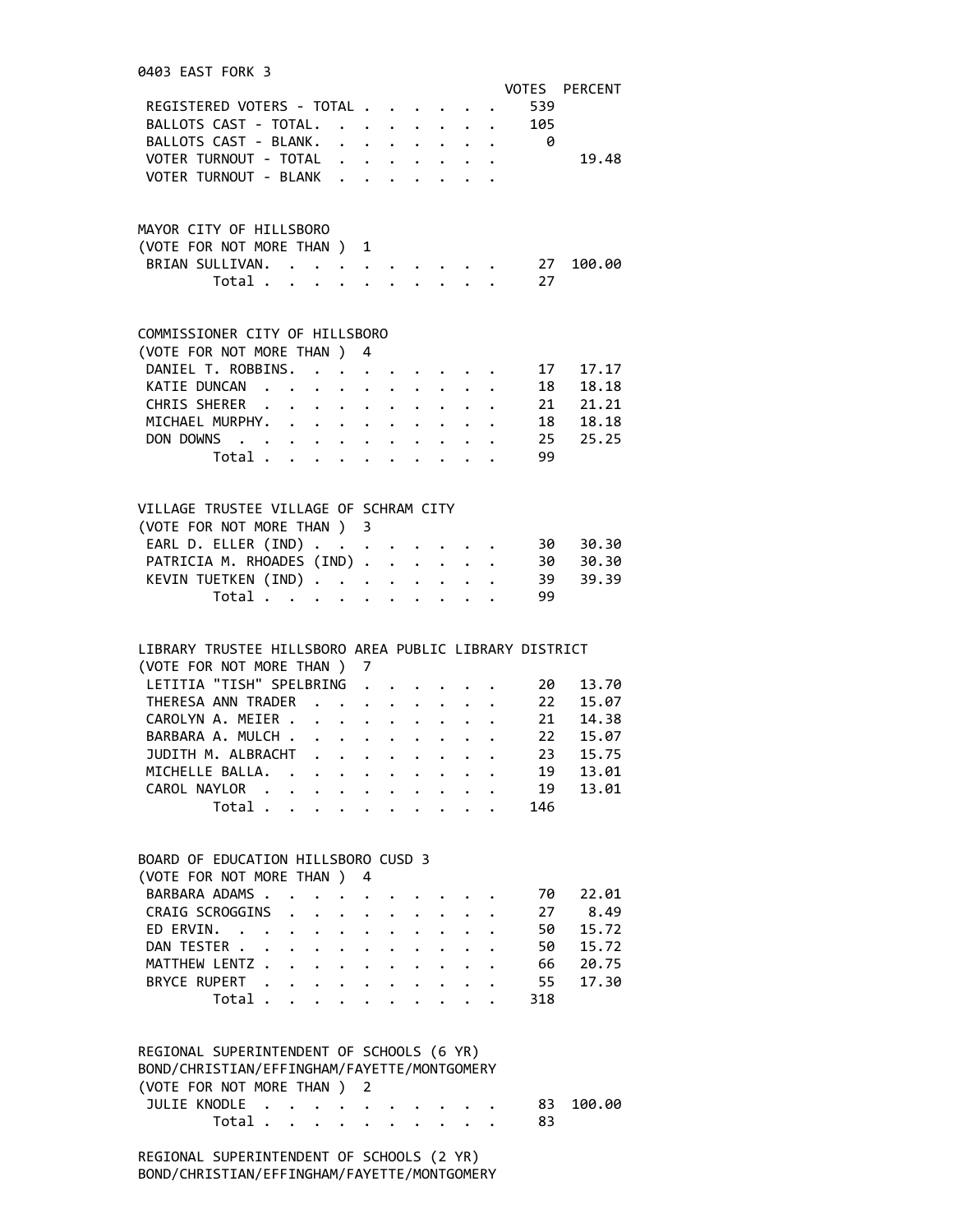| (VOTE FOR NOT MORE THAN ) 1<br>BRUCE A. BANNISTER<br>Total                                                                                     |   |                      |           |                      |                                                                    | $\cdot$ 68 100.00<br>68 |                                |
|------------------------------------------------------------------------------------------------------------------------------------------------|---|----------------------|-----------|----------------------|--------------------------------------------------------------------|-------------------------|--------------------------------|
| PRECINCT REPORT MONTGOMERY COUNTY, ILLINOIS OFFICIAL TOTALS<br>RUN DATE:04/16/19 2019 CONSOLIDATED ELECTION<br>RUN TIME:02:43 PM APRIL 2, 2019 |   |                      |           |                      |                                                                    |                         |                                |
| 0501 FILLMORE CONSOLIDATED                                                                                                                     |   |                      |           |                      |                                                                    |                         |                                |
| REGISTERED VOTERS - TOTAL                                                                                                                      |   |                      |           |                      |                                                                    | 556                     | VOTES PERCENT                  |
| BALLOTS CAST - TOTAL. 98                                                                                                                       |   |                      |           |                      |                                                                    |                         |                                |
| BALLOTS CAST - BLANK. 0                                                                                                                        |   |                      |           |                      |                                                                    |                         | 17.63                          |
| VOTER TURNOUT - TOTAL<br>VOTER TURNOUT - BLANK                                                                                                 |   |                      |           |                      |                                                                    |                         |                                |
| VILLAGE TRUSTEE VILLAGE OF FILLMORE                                                                                                            |   |                      |           |                      |                                                                    |                         |                                |
| (VOTE FOR NOT MORE THAN ) 2                                                                                                                    |   |                      |           |                      |                                                                    |                         |                                |
| KEITH MORRIS (IND) 28 45.16                                                                                                                    |   |                      |           |                      |                                                                    |                         |                                |
| JEFF SHORT (IND) 34 54.84                                                                                                                      |   |                      |           |                      |                                                                    |                         |                                |
| Total 62                                                                                                                                       |   |                      |           |                      |                                                                    |                         |                                |
| VILLAGE TRUSTEE VILLAGE OF FILLMORE (2 YR)<br>(VOTE FOR NOT MORE THAN ) 1                                                                      |   |                      |           |                      |                                                                    |                         |                                |
| JOHN CASTERLINE (IND) 29 100.00                                                                                                                |   |                      |           |                      |                                                                    |                         |                                |
| Total                                                                                                                                          |   |                      |           |                      |                                                                    | 29                      |                                |
| BOARD OF EDUCATION HILLSBORO CUSD 3<br>(VOTE FOR NOT MORE THAN ) 4<br>BARBARA ADAMS<br>CRAIG SCROGGINS 3 9.38<br>ED ERVIN. 6 18.75             |   |                      |           |                      | $\mathbf{z} = \mathbf{z} + \mathbf{z} + \mathbf{z} + \mathbf{z}$ . |                         | 721.88<br>$3$ 9.38             |
|                                                                                                                                                |   |                      |           |                      |                                                                    |                         |                                |
| DAN TESTER 6 18.75<br>MATTHEW LENTZ 6 18.75                                                                                                    |   |                      |           |                      |                                                                    |                         |                                |
| BRYCE RUPERT 4                                                                                                                                 |   |                      |           |                      |                                                                    |                         | 12.50                          |
| Total $\cdots$ $\cdots$ $\cdots$                                                                                                               |   |                      |           |                      |                                                                    | 32                      |                                |
| BOARD OF EDUCATION NOKOMIS CUSD 22                                                                                                             |   |                      |           |                      |                                                                    |                         |                                |
| (VOTE FOR NOT MORE THAN ) 3                                                                                                                    |   |                      |           |                      |                                                                    |                         |                                |
| JOSEPH V. GASPARICH                                                                                                                            |   |                      |           |                      |                                                                    | 38                      | 20.43                          |
| JULIA CROWE.                                                                                                                                   |   |                      |           | $\ddot{\phantom{0}}$ |                                                                    | 27                      | 14.52                          |
| CARL J. KETTELKAMP<br>$\sim$<br>$\ddot{\phantom{0}}$<br>BEN TARTER                                                                             |   | $\ddot{\phantom{a}}$ | $\bullet$ |                      |                                                                    | 29                      | 15.59<br>15.05                 |
| $\cdot$ $\cdot$ $\cdot$ $\cdot$ $\cdot$ $\cdot$ $\cdot$ $\cdot$<br>CHAD RUPPERT<br>$\cdot$ $\cdot$ $\cdot$ $\cdot$ $\cdot$ $\cdot$ $\cdot$     |   |                      |           |                      |                                                                    | 28<br>34                | 18.28                          |
| DAVID SCHWEIZER<br>$\mathbf{L}$                                                                                                                |   |                      |           |                      |                                                                    | 30                      | 16.13                          |
| Total                                                                                                                                          |   |                      |           |                      |                                                                    | 186                     |                                |
| BOARD OF EDUCATION VANDALIA CUSD 203 (2 YR)<br>(VOTE FOR NOT MORE THAN)                                                                        | 1 |                      |           |                      |                                                                    |                         |                                |
| DUSTIN MURRAY                                                                                                                                  |   |                      |           |                      |                                                                    | 8                       | 50.00                          |
| KEVIN L. SATTERTHWAITE.                                                                                                                        |   |                      |           |                      |                                                                    | $6\overline{6}$         | 37.50                          |
| JEFF ISRINGHAUSEN. .                                                                                                                           |   |                      |           |                      |                                                                    | $2^{\circ}$             | 12.50                          |
| Total<br>$\sim$                                                                                                                                |   |                      |           |                      |                                                                    | 16                      |                                |
| BOARD OF EDUCATION VANDALIA CUSD 203                                                                                                           |   |                      |           |                      |                                                                    |                         |                                |
| (VOTE FOR NOT MORE THAN ) 3<br>JUDY ANN WASMUTH                                                                                                |   |                      |           |                      |                                                                    |                         | 5 12.82                        |
| JAY SMITH                                                                                                                                      |   |                      |           |                      |                                                                    |                         | $1 \quad \blacksquare$<br>2.56 |

ADAM R. BRAUN . . . . . . . . . . 8 20.51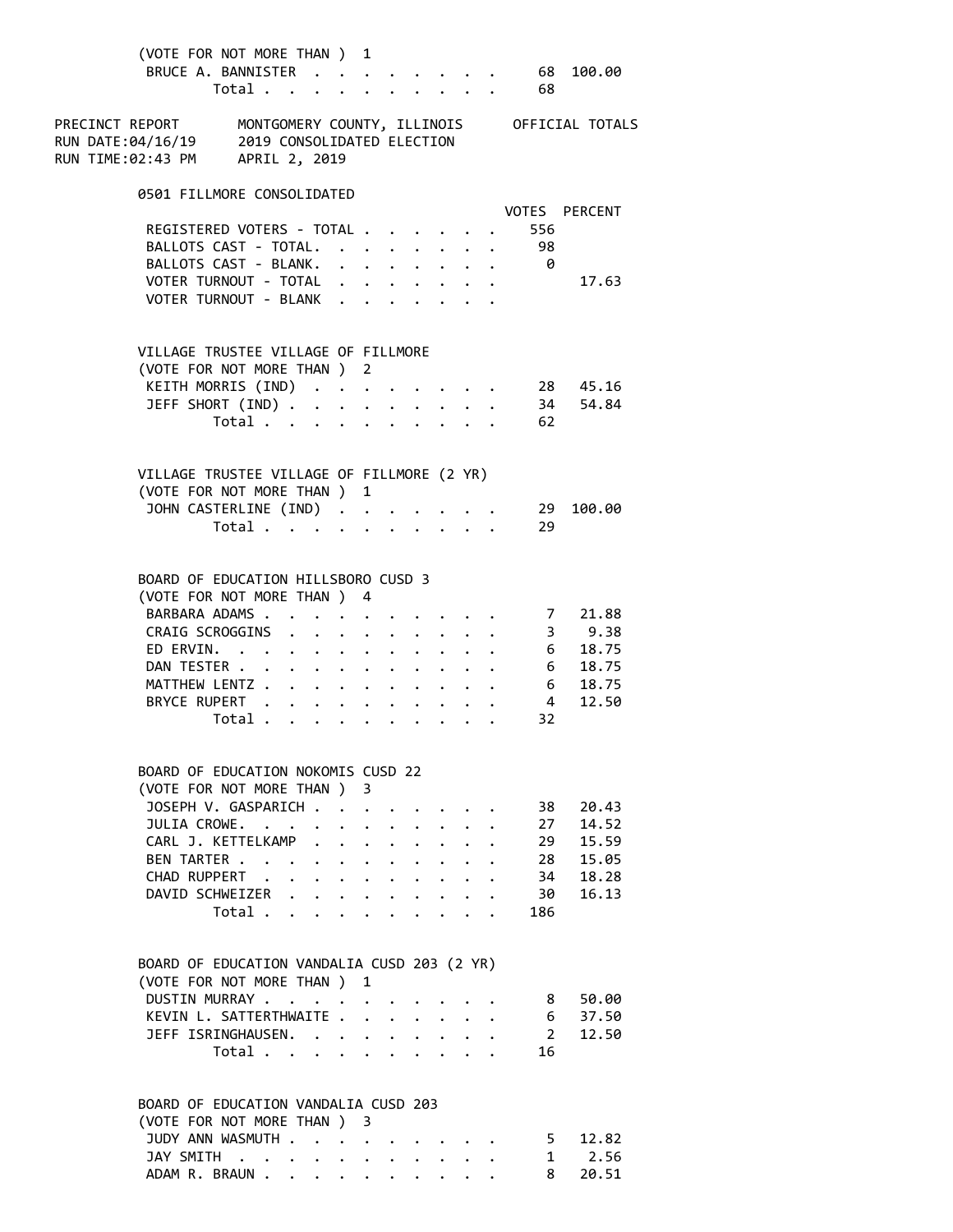| JOSEPH G. SCHAAL<br>MATTHEW "MATT" HALL<br>CRAIG HART<br>RYAN LEWIS .<br>Total                                                                    | $\mathbf{r}$ | $\ddot{\phantom{0}}$                                      | $\mathbf{r} = \mathbf{r} + \mathbf{r} + \mathbf{r} + \mathbf{r}$ .                                                      |                           | $\mathbf{r} = \mathbf{r} + \mathbf{r}$                                                                                |                                                                            | 39                    | $1 \t 2.56$<br>$-5$ 12.82<br>$1$ 2.56<br>18 46.15 |  |
|---------------------------------------------------------------------------------------------------------------------------------------------------|--------------|-----------------------------------------------------------|-------------------------------------------------------------------------------------------------------------------------|---------------------------|-----------------------------------------------------------------------------------------------------------------------|----------------------------------------------------------------------------|-----------------------|---------------------------------------------------|--|
| TRUSTEES KASKASKIA COMMUNTY COLLEGE<br>KASKASKIA COMMUNITY COLLEGE DISTRICT 501<br>(VOTE FOR NOT MORE THAN ) 2<br>LINDA S. STOVER<br>BILL HAWLEY. |              |                                                           |                                                                                                                         |                           |                                                                                                                       |                                                                            | 8 <sup>8</sup>        | 8 50.00<br>50.00                                  |  |
| Total .<br>REGIONAL SUPERINTENDENT OF SCHOOLS (6 YR)                                                                                              | $\mathbf{L}$ | $\mathbf{L}^{\text{max}}$ , and $\mathbf{L}^{\text{max}}$ |                                                                                                                         |                           |                                                                                                                       |                                                                            | 16                    |                                                   |  |
| BOND/CHRISTIAN/EFFINGHAM/FAYETTE/MONTGOMERY<br>(VOTE FOR NOT MORE THAN ) 2<br>JULIE KNODLE<br>Total                                               |              |                                                           |                                                                                                                         |                           |                                                                                                                       |                                                                            | . 82<br>82            | 100.00                                            |  |
| REGIONAL SUPERINTENDENT OF SCHOOLS (2 YR)<br>BOND/CHRISTIAN/EFFINGHAM/FAYETTE/MONTGOMERY<br>(VOTE FOR NOT MORE THAN ) 1<br>BRUCE A. BANNISTER     |              |                                                           |                                                                                                                         |                           |                                                                                                                       |                                                                            | 57                    | 100.00                                            |  |
| Total $\cdots$ $\cdots$ $\cdots$ $\cdots$<br>PRECINCT REPORT MONTGOMERY COUNTY, ILLINOIS OFFICIAL TOTALS<br>RUN TIME:02:43 PM APRIL 2, 2019       |              |                                                           |                                                                                                                         |                           |                                                                                                                       |                                                                            | 57                    |                                                   |  |
| 0601 GRISHAM 1                                                                                                                                    |              |                                                           |                                                                                                                         |                           |                                                                                                                       |                                                                            |                       | VOTES PERCENT                                     |  |
| REGISTERED VOTERS - TOTAL<br>BALLOTS CAST - TOTAL.<br>BALLOTS CAST - BLANK.<br>VOTER TURNOUT - TOTAL<br>VOTER TURNOUT - BLANK                     |              |                                                           | $\mathbf{r} = \mathbf{r} + \mathbf{r} + \mathbf{r}$ .<br>$\mathbf{1}$ . The set of $\mathbf{1}$<br>$\ddot{\phantom{a}}$ |                           |                                                                                                                       |                                                                            | 220<br>44<br>$\theta$ | 20.00                                             |  |
| VILLAGE TRUSTEE VILLAGE OF PANAMA<br>(VOTE FOR NOT MORE THAN ) 3                                                                                  |              |                                                           |                                                                                                                         |                           |                                                                                                                       |                                                                            |                       |                                                   |  |
| DOUGLAS CRUTHIS (IND)<br>CHARLES MARK DIXON (IND).<br>SCOTT KAMPMANN (IND).<br>Total                                                              |              |                                                           |                                                                                                                         |                           | $\mathbf{r}^{\prime}$ , $\mathbf{r}^{\prime}$ , $\mathbf{r}^{\prime}$ , $\mathbf{r}^{\prime}$<br>$\ddot{\phantom{a}}$ | $\mathbf{L}^{\text{max}}$ .<br>$\mathbf{L} = \mathbf{L} \times \mathbf{L}$ | 61                    | 18  29.51<br>19  31.15<br>24  39.34               |  |
| VILLAGE TRUSTEE VILLAGE OF PANAMA (2 YR)<br>(VOTE FOR NOT MORE THAN )<br>DOUGLAS W. MARTIN (IND).                                                 |              |                                                           | 1                                                                                                                       |                           |                                                                                                                       |                                                                            | 22                    | 100.00                                            |  |
| Total<br>LIBRARY TRUSTEE DISTRICT LITCHFIELD PUBLIC LIBRARY                                                                                       |              |                                                           |                                                                                                                         |                           |                                                                                                                       |                                                                            | 22                    |                                                   |  |
|                                                                                                                                                   |              |                                                           |                                                                                                                         |                           |                                                                                                                       |                                                                            |                       |                                                   |  |
| (VOTE FOR NOT MORE THAN ) 3<br>MARY H. SCHNEIDER.<br>VICKIE LOVELLETTE.<br>CAROL SNEED.<br>Total                                                  |              | $\ddot{\phantom{0}}$                                      |                                                                                                                         | $\mathbf{L} = \mathbf{L}$ |                                                                                                                       |                                                                            | 17                    | 4 23.53<br>$-5$ 29.41<br>8 47.06                  |  |

| RANDI WORKMAN |  |   |  |  |  |  |
|---------------|--|---|--|--|--|--|
|               |  | . |  |  |  |  |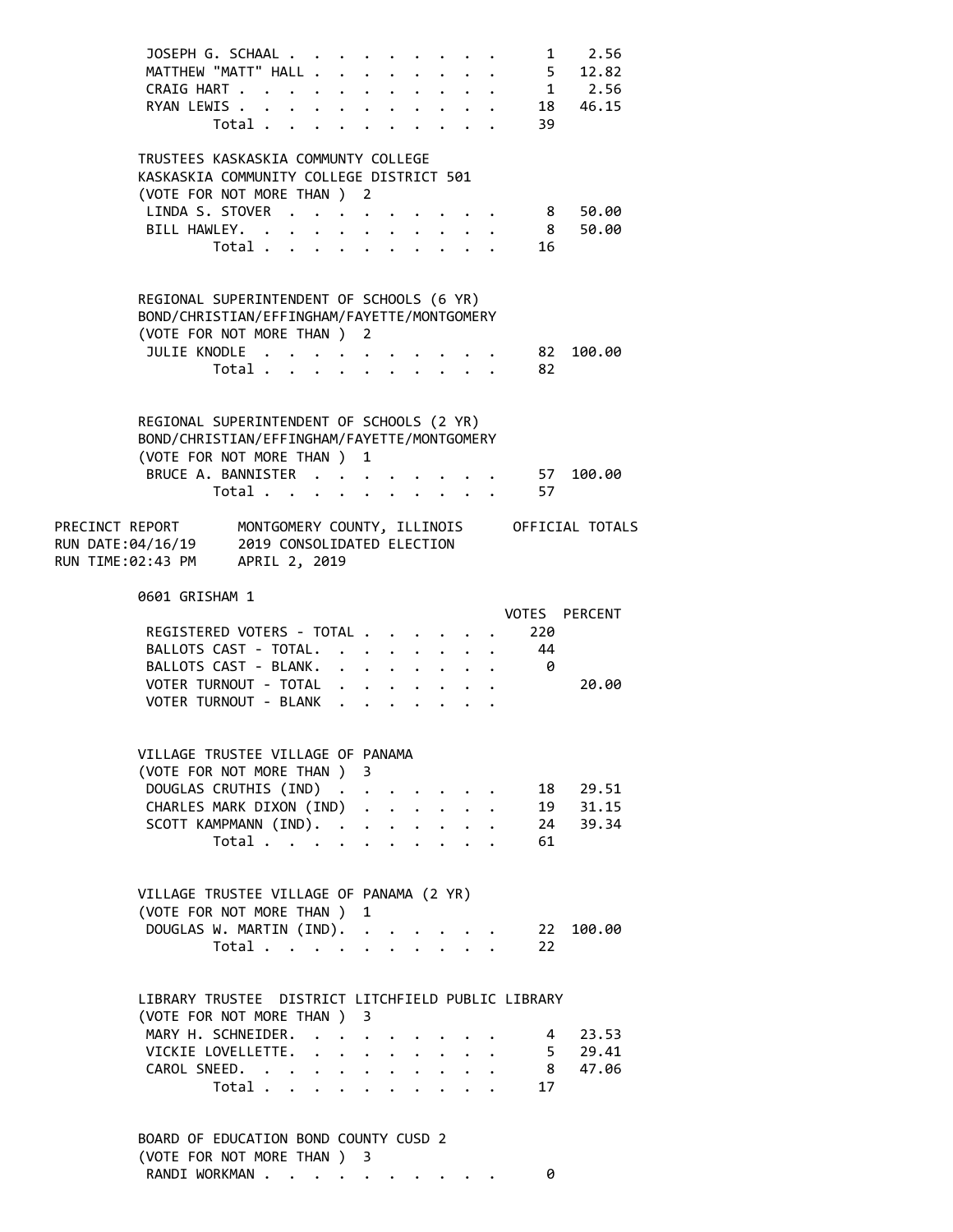| NATHAN PRATER |  |  |   |  |  |  |  |
|---------------|--|--|---|--|--|--|--|
| WRITE-IN.     |  |  | . |  |  |  |  |

 BOARD OF EDUCATION HILLSBORO CUSD 3 (VOTE FOR NOT MORE THAN ) 4 BARBARA ADAMS . . . . . . . . . . . 16 19.51 CRAIG SCROGGINS . . . . . . . . . 10 12.20 ED ERVIN. . . . . . . . . . . . . 20 24.39 DAN TESTER . . . . . . . . . . . . 10 12.20 MATTHEW LENTZ . . . . . . . . . . . 15 18.29 BRYCE RUPERT . . . . . . . . . . 11 13.41 Total . . . . . . . . . . 82 BOARD OF EDUCATION LITCHFIELD CUSD 12 (2 YR) (VOTE FOR NOT MORE THAN ) 1 JULIE ABEL . . . . . . . . . . . 6 100.00 SARA ZUMWALT . . . . . . . . . . . 0 Total . . . . . . . . . . 6 BOARD OF EDUCATION LITCHFIELD CUSD 12 (VOTE FOR NOT MORE THAN ) 4 MEG WERTIN . . . . . . . . . . . . 1 3.57 DENNIS SCOBBIE. . . . . . . . . . 0 JIM ODLE SR. . . . . . . . . . . 0 MARK E. BLOOME. . . . . . . . . . . 8 28.57 MICHAEL F. FLEMING . . . . . . . . . 6 21.43 JENNIFER REID . . . . . . . . . . . 3 10.71 DAVID BELUSKO . . . . . . . . . . . 4 14.29 MATT BELUSKO . . . . . . . . . . . 3 10.71 VALERIE CAIN . . . . . . . . . . . 3 10.71 Total . . . . . . . . . . 28 TRUSTEES KASKASKIA COMMUNTY COLLEGE KASKASKIA COMMUNITY COLLEGE DISTRICT 501 (VOTE FOR NOT MORE THAN ) 2 LINDA S. STOVER . . . . . . . . . 0 BILL HAWLEY. . . . . . . . . . . 0 REGIONAL SUPERINTENDENT OF SCHOOLS (6 YR) BOND/CHRISTIAN/EFFINGHAM/FAYETTE/MONTGOMERY (VOTE FOR NOT MORE THAN ) 2 JULIE KNODLE . . . . . . . . . . 36 100.00 Total . . . . . . . . . . 36 REGIONAL SUPERINTENDENT OF SCHOOLS (2 YR) BOND/CHRISTIAN/EFFINGHAM/FAYETTE/MONTGOMERY (VOTE FOR NOT MORE THAN ) 1 BRUCE A. BANNISTER . . . . . . . . 29 100.00 Total . . . . . . . . . . 29 PRECINCT REPORT MONTGOMERY COUNTY, ILLINOIS OFFICIAL TOTALS RUN DATE:04/16/19 2019 CONSOLIDATED ELECTION RUN TIME:02:43 PM APRIL 2, 2019 0602 GRISHAM 2 VOTES PERCENT REGISTERED VOTERS - TOTAL . . . . . . 172 BALLOTS CAST - TOTAL. . . . . . . . 24 BALLOTS CAST - BLANK. . . . . . . . 0

VOTER TURNOUT - TOTAL . . . . . . . . 13.95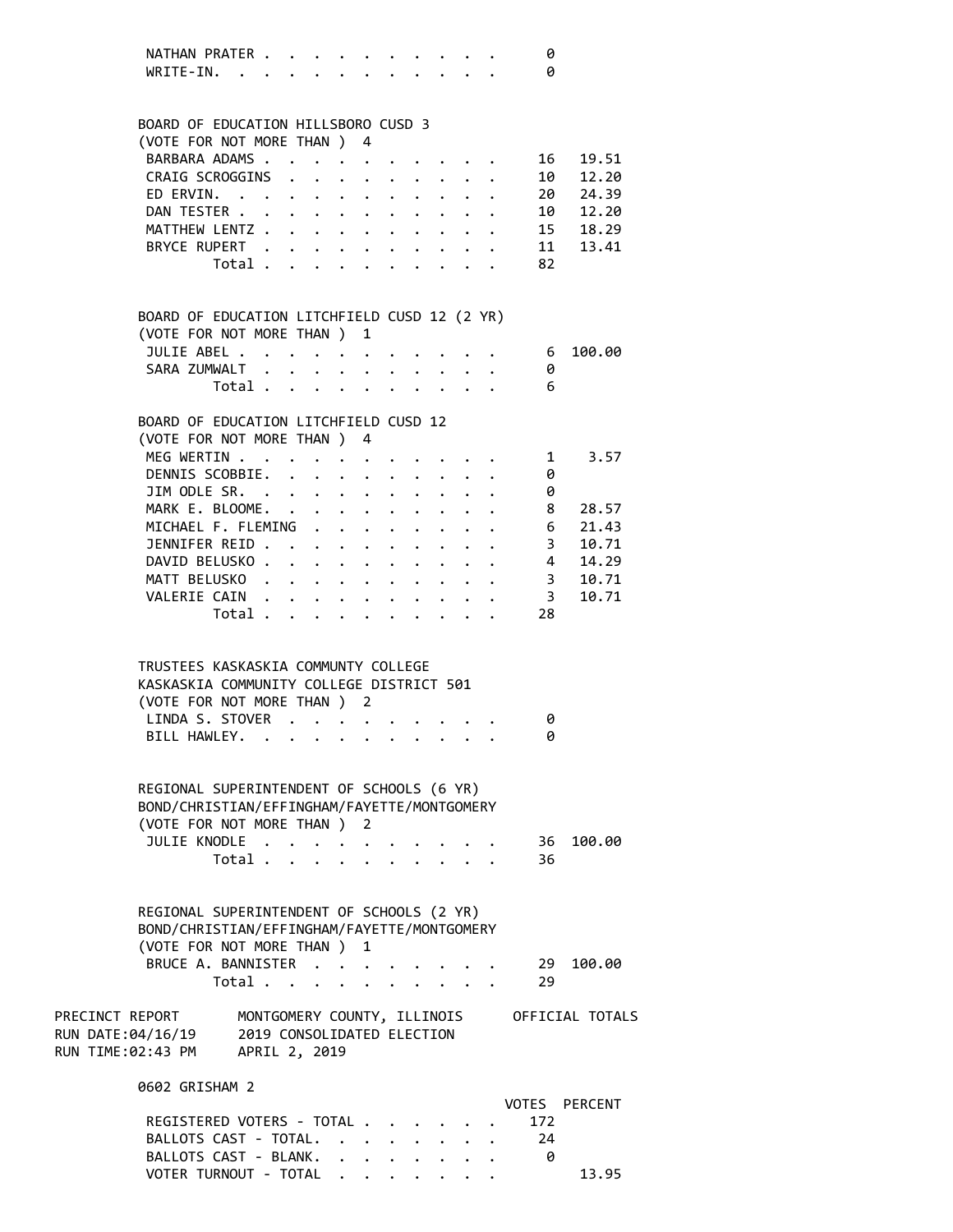VOTER TURNOUT - BLANK . . . . . . . VILLAGE TRUSTEE VILLAGE OF DONNELLSON (VOTE FOR NOT MORE THAN ) 3 GARY LONG (IND) . . . . . . . . . 7 38.89 PAMELLA SHORT (IND) . . . . . . . . . 4 22.22 FRANCES JETT (IND) . . . . . . . . . 7 38.89 Total . . . . . . . . . . 18 VILLAGE TRUSTEE VILLAGE OF DONNELLSON (2 YR) (VOTE FOR NOT MORE THAN ) 1 KENNETH BUCKINGHAM (IND) . . . . . . 7 100.00 Total . . . . . . . . . . 7 BOARD OF EDUCATION HILLSBORO CUSD 3 (VOTE FOR NOT MORE THAN ) 4 BARBARA ADAMS . . . . . . . . . . . 10 13.16<br>CRAIG SCROGGINS . . . . . . . . . 10 13.16 CRAIG SCROGGINS . . . . . . . . . ED ERVIN. . . . . . . . . . . . 18 23.68 DAN TESTER . . . . . . . . . . . . 11 14.47 MATTHEW LENTZ . . . . . . . . . . . 14 18.42 BRYCE RUPERT . . . . . . . . . . 13 17.11 Total . . . . . . . . . . 76 REGIONAL SUPERINTENDENT OF SCHOOLS (6 YR) BOND/CHRISTIAN/EFFINGHAM/FAYETTE/MONTGOMERY (VOTE FOR NOT MORE THAN ) 2 JULIE KNODLE . . . . . . . . . . 18 100.00 Total . . . . . . . . . . 18 REGIONAL SUPERINTENDENT OF SCHOOLS (2 YR) BOND/CHRISTIAN/EFFINGHAM/FAYETTE/MONTGOMERY (VOTE FOR NOT MORE THAN ) 1 BRUCE A. BANNISTER . . . . . . . . 17 100.00 Total . . . . . . . . . . 17 PRECINCT REPORT MONTGOMERY COUNTY, ILLINOIS OFFICIAL TOTALS RUN DATE:04/16/19 2019 CONSOLIDATED ELECTION RUN TIME:02:43 PM APRIL 2, 2019 0701 HARVEL VOTES PERCENT REGISTERED VOTERS - TOTAL . . . . . . 135 BALLOTS CAST - TOTAL. . . . . . . . 23 BALLOTS CAST - BLANK. . . . . . . . . 0 VOTER TURNOUT - TOTAL . . . . . . . 17.04 VOTER TURNOUT - BLANK . . . . . . . VILLAGE PRESIDENT VILLAGE OF HARVEL (2 YR) (VOTE FOR NOT MORE THAN ) 1 CATHIE DOWNEY (IND) . . . . . . . . 6 100.00 Total . . . . . . . . . . . 6 VILLAGE TRUSTEE VILLAGE OF HARVEL (VOTE FOR NOT MORE THAN ) 3 TERRY J. DOWNEY (IND) . . . . . . . 6 100.00<br>Total . . . . . . . . . . 6

Total  $\cdots$  . . . . . . . .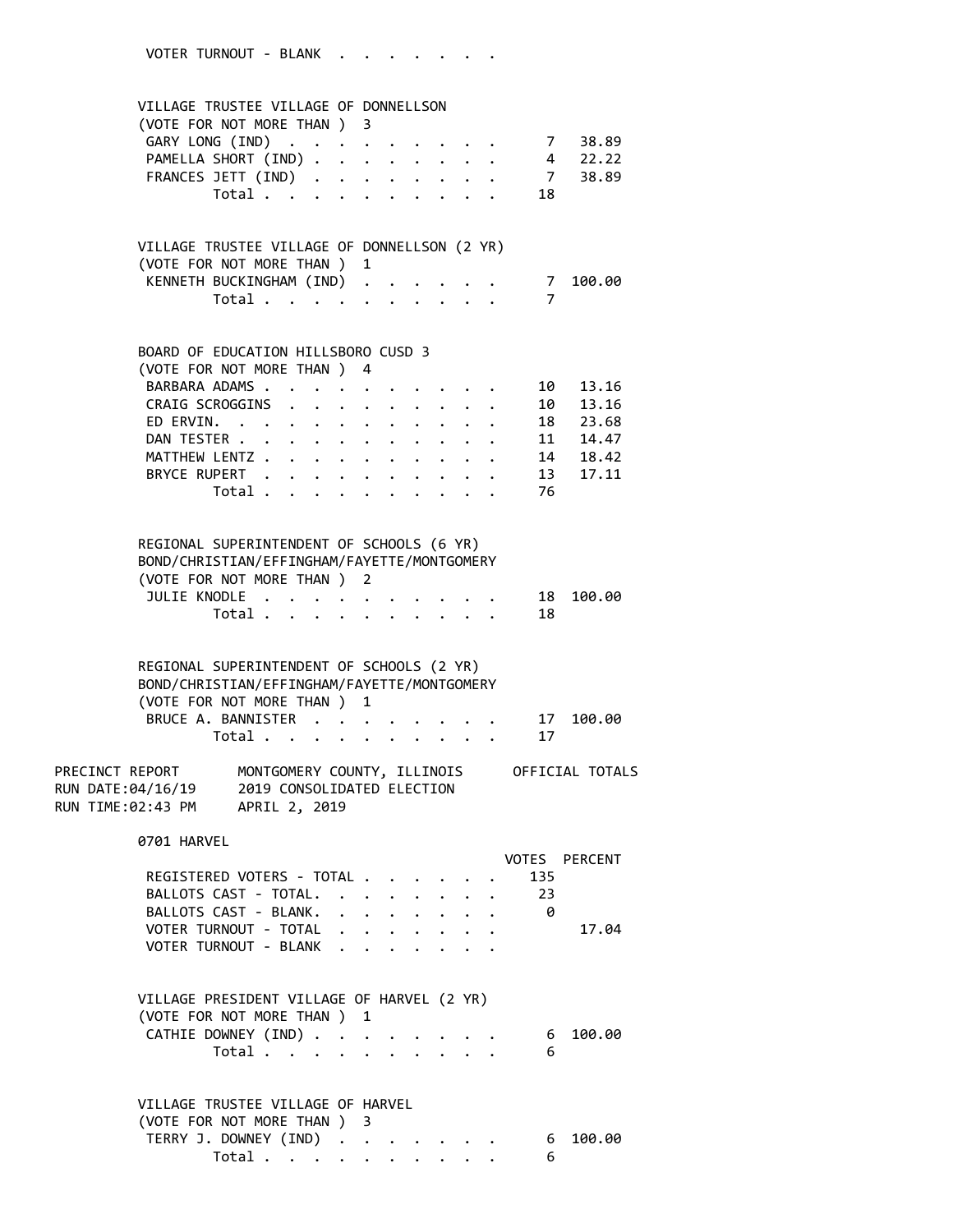| LIBRARY TRUSTEE DOYLE PUBLIC LIBRARY                                       |                                                               |             |                                                                                                                                                                                                                                    |  |                                 |                                                                                            |                         |           |
|----------------------------------------------------------------------------|---------------------------------------------------------------|-------------|------------------------------------------------------------------------------------------------------------------------------------------------------------------------------------------------------------------------------------|--|---------------------------------|--------------------------------------------------------------------------------------------|-------------------------|-----------|
| (VOTE FOR NOT MORE THAN ) 3                                                |                                                               |             |                                                                                                                                                                                                                                    |  |                                 |                                                                                            |                         |           |
| CHERYL ANN NOLLER.                                                         |                                                               |             |                                                                                                                                                                                                                                    |  |                                 | $\mathbf{r} = \mathbf{r} + \mathbf{r} + \mathbf{r} + \mathbf{r} + \mathbf{r} + \mathbf{r}$ |                         | 16 36.36  |
| JANECE NEUNABER                                                            |                                                               |             |                                                                                                                                                                                                                                    |  |                                 |                                                                                            |                         | 15 34.09  |
| VIRGINIA L. McCULLERS 13 29.55                                             |                                                               |             |                                                                                                                                                                                                                                    |  |                                 |                                                                                            |                         |           |
| Total 44                                                                   |                                                               |             |                                                                                                                                                                                                                                    |  |                                 |                                                                                            |                         |           |
|                                                                            |                                                               |             |                                                                                                                                                                                                                                    |  |                                 |                                                                                            |                         |           |
|                                                                            |                                                               |             |                                                                                                                                                                                                                                    |  |                                 |                                                                                            |                         |           |
| LIBRARY TRUSTEE DOYLE PUBLIC LIBRARY (2 YR)<br>(VOTE FOR NOT MORE THAN ) 1 |                                                               |             |                                                                                                                                                                                                                                    |  |                                 |                                                                                            |                         |           |
| KAITLIN BERGSCHNEIDER                                                      |                                                               |             |                                                                                                                                                                                                                                    |  |                                 |                                                                                            | 18                      | 100.00    |
| Total $\cdots$ $\cdots$ $\cdots$ $\cdots$                                  |                                                               |             |                                                                                                                                                                                                                                    |  |                                 |                                                                                            | 18                      |           |
|                                                                            |                                                               |             |                                                                                                                                                                                                                                    |  |                                 |                                                                                            |                         |           |
| LIBRARY TRUSTEE FARMERSVILLE-WAGGONER LIBRARY (6 YR)                       |                                                               |             |                                                                                                                                                                                                                                    |  |                                 |                                                                                            |                         |           |
| (VOTE FOR NOT MORE THAN ) 2                                                |                                                               |             |                                                                                                                                                                                                                                    |  |                                 |                                                                                            |                         |           |
| GAIL KRAUS                                                                 |                                                               |             |                                                                                                                                                                                                                                    |  |                                 |                                                                                            |                         | 2 50.00   |
| ASHLEIGH ROCKWELL.                                                         |                                                               | $\bullet$ . | $\ddot{\phantom{0}}$                                                                                                                                                                                                               |  |                                 |                                                                                            |                         | 2 50.00   |
| Total $\cdots$ $\cdots$                                                    |                                                               |             |                                                                                                                                                                                                                                    |  | $\cdot$ $\cdot$ $\cdot$ $\cdot$ |                                                                                            | 4                       |           |
|                                                                            |                                                               |             |                                                                                                                                                                                                                                    |  |                                 |                                                                                            |                         |           |
| LIBRARY TRUSTEE FARMERSVILLE-WAGGONER LIBRARY (4 YR)                       |                                                               |             |                                                                                                                                                                                                                                    |  |                                 |                                                                                            |                         |           |
| (VOTE FOR NOT MORE THAN ) 1                                                |                                                               |             |                                                                                                                                                                                                                                    |  |                                 |                                                                                            |                         |           |
| CARRIE MATTHEWS                                                            |                                                               |             |                                                                                                                                                                                                                                    |  |                                 |                                                                                            | $\overline{\mathbf{2}}$ | 100.00    |
| Total $\cdots$ $\cdots$ $\cdots$ $\cdots$                                  |                                                               |             |                                                                                                                                                                                                                                    |  |                                 |                                                                                            | $\overline{2}$          |           |
|                                                                            |                                                               |             |                                                                                                                                                                                                                                    |  |                                 |                                                                                            |                         |           |
| BOARD OF EDUCATION MORRISONVILLE CUSD 1                                    |                                                               |             |                                                                                                                                                                                                                                    |  |                                 |                                                                                            |                         |           |
| (VOTE FOR NOT MORE THAN ) 4                                                |                                                               |             |                                                                                                                                                                                                                                    |  |                                 |                                                                                            |                         |           |
| DALE W. BROCKAMP.                                                          | $\mathcal{A}=\mathcal{A}=\mathcal{A}=\mathcal{A}=\mathcal{A}$ |             |                                                                                                                                                                                                                                    |  |                                 |                                                                                            | $\cdots$ $\cdots$ 3     | 27.27     |
| GERALD GOEBEL                                                              |                                                               |             |                                                                                                                                                                                                                                    |  |                                 |                                                                                            |                         | $3$ 27.27 |
| ED GOEBEL 2 18.18                                                          |                                                               |             |                                                                                                                                                                                                                                    |  |                                 |                                                                                            |                         |           |
| ROBERTA HARKER.                                                            |                                                               | $\bullet$ . |                                                                                                                                                                                                                                    |  |                                 |                                                                                            |                         | 3 27.27   |
| Total .                                                                    | $\mathbf{r}$ , $\mathbf{r}$ , $\mathbf{r}$ , $\mathbf{r}$     |             |                                                                                                                                                                                                                                    |  |                                 |                                                                                            | 11                      |           |
|                                                                            |                                                               |             |                                                                                                                                                                                                                                    |  |                                 |                                                                                            |                         |           |
| BOARD OF EDUCATION PANHANDLE CUSD 2 (2 YR)<br>(VOTE FOR NOT MORE THAN ) 1  |                                                               |             |                                                                                                                                                                                                                                    |  |                                 |                                                                                            |                         |           |
|                                                                            |                                                               |             |                                                                                                                                                                                                                                    |  |                                 |                                                                                            |                         |           |
| SHANE M. GILPIN 5 25.00                                                    |                                                               |             |                                                                                                                                                                                                                                    |  |                                 |                                                                                            | 15                      | 75.00     |
| GABE J. POPE                                                               |                                                               |             |                                                                                                                                                                                                                                    |  |                                 |                                                                                            |                         |           |
| Total                                                                      |                                                               |             |                                                                                                                                                                                                                                    |  |                                 |                                                                                            | 20                      |           |
| BOARD OF EDUCATION PANHANDLE CUSD 2                                        |                                                               |             |                                                                                                                                                                                                                                    |  |                                 |                                                                                            |                         |           |
| (VOTE FOR NOT MORE THAN ) 4                                                |                                                               |             |                                                                                                                                                                                                                                    |  |                                 |                                                                                            |                         |           |
| LINDA J. BROWN. .<br>DANA PITCHFORD.                                       |                                                               |             |                                                                                                                                                                                                                                    |  |                                 |                                                                                            | 16                      | 22.22     |
|                                                                            |                                                               |             | $\bullet$ . The set of the set of the set of the set of the set of the set of the set of the set of the set of the set of the set of the set of the set of the set of the set of the set of the set of the set of the set of the s |  |                                 |                                                                                            | 19                      | 26.39     |
| DARRIN DAUGHERTY                                                           |                                                               |             |                                                                                                                                                                                                                                    |  |                                 |                                                                                            | 16                      | 22.22     |
| TERESA M. PAYNE                                                            |                                                               |             |                                                                                                                                                                                                                                    |  |                                 |                                                                                            |                         | 8 11.11   |
| BRETT SLIGHTOM.                                                            | $\mathbf{r}$ , and $\mathbf{r}$ , and $\mathbf{r}$            |             |                                                                                                                                                                                                                                    |  |                                 |                                                                                            | 13                      | 18.06     |
| Total .                                                                    |                                                               |             |                                                                                                                                                                                                                                    |  |                                 |                                                                                            | 72                      |           |
|                                                                            |                                                               |             |                                                                                                                                                                                                                                    |  |                                 |                                                                                            |                         |           |
| REGIONAL SUPERINTENDENT OF SCHOOLS (6 YR)                                  |                                                               |             |                                                                                                                                                                                                                                    |  |                                 |                                                                                            |                         |           |
| BOND/CHRISTIAN/EFFINGHAM/FAYETTE/MONTGOMERY                                |                                                               |             |                                                                                                                                                                                                                                    |  |                                 |                                                                                            |                         |           |
| (VOTE FOR NOT MORE THAN )                                                  |                                                               | 2           |                                                                                                                                                                                                                                    |  |                                 |                                                                                            |                         |           |
| JULIE KNODLE .                                                             |                                                               |             |                                                                                                                                                                                                                                    |  |                                 |                                                                                            | 20                      | 100.00    |
| Total                                                                      | $\sim$                                                        |             |                                                                                                                                                                                                                                    |  |                                 |                                                                                            | 20                      |           |
|                                                                            |                                                               |             |                                                                                                                                                                                                                                    |  |                                 |                                                                                            |                         |           |
| REGIONAL SUPERINTENDENT OF SCHOOLS (2 YR)                                  |                                                               |             |                                                                                                                                                                                                                                    |  |                                 |                                                                                            |                         |           |
| BOND/CHRISTIAN/EFFINGHAM/FAYETTE/MONTGOMERY                                |                                                               |             |                                                                                                                                                                                                                                    |  |                                 |                                                                                            |                         |           |
| (VOTE FOR NOT MORE THAN ) 1                                                |                                                               |             |                                                                                                                                                                                                                                    |  |                                 |                                                                                            |                         |           |
| BRUCE A. BANNISTER                                                         |                                                               |             |                                                                                                                                                                                                                                    |  |                                 |                                                                                            | 18                      | 100.00    |

Total . . . . . . . . . . 18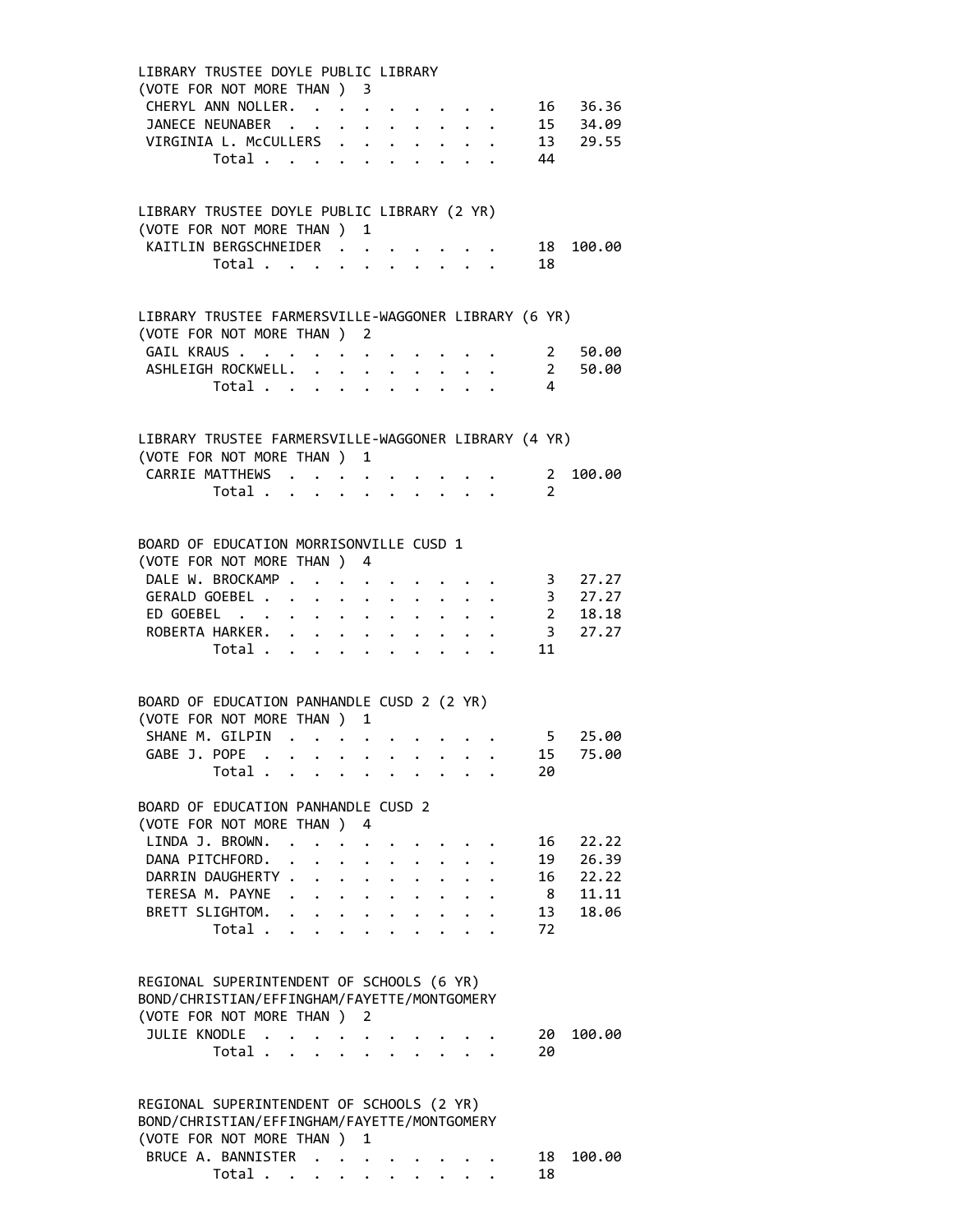| PRECINCT REPORT       MONTGOMERY COUNTY, ILLINOIS<br>RUN DATE:04/16/19     2019 CONSOLIDATED ELECTION<br>RUN TIME:02:43 PM     APRIL 2, 2019 | MONTGOMERY COUNTY, ILLINOIS OFFICIAL TOTALS            |                                         |                      |                      |                      |              |                             |                |                               |
|----------------------------------------------------------------------------------------------------------------------------------------------|--------------------------------------------------------|-----------------------------------------|----------------------|----------------------|----------------------|--------------|-----------------------------|----------------|-------------------------------|
| 0801 HILLSBORO 1                                                                                                                             |                                                        |                                         |                      |                      |                      |              |                             |                |                               |
|                                                                                                                                              |                                                        |                                         |                      |                      |                      |              |                             |                | VOTES PERCENT                 |
|                                                                                                                                              | REGISTERED VOTERS - TOTAL                              |                                         |                      |                      |                      |              |                             | 461            |                               |
|                                                                                                                                              | BALLOTS CAST - TOTAL. 85                               |                                         |                      |                      |                      |              |                             |                |                               |
|                                                                                                                                              | BALLOTS CAST - BLANK. 0                                |                                         |                      |                      |                      |              |                             |                |                               |
|                                                                                                                                              | VOTER TURNOUT - TOTAL                                  |                                         |                      |                      |                      |              |                             |                | 18.44                         |
|                                                                                                                                              | VOTER TURNOUT - BLANK                                  |                                         |                      |                      |                      |              |                             |                |                               |
|                                                                                                                                              | MAYOR CITY OF HILLSBORO                                |                                         |                      |                      |                      |              |                             |                |                               |
|                                                                                                                                              | (VOTE FOR NOT MORE THAN ) 1                            |                                         |                      |                      |                      |              |                             |                |                               |
|                                                                                                                                              | BRIAN SULLIVAN. 58 100.00                              |                                         |                      |                      |                      |              |                             |                |                               |
|                                                                                                                                              | Total $\cdot$                                          |                                         |                      |                      |                      |              |                             | -58            |                               |
|                                                                                                                                              | COMMISSIONER CITY OF HILLSBORO                         |                                         |                      |                      |                      |              |                             |                |                               |
|                                                                                                                                              | (VOTE FOR NOT MORE THAN ) 4                            |                                         |                      |                      |                      |              |                             |                |                               |
|                                                                                                                                              | DANIEL T. ROBBINS. 38 18.27                            |                                         |                      |                      |                      |              |                             |                |                               |
|                                                                                                                                              | KATIE DUNCAN 38 18.27                                  |                                         |                      |                      |                      |              |                             |                |                               |
|                                                                                                                                              | CHRIS SHERER 34 16.35                                  |                                         |                      |                      |                      |              |                             |                |                               |
|                                                                                                                                              | MICHAEL MURPHY. 44 21.15                               |                                         |                      |                      |                      |              |                             |                |                               |
|                                                                                                                                              |                                                        |                                         |                      |                      |                      |              |                             |                |                               |
|                                                                                                                                              | DON DOWNS 54 25.96<br>Total 208                        |                                         |                      |                      |                      |              |                             |                |                               |
|                                                                                                                                              | LIBRARY TRUSTEE HILLSBORO AREA PUBLIC LIBRARY DISTRICT |                                         |                      |                      |                      |              |                             |                |                               |
|                                                                                                                                              | (VOTE FOR NOT MORE THAN ) 7                            |                                         |                      |                      |                      |              |                             |                |                               |
|                                                                                                                                              | LETITIA "TISH" SPELBRING                               |                                         |                      |                      |                      |              |                             | 31             | 12.65                         |
|                                                                                                                                              | THERESA ANN TRADER                                     |                                         |                      |                      |                      |              |                             |                | 28 11.43                      |
|                                                                                                                                              | CAROLYN A. MEIER                                       |                                         |                      |                      |                      |              |                             |                |                               |
|                                                                                                                                              | BARBARA A. MULCH                                       |                                         |                      |                      |                      |              |                             |                | 38 15.51<br>40 16.33          |
|                                                                                                                                              | JUDITH M. ALBRACHT                                     |                                         |                      |                      |                      |              |                             |                | 36 14.69                      |
|                                                                                                                                              | MICHELLE BALLA. 33 13.47                               |                                         |                      |                      |                      |              |                             |                |                               |
|                                                                                                                                              | CAROL NAYLOR 39                                        |                                         |                      |                      |                      |              |                             |                | 15.92                         |
|                                                                                                                                              | Total $\cdots$ $\cdots$ $\cdots$ $\cdots$              |                                         |                      |                      |                      |              |                             | 245            |                               |
|                                                                                                                                              |                                                        |                                         |                      |                      |                      |              |                             |                |                               |
|                                                                                                                                              | LIBRARY TRUSTEE DISTRICT LITCHFIELD PUBLIC LIBRARY     |                                         |                      |                      |                      |              |                             |                |                               |
|                                                                                                                                              | (VOTE FOR NOT MORE THAN ) 3                            |                                         |                      |                      |                      |              |                             |                |                               |
|                                                                                                                                              | MARY H. SCHNEIDER.                                     |                                         |                      |                      |                      |              |                             | 0              |                               |
|                                                                                                                                              | VICKIE LOVELLETTE.<br>CAROL SNEED.                     |                                         |                      |                      |                      |              |                             | $\overline{2}$ | $2^{\circ}$<br>50.00<br>50.00 |
|                                                                                                                                              | Total $\cdots$ $\cdots$ $\cdots$ $\cdots$              |                                         |                      |                      |                      |              | $\mathbf{r}$ , $\mathbf{r}$ | 4              |                               |
|                                                                                                                                              | BOARD OF EDUCATION HILLSBORO CUSD 3                    |                                         |                      |                      |                      |              |                             |                |                               |
|                                                                                                                                              | (VOTE FOR NOT MORE THAN ) 4                            |                                         |                      |                      |                      |              |                             |                |                               |
|                                                                                                                                              | BARBARA ADAMS                                          | $\bullet$ .<br><br><br><br><br><br><br> | $\ddot{\phantom{0}}$ |                      |                      |              |                             | 50 -           | 20.49                         |
|                                                                                                                                              | CRAIG SCROGGINS                                        |                                         |                      |                      |                      |              |                             |                | 31 12.70                      |
|                                                                                                                                              | ED ERVIN.                                              |                                         |                      | $\ddot{\phantom{0}}$ | $\ddot{\phantom{0}}$ | $\mathbf{L}$ |                             |                | 34 13.93                      |
|                                                                                                                                              | DAN TESTER                                             |                                         |                      | $\ddot{\phantom{0}}$ |                      | $\bullet$    |                             |                | 39 15.98                      |
|                                                                                                                                              | MATTHEW LENTZ                                          |                                         | $\ddot{\phantom{0}}$ | $\ddot{\phantom{0}}$ | $\ddot{\phantom{0}}$ |              |                             |                | 54 22.13                      |
|                                                                                                                                              | BRYCE RUPERT                                           |                                         |                      | $\bullet$            |                      |              |                             |                | 36 14.75                      |
|                                                                                                                                              | Total                                                  |                                         |                      |                      |                      |              |                             | 244            |                               |
|                                                                                                                                              | BOARD OF EDUCATION LITCHFIELD CUSD 12 (2 YR)           |                                         |                      |                      |                      |              |                             |                |                               |
|                                                                                                                                              | (VOTE FOR NOT MORE THAN ) 1                            |                                         |                      |                      |                      |              |                             |                |                               |
|                                                                                                                                              | JULIE ABEL                                             |                                         |                      |                      |                      |              |                             | $\mathbf{1}$   | 50.00                         |
|                                                                                                                                              | SARA ZUMWALT 1                                         |                                         |                      |                      |                      |              |                             |                | 50.00                         |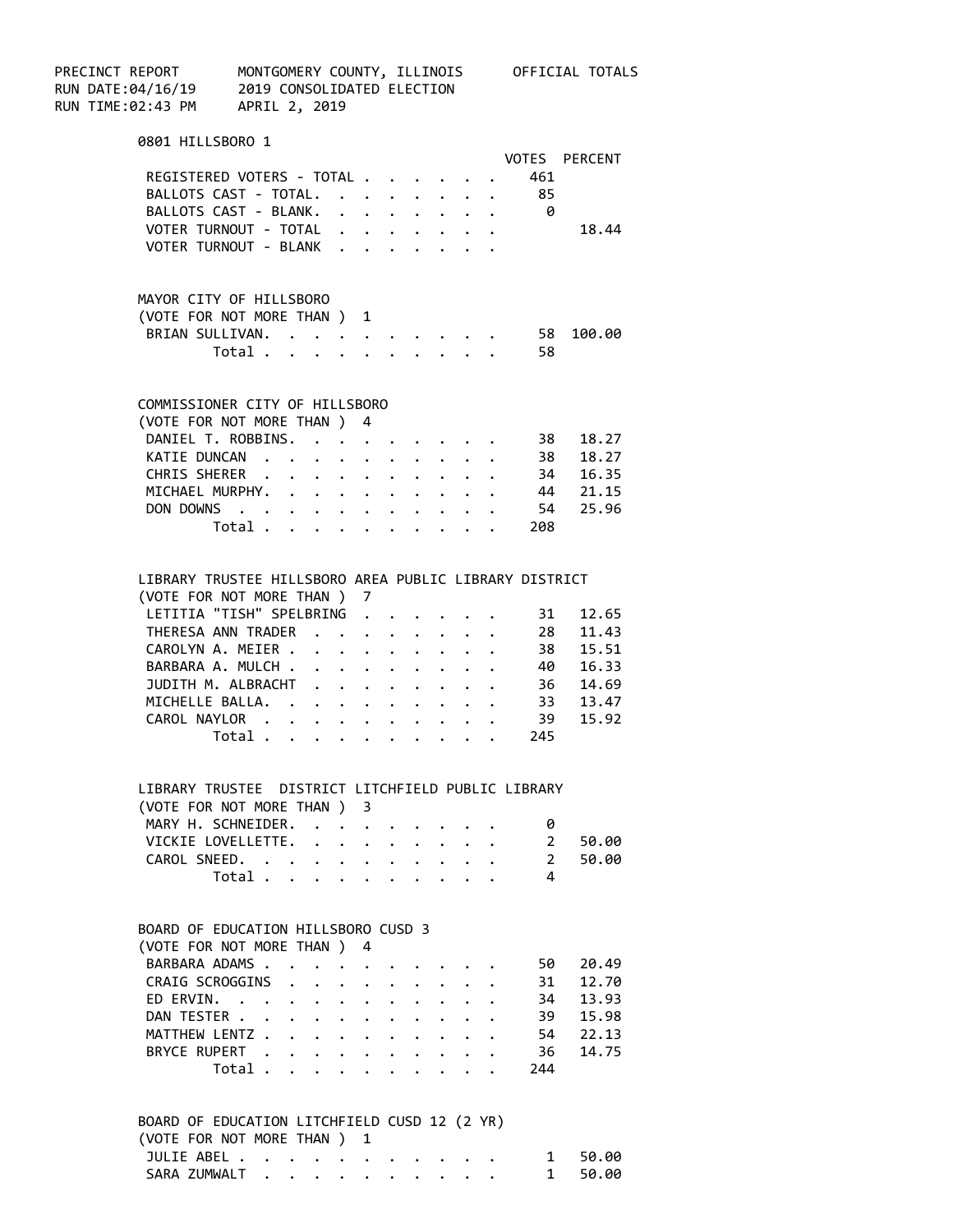|                                                                                        |                                                                | Total                                     |        |                                                                                               |                                                                          |                                                                         |  |  | 2              |                                             |
|----------------------------------------------------------------------------------------|----------------------------------------------------------------|-------------------------------------------|--------|-----------------------------------------------------------------------------------------------|--------------------------------------------------------------------------|-------------------------------------------------------------------------|--|--|----------------|---------------------------------------------|
|                                                                                        |                                                                |                                           |        |                                                                                               |                                                                          |                                                                         |  |  |                |                                             |
|                                                                                        | BOARD OF EDUCATION LITCHFIELD CUSD 12                          |                                           |        |                                                                                               |                                                                          |                                                                         |  |  |                |                                             |
|                                                                                        | (VOTE FOR NOT MORE THAN ) 4                                    |                                           |        |                                                                                               |                                                                          |                                                                         |  |  | 0              |                                             |
|                                                                                        | MEG WERTIN<br>DENNIS SCOBBIE.                                  |                                           |        |                                                                                               |                                                                          |                                                                         |  |  | 0              |                                             |
|                                                                                        | JIM ODLE SR. $\cdot \cdot \cdot \cdot \cdot \cdot \cdot \cdot$ |                                           |        |                                                                                               |                                                                          |                                                                         |  |  | 0              |                                             |
|                                                                                        | MARK E. BLOOME.                                                |                                           |        |                                                                                               | $\mathbf{z} = \mathbf{z} + \mathbf{z}$ , where $\mathbf{z} = \mathbf{z}$ |                                                                         |  |  |                | $2^{\circ}$<br>25.00                        |
|                                                                                        | MICHAEL F. FLEMING                                             |                                           |        |                                                                                               |                                                                          |                                                                         |  |  |                | 1 12.50                                     |
|                                                                                        | JENNIFER REID 2 25.00                                          |                                           |        |                                                                                               |                                                                          |                                                                         |  |  |                |                                             |
|                                                                                        | DAVID BELUSKO. 1                                               |                                           |        |                                                                                               |                                                                          |                                                                         |  |  |                | 12.50                                       |
|                                                                                        | MATT BELUSKO. 0                                                |                                           |        |                                                                                               |                                                                          |                                                                         |  |  |                |                                             |
|                                                                                        | VALERIE CAIN                                                   |                                           |        |                                                                                               |                                                                          |                                                                         |  |  | $\overline{2}$ | 25.00                                       |
|                                                                                        |                                                                | Total                                     |        |                                                                                               |                                                                          |                                                                         |  |  | 8              |                                             |
|                                                                                        |                                                                |                                           |        |                                                                                               |                                                                          |                                                                         |  |  |                |                                             |
|                                                                                        |                                                                |                                           |        |                                                                                               |                                                                          |                                                                         |  |  |                |                                             |
|                                                                                        | REGIONAL SUPERINTENDENT OF SCHOOLS (6 YR)                      |                                           |        |                                                                                               |                                                                          |                                                                         |  |  |                |                                             |
|                                                                                        | BOND/CHRISTIAN/EFFINGHAM/FAYETTE/MONTGOMERY                    |                                           |        |                                                                                               |                                                                          |                                                                         |  |  |                |                                             |
|                                                                                        | (VOTE FOR NOT MORE THAN ) 2                                    |                                           |        |                                                                                               |                                                                          |                                                                         |  |  |                |                                             |
|                                                                                        | JULIE KNODLE                                                   |                                           |        |                                                                                               |                                                                          |                                                                         |  |  | . 64           | 100.00                                      |
|                                                                                        |                                                                | Total $\cdots$ $\cdots$ $\cdots$ $\cdots$ |        |                                                                                               |                                                                          |                                                                         |  |  | 64             |                                             |
|                                                                                        |                                                                |                                           |        |                                                                                               |                                                                          |                                                                         |  |  |                |                                             |
|                                                                                        |                                                                |                                           |        |                                                                                               |                                                                          |                                                                         |  |  |                |                                             |
|                                                                                        | REGIONAL SUPERINTENDENT OF SCHOOLS (2 YR)                      |                                           |        |                                                                                               |                                                                          |                                                                         |  |  |                |                                             |
|                                                                                        | BOND/CHRISTIAN/EFFINGHAM/FAYETTE/MONTGOMERY                    |                                           |        |                                                                                               |                                                                          |                                                                         |  |  |                |                                             |
|                                                                                        | (VOTE FOR NOT MORE THAN ) 1                                    |                                           |        |                                                                                               |                                                                          |                                                                         |  |  |                |                                             |
|                                                                                        | BRUCE A. BANNISTER                                             |                                           |        |                                                                                               |                                                                          |                                                                         |  |  | 47             | 100.00                                      |
|                                                                                        |                                                                | Total                                     |        |                                                                                               |                                                                          |                                                                         |  |  | 47             |                                             |
|                                                                                        |                                                                |                                           |        |                                                                                               |                                                                          |                                                                         |  |  |                |                                             |
| PRECINCT REPORT<br>RUN DATE:04/16/19 2019 CONSOLIDA<br>RUN TIME:02:43 PM APRIL 2, 2019 |                                                                |                                           |        |                                                                                               |                                                                          |                                                                         |  |  |                | MONTGOMERY COUNTY, ILLINOIS OFFICIAL TOTALS |
|                                                                                        |                                                                |                                           |        | 2019 CONSOLIDATED ELECTION                                                                    |                                                                          |                                                                         |  |  |                |                                             |
|                                                                                        |                                                                |                                           |        |                                                                                               |                                                                          |                                                                         |  |  |                |                                             |
|                                                                                        |                                                                |                                           |        |                                                                                               |                                                                          |                                                                         |  |  |                |                                             |
|                                                                                        |                                                                |                                           |        |                                                                                               |                                                                          |                                                                         |  |  |                |                                             |
|                                                                                        | 0802 HILLSBORO 2                                               |                                           |        |                                                                                               |                                                                          |                                                                         |  |  |                |                                             |
|                                                                                        |                                                                |                                           |        |                                                                                               |                                                                          |                                                                         |  |  | VOTES          | PERCENT                                     |
|                                                                                        | REGISTERED VOTERS - TOTAL                                      |                                           |        |                                                                                               |                                                                          |                                                                         |  |  | 379            |                                             |
|                                                                                        | BALLOTS CAST - TOTAL. 78                                       |                                           |        |                                                                                               |                                                                          |                                                                         |  |  |                |                                             |
|                                                                                        | BALLOTS CAST - BLANK.                                          |                                           |        |                                                                                               |                                                                          |                                                                         |  |  | 0              |                                             |
|                                                                                        | VOTER TURNOUT - TOTAL                                          |                                           |        |                                                                                               |                                                                          |                                                                         |  |  |                | 20.58                                       |
|                                                                                        | VOTER TURNOUT - BLANK                                          |                                           |        |                                                                                               | $\mathbf{r}_i$ , and $\mathbf{r}_i$ , and $\mathbf{r}_i$                 |                                                                         |  |  |                |                                             |
|                                                                                        |                                                                |                                           |        |                                                                                               |                                                                          |                                                                         |  |  |                |                                             |
|                                                                                        | MAYOR CITY OF HILLSBORO                                        |                                           |        |                                                                                               |                                                                          |                                                                         |  |  |                |                                             |
|                                                                                        |                                                                |                                           |        |                                                                                               | 1                                                                        |                                                                         |  |  |                |                                             |
|                                                                                        | (VOTE FOR NOT MORE THAN )                                      |                                           | $\sim$ |                                                                                               |                                                                          |                                                                         |  |  | 48             | 100.00                                      |
|                                                                                        | BRIAN SULLIVAN.                                                | Total $\cdots$                            |        | $\mathcal{A}$ , and $\mathcal{A}$ , and $\mathcal{A}$ , and $\mathcal{A}$ , and $\mathcal{A}$ |                                                                          |                                                                         |  |  | 48             |                                             |
|                                                                                        |                                                                |                                           |        |                                                                                               |                                                                          |                                                                         |  |  |                |                                             |
|                                                                                        |                                                                |                                           |        |                                                                                               |                                                                          |                                                                         |  |  |                |                                             |
|                                                                                        | COMMISSIONER CITY OF HILLSBORO                                 |                                           |        |                                                                                               |                                                                          |                                                                         |  |  |                |                                             |
|                                                                                        | (VOTE FOR NOT MORE THAN ) 4                                    |                                           |        |                                                                                               |                                                                          |                                                                         |  |  |                |                                             |
|                                                                                        | DANIEL T. ROBBINS.                                             |                                           |        | $\cdots$ $\cdots$                                                                             |                                                                          |                                                                         |  |  | 34             | 17.71                                       |
|                                                                                        | KATIE DUNCAN                                                   |                                           |        | $\ddot{\phantom{0}}$                                                                          |                                                                          | $\ddot{\phantom{0}}$                                                    |  |  | 37             | 19.27                                       |
|                                                                                        | CHRIS SHERER                                                   |                                           |        |                                                                                               |                                                                          |                                                                         |  |  |                | 36 18.75                                    |
|                                                                                        | MICHAEL MURPHY.                                                |                                           |        |                                                                                               |                                                                          |                                                                         |  |  |                | 37 19.27                                    |
|                                                                                        | DON DOWNS                                                      |                                           |        |                                                                                               |                                                                          |                                                                         |  |  | 48             | 25.00                                       |
|                                                                                        |                                                                | Total .                                   |        |                                                                                               |                                                                          |                                                                         |  |  | 192            |                                             |
|                                                                                        |                                                                |                                           |        |                                                                                               |                                                                          |                                                                         |  |  |                |                                             |
|                                                                                        |                                                                |                                           |        |                                                                                               |                                                                          |                                                                         |  |  |                |                                             |
|                                                                                        | LIBRARY TRUSTEE HILLSBORO AREA PUBLIC LIBRARY DISTRICT         |                                           |        |                                                                                               |                                                                          |                                                                         |  |  |                |                                             |
|                                                                                        | (VOTE FOR NOT MORE THAN)                                       |                                           |        |                                                                                               | 7                                                                        |                                                                         |  |  |                |                                             |
|                                                                                        | LETITIA "TISH" SPELBRING                                       |                                           |        |                                                                                               | $\ddot{\phantom{a}}$                                                     |                                                                         |  |  | 36             | 13.95                                       |
|                                                                                        | THERESA ANN TRADER                                             |                                           |        |                                                                                               |                                                                          |                                                                         |  |  |                | 30 11.63                                    |
|                                                                                        | CAROLYN A. MEIER                                               |                                           |        |                                                                                               |                                                                          |                                                                         |  |  |                | 15.12                                       |
|                                                                                        | BARBARA A. MULCH<br>JUDITH M. ALBRACHT                         |                                           |        |                                                                                               |                                                                          | $\bullet$ .<br><br><br><br><br><br><br><br><br><br><br><br><br><br><br> |  |  | 39<br>43<br>35 | 16.67<br>13.57                              |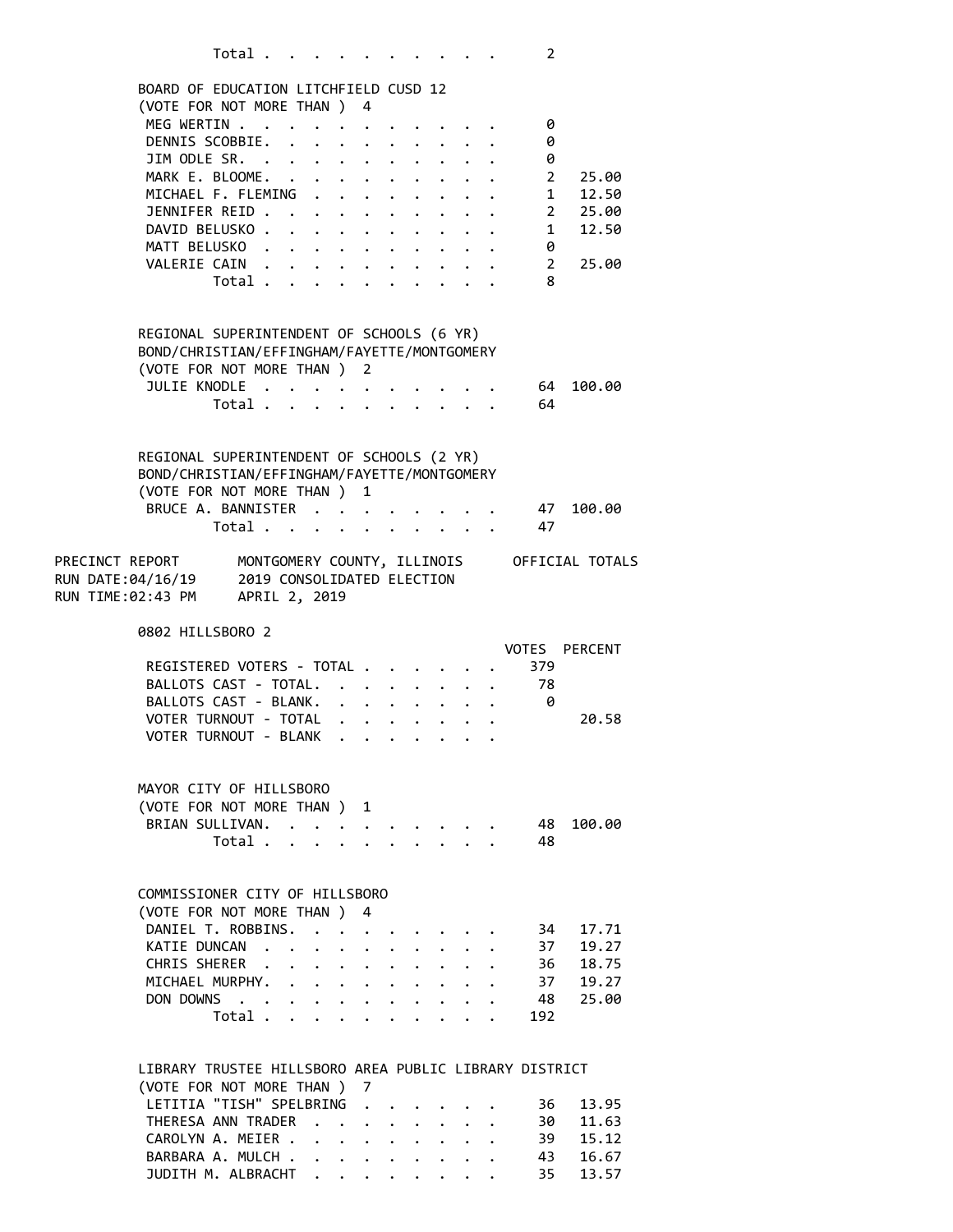| MICHELLE BALLA. 33 12.79 |  |  |  |  |  |  |
|--------------------------|--|--|--|--|--|--|
| CAROL NAYLOR 42 16.28    |  |  |  |  |  |  |
| Total 258                |  |  |  |  |  |  |

#### BOARD OF EDUCATION HILLSBORO CUSD 3 (VOTE FOR NOT MORE THAN ) 4

| $\sqrt{2}$               |  |  |  |  |  |  |
|--------------------------|--|--|--|--|--|--|
| BARBARA ADAMS 45 17.44   |  |  |  |  |  |  |
| CRAIG SCROGGINS 39 15.12 |  |  |  |  |  |  |
| ED ERVIN. 35 13.57       |  |  |  |  |  |  |
| DAN TESTER 37 14.34      |  |  |  |  |  |  |
| MATTHEW LENTZ 54 20.93   |  |  |  |  |  |  |
| BRYCE RUPERT 48 18.60    |  |  |  |  |  |  |
| Total 258                |  |  |  |  |  |  |
|                          |  |  |  |  |  |  |

### REGIONAL SUPERINTENDENT OF SCHOOLS (6 YR) BOND/CHRISTIAN/EFFINGHAM/FAYETTE/MONTGOMERY

| (VOTE FOR NOT MORE THAN ) 2 |  |  |  |  |  |      |  |
|-----------------------------|--|--|--|--|--|------|--|
| JULIE KNODLE 60 100.00      |  |  |  |  |  |      |  |
| Total $\ldots$              |  |  |  |  |  | - 60 |  |

|                 | REGIONAL SUPERINTENDENT OF SCHOOLS (2 YR)<br>BOND/CHRISTIAN/EFFINGHAM/FAYETTE/MONTGOMERY |       |                             |  |  |  |  |                 |           |  |
|-----------------|------------------------------------------------------------------------------------------|-------|-----------------------------|--|--|--|--|-----------------|-----------|--|
|                 | (VOTE FOR NOT MORE THAN ) 1                                                              |       |                             |  |  |  |  |                 |           |  |
|                 | BRUCE A. BANNISTER                                                                       |       |                             |  |  |  |  |                 | 58 100.00 |  |
|                 |                                                                                          | Total |                             |  |  |  |  | - 58            |           |  |
| PRECINCT REPORT |                                                                                          |       | MONTGOMERY COUNTY TILITNOTS |  |  |  |  | OFFICIAL TOTALS |           |  |

| PRECINCI REPURI   | MUNIQUMERY COUNTY, ILLINUIS | UFFILIAL IUIALS |
|-------------------|-----------------------------|-----------------|
| RUN DATE:04/16/19 | 2019 CONSOLIDATED ELECTION  |                 |
| RUN TIME:02:43 PM | APRIL 2, 2019               |                 |

0803 HILLSBORO 3

|                           | VOTES PERCENT |
|---------------------------|---------------|
| REGISTERED VOTERS - TOTAL | 658           |
| BALLOTS CAST - TOTAL. 221 |               |
| BALLOTS CAST - BLANK.     |               |
| VOTER TURNOUT - TOTAL     | 33.59         |
| VOTER TURNOUT - BLANK     |               |

| MAYOR CITY OF HILLSBORO     |  |  |  |  |  |
|-----------------------------|--|--|--|--|--|
| (VOTE FOR NOT MORE THAN ) 1 |  |  |  |  |  |
| BRIAN SULLIVAN. 175 100.00  |  |  |  |  |  |
| Total 175                   |  |  |  |  |  |

### COMMISSIONER CITY OF HILLSBORO

| (VOTE FOR NOT MORE THAN ) 4  |  |  |  |  |           |  |
|------------------------------|--|--|--|--|-----------|--|
| DANIEL T. ROBBINS. 137 19.41 |  |  |  |  |           |  |
| KATIE DUNCAN 149 21.10       |  |  |  |  |           |  |
| CHRIS SHERER 97 13.74        |  |  |  |  |           |  |
| MICHAEL MURPHY. 140 19.83    |  |  |  |  |           |  |
| DON DOWNS 183 25.92          |  |  |  |  |           |  |
|                              |  |  |  |  | Total 706 |  |

### LIBRARY TRUSTEE HILLSBORO AREA PUBLIC LIBRARY DISTRICT (VOTE FOR NOT MORE THAN ) 7 LETITIA "TISH" SPELBRING . . . . . . 127 13.30 THERESA ANN TRADER . . . . . . . . 125 13.09 CAROLYN A. MEIER . . . . . . . . . 138 14.45 BARBARA A. MULCH . . . . . . . . . 155 16.23 JUDITH M. ALBRACHT . . . . . . . . 139 14.55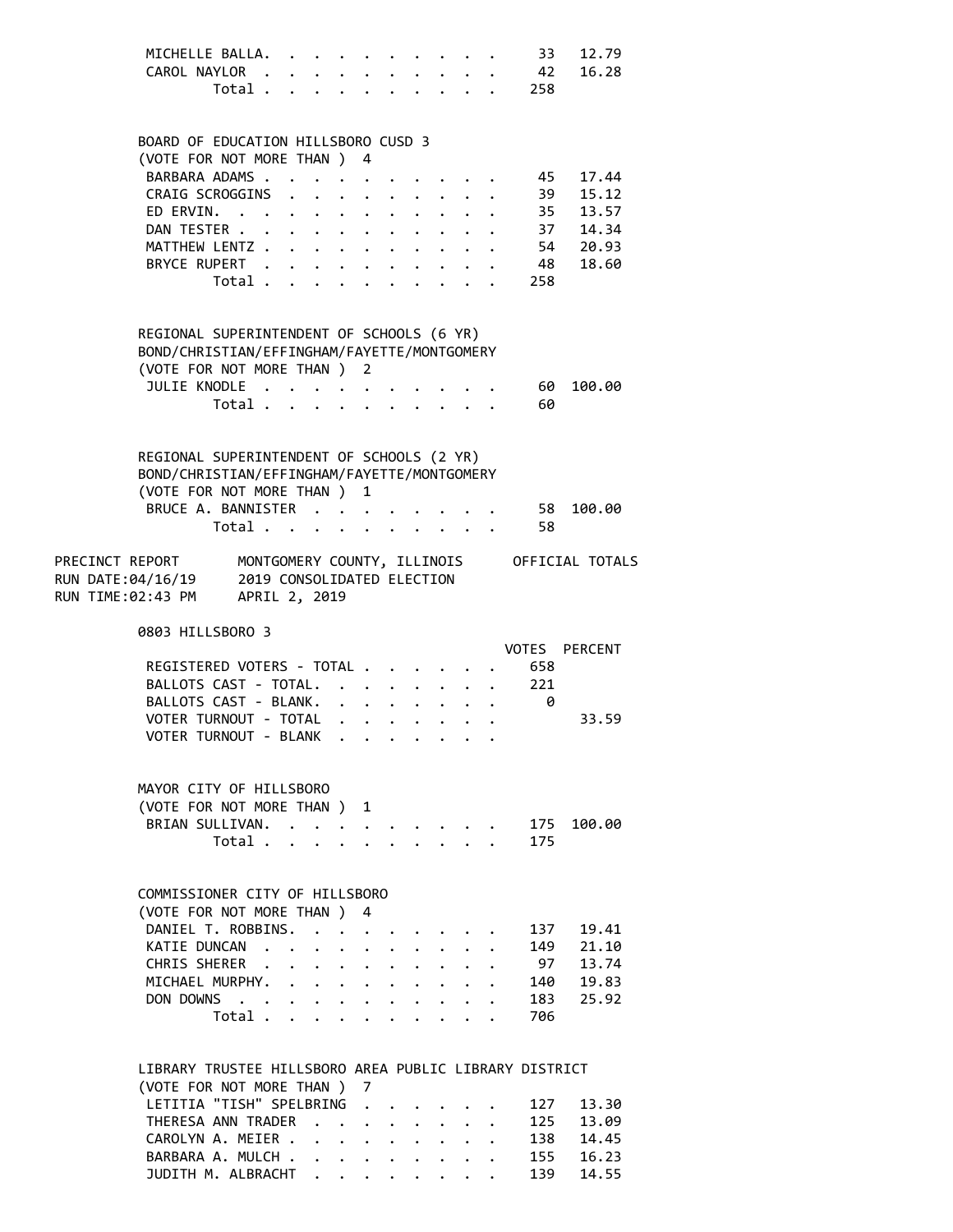| MICHELLE BALLA. 123 12.88 |  |  |  |  |  |  |
|---------------------------|--|--|--|--|--|--|
| CAROL NAYLOR 148 15.50    |  |  |  |  |  |  |
| Total 955                 |  |  |  |  |  |  |

### BOARD OF EDUCATION HILLSBORO CUSD 3

| (VOTE FOR NOT MORE THAN ) 4 |  |  |  |  |  |  |  |  |  |                          |  |
|-----------------------------|--|--|--|--|--|--|--|--|--|--------------------------|--|
|                             |  |  |  |  |  |  |  |  |  | BARBARA ADAMS 123 18.33  |  |
|                             |  |  |  |  |  |  |  |  |  | CRAIG SCROGGINS 70 10.43 |  |
|                             |  |  |  |  |  |  |  |  |  | ED ERVIN. 103 15.35      |  |
|                             |  |  |  |  |  |  |  |  |  | DAN TESTER 105 15.65     |  |
|                             |  |  |  |  |  |  |  |  |  | MATTHEW LENTZ 160 23.85  |  |
|                             |  |  |  |  |  |  |  |  |  | BRYCE RUPERT 110 16.39   |  |
|                             |  |  |  |  |  |  |  |  |  | Total 671                |  |
|                             |  |  |  |  |  |  |  |  |  |                          |  |

### REGIONAL SUPERINTENDENT OF SCHOOLS (6 YR) BOND/CHRISTIAN/EFFINGHAM/FAYETTE/MONTGOMERY (VOTE FOR NOT MORE THAN ) 2

| JULIE KNODLE 162 100.00 |  |  |  |  |  |  |
|-------------------------|--|--|--|--|--|--|
| Total 162               |  |  |  |  |  |  |

| REGIONAL SUPERINTENDENT OF SCHOOLS (2 YR)<br>BOND/CHRISTIAN/EFFINGHAM/FAYETTE/MONTGOMERY |  |  |          |  |  |  |                               |  |
|------------------------------------------------------------------------------------------|--|--|----------|--|--|--|-------------------------------|--|
| (VOTE FOR NOT MORE THAN ) 1                                                              |  |  |          |  |  |  |                               |  |
|                                                                                          |  |  |          |  |  |  | BRUCE A. BANNISTER 130 100.00 |  |
|                                                                                          |  |  |          |  |  |  | Total 130                     |  |
|                                                                                          |  |  | $\cdots$ |  |  |  |                               |  |

| PRECINCT REPORT   | MONTGOMERY COUNTY, ILLINOIS | OFFICIAL TOTALS |
|-------------------|-----------------------------|-----------------|
| RUN DATE:04/16/19 | 2019 CONSOLIDATED ELECTION  |                 |
| RUN TIME:02:43 PM | APRIL 2, 2019               |                 |

0804 HILLSBORO 4

|                           |  |  |  |     | VOTES PERCENT |
|---------------------------|--|--|--|-----|---------------|
| REGISTERED VOTERS - TOTAL |  |  |  | 338 |               |
| BALLOTS CAST - TOTAL. 82  |  |  |  |     |               |
| BALLOTS CAST - BLANK.     |  |  |  |     |               |
| VOTER TURNOUT - TOTAL     |  |  |  |     | 24.26         |
| VOTER TURNOUT - BLANK     |  |  |  |     |               |

| MAYOR CITY OF HILLSBORO     |  |  |  |  |     |  |
|-----------------------------|--|--|--|--|-----|--|
| (VOTE FOR NOT MORE THAN ) 1 |  |  |  |  |     |  |
| BRIAN SULLIVAN. 69 100.00   |  |  |  |  |     |  |
| Total                       |  |  |  |  | -69 |  |

### COMMISSIONER CITY OF HILLSBORO

| (VOTE FOR NOT MORE THAN ) 4 |  |  |  |  |           |  |
|-----------------------------|--|--|--|--|-----------|--|
| DANIEL T. ROBBINS. 52 18.77 |  |  |  |  |           |  |
| KATIE DUNCAN 63 22.74       |  |  |  |  |           |  |
| CHRIS SHERER 34 12.27       |  |  |  |  |           |  |
| MICHAEL MURPHY. 60 21.66    |  |  |  |  |           |  |
| DON DOWNS 68 24.55          |  |  |  |  |           |  |
|                             |  |  |  |  | Total 277 |  |

### LIBRARY TRUSTEE HILLSBORO AREA PUBLIC LIBRARY DISTRICT (VOTE FOR NOT MORE THAN ) 7 LETITIA "TISH" SPELBRING . . . . . . 46 13.37 THERESA ANN TRADER . . . . . . . . 45 13.08 CAROLYN A. MEIER . . . . . . . . . 46 13.37 BARBARA A. MULCH . . . . . . . . . 54 15.70 JUDITH M. ALBRACHT . . . . . . . . 49 14.24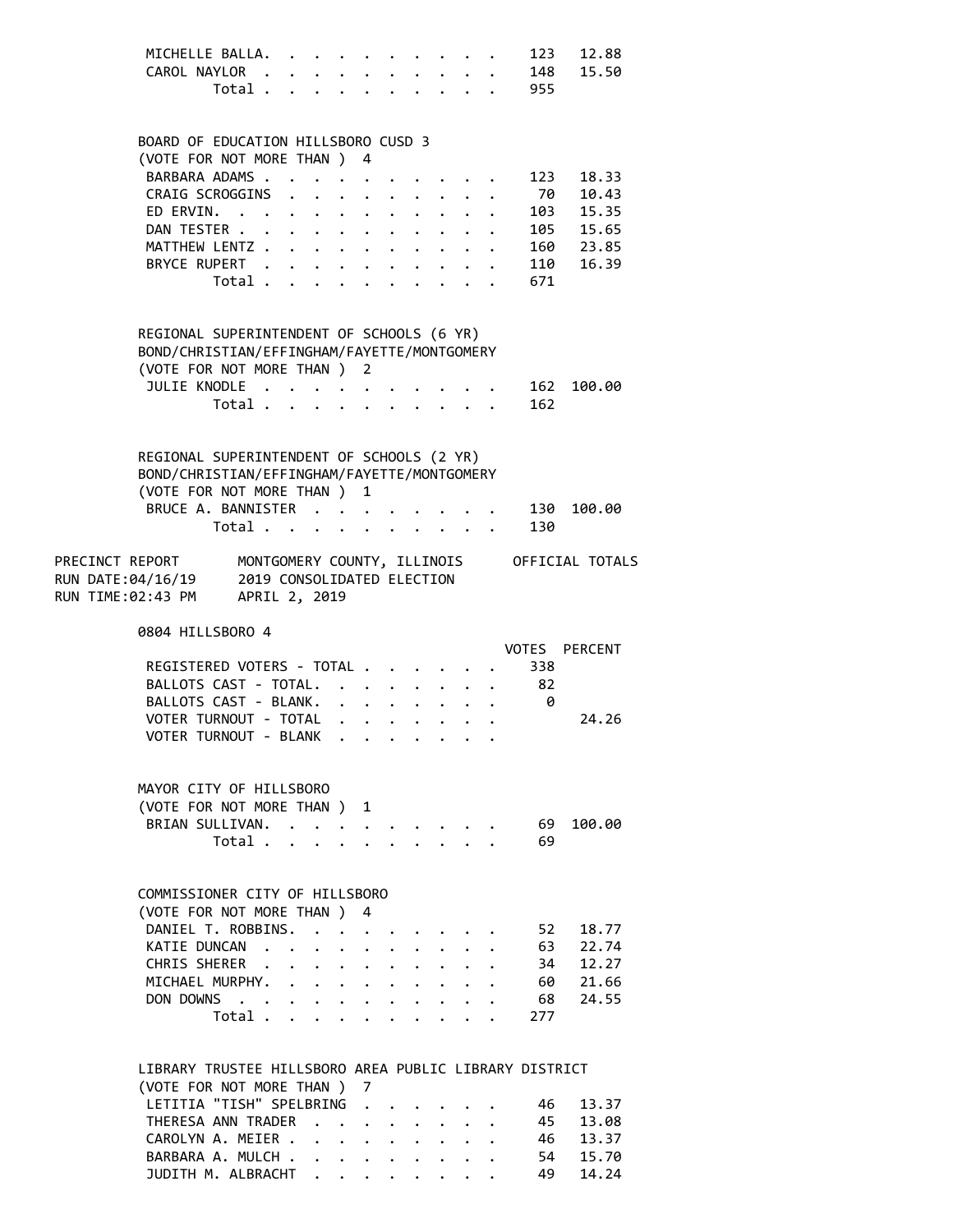| MICHELLE BALLA. 52 15.12 |  |  |  |  |  |  |
|--------------------------|--|--|--|--|--|--|
| CAROL NAYLOR 52 15.12    |  |  |  |  |  |  |
| Total 344                |  |  |  |  |  |  |

# (VOTE FOR NOT MORE THAN ) 4 BARBARA ADAMS . . . . . . . . . . 47 19.11<br>CRAIG SCROGGINS . . . . . . . . . 24 9.76 CRAIG SCROGGINS . . . . . . . . . 24 9.76<br>FD ERVIN. . . . . . . . . . . . 40 16.26

BOARD OF EDUCATION HILLSBORO CUSD 3

| ED ERVIN. 40 16.26     |  |  |  |  |  |            |  |
|------------------------|--|--|--|--|--|------------|--|
| DAN TESTER 39 15.85    |  |  |  |  |  |            |  |
| MATTHEW LENTZ 56 22.76 |  |  |  |  |  |            |  |
| BRYCE RUPERT 40 16.26  |  |  |  |  |  |            |  |
|                        |  |  |  |  |  | Total. 246 |  |
|                        |  |  |  |  |  |            |  |

## REGIONAL SUPERINTENDENT OF SCHOOLS (6 YR) BOND/CHRISTIAN/EFFINGHAM/FAYETTE/MONTGOMERY

| (VOTE FOR NOT MORE THAN ) 2 |  |  |  |  |  |          |  |
|-----------------------------|--|--|--|--|--|----------|--|
| JULIE KNODLE 62 100.00      |  |  |  |  |  |          |  |
|                             |  |  |  |  |  | Total 62 |  |

|                 | REGIONAL SUPERINTENDENT OF SCHOOLS (2 YR)<br>BOND/CHRISTIAN/EFFINGHAM/FAYETTE/MONTGOMERY |       |  |  |  |  |  |                                             |  |  |
|-----------------|------------------------------------------------------------------------------------------|-------|--|--|--|--|--|---------------------------------------------|--|--|
|                 | (VOTE FOR NOT MORE THAN ) 1                                                              |       |  |  |  |  |  |                                             |  |  |
|                 |                                                                                          |       |  |  |  |  |  | BRUCE A. BANNISTER 46 100.00                |  |  |
|                 |                                                                                          | Total |  |  |  |  |  | - 46                                        |  |  |
| DRECINCT REDORT |                                                                                          |       |  |  |  |  |  | MONTGOMERY COUNTY TILITNOTS OFFICIAL TOTALS |  |  |

| PRECINCI REPORT   | MONIGOMERY COUNIY, ILLINOIS | OFFICIAL TOTALS |
|-------------------|-----------------------------|-----------------|
| RUN DATE:04/16/19 | 2019 CONSOLIDATED ELECTION  |                 |
| RUN TIME:02:43 PM | APRIL 2, 2019               |                 |

0805 HILLSBORO 5

|                           | VOTES PERCENT |
|---------------------------|---------------|
| REGISTERED VOTERS - TOTAL | 671           |
| BALLOTS CAST - TOTAL. 160 |               |
| BALLOTS CAST - BLANK.     |               |
| VOTER TURNOUT - TOTAL     | 23.85         |
| VOTER TURNOUT - BLANK     |               |

| MAYOR CITY OF HILLSBORO     |  |  |  |  |  |  |
|-----------------------------|--|--|--|--|--|--|
| (VOTE FOR NOT MORE THAN ) 1 |  |  |  |  |  |  |
| BRIAN SULLIVAN. 123 100.00  |  |  |  |  |  |  |
| Total 123                   |  |  |  |  |  |  |

# COMMISSIONER CITY OF HILLSBORO

|  | (VOTE FOR NOT MORE THAN ) 4 |  |  |  |  |  |  |
|--|-----------------------------|--|--|--|--|--|--|
|  | DANIEL T. ROBBINS. 91 18.53 |  |  |  |  |  |  |
|  | KATIE DUNCAN 99 20.16       |  |  |  |  |  |  |
|  | CHRIS SHERER 80 16.29       |  |  |  |  |  |  |
|  | MICHAEL MURPHY. 100 20.37   |  |  |  |  |  |  |
|  | DON DOWNS 121 24.64         |  |  |  |  |  |  |
|  | Total 491                   |  |  |  |  |  |  |
|  |                             |  |  |  |  |  |  |

### LIBRARY TRUSTEE HILLSBORO AREA PUBLIC LIBRARY DISTRICT (VOTE FOR NOT MORE THAN ) 7 LETITIA "TISH" SPELBRING . . . . . . 87 13.16 THERESA ANN TRADER . . . . . . . . 84 12.71 CAROLYN A. MEIER . . . . . . . . . 101 15.28 BARBARA A. MULCH . . . . . . . . . 104 15.73 JUDITH M. ALBRACHT . . . . . . . . 100 15.13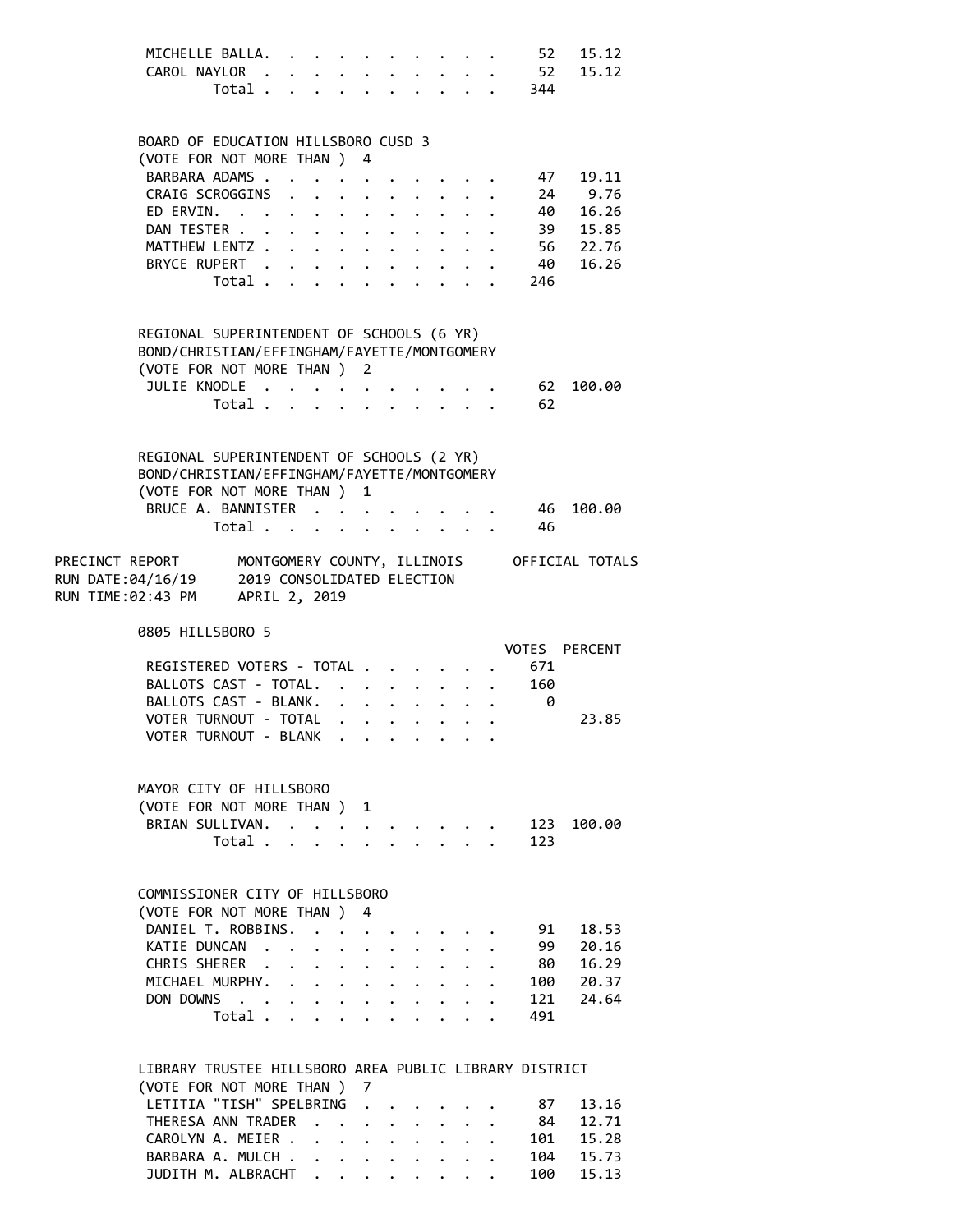|                                                                                                                                                | MICHELLE BALLA.<br>CAROL NAYLOR                                                                                         |                           |                                                                                                                                                 |  |  | Total 661      | 85 12.86<br>100 15.13 |
|------------------------------------------------------------------------------------------------------------------------------------------------|-------------------------------------------------------------------------------------------------------------------------|---------------------------|-------------------------------------------------------------------------------------------------------------------------------------------------|--|--|----------------|-----------------------|
|                                                                                                                                                | LIBRARY TRUSTEE DISTRICT LITCHFIELD PUBLIC LIBRARY                                                                      |                           |                                                                                                                                                 |  |  |                |                       |
|                                                                                                                                                | (VOTE FOR NOT MORE THAN ) 3                                                                                             |                           |                                                                                                                                                 |  |  |                |                       |
|                                                                                                                                                | MARY H. SCHNEIDER. 1 25.00<br>VICKIE LOVELLETTE. 1 25.00<br>CAROL SNEED. 2 50.00<br>Total 4                             |                           |                                                                                                                                                 |  |  |                |                       |
|                                                                                                                                                |                                                                                                                         |                           |                                                                                                                                                 |  |  |                |                       |
|                                                                                                                                                |                                                                                                                         |                           |                                                                                                                                                 |  |  |                |                       |
|                                                                                                                                                | Total $\cdots$ $\cdots$ $\cdots$ $\cdots$                                                                               |                           |                                                                                                                                                 |  |  | $\overline{4}$ |                       |
|                                                                                                                                                | BOARD OF EDUCATION HILLSBORO CUSD 3                                                                                     |                           |                                                                                                                                                 |  |  |                |                       |
|                                                                                                                                                | (VOTE FOR NOT MORE THAN ) 4                                                                                             |                           |                                                                                                                                                 |  |  |                |                       |
|                                                                                                                                                |                                                                                                                         |                           |                                                                                                                                                 |  |  |                |                       |
|                                                                                                                                                | BARBARA ADAMS 103 19.85<br>CRAIG SCROGGINS 57 10.98<br>ED ERVIN. 81 15.61                                               |                           |                                                                                                                                                 |  |  |                |                       |
|                                                                                                                                                | ED ERVIN.                                                                                                               |                           |                                                                                                                                                 |  |  |                |                       |
|                                                                                                                                                | DAN TESTER 75 14.45                                                                                                     |                           |                                                                                                                                                 |  |  |                |                       |
|                                                                                                                                                | MATTHEW LENTZ 119 22.93                                                                                                 |                           |                                                                                                                                                 |  |  |                |                       |
|                                                                                                                                                |                                                                                                                         |                           |                                                                                                                                                 |  |  |                |                       |
|                                                                                                                                                | BRYCE RUPERT 84 16.18                                                                                                   |                           |                                                                                                                                                 |  |  |                |                       |
|                                                                                                                                                |                                                                                                                         |                           |                                                                                                                                                 |  |  | Total 519      |                       |
|                                                                                                                                                | BOARD OF EDUCATION LITCHFIELD CUSD 12 (2 YR)                                                                            |                           |                                                                                                                                                 |  |  |                |                       |
|                                                                                                                                                | (VOTE FOR NOT MORE THAN ) 1                                                                                             |                           |                                                                                                                                                 |  |  |                |                       |
|                                                                                                                                                | JULIE ABEL 1 50.00                                                                                                      |                           |                                                                                                                                                 |  |  |                |                       |
|                                                                                                                                                | SARA ZUMWALT                                                                                                            |                           |                                                                                                                                                 |  |  |                | 1 50.00               |
|                                                                                                                                                |                                                                                                                         |                           |                                                                                                                                                 |  |  | 2              |                       |
|                                                                                                                                                | BOARD OF EDUCATION LITCHFIELD CUSD 12                                                                                   |                           |                                                                                                                                                 |  |  |                |                       |
|                                                                                                                                                | (VOTE FOR NOT MORE THAN ) 4                                                                                             |                           |                                                                                                                                                 |  |  |                |                       |
|                                                                                                                                                | MEG WERTIN                                                                                                              |                           |                                                                                                                                                 |  |  | - 0            |                       |
|                                                                                                                                                | DENNIS SCOBBIE.                                                                                                         |                           | $\mathbf{r}^{\prime}$ , $\mathbf{r}^{\prime}$ , $\mathbf{r}^{\prime}$ , $\mathbf{r}^{\prime}$ , $\mathbf{r}^{\prime}$ , $\mathbf{r}^{\prime}$ , |  |  |                | 1 12.50               |
|                                                                                                                                                | JIM ODLE SR. 1 12.50                                                                                                    |                           |                                                                                                                                                 |  |  |                |                       |
|                                                                                                                                                | MARK E. BLOOME. 1 12.50                                                                                                 |                           |                                                                                                                                                 |  |  |                |                       |
|                                                                                                                                                | MICHAEL F. FLEMING                                                                                                      |                           |                                                                                                                                                 |  |  |                | 2 25.00               |
|                                                                                                                                                | JENNIFER REID                                                                                                           |                           |                                                                                                                                                 |  |  | 0              |                       |
|                                                                                                                                                | DAVID BELUSKO                                                                                                           |                           |                                                                                                                                                 |  |  |                | $2^{\circ}$<br>25.00  |
|                                                                                                                                                |                                                                                                                         |                           |                                                                                                                                                 |  |  |                |                       |
|                                                                                                                                                | MATT BELUSKO                                                                                                            |                           |                                                                                                                                                 |  |  | 0              |                       |
|                                                                                                                                                | VALERIE CAIN                                                                                                            |                           |                                                                                                                                                 |  |  | 1              | 12.50                 |
|                                                                                                                                                | Total .                                                                                                                 | $\mathbf{L}^{\text{max}}$ |                                                                                                                                                 |  |  | 8              |                       |
|                                                                                                                                                | REGIONAL SUPERINTENDENT OF SCHOOLS (6 YR)<br>BOND/CHRISTIAN/EFFINGHAM/FAYETTE/MONTGOMERY<br>(VOTE FOR NOT MORE THAN ) 2 |                           |                                                                                                                                                 |  |  |                |                       |
|                                                                                                                                                | JULIE KNODLE .                                                                                                          |                           |                                                                                                                                                 |  |  | 131            | 100.00                |
|                                                                                                                                                | Total .                                                                                                                 | $\mathbf{r}$              |                                                                                                                                                 |  |  | 131            |                       |
|                                                                                                                                                | REGIONAL SUPERINTENDENT OF SCHOOLS (2 YR)<br>BOND/CHRISTIAN/EFFINGHAM/FAYETTE/MONTGOMERY<br>(VOTE FOR NOT MORE THAN ) 1 |                           |                                                                                                                                                 |  |  |                |                       |
|                                                                                                                                                | BRUCE A. BANNISTER                                                                                                      |                           |                                                                                                                                                 |  |  | 101            | 100.00                |
|                                                                                                                                                | Total $\cdots$ $\cdots$ $\cdots$ $\cdots$                                                                               |                           |                                                                                                                                                 |  |  | 101            |                       |
| PRECINCT REPORT MONTGOMERY COUNTY, ILLINOIS OFFICIAL TOTALS<br>RUN DATE:04/16/19 2019 CONSOLIDATED ELECTION<br>RUN TIME:02:43 PM APRIL 2, 2019 |                                                                                                                         |                           |                                                                                                                                                 |  |  |                |                       |
|                                                                                                                                                | 0806 HILLSBORO 6                                                                                                        |                           |                                                                                                                                                 |  |  |                | VOTES PERCENT         |
|                                                                                                                                                |                                                                                                                         |                           |                                                                                                                                                 |  |  | 652            |                       |
|                                                                                                                                                | REGISTERED VOTERS - TOTAL<br>BALLOTS CAST - TOTAL.                                                                      |                           |                                                                                                                                                 |  |  | 124            |                       |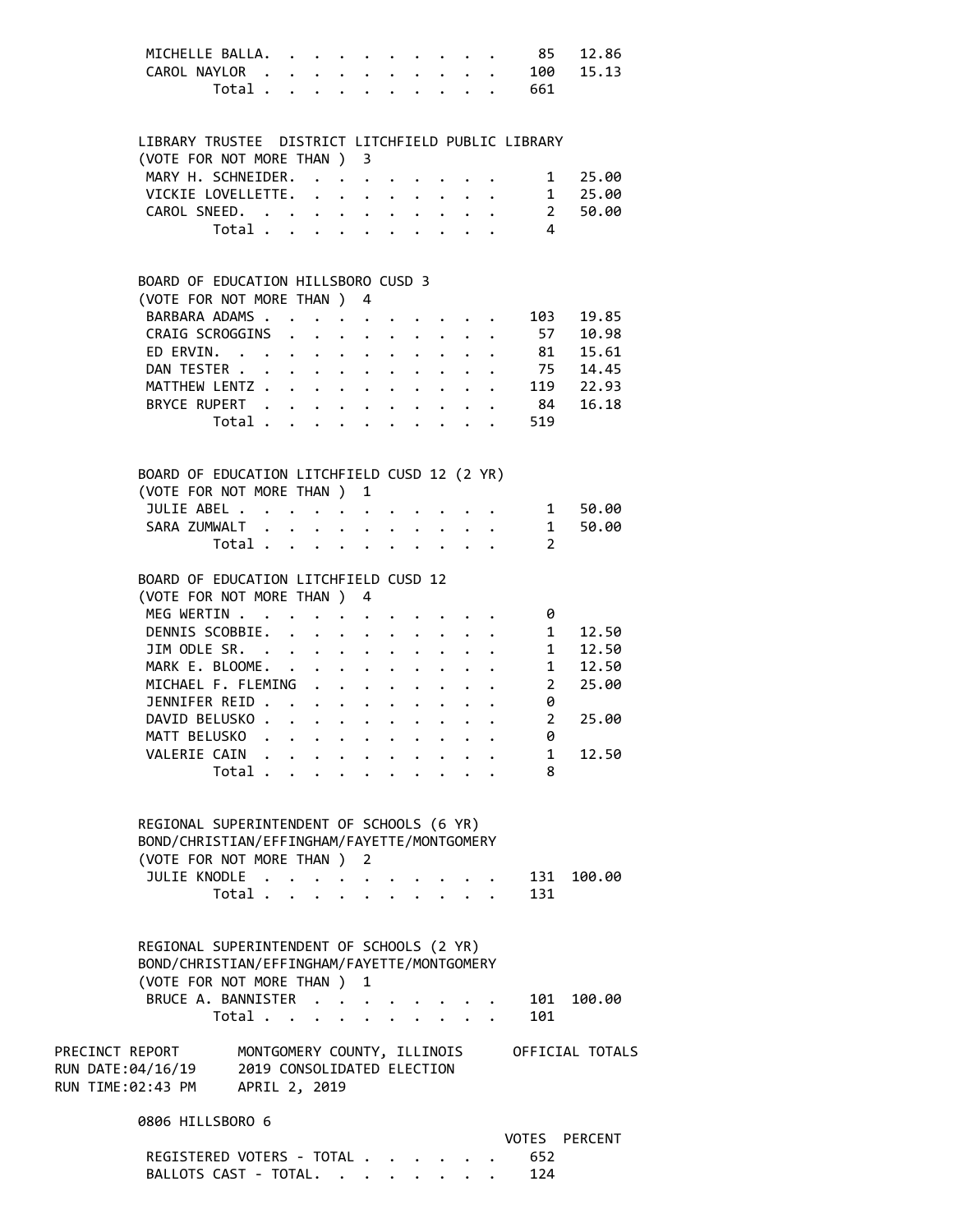|                                                        | BALLOTS CAST - BLANK.                     |                      |                                                                                                                       |                                                                    |  |                                                                                                                                                                                                                                    |                                                                                         |   | 0          |                                                                                       |
|--------------------------------------------------------|-------------------------------------------|----------------------|-----------------------------------------------------------------------------------------------------------------------|--------------------------------------------------------------------|--|------------------------------------------------------------------------------------------------------------------------------------------------------------------------------------------------------------------------------------|-----------------------------------------------------------------------------------------|---|------------|---------------------------------------------------------------------------------------|
|                                                        | VOTER TURNOUT - TOTAL                     |                      |                                                                                                                       |                                                                    |  |                                                                                                                                                                                                                                    |                                                                                         | . |            | 19.02                                                                                 |
|                                                        | VOTER TURNOUT - BLANK                     |                      |                                                                                                                       |                                                                    |  |                                                                                                                                                                                                                                    |                                                                                         |   |            |                                                                                       |
|                                                        |                                           |                      |                                                                                                                       |                                                                    |  |                                                                                                                                                                                                                                    |                                                                                         |   |            |                                                                                       |
|                                                        |                                           |                      |                                                                                                                       |                                                                    |  |                                                                                                                                                                                                                                    |                                                                                         |   |            |                                                                                       |
|                                                        |                                           |                      |                                                                                                                       |                                                                    |  |                                                                                                                                                                                                                                    |                                                                                         |   |            |                                                                                       |
| MAYOR CITY OF HILLSBORO                                |                                           |                      |                                                                                                                       |                                                                    |  |                                                                                                                                                                                                                                    |                                                                                         |   |            |                                                                                       |
| (VOTE FOR NOT MORE THAN ) 1                            |                                           |                      |                                                                                                                       |                                                                    |  |                                                                                                                                                                                                                                    |                                                                                         |   |            |                                                                                       |
|                                                        | BRIAN SULLIVAN.                           |                      |                                                                                                                       |                                                                    |  | $\bullet$ . The contract of the contract of the contract of the contract of the contract of the contract of the contract of the contract of the contract of the contract of the contract of the contract of the contract of the co |                                                                                         |   | 33         | 100.00                                                                                |
|                                                        | Total .                                   |                      | $\mathbf{r}$ , $\mathbf{r}$ , $\mathbf{r}$ , $\mathbf{r}$ , $\mathbf{r}$ , $\mathbf{r}$ , $\mathbf{r}$ , $\mathbf{r}$ |                                                                    |  |                                                                                                                                                                                                                                    |                                                                                         |   | 33         |                                                                                       |
|                                                        |                                           |                      |                                                                                                                       |                                                                    |  |                                                                                                                                                                                                                                    |                                                                                         |   |            |                                                                                       |
|                                                        |                                           |                      |                                                                                                                       |                                                                    |  |                                                                                                                                                                                                                                    |                                                                                         |   |            |                                                                                       |
| COMMISSIONER CITY OF HILLSBORO                         |                                           |                      |                                                                                                                       |                                                                    |  |                                                                                                                                                                                                                                    |                                                                                         |   |            |                                                                                       |
|                                                        |                                           |                      |                                                                                                                       |                                                                    |  |                                                                                                                                                                                                                                    |                                                                                         |   |            |                                                                                       |
| (VOTE FOR NOT MORE THAN ) 4                            |                                           |                      |                                                                                                                       |                                                                    |  |                                                                                                                                                                                                                                    |                                                                                         |   |            |                                                                                       |
|                                                        | DANIEL T. ROBBINS.                        |                      |                                                                                                                       |                                                                    |  |                                                                                                                                                                                                                                    |                                                                                         |   |            |                                                                                       |
|                                                        | KATIE DUNCAN                              |                      |                                                                                                                       | $\cdot$ $\cdot$ $\cdot$ $\cdot$ $\cdot$                            |  |                                                                                                                                                                                                                                    |                                                                                         |   |            |                                                                                       |
|                                                        | CHRIS SHERER                              | $\ddot{\phantom{0}}$ |                                                                                                                       | $\mathbf{r} = \mathbf{r} + \mathbf{r} + \mathbf{r} + \mathbf{r}$ . |  |                                                                                                                                                                                                                                    |                                                                                         |   |            |                                                                                       |
|                                                        | MICHAEL MURPHY.                           |                      |                                                                                                                       |                                                                    |  |                                                                                                                                                                                                                                    |                                                                                         |   |            | 24 19.51<br>24 19.51<br>21 17.07<br>21 17.07                                          |
|                                                        | DON DOWNS 33 26.83                        |                      |                                                                                                                       |                                                                    |  |                                                                                                                                                                                                                                    |                                                                                         |   |            |                                                                                       |
|                                                        |                                           |                      |                                                                                                                       |                                                                    |  |                                                                                                                                                                                                                                    |                                                                                         |   |            |                                                                                       |
|                                                        | Total                                     |                      |                                                                                                                       |                                                                    |  |                                                                                                                                                                                                                                    |                                                                                         |   | 123        |                                                                                       |
|                                                        |                                           |                      |                                                                                                                       |                                                                    |  |                                                                                                                                                                                                                                    |                                                                                         |   |            |                                                                                       |
|                                                        |                                           |                      |                                                                                                                       |                                                                    |  |                                                                                                                                                                                                                                    |                                                                                         |   |            |                                                                                       |
| VILLAGE TRUSTEE VILLAGE OF TAYLOR SPRINGS              |                                           |                      |                                                                                                                       |                                                                    |  |                                                                                                                                                                                                                                    |                                                                                         |   |            |                                                                                       |
| (VOTE FOR NOT MORE THAN ) 3                            |                                           |                      |                                                                                                                       |                                                                    |  |                                                                                                                                                                                                                                    |                                                                                         |   |            |                                                                                       |
|                                                        | MICHAEL GONZALEZ (IND)                    |                      |                                                                                                                       |                                                                    |  |                                                                                                                                                                                                                                    |                                                                                         |   | 47         | 100.00                                                                                |
|                                                        |                                           |                      |                                                                                                                       |                                                                    |  |                                                                                                                                                                                                                                    |                                                                                         |   |            |                                                                                       |
|                                                        | Total                                     |                      |                                                                                                                       |                                                                    |  |                                                                                                                                                                                                                                    | $\mathbf{r}$ , $\mathbf{r}$ , $\mathbf{r}$ , $\mathbf{r}$ , $\mathbf{r}$ , $\mathbf{r}$ |   | 47         |                                                                                       |
|                                                        |                                           |                      |                                                                                                                       |                                                                    |  |                                                                                                                                                                                                                                    |                                                                                         |   |            |                                                                                       |
|                                                        |                                           |                      |                                                                                                                       |                                                                    |  |                                                                                                                                                                                                                                    |                                                                                         |   |            |                                                                                       |
| VILLAGE TRUSTEE VILLAGE OF TAYLOR SPRINGS (2 YR)       |                                           |                      |                                                                                                                       |                                                                    |  |                                                                                                                                                                                                                                    |                                                                                         |   |            |                                                                                       |
| (VOTE FOR NOT MORE THAN ) 1                            |                                           |                      |                                                                                                                       |                                                                    |  |                                                                                                                                                                                                                                    |                                                                                         |   |            |                                                                                       |
|                                                        | NO CANDIDATE FILED                        |                      |                                                                                                                       |                                                                    |  |                                                                                                                                                                                                                                    |                                                                                         |   | 0          |                                                                                       |
|                                                        |                                           |                      |                                                                                                                       |                                                                    |  |                                                                                                                                                                                                                                    |                                                                                         |   |            |                                                                                       |
|                                                        | Total                                     |                      |                                                                                                                       |                                                                    |  |                                                                                                                                                                                                                                    |                                                                                         |   | 0          |                                                                                       |
|                                                        |                                           |                      |                                                                                                                       |                                                                    |  |                                                                                                                                                                                                                                    |                                                                                         |   |            |                                                                                       |
|                                                        |                                           |                      |                                                                                                                       |                                                                    |  |                                                                                                                                                                                                                                    |                                                                                         |   |            |                                                                                       |
| LIBRARY TRUSTEE HILLSBORO AREA PUBLIC LIBRARY DISTRICT |                                           |                      |                                                                                                                       |                                                                    |  |                                                                                                                                                                                                                                    |                                                                                         |   |            |                                                                                       |
|                                                        | (VOTE FOR NOT MORE THAN ) 7               |                      |                                                                                                                       |                                                                    |  |                                                                                                                                                                                                                                    |                                                                                         |   |            |                                                                                       |
|                                                        |                                           |                      |                                                                                                                       |                                                                    |  |                                                                                                                                                                                                                                    |                                                                                         |   | $\cdot$ 27 |                                                                                       |
|                                                        |                                           |                      |                                                                                                                       |                                                                    |  |                                                                                                                                                                                                                                    |                                                                                         |   |            |                                                                                       |
|                                                        | LETITIA "TISH" SPELBRING                  |                      |                                                                                                                       |                                                                    |  |                                                                                                                                                                                                                                    |                                                                                         |   |            | 14.84                                                                                 |
|                                                        | THERESA ANN TRADER 21 11.54               |                      |                                                                                                                       |                                                                    |  |                                                                                                                                                                                                                                    |                                                                                         |   |            |                                                                                       |
|                                                        |                                           |                      |                                                                                                                       |                                                                    |  |                                                                                                                                                                                                                                    |                                                                                         |   |            |                                                                                       |
|                                                        |                                           |                      |                                                                                                                       |                                                                    |  |                                                                                                                                                                                                                                    |                                                                                         |   |            |                                                                                       |
|                                                        |                                           |                      |                                                                                                                       |                                                                    |  |                                                                                                                                                                                                                                    |                                                                                         |   |            |                                                                                       |
|                                                        | JUDITH M. ALBRACHT                        |                      |                                                                                                                       |                                                                    |  |                                                                                                                                                                                                                                    |                                                                                         |   |            | CAROLYN A. MEIER 26 14.29<br>BARBARA A. MULCH 25 13.74<br>JUDITH M. ALBRACHT 27 14.84 |
|                                                        | MICHELLE BALLA.                           |                      |                                                                                                                       |                                                                    |  |                                                                                                                                                                                                                                    |                                                                                         |   | 25         | 13.74                                                                                 |
|                                                        | CAROL NAYLOR                              |                      |                                                                                                                       |                                                                    |  |                                                                                                                                                                                                                                    |                                                                                         |   | 31         | 17.03                                                                                 |
|                                                        | Total $\cdots$ $\cdots$ $\cdots$ $\cdots$ |                      |                                                                                                                       |                                                                    |  |                                                                                                                                                                                                                                    |                                                                                         |   | 182        |                                                                                       |
|                                                        |                                           |                      |                                                                                                                       |                                                                    |  |                                                                                                                                                                                                                                    |                                                                                         |   |            |                                                                                       |
|                                                        |                                           |                      |                                                                                                                       |                                                                    |  |                                                                                                                                                                                                                                    |                                                                                         |   |            |                                                                                       |
|                                                        |                                           |                      |                                                                                                                       |                                                                    |  |                                                                                                                                                                                                                                    |                                                                                         |   |            |                                                                                       |
| BOARD OF EDUCATION HILLSBORO CUSD 3                    |                                           |                      |                                                                                                                       |                                                                    |  |                                                                                                                                                                                                                                    |                                                                                         |   |            |                                                                                       |
| (VOTE FOR NOT MORE THAN ) 4                            |                                           |                      |                                                                                                                       |                                                                    |  |                                                                                                                                                                                                                                    |                                                                                         |   |            |                                                                                       |
|                                                        | BARBARA ADAMS.                            |                      |                                                                                                                       |                                                                    |  |                                                                                                                                                                                                                                    |                                                                                         |   | 75         | 19.84                                                                                 |
|                                                        | CRAIG SCROGGINS                           |                      | $\ddot{\phantom{0}}$                                                                                                  |                                                                    |  | $\cdot$ $\cdot$ $\cdot$ $\cdot$ $\cdot$ $\cdot$ $\cdot$                                                                                                                                                                            |                                                                                         |   | 41         | 10.85                                                                                 |
|                                                        | ED ERVIN.                                 |                      |                                                                                                                       |                                                                    |  |                                                                                                                                                                                                                                    | $\mathbf{1}$ , $\mathbf{1}$ , $\mathbf{1}$ , $\mathbf{1}$                               |   | 54         | 14.29                                                                                 |
|                                                        | DAN TESTER                                |                      |                                                                                                                       |                                                                    |  |                                                                                                                                                                                                                                    |                                                                                         |   | 61         | 16.14                                                                                 |
|                                                        |                                           |                      |                                                                                                                       |                                                                    |  |                                                                                                                                                                                                                                    |                                                                                         |   |            |                                                                                       |
|                                                        | MATTHEW LENTZ                             |                      |                                                                                                                       |                                                                    |  |                                                                                                                                                                                                                                    |                                                                                         |   | 80         | 21.16                                                                                 |
|                                                        | BRYCE RUPERT .                            |                      |                                                                                                                       |                                                                    |  |                                                                                                                                                                                                                                    |                                                                                         |   | 67         | 17.72                                                                                 |
|                                                        | Total                                     |                      |                                                                                                                       |                                                                    |  |                                                                                                                                                                                                                                    |                                                                                         |   | 378        |                                                                                       |
|                                                        |                                           |                      |                                                                                                                       |                                                                    |  |                                                                                                                                                                                                                                    |                                                                                         |   |            |                                                                                       |
| REGIONAL SUPERINTENDENT OF SCHOOLS (6 YR)              |                                           |                      |                                                                                                                       |                                                                    |  |                                                                                                                                                                                                                                    |                                                                                         |   |            |                                                                                       |
|                                                        |                                           |                      |                                                                                                                       |                                                                    |  |                                                                                                                                                                                                                                    |                                                                                         |   |            |                                                                                       |
| BOND/CHRISTIAN/EFFINGHAM/FAYETTE/MONTGOMERY            |                                           |                      |                                                                                                                       |                                                                    |  |                                                                                                                                                                                                                                    |                                                                                         |   |            |                                                                                       |
| (VOTE FOR NOT MORE THAN ) 2                            |                                           |                      |                                                                                                                       |                                                                    |  |                                                                                                                                                                                                                                    |                                                                                         |   |            |                                                                                       |
|                                                        | JULIE KNODLE                              |                      |                                                                                                                       |                                                                    |  |                                                                                                                                                                                                                                    |                                                                                         |   | 97         | 100.00                                                                                |
|                                                        | Total                                     |                      |                                                                                                                       |                                                                    |  |                                                                                                                                                                                                                                    |                                                                                         |   | 97         |                                                                                       |
|                                                        |                                           |                      |                                                                                                                       |                                                                    |  |                                                                                                                                                                                                                                    |                                                                                         |   |            |                                                                                       |
|                                                        |                                           |                      |                                                                                                                       |                                                                    |  |                                                                                                                                                                                                                                    |                                                                                         |   |            |                                                                                       |

 REGIONAL SUPERINTENDENT OF SCHOOLS (2 YR) BOND/CHRISTIAN/EFFINGHAM/FAYETTE/MONTGOMERY (VOTE FOR NOT MORE THAN ) 1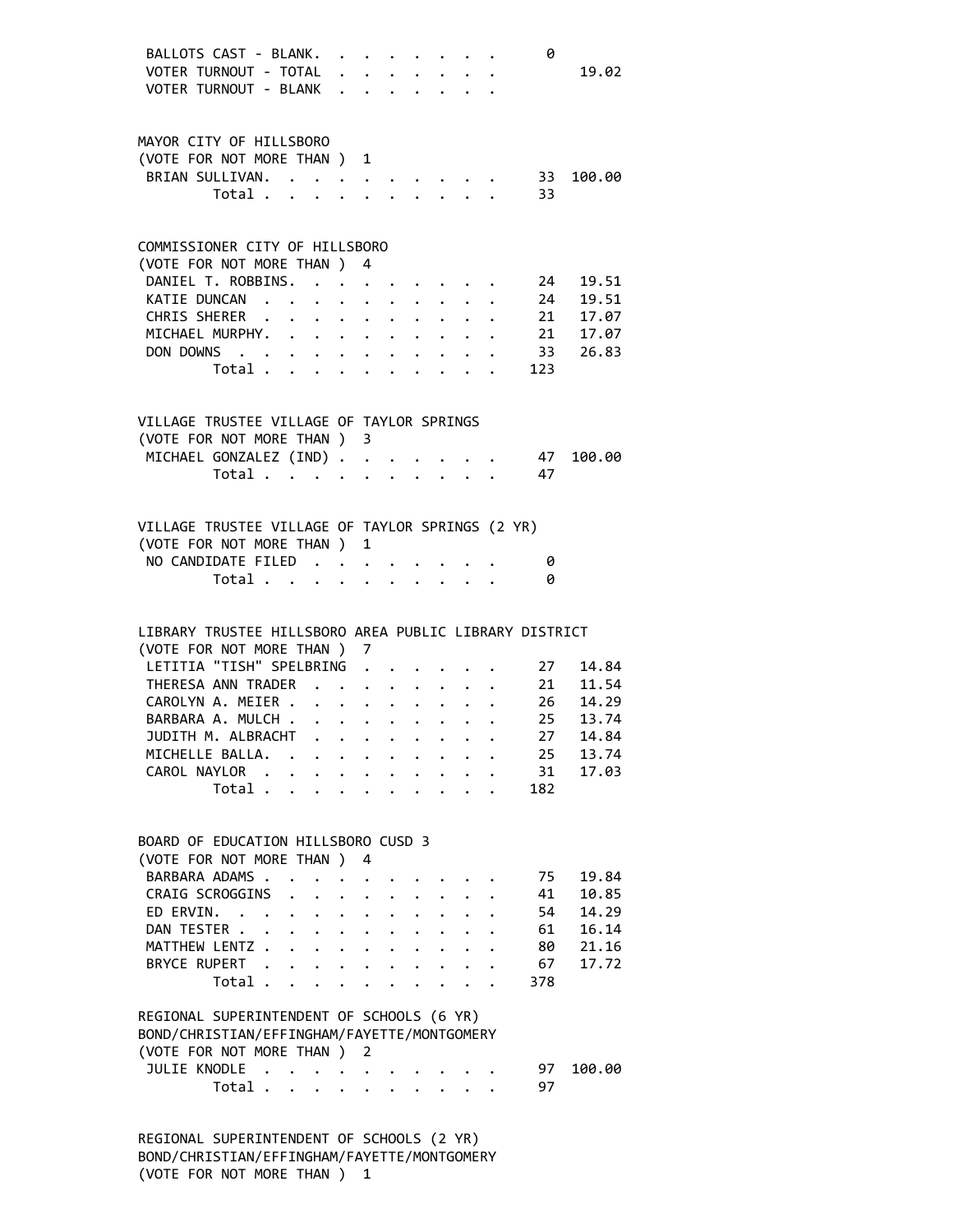|                                                                                                |                                                                                       |                         |  |  |  |                                                                     |                           | BRUCE A. BANNISTER 83<br>Total 83 | 100.00                     |
|------------------------------------------------------------------------------------------------|---------------------------------------------------------------------------------------|-------------------------|--|--|--|---------------------------------------------------------------------|---------------------------|-----------------------------------|----------------------------|
| PRECINCT REPORT MONTGOMERY COUNTY, ILLINOIS OFFICIAL TOTALS<br>RUN TIME:02:43 PM APRIL 2, 2019 |                                                                                       |                         |  |  |  |                                                                     |                           |                                   |                            |
|                                                                                                | 0901 IRVING                                                                           |                         |  |  |  |                                                                     |                           |                                   |                            |
|                                                                                                |                                                                                       |                         |  |  |  |                                                                     |                           |                                   | VOTES PERCENT              |
|                                                                                                | REGISTERED VOTERS - TOTAL                                                             |                         |  |  |  |                                                                     |                           | 582<br>BALLOTS CAST - TOTAL. 81   |                            |
|                                                                                                | BALLOTS CAST - BLANK.                                                                 |                         |  |  |  | $\mathbf{r}=\mathbf{r}+\mathbf{r}+\mathbf{r}+\mathbf{r}+\mathbf{r}$ | $\mathbf{r}=\mathbf{r}$ . | $\theta$                          |                            |
|                                                                                                | VOTER TURNOUT - TOTAL                                                                 |                         |  |  |  |                                                                     |                           |                                   | 13.92                      |
|                                                                                                | VOTER TURNOUT - BLANK                                                                 |                         |  |  |  |                                                                     |                           |                                   |                            |
|                                                                                                | MAYOR CITY OF HILLSBORO                                                               |                         |  |  |  |                                                                     |                           |                                   |                            |
|                                                                                                | (VOTE FOR NOT MORE THAN ) 1                                                           |                         |  |  |  |                                                                     |                           |                                   |                            |
|                                                                                                | BRIAN SULLIVAN.                                                                       | Total $\cdots$ $\cdots$ |  |  |  | $\cdot$ $\cdot$                                                     |                           | $\overline{4}$<br>$\overline{4}$  | 100.00                     |
|                                                                                                |                                                                                       |                         |  |  |  |                                                                     |                           |                                   |                            |
|                                                                                                | COMMISSIONER CITY OF HILLSBORO                                                        |                         |  |  |  |                                                                     |                           |                                   |                            |
|                                                                                                | (VOTE FOR NOT MORE THAN ) 4                                                           |                         |  |  |  |                                                                     |                           |                                   | DANIEL T. ROBBINS. 4 26.67 |
|                                                                                                |                                                                                       |                         |  |  |  |                                                                     |                           | KATIE DUNCAN 3                    | 20.00                      |
|                                                                                                | CHRIS SHERER                                                                          |                         |  |  |  |                                                                     |                           | - 0                               |                            |
|                                                                                                | MICHAEL MURPHY.                                                                       |                         |  |  |  |                                                                     |                           |                                   | 4 26.67                    |
|                                                                                                | DON DOWNS                                                                             | Total                   |  |  |  | $\cdot$ $\cdot$ $\cdot$ $\cdot$ $\cdot$ $\cdot$ $\cdot$ $\cdot$     |                           | 15                                | 4 26.67                    |
|                                                                                                |                                                                                       |                         |  |  |  |                                                                     |                           |                                   |                            |
|                                                                                                | VILLAGE PRESIDENT VILLAGE OF IRVING                                                   |                         |  |  |  |                                                                     |                           |                                   |                            |
|                                                                                                | (VOTE FOR NOT MORE THAN ) 1                                                           |                         |  |  |  |                                                                     |                           |                                   |                            |
|                                                                                                | WILLIAM JURGENA (IND)                                                                 |                         |  |  |  |                                                                     |                           | 28<br>28                          | 100.00                     |
|                                                                                                |                                                                                       | Total                   |  |  |  |                                                                     |                           |                                   |                            |
|                                                                                                | VILLAGE TRUSTEE VILLAGE OF IRVING                                                     |                         |  |  |  |                                                                     |                           |                                   |                            |
|                                                                                                | (VOTE FOR NOT MORE THAN ) 3                                                           |                         |  |  |  |                                                                     |                           |                                   |                            |
|                                                                                                | SHAWN MURRAY (IND)<br>PENNY PAVOLKA (IND)                                             |                         |  |  |  |                                                                     |                           |                                   | 25 37.88                   |
|                                                                                                | JAMES JONES (IND).                                                                    |                         |  |  |  |                                                                     |                           |                                   | 22 33.33<br>19 28.79       |
|                                                                                                |                                                                                       | Total                   |  |  |  |                                                                     |                           | 66                                |                            |
|                                                                                                |                                                                                       |                         |  |  |  |                                                                     |                           |                                   |                            |
|                                                                                                | LIBRARY TRUSTEE HILLSBORO AREA PUBLIC LIBRARY DISTRICT<br>(VOTE FOR NOT MORE THAN ) 7 |                         |  |  |  |                                                                     |                           |                                   |                            |
|                                                                                                | LETITIA "TISH" SPELBRING                                                              |                         |  |  |  |                                                                     |                           | $\overline{2}$                    | 12.50                      |
|                                                                                                | THERESA ANN TRADER                                                                    |                         |  |  |  |                                                                     |                           | $\overline{2}$                    | 12.50                      |
|                                                                                                | CAROLYN A. MEIER                                                                      |                         |  |  |  |                                                                     |                           | $\overline{2}$                    | 12.50<br>$4\quad 25.00$    |
|                                                                                                | BARBARA A. MULCH<br>JUDITH M. ALBRACHT                                                |                         |  |  |  |                                                                     |                           |                                   | 2 12.50                    |
|                                                                                                | MICHELLE BALLA.                                                                       |                         |  |  |  |                                                                     |                           |                                   | 2 12.50                    |
|                                                                                                | CAROL NAYLOR                                                                          |                         |  |  |  |                                                                     |                           |                                   | 2 12.50                    |
|                                                                                                |                                                                                       |                         |  |  |  |                                                                     |                           | Total $\cdot$<br>16               |                            |
|                                                                                                | BOARD OF EDUCATION HILLSBORO CUSD 3                                                   |                         |  |  |  |                                                                     |                           |                                   |                            |
|                                                                                                | (VOTE FOR NOT MORE THAN ) 4                                                           |                         |  |  |  |                                                                     |                           |                                   |                            |
|                                                                                                | BARBARA ADAMS                                                                         |                         |  |  |  |                                                                     |                           | 42                                | 16.80                      |
|                                                                                                | CRAIG SCROGGINS                                                                       |                         |  |  |  |                                                                     |                           |                                   | 24 9.60                    |
|                                                                                                | ED ERVIN.<br>DAN TESTER                                                               |                         |  |  |  |                                                                     |                           | 30<br>59                          | 12.00<br>23.60             |
|                                                                                                | MATTHEW LENTZ                                                                         |                         |  |  |  |                                                                     |                           | 56                                | 22.40                      |
|                                                                                                |                                                                                       |                         |  |  |  |                                                                     |                           |                                   |                            |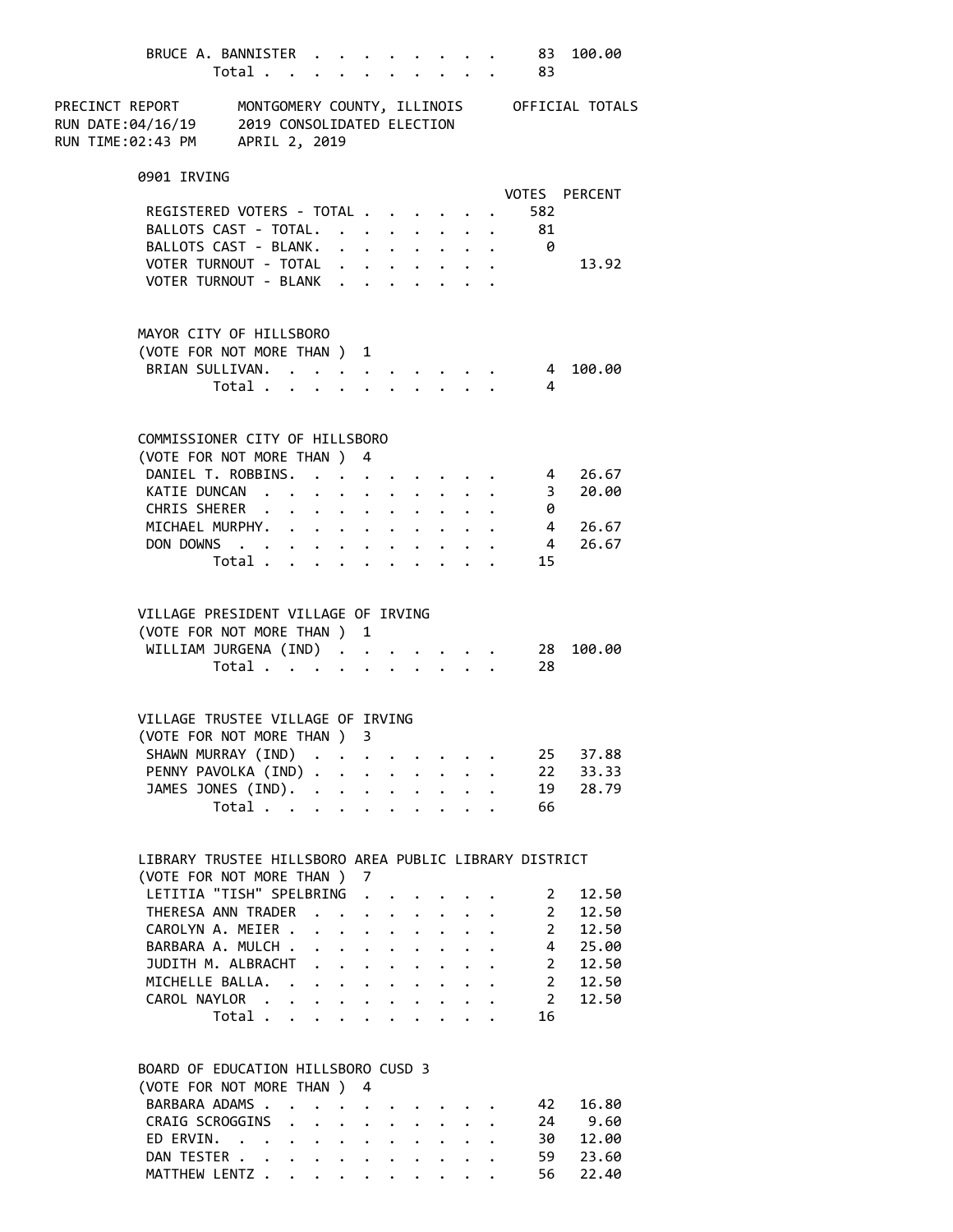| BRYCE RUPERT                                                                                                            | Total                            |  |                      |                                                         |                                                                                                                       |                                        | 39<br>250      | 15.60                                       |
|-------------------------------------------------------------------------------------------------------------------------|----------------------------------|--|----------------------|---------------------------------------------------------|-----------------------------------------------------------------------------------------------------------------------|----------------------------------------|----------------|---------------------------------------------|
| BOARD OF EDUCATION NOKOMIS CUSD 22<br>(VOTE FOR NOT MORE THAN ) 3                                                       |                                  |  |                      |                                                         |                                                                                                                       |                                        |                |                                             |
| JOSEPH V. GASPARICH                                                                                                     |                                  |  |                      |                                                         |                                                                                                                       |                                        | 0              |                                             |
| JULIA CROWE. 1 33.33                                                                                                    |                                  |  |                      |                                                         |                                                                                                                       |                                        |                |                                             |
| CARL J. KETTELKAMP 1 33.33<br>BEN TARTER 1 33.33<br>EVIDENCE 1 33.33                                                    |                                  |  |                      |                                                         |                                                                                                                       |                                        |                |                                             |
| BEN TARTER<br>CHAD RUPPERT                                                                                              |                                  |  |                      |                                                         |                                                                                                                       |                                        |                |                                             |
| DAVID SCHWEIZER                                                                                                         |                                  |  |                      |                                                         | $\mathbf{u}^{\prime}$ , $\mathbf{u}^{\prime}$ , $\mathbf{u}^{\prime}$ , $\mathbf{u}^{\prime}$ , $\mathbf{u}^{\prime}$ |                                        | 0<br>0         |                                             |
|                                                                                                                         | Total $\cdots$ $\cdots$ $\cdots$ |  |                      |                                                         |                                                                                                                       | $\mathbf{1}$ $\mathbf{1}$ $\mathbf{1}$ | $\overline{3}$ |                                             |
| BOARD OF EDUCATION PANHANDLE CUSD 2 (2 YR)                                                                              |                                  |  |                      |                                                         |                                                                                                                       |                                        |                |                                             |
| (VOTE FOR NOT MORE THAN ) 1                                                                                             |                                  |  |                      |                                                         |                                                                                                                       |                                        |                |                                             |
| SHANE M. GILPIN                                                                                                         |                                  |  |                      |                                                         |                                                                                                                       |                                        | 0              |                                             |
| GABE J. POPE                                                                                                            |                                  |  |                      |                                                         | $\mathbf{r}$ , $\mathbf{r}$                                                                                           |                                        | 0              |                                             |
| BOARD OF EDUCATION PANHANDLE CUSD 2                                                                                     |                                  |  |                      |                                                         |                                                                                                                       |                                        |                |                                             |
| (VOTE FOR NOT MORE THAN ) 4                                                                                             |                                  |  |                      |                                                         |                                                                                                                       |                                        |                |                                             |
| LINDA J. BROWN.                                                                                                         |                                  |  |                      |                                                         |                                                                                                                       |                                        | 0              |                                             |
| DANA PITCHFORD.<br>DARRIN DAUGHERTY                                                                                     |                                  |  |                      |                                                         |                                                                                                                       |                                        | 0<br>0         |                                             |
| TERESA M. PAYNE                                                                                                         |                                  |  |                      |                                                         |                                                                                                                       |                                        | 0              |                                             |
| BRETT SLIGHTOM.                                                                                                         |                                  |  |                      |                                                         |                                                                                                                       |                                        | 0              |                                             |
|                                                                                                                         |                                  |  |                      |                                                         |                                                                                                                       |                                        |                |                                             |
| REGIONAL SUPERINTENDENT OF SCHOOLS (6 YR)<br>BOND/CHRISTIAN/EFFINGHAM/FAYETTE/MONTGOMERY<br>(VOTE FOR NOT MORE THAN ) 2 |                                  |  |                      |                                                         |                                                                                                                       |                                        |                |                                             |
| JULIE KNODLE                                                                                                            |                                  |  |                      |                                                         |                                                                                                                       |                                        | 63             | 100.00                                      |
|                                                                                                                         | Total                            |  |                      | $\cdot$ $\cdot$ $\cdot$ $\cdot$ $\cdot$                 |                                                                                                                       |                                        | 63             |                                             |
| REGIONAL SUPERINTENDENT OF SCHOOLS (2 YR)<br>BOND/CHRISTIAN/EFFINGHAM/FAYETTE/MONTGOMERY<br>(VOTE FOR NOT MORE THAN ) 1 |                                  |  |                      |                                                         |                                                                                                                       |                                        |                |                                             |
| BRUCE A. BANNISTER                                                                                                      |                                  |  |                      |                                                         |                                                                                                                       |                                        | 62             | 100.00                                      |
|                                                                                                                         | Total                            |  |                      |                                                         |                                                                                                                       |                                        | 62             |                                             |
| PRECINCT REPORT<br>RUN DATE:04/16/19<br>RUN TIME:02:43 PM APRIL 2, 2019                                                 | 2019 CONSOLIDATED ELECTION       |  |                      |                                                         |                                                                                                                       |                                        |                | MONTGOMERY COUNTY, ILLINOIS OFFICIAL TOTALS |
|                                                                                                                         |                                  |  |                      |                                                         |                                                                                                                       |                                        |                |                                             |
| 1001 NOKOMIS 1                                                                                                          |                                  |  |                      |                                                         |                                                                                                                       |                                        |                | VOTES PERCENT                               |
| REGISTERED VOTERS - TOTAL                                                                                               |                                  |  |                      |                                                         |                                                                                                                       |                                        | 192            |                                             |
| BALLOTS CAST - TOTAL.                                                                                                   |                                  |  | $\ddot{\phantom{0}}$ | $\ddot{\phantom{0}}$                                    | $\ddot{\phantom{0}}$                                                                                                  |                                        | - 63           |                                             |
| BALLOTS CAST - BLANK.                                                                                                   |                                  |  |                      |                                                         |                                                                                                                       |                                        | - 0            |                                             |
| VOTER TURNOUT - TOTAL                                                                                                   |                                  |  |                      |                                                         |                                                                                                                       |                                        |                | 32.81                                       |
| VOTER TURNOUT - BLANK                                                                                                   |                                  |  |                      |                                                         |                                                                                                                       |                                        |                |                                             |
|                                                                                                                         |                                  |  |                      |                                                         |                                                                                                                       |                                        |                |                                             |
| VILLAGE TRUSTEE VILLAGE OF COALTON                                                                                      |                                  |  |                      |                                                         |                                                                                                                       |                                        |                |                                             |
| (VOTE FOR NOT MORE THAN ) 3                                                                                             |                                  |  |                      |                                                         |                                                                                                                       |                                        |                |                                             |
| STEVE LEE (IND)                                                                                                         |                                  |  |                      |                                                         |                                                                                                                       |                                        |                | 51 35.17                                    |
| STEVE KIMBRO (IND)                                                                                                      |                                  |  |                      | $\cdot$ $\cdot$ $\cdot$ $\cdot$ $\cdot$ $\cdot$ $\cdot$ |                                                                                                                       |                                        |                | 48 33.10                                    |
| ROD ELLER (IND)                                                                                                         | Total                            |  |                      |                                                         |                                                                                                                       |                                        | 46             | 31.72                                       |
|                                                                                                                         |                                  |  |                      |                                                         |                                                                                                                       |                                        | 145            |                                             |

 VILLAGE TRUSTEE VILLAGE OF COALTON (2 YR) (VOTE FOR NOT MORE THAN ) 1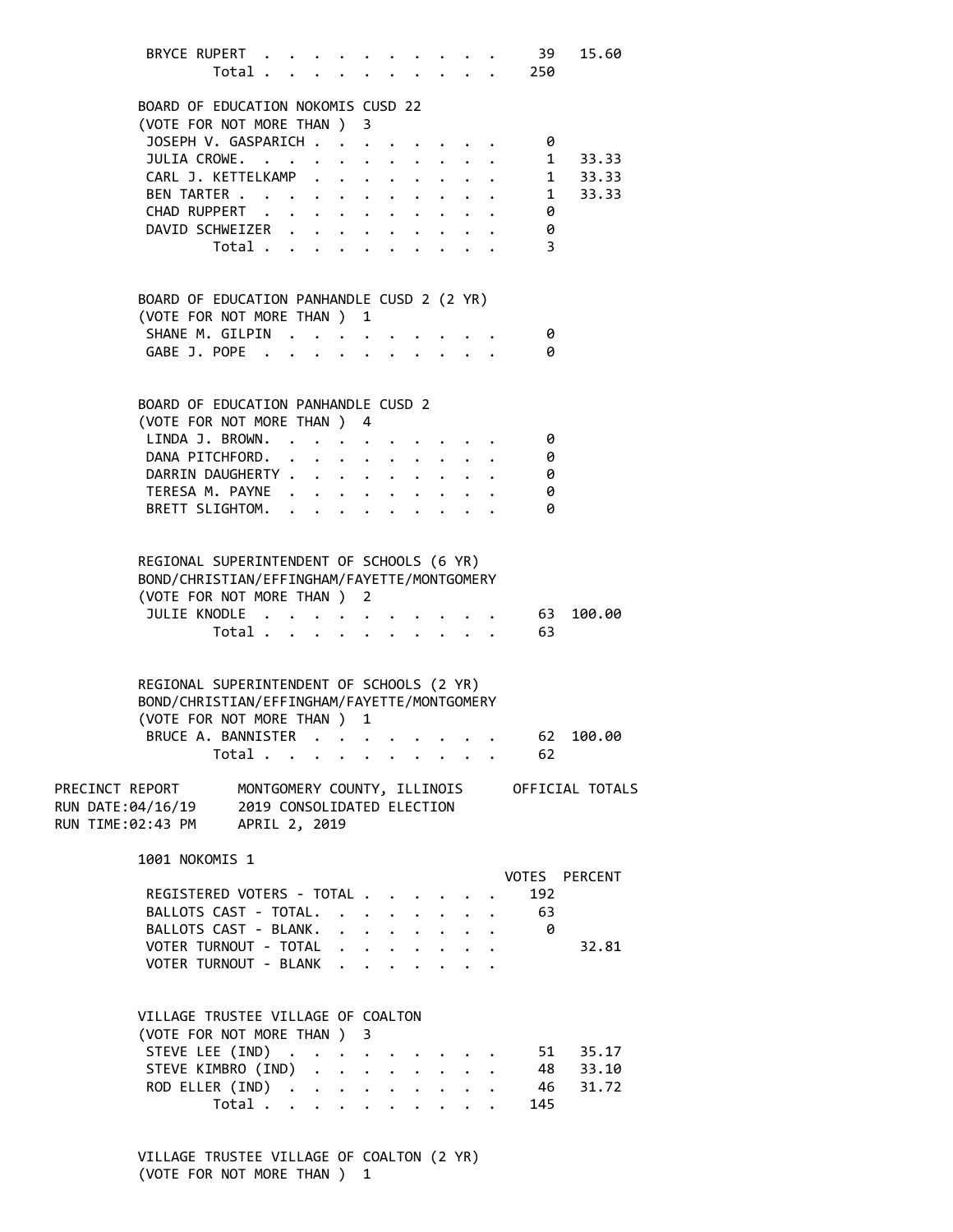| NO CANDIDATE FILED                               |                                           |                             |           |                                      |                           |                                                                  |                      |                                                                  |  | 0                 |                                   |  |
|--------------------------------------------------|-------------------------------------------|-----------------------------|-----------|--------------------------------------|---------------------------|------------------------------------------------------------------|----------------------|------------------------------------------------------------------|--|-------------------|-----------------------------------|--|
|                                                  | Total                                     |                             |           |                                      |                           |                                                                  |                      |                                                                  |  | 0                 |                                   |  |
|                                                  |                                           |                             |           |                                      |                           |                                                                  |                      |                                                                  |  |                   |                                   |  |
|                                                  |                                           |                             |           |                                      |                           |                                                                  |                      |                                                                  |  |                   |                                   |  |
| PARK COMMISSIONER NOKOMIS MEMORIAL PARK DISTRICT |                                           |                             |           |                                      |                           |                                                                  |                      |                                                                  |  |                   |                                   |  |
|                                                  |                                           |                             |           |                                      |                           |                                                                  |                      |                                                                  |  |                   |                                   |  |
| (VOTE FOR NOT MORE THAN ) 2                      |                                           |                             |           |                                      |                           |                                                                  |                      |                                                                  |  |                   |                                   |  |
| BRAD JANSSEN                                     |                                           |                             |           |                                      |                           |                                                                  |                      |                                                                  |  |                   | 50 49.02                          |  |
| DENNIS O'MALLEY JR.                              |                                           |                             |           |                                      |                           | $\ddot{\phantom{a}}$                                             | $\ddot{\phantom{0}}$ |                                                                  |  |                   | 52 50.98                          |  |
|                                                  | Total                                     |                             |           |                                      |                           |                                                                  |                      |                                                                  |  | $\frac{1}{2}$ 102 |                                   |  |
|                                                  |                                           |                             |           |                                      |                           |                                                                  |                      |                                                                  |  |                   |                                   |  |
|                                                  |                                           |                             |           |                                      |                           |                                                                  |                      |                                                                  |  |                   |                                   |  |
| LIBRARY TRUSTEE NOKOMIS TOWNSHIP LIBRARY (6 YR)  |                                           |                             |           |                                      |                           |                                                                  |                      |                                                                  |  |                   |                                   |  |
|                                                  |                                           |                             |           |                                      |                           |                                                                  |                      |                                                                  |  |                   |                                   |  |
| (VOTE FOR NOT MORE THAN ) 3                      |                                           |                             |           |                                      |                           |                                                                  |                      |                                                                  |  |                   |                                   |  |
| CYNTHIA CROWE.                                   |                                           |                             |           |                                      |                           |                                                                  |                      |                                                                  |  |                   | 48 50.00                          |  |
| ABIGAIL HUFF.                                    |                                           |                             |           | $\mathbf{L} = \mathbf{L} \mathbf{L}$ |                           | $\sim$ $-$                                                       |                      |                                                                  |  | 48                | 50.00                             |  |
|                                                  | Total                                     |                             |           |                                      |                           |                                                                  |                      |                                                                  |  | 96                |                                   |  |
|                                                  |                                           |                             |           |                                      |                           |                                                                  |                      |                                                                  |  |                   |                                   |  |
|                                                  |                                           |                             |           |                                      |                           |                                                                  |                      |                                                                  |  |                   |                                   |  |
|                                                  |                                           |                             |           |                                      |                           |                                                                  |                      |                                                                  |  |                   |                                   |  |
| LIBRARY TRUSTEE NOKOMIS TOWNSHIP LIBRARY (4 YR)  |                                           |                             |           |                                      |                           |                                                                  |                      |                                                                  |  |                   |                                   |  |
| (VOTE FOR NOT MORE THAN )                        |                                           |                             |           |                                      | 1                         |                                                                  |                      |                                                                  |  |                   |                                   |  |
| JUDY T. RUPERT.                                  |                                           |                             |           |                                      |                           |                                                                  |                      |                                                                  |  | 62                | 100.00                            |  |
|                                                  | Total $\cdots$ $\cdots$ $\cdots$ $\cdots$ |                             |           |                                      |                           |                                                                  |                      |                                                                  |  | 62                |                                   |  |
|                                                  |                                           |                             |           |                                      |                           |                                                                  |                      |                                                                  |  |                   |                                   |  |
|                                                  |                                           |                             |           |                                      |                           |                                                                  |                      |                                                                  |  |                   |                                   |  |
| LIBRARY TRUSTEE NOKOMIS TOWNSHIP LIBRARY (2 YR)  |                                           |                             |           |                                      |                           |                                                                  |                      |                                                                  |  |                   |                                   |  |
|                                                  |                                           |                             |           |                                      |                           |                                                                  |                      |                                                                  |  |                   |                                   |  |
| (VOTE FOR NOT MORE THAN ) 1                      |                                           |                             |           |                                      |                           |                                                                  |                      |                                                                  |  |                   |                                   |  |
| NO CANDIDATE FILED                               |                                           |                             |           |                                      |                           |                                                                  |                      |                                                                  |  | 0                 |                                   |  |
|                                                  | Total $\cdots$ $\cdots$ $\cdots$ $\cdots$ |                             |           |                                      |                           |                                                                  |                      |                                                                  |  | 0                 |                                   |  |
|                                                  |                                           |                             |           |                                      |                           |                                                                  |                      |                                                                  |  |                   |                                   |  |
|                                                  |                                           |                             |           |                                      |                           |                                                                  |                      |                                                                  |  |                   |                                   |  |
| BOARD OF EDUCATION HILLSBORO CUSD 3              |                                           |                             |           |                                      |                           |                                                                  |                      |                                                                  |  |                   |                                   |  |
| (VOTE FOR NOT MORE THAN ) 4                      |                                           |                             |           |                                      |                           |                                                                  |                      |                                                                  |  |                   |                                   |  |
|                                                  |                                           |                             |           |                                      |                           |                                                                  |                      |                                                                  |  |                   |                                   |  |
| BARBARA ADAMS                                    |                                           |                             |           |                                      |                           |                                                                  |                      |                                                                  |  | 0                 |                                   |  |
| CRAIG SCROGGINS                                  |                                           |                             |           |                                      |                           |                                                                  |                      |                                                                  |  | . 1               | 25.00                             |  |
| ED ERVIN.                                        |                                           |                             |           |                                      |                           |                                                                  | $\bullet$ .          |                                                                  |  |                   | $\cdot \cdot \cdot \cdot 1 25.00$ |  |
| DAN TESTER                                       |                                           |                             |           |                                      |                           |                                                                  |                      |                                                                  |  |                   | $\cdot$ 1 25.00                   |  |
| MATTHEW LENTZ                                    |                                           |                             |           |                                      |                           |                                                                  |                      | $\mathbf{r} = \mathbf{r} + \mathbf{r} + \mathbf{r} + \mathbf{r}$ |  |                   | $1 \quad$<br>25.00                |  |
| BRYCE RUPERT                                     |                                           |                             |           |                                      |                           |                                                                  |                      |                                                                  |  | 0                 |                                   |  |
|                                                  | Total .                                   |                             |           |                                      |                           |                                                                  |                      |                                                                  |  | 4                 |                                   |  |
|                                                  |                                           |                             |           |                                      |                           |                                                                  |                      |                                                                  |  |                   |                                   |  |
|                                                  |                                           |                             |           |                                      |                           |                                                                  |                      |                                                                  |  |                   |                                   |  |
| BOARD OF EDUCATION NOKOMIS CUSD 22               |                                           |                             |           |                                      |                           |                                                                  |                      |                                                                  |  |                   |                                   |  |
| (VOTE FOR NOT MORE THAN )                        |                                           |                             |           |                                      | 3                         |                                                                  |                      |                                                                  |  |                   |                                   |  |
| JOSEPH V. GASPARICH                              |                                           |                             |           |                                      |                           |                                                                  |                      |                                                                  |  |                   | 39<br>22.67                       |  |
| JULIA CROWE.                                     |                                           | $\sim$ $\sim$ $\sim$ $\sim$ | $\bullet$ |                                      |                           | $\cdot$ , $\cdot$ , $\cdot$ , $\cdot$                            |                      |                                                                  |  |                   | 27<br>15.70                       |  |
| CARL J. KETTELKAMP .                             |                                           |                             |           |                                      |                           | $\mathbf{z} = \mathbf{z} + \mathbf{z}$ . The set of $\mathbf{z}$ |                      |                                                                  |  |                   | 27<br>15.70                       |  |
| BEN TARTER                                       |                                           |                             |           |                                      |                           |                                                                  |                      |                                                                  |  |                   | 19.19                             |  |
|                                                  |                                           |                             |           |                                      |                           |                                                                  |                      |                                                                  |  |                   | 33                                |  |
| CHAD RUPPERT                                     |                                           |                             |           |                                      |                           | $\mathbf{r} = \mathbf{r} + \mathbf{r} + \mathbf{r} + \mathbf{r}$ |                      |                                                                  |  |                   | 16.28<br>28                       |  |
| DAVID SCHWEIZER                                  |                                           |                             |           |                                      |                           |                                                                  | $\ddot{\phantom{0}}$ |                                                                  |  |                   | 18<br>10.47                       |  |
|                                                  | Total                                     |                             |           |                                      | $\mathbf{L}^{\text{max}}$ | $\mathbf{L}^{\text{max}}$                                        |                      |                                                                  |  | 172               |                                   |  |
|                                                  |                                           |                             |           |                                      |                           |                                                                  |                      |                                                                  |  |                   |                                   |  |
|                                                  |                                           |                             |           |                                      |                           |                                                                  |                      |                                                                  |  |                   |                                   |  |
| REGIONAL SUPERINTENDENT OF SCHOOLS (6 YR)        |                                           |                             |           |                                      |                           |                                                                  |                      |                                                                  |  |                   |                                   |  |
| BOND/CHRISTIAN/EFFINGHAM/FAYETTE/MONTGOMERY      |                                           |                             |           |                                      |                           |                                                                  |                      |                                                                  |  |                   |                                   |  |
|                                                  |                                           |                             |           |                                      |                           |                                                                  |                      |                                                                  |  |                   |                                   |  |
| (VOTE FOR NOT MORE THAN ) 2                      |                                           |                             |           |                                      |                           |                                                                  |                      |                                                                  |  |                   |                                   |  |
| JULIE KNODLE                                     |                                           |                             |           | $\ddot{\phantom{0}}$                 |                           |                                                                  |                      |                                                                  |  | 59                | 100.00                            |  |
|                                                  | Total                                     |                             | $\sim$    |                                      |                           |                                                                  |                      |                                                                  |  | 59                |                                   |  |
|                                                  |                                           |                             |           |                                      |                           |                                                                  |                      |                                                                  |  |                   |                                   |  |
|                                                  |                                           |                             |           |                                      |                           |                                                                  |                      |                                                                  |  |                   |                                   |  |
|                                                  |                                           |                             |           |                                      |                           |                                                                  |                      |                                                                  |  |                   |                                   |  |
|                                                  |                                           |                             |           |                                      |                           |                                                                  |                      |                                                                  |  |                   |                                   |  |
| REGIONAL SUPERINTENDENT OF SCHOOLS (2 YR)        |                                           |                             |           |                                      |                           |                                                                  |                      |                                                                  |  |                   |                                   |  |
| BOND/CHRISTIAN/EFFINGHAM/FAYETTE/MONTGOMERY      |                                           |                             |           |                                      |                           |                                                                  |                      |                                                                  |  |                   |                                   |  |
| (VOTE FOR NOT MORE THAN )                        |                                           |                             |           |                                      | 1                         |                                                                  |                      |                                                                  |  |                   |                                   |  |
| BRUCE A. BANNISTER                               |                                           |                             |           |                                      |                           |                                                                  |                      |                                                                  |  | 51                | 100.00                            |  |
|                                                  | Total                                     |                             |           | $\ddot{\phantom{a}}$                 |                           |                                                                  |                      |                                                                  |  | 51                |                                   |  |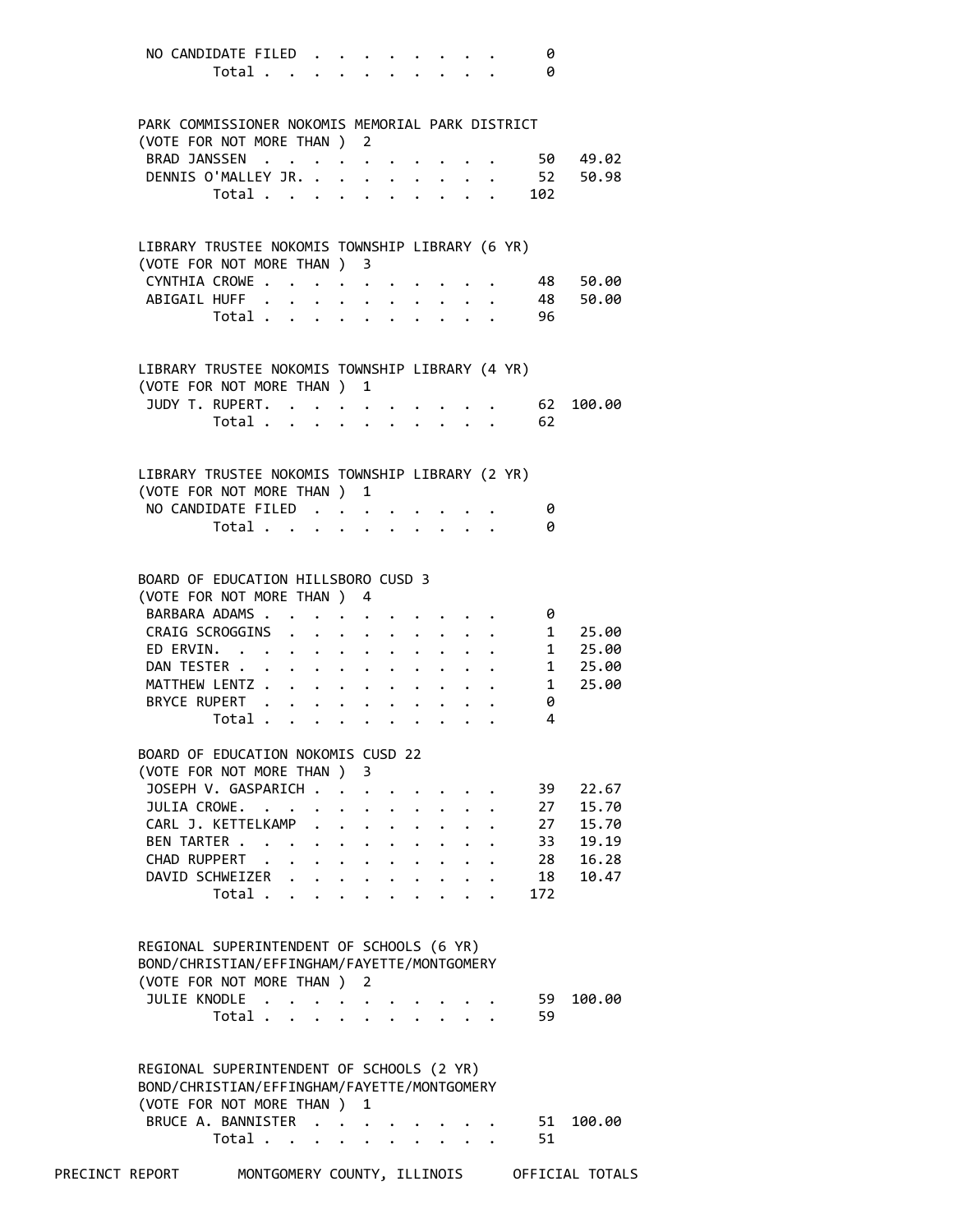RUN DATE:04/16/19 2019 CONSOLIDATED ELECTION RUN TIME:02:43 PM APRIL 2, 2019 1002 NOKOMIS 2 VOTES PERCENT REGISTERED VOTERS - TOTAL . . . . . . 556 BALLOTS CAST - TOTAL. . . . . . . . 218 BALLOTS CAST - BLANK. . . . . . . . 0 VOTER TURNOUT - TOTAL . . . . . . . . 39.21 VOTER TURNOUT - BLANK . . . . MAYOR CITY OF NOKOMIS (VOTE FOR NOT MORE THAN ) 1 BRIAN K. KEAGY. . . . . . . . . . . 68 37.36 RUSSELL FOSTER. . . . . . . . . . 114 62.64 Total . . . . . . . . . . 182 COMMISSIONER CITY OF NOKOMIS (VOTE FOR NOT MORE THAN ) 4 MICHAEL D. HOLLIDAY . . . . . . . . 118 21.73 ANN BROOKSHIRE. . . . . . . . . . 90 16.57 DEREK A. DURBIN . . . . . . . . . . 106 19.52<br>JONATHAN R. "JOCKO" NASH . . . . . . 122 22.47 JONATHAN R. "JOCKO" NASH . . . . . . 122 22.47<br>KEVIN LAURIE . . . . . . . . . . 81 14.92 KEVIN LAURIE . . . . . . . . . . JAKE LEONARD . . . . . . . . . . 26 4.79 Total . . . . . . . . . . 543 VILLAGE PRESIDENT VILLAGE OF WENONAH (VOTE FOR NOT MORE THAN ) 1 JEFFREY SANDERS (IND) . . . . . . . 4 100.00 Total  $\cdots$  . . . . . . . . VILLAGE TRUSTEE VILLAGE OF WENONAH (VOTE FOR NOT MORE THAN ) 3 RICHARD WAGGONER (IND) . . . . . . . 6 50.00 KARLA OLTMANNS (IND). . . . . . . . 6 50.00 Total . . . . . . . . . . 12 VILLAGE TRUSTEE VILLAGE OF WENONAH (2 YR) (VOTE FOR NOT MORE THAN ) 1 NO CANDIDATE FILED . . . . . . . . 0 Total . . . . . . . . . . 0 PARK COMMISSIONER NOKOMIS MEMORIAL PARK DISTRICT (VOTE FOR NOT MORE THAN ) 2 BRAD JANSSEN . . . . . . . . . . 160 51.28 DENNIS O'MALLEY JR. . . . . . . . . 152 48.72 Total . . . . . . . . . . 312 LIBRARY TRUSTEE NOKOMIS TOWNSHIP LIBRARY (6 YR) (VOTE FOR NOT MORE THAN ) 3 CYNTHIA CROWE . . . . . . . . . . 154 55.60 ABIGAIL HUFF . . . . . . . . . . 123 44.40 Total . . . . . . . . . . 277 LIBRARY TRUSTEE NOKOMIS TOWNSHIP LIBRARY (4 YR)

 (VOTE FOR NOT MORE THAN ) 1 JUDY T. RUPERT. . . . . . . . . . . 191 100.00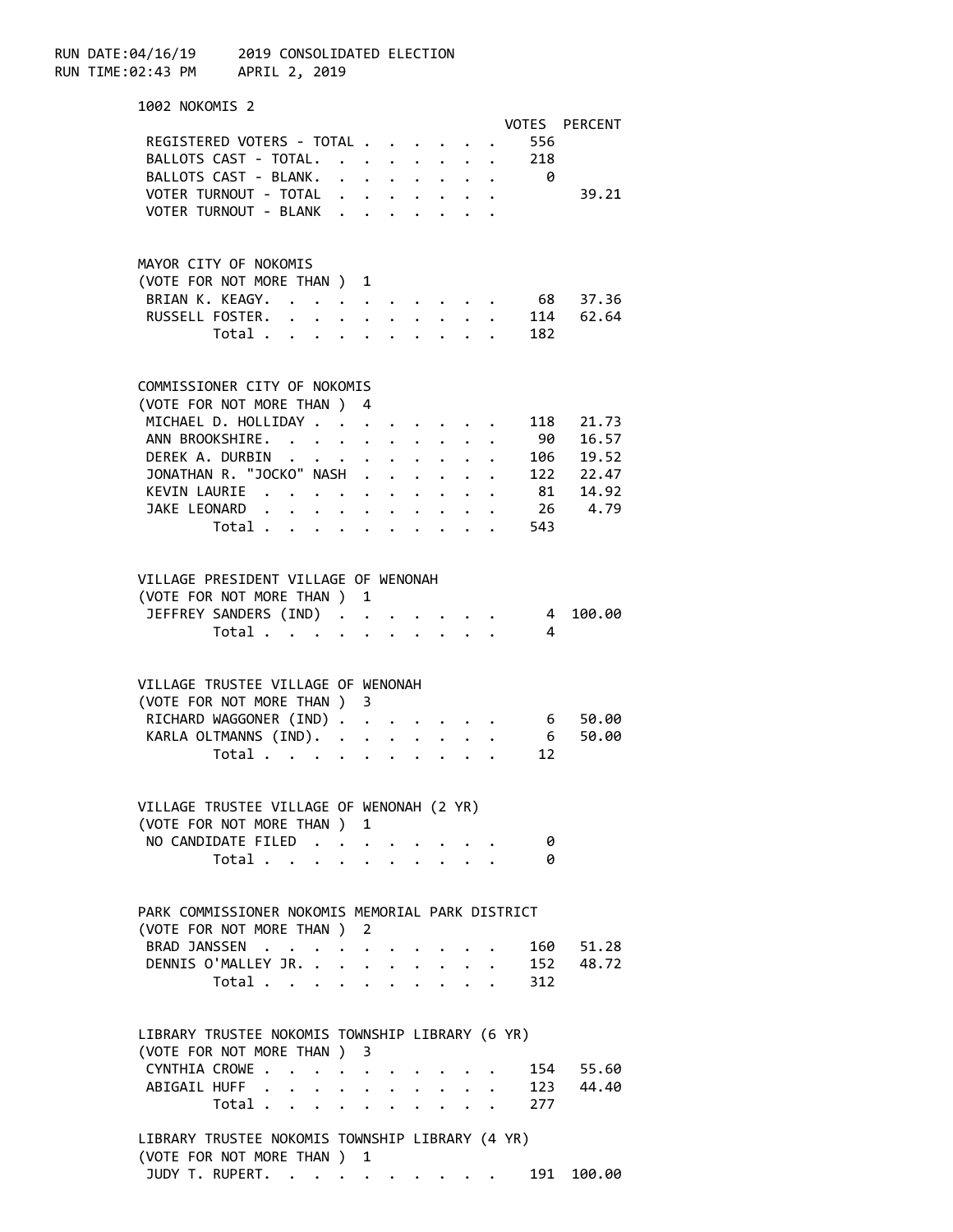|                             | LIBRARY TRUSTEE NOKOMIS TOWNSHIP LIBRARY (2 YR) |   |
|-----------------------------|-------------------------------------------------|---|
| (VOTE FOR NOT MORE THAN ) 1 |                                                 |   |
| NO CANDIDATE FILED          |                                                 | ø |
|                             | Total $\ldots$ $\ldots$ $\ldots$ $\ldots$       | 0 |

### BOARD OF EDUCATION HILLSBORO CUSD 3

| (VOTE FOR NOT MORE THAN ) 4 |  |  |  |  |                                                                                                                                                                                                                                |       |
|-----------------------------|--|--|--|--|--------------------------------------------------------------------------------------------------------------------------------------------------------------------------------------------------------------------------------|-------|
| BARBARA ADAMS. 0            |  |  |  |  |                                                                                                                                                                                                                                |       |
| CRAIG SCROGGINS 0           |  |  |  |  |                                                                                                                                                                                                                                |       |
| ED ERVIN. 2                 |  |  |  |  |                                                                                                                                                                                                                                | 22.22 |
| DAN TESTER 3 33.33          |  |  |  |  |                                                                                                                                                                                                                                |       |
| MATTHEW LENTZ 2 22.22       |  |  |  |  |                                                                                                                                                                                                                                |       |
| BRYCE RUPERT 2 22.22        |  |  |  |  |                                                                                                                                                                                                                                |       |
| Total.                      |  |  |  |  | and the contract of the contract of the contract of the contract of the contract of the contract of the contract of the contract of the contract of the contract of the contract of the contract of the contract of the contra |       |

### BOARD OF EDUCATION NOKOMIS CUSD 22

| BUARD OF EDUCATION NOROMIS COSD 22 |                |  |  |  |  |     |  |
|------------------------------------|----------------|--|--|--|--|-----|--|
| (VOTE FOR NOT MORE THAN ) 3        |                |  |  |  |  |     |  |
| JOSEPH V. GASPARICH 119 21.06      |                |  |  |  |  |     |  |
| JULIA CROWE. 107 18.94             |                |  |  |  |  |     |  |
| CARL J. KETTELKAMP 77 13.63        |                |  |  |  |  |     |  |
| BEN TARTER 95 16.81                |                |  |  |  |  |     |  |
| CHAD RUPPERT 98 17.35              |                |  |  |  |  |     |  |
| DAVID SCHWEIZER 69 12.21           |                |  |  |  |  |     |  |
|                                    | Total $\cdots$ |  |  |  |  | 565 |  |
|                                    |                |  |  |  |  |     |  |

#### REGIONAL SUPERINTENDENT OF SCHOOLS (6 YR)

| BOND/CHRISTIAN/EFFINGHAM/FAYETTE/MONTGOMERY |  |  |  |  |
|---------------------------------------------|--|--|--|--|
| (VOTE FOR NOT MORE THAN ) 2                 |  |  |  |  |
| JULIE KNODLE 190 100.00                     |  |  |  |  |
| Total 190                                   |  |  |  |  |

| REGIONAL SUPERINTENDENT OF SCHOOLS (2 YR)   |  |  |  |  |  |
|---------------------------------------------|--|--|--|--|--|
| BOND/CHRISTIAN/EFFINGHAM/FAYETTE/MONTGOMERY |  |  |  |  |  |
| (VOTE FOR NOT MORE THAN ) 1                 |  |  |  |  |  |
| BRUCE A. BANNISTER 136 100.00               |  |  |  |  |  |
| Total 136                                   |  |  |  |  |  |

| PRECINCT REPORT   | MONTGOMERY COUNTY, ILLINOIS | OFFICIAL TOTALS |
|-------------------|-----------------------------|-----------------|
| RUN DATE:04/16/19 | 2019 CONSOLIDATED ELECTION  |                 |
| RUN TIME:02:43 PM | APRIL 2, 2019               |                 |

1003 NOKOMIS 3

|                           | VOTES PERCENT |
|---------------------------|---------------|
| REGISTERED VOTERS - TOTAL |               |
| BALLOTS CAST - TOTAL.     | 166           |
| BALLOTS CAST - BLANK.     |               |
| VOTER TURNOUT - TOTAL     | 40.29         |
| VOTER TURNOUT - BLANK     |               |

| MAYOR CITY OF NOKOMIS       |           |  |  |  |  |  |  |
|-----------------------------|-----------|--|--|--|--|--|--|
| (VOTE FOR NOT MORE THAN ) 1 |           |  |  |  |  |  |  |
| BRIAN K. KEAGY. 62 40.52    |           |  |  |  |  |  |  |
| RUSSELL FOSTER. 91 59.48    |           |  |  |  |  |  |  |
|                             | Total 153 |  |  |  |  |  |  |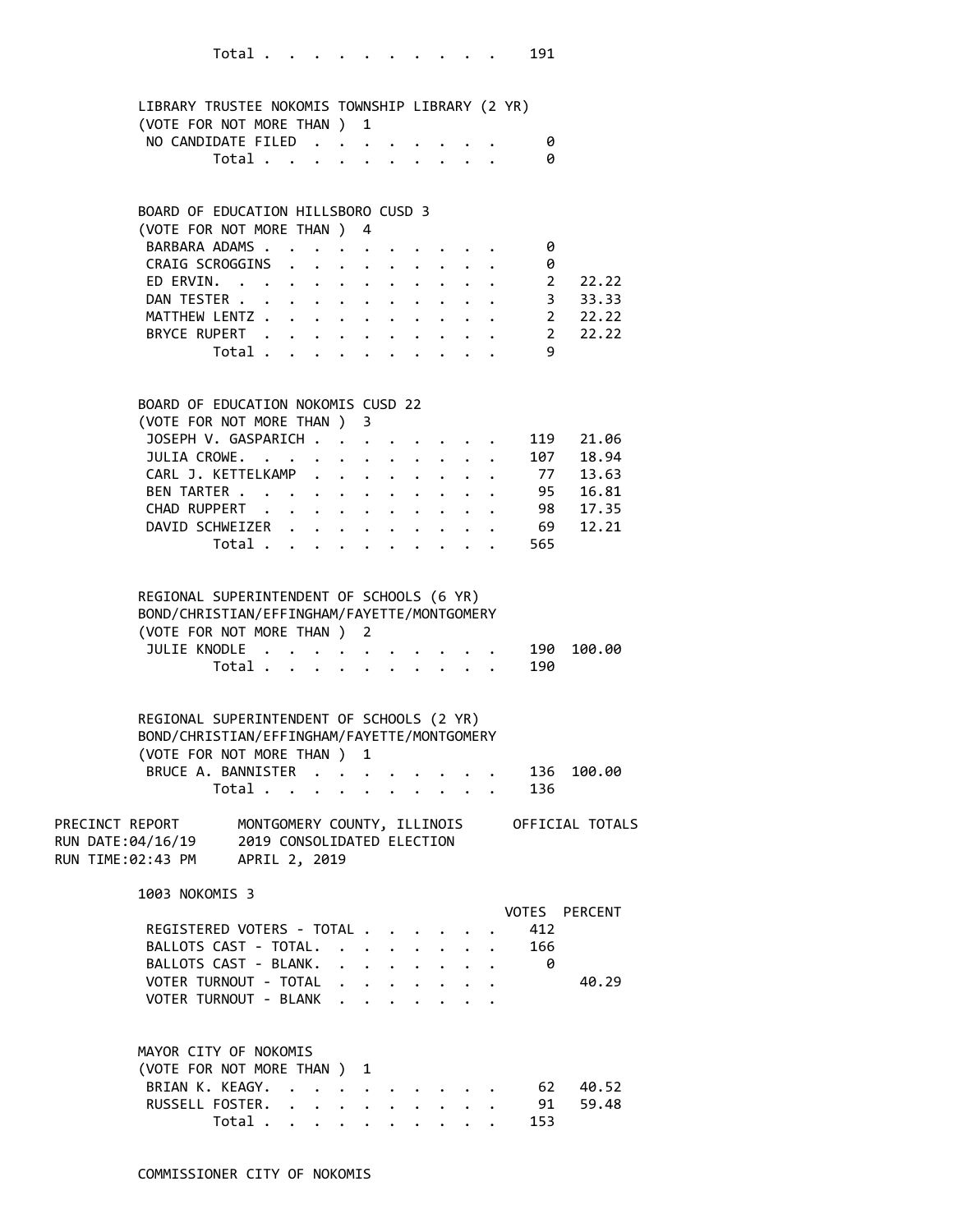| (VOTE FOR NOT MORE THAN ) 4<br>MICHAEL D. HOLLIDAY 99 20.63                                                                                   |                                                                            |  |                         |                      |                                         |  |                                                                                      |                 |
|-----------------------------------------------------------------------------------------------------------------------------------------------|----------------------------------------------------------------------------|--|-------------------------|----------------------|-----------------------------------------|--|--------------------------------------------------------------------------------------|-----------------|
|                                                                                                                                               |                                                                            |  |                         |                      |                                         |  |                                                                                      |                 |
| ANN BROOKSHIRE. 73 15.21                                                                                                                      |                                                                            |  |                         |                      |                                         |  |                                                                                      |                 |
| DEREK A. DURBIN                                                                                                                               |                                                                            |  |                         |                      |                                         |  | . 93 19.38                                                                           |                 |
| JONATHAN R. "JOCKO" NASH                                                                                                                      |                                                                            |  |                         |                      |                                         |  | $\begin{array}{cccc} . & 102 & 21.25 \\ . & 89 & 18.54 \\ . & 24 & 5.00 \end{array}$ |                 |
| KEVIN LAURIE                                                                                                                                  |                                                                            |  |                         |                      |                                         |  |                                                                                      |                 |
| JAKE LEONARD                                                                                                                                  | $\ddot{\phantom{0}}$                                                       |  |                         |                      | $\cdot$ $\cdot$ $\cdot$ $\cdot$ $\cdot$ |  |                                                                                      |                 |
|                                                                                                                                               | Total                                                                      |  | $\cdot$ $\cdot$ $\cdot$ |                      |                                         |  | . 480                                                                                |                 |
|                                                                                                                                               |                                                                            |  |                         |                      |                                         |  |                                                                                      |                 |
| PARK COMMISSIONER NOKOMIS MEMORIAL PARK DISTRICT<br>(VOTE FOR NOT MORE THAN ) 2                                                               |                                                                            |  |                         |                      |                                         |  |                                                                                      |                 |
| BRAD JANSSEN                                                                                                                                  |                                                                            |  |                         |                      |                                         |  | . 105 45.45                                                                          |                 |
| DENNIS O'MALLEY JR.                                                                                                                           |                                                                            |  |                         | $\ddot{\phantom{0}}$ | $\ddot{\phantom{a}}$                    |  | $\cdot$ 126 54.55                                                                    |                 |
|                                                                                                                                               | Total                                                                      |  | $\ddot{\phantom{0}}$    |                      |                                         |  | $\sim$ 231                                                                           |                 |
|                                                                                                                                               |                                                                            |  |                         |                      |                                         |  |                                                                                      |                 |
| LIBRARY TRUSTEE NOKOMIS TOWNSHIP LIBRARY (6 YR)<br>(VOTE FOR NOT MORE THAN ) 3                                                                |                                                                            |  |                         |                      |                                         |  |                                                                                      |                 |
| CYNTHIA CROWE 111 58.73                                                                                                                       |                                                                            |  |                         |                      |                                         |  |                                                                                      |                 |
| ABIGAIL HUFF 78 41.27                                                                                                                         |                                                                            |  |                         |                      |                                         |  |                                                                                      |                 |
|                                                                                                                                               | Total                                                                      |  |                         |                      |                                         |  | . 189                                                                                |                 |
|                                                                                                                                               |                                                                            |  |                         |                      |                                         |  |                                                                                      |                 |
| LIBRARY TRUSTEE NOKOMIS TOWNSHIP LIBRARY (4 YR)<br>(VOTE FOR NOT MORE THAN ) 1                                                                |                                                                            |  |                         |                      |                                         |  |                                                                                      |                 |
| JUDY T. RUPERT.                                                                                                                               |                                                                            |  |                         |                      |                                         |  | $\cdot$ $\cdot$ $\cdot$ $\cdot$ 141                                                  | 100.00          |
|                                                                                                                                               | Total 141                                                                  |  |                         |                      |                                         |  |                                                                                      |                 |
|                                                                                                                                               |                                                                            |  |                         |                      |                                         |  |                                                                                      |                 |
| LIBRARY TRUSTEE NOKOMIS TOWNSHIP LIBRARY (2 YR)<br>(VOTE FOR NOT MORE THAN ) 1                                                                |                                                                            |  |                         |                      |                                         |  |                                                                                      |                 |
| NO CANDIDATE FILED                                                                                                                            |                                                                            |  |                         |                      |                                         |  | 0                                                                                    |                 |
|                                                                                                                                               | Total                                                                      |  |                         |                      |                                         |  | - 0                                                                                  |                 |
|                                                                                                                                               |                                                                            |  |                         |                      |                                         |  |                                                                                      |                 |
| BOARD OF EDUCATION NOKOMIS CUSD 22<br>(VOTE FOR NOT MORE THAN ) 3                                                                             |                                                                            |  |                         |                      |                                         |  |                                                                                      |                 |
| JOSEPH V. GASPARICH 99 23.35                                                                                                                  |                                                                            |  |                         |                      |                                         |  |                                                                                      |                 |
| JULIA CROWE.                                                                                                                                  |                                                                            |  |                         |                      |                                         |  |                                                                                      | 75 17.69        |
| CARL J. KETTELKAMP                                                                                                                            |                                                                            |  |                         |                      |                                         |  | 57                                                                                   | 13.44           |
| BEN TARTER                                                                                                                                    |                                                                            |  |                         |                      |                                         |  |                                                                                      | 75 17.69        |
| CHAD RUPPERT                                                                                                                                  |                                                                            |  |                         |                      |                                         |  |                                                                                      | 79 18.63        |
| DAVID SCHWEIZER                                                                                                                               |                                                                            |  |                         |                      |                                         |  |                                                                                      | 39 9.20         |
|                                                                                                                                               | Total $\cdots$ $\cdots$ $\cdots$ $\cdots$                                  |  |                         |                      |                                         |  | 424                                                                                  |                 |
|                                                                                                                                               |                                                                            |  |                         |                      |                                         |  |                                                                                      |                 |
| REGIONAL SUPERINTENDENT OF SCHOOLS (6 YR)<br>BOND/CHRISTIAN/EFFINGHAM/FAYETTE/MONTGOMERY<br>(VOTE FOR NOT MORE THAN ) 2                       |                                                                            |  |                         |                      |                                         |  |                                                                                      |                 |
| JULIE KNODLE                                                                                                                                  |                                                                            |  |                         |                      |                                         |  | 140                                                                                  | 100.00          |
|                                                                                                                                               | Total                                                                      |  |                         |                      |                                         |  | 140                                                                                  |                 |
|                                                                                                                                               |                                                                            |  |                         |                      |                                         |  |                                                                                      |                 |
| REGIONAL SUPERINTENDENT OF SCHOOLS (2 YR)<br>BOND/CHRISTIAN/EFFINGHAM/FAYETTE/MONTGOMERY<br>(VOTE FOR NOT MORE THAN ) 1<br>BRUCE A. BANNISTER |                                                                            |  |                         |                      |                                         |  | 104                                                                                  | 100.00          |
|                                                                                                                                               | Total                                                                      |  |                         |                      |                                         |  | 104                                                                                  |                 |
| PRECINCT REPORT<br>RUN DATE:04/16/19<br>RUN TIME:02:43 PM                                                                                     | MONTGOMERY COUNTY, ILLINOIS<br>2019 CONSOLIDATED ELECTION<br>APRIL 2, 2019 |  |                         |                      |                                         |  |                                                                                      | OFFICIAL TOTALS |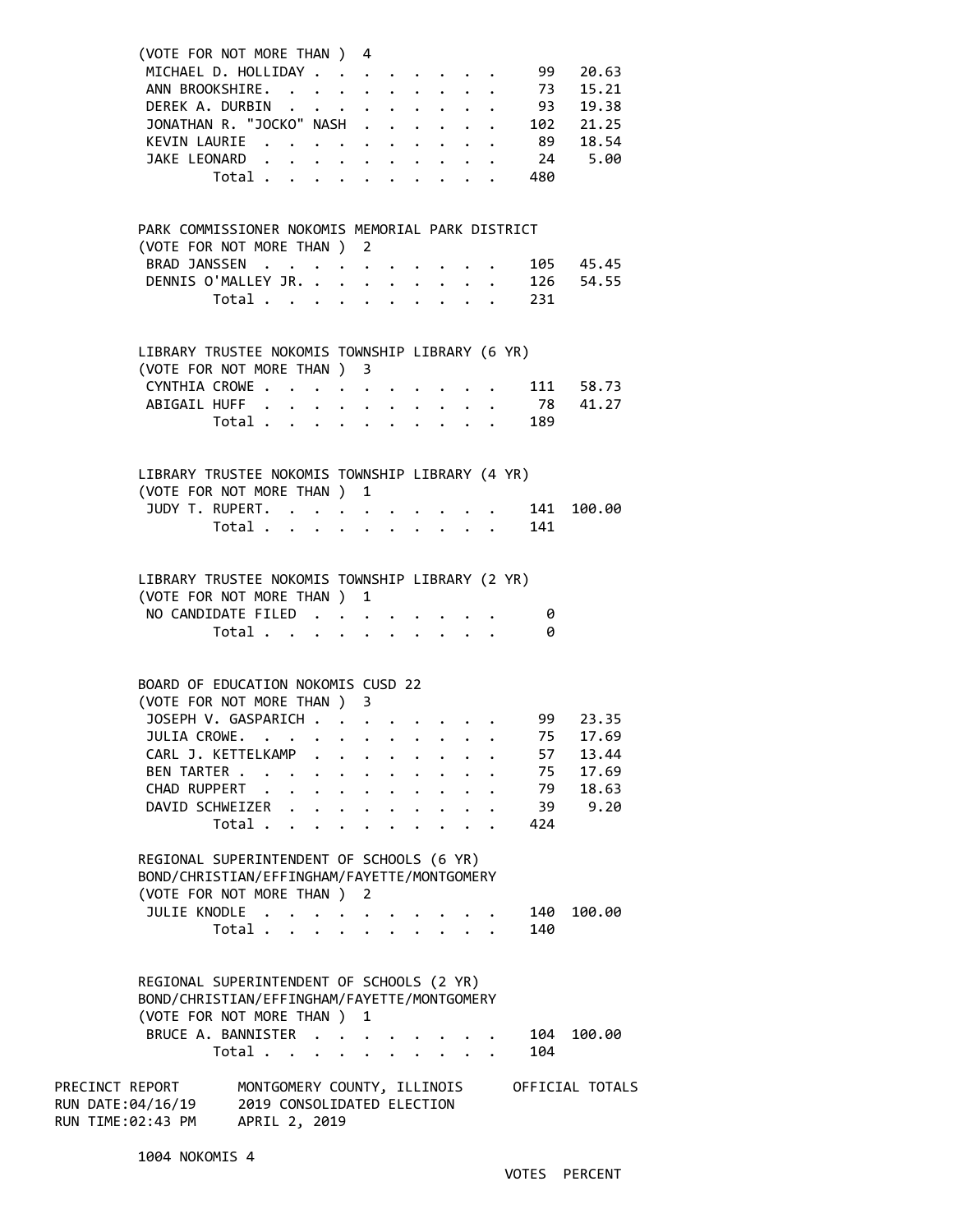| REGISTERED VOTERS - TOTAL<br>450                                                                               |        |
|----------------------------------------------------------------------------------------------------------------|--------|
| BALLOTS CAST - TOTAL.<br>204                                                                                   |        |
| BALLOTS CAST - BLANK. 0                                                                                        |        |
| VOTER TURNOUT - TOTAL                                                                                          | 45.33  |
| VOTER TURNOUT - BLANK                                                                                          |        |
|                                                                                                                |        |
|                                                                                                                |        |
| MAYOR CITY OF NOKOMIS                                                                                          |        |
| (VOTE FOR NOT MORE THAN ) 1                                                                                    |        |
| BRIAN K. KEAGY. 71 37.77                                                                                       |        |
| RUSSELL FOSTER. 117 62.23                                                                                      |        |
| Total 188                                                                                                      |        |
|                                                                                                                |        |
| COMMISSIONER CITY OF NOKOMIS                                                                                   |        |
| (VOTE FOR NOT MORE THAN ) 4                                                                                    |        |
| MICHAEL D. HOLLIDAY<br>113<br>$\mathcal{L}^{\text{max}}$                                                       | 20.51  |
| ANN BROOKSHIRE. 116                                                                                            | 21.05  |
| DEREK A. DURBIN<br>109                                                                                         | 19.78  |
| JONATHAN R. "JOCKO" NASH 109 19.78                                                                             |        |
|                                                                                                                |        |
| KEVIN LAURIE 84 15.25                                                                                          |        |
| JAKE LEONARD 20 3.63                                                                                           |        |
| 551<br>Total $\cdots$ $\cdots$ $\cdots$ $\cdots$                                                               |        |
|                                                                                                                |        |
| PARK COMMISSIONER NOKOMIS MEMORIAL PARK DISTRICT                                                               |        |
| (VOTE FOR NOT MORE THAN ) 2                                                                                    |        |
| <b>BRAD JANSSEN</b><br>. 153 50.66                                                                             |        |
|                                                                                                                |        |
| DENNIS O'MALLEY JR. 149 49.34                                                                                  |        |
| Total 302                                                                                                      |        |
|                                                                                                                |        |
| LIBRARY TRUSTEE NOKOMIS TOWNSHIP LIBRARY (6 YR)                                                                |        |
| (VOTE FOR NOT MORE THAN ) 3                                                                                    |        |
| CYNTHIA CROWE 150 54.95                                                                                        |        |
|                                                                                                                |        |
| ABIGAIL HUFF 123 45.05                                                                                         |        |
| 273<br>Total $\ldots$ $\ldots$ $\ldots$ $\ldots$                                                               |        |
|                                                                                                                |        |
| LIBRARY TRUSTEE NOKOMIS TOWNSHIP LIBRARY (4 YR)                                                                |        |
| (VOTE FOR NOT MORE THAN ) 1                                                                                    |        |
| JUDY T. RUPERT.<br>183                                                                                         | 100.00 |
| $\ddot{\phantom{0}}$<br>Total<br>$\mathbf{r} = \mathbf{r} - \mathbf{r}$<br>183                                 |        |
|                                                                                                                |        |
|                                                                                                                |        |
| LIBRARY TRUSTEE NOKOMIS TOWNSHIP LIBRARY (2 YR)                                                                |        |
| (VOTE FOR NOT MORE THAN )<br>1                                                                                 |        |
| NO CANDIDATE FILED.<br>0<br>$\cdot$                                                                            |        |
| Total<br>0                                                                                                     |        |
|                                                                                                                |        |
|                                                                                                                |        |
| BOARD OF EDUCATION NOKOMIS CUSD 22                                                                             |        |
| (VOTE FOR NOT MORE THAN)<br>3                                                                                  |        |
| JOSEPH V. GASPARICH .<br>106<br>$\ddot{\phantom{a}}$                                                           | 20.38  |
| JULIA CROWE.<br>118                                                                                            | 22.69  |
| CARL J. KETTELKAMP<br>76                                                                                       | 14.62  |
| 78<br>BEN TARTER<br>$\mathbf{r} = \mathbf{r} \cdot \mathbf{r}$<br>$\ddot{\phantom{0}}$<br>$\ddot{\phantom{0}}$ | 15.00  |
| CHAD RUPPERT<br>87                                                                                             | 16.73  |
| $\mathbf{L}$<br>$\ddot{\phantom{0}}$                                                                           |        |
| DAVID SCHWEIZER<br>55<br>$\ddot{\phantom{0}}$                                                                  | 10.58  |
| Total<br>520<br>$\ddot{\phantom{0}}$<br>$\ddot{\phantom{0}}$<br>$\ddot{\phantom{0}}$                           |        |
| REGIONAL SUPERINTENDENT OF SCHOOLS (6 YR)                                                                      |        |
| BOND/CHRISTIAN/EFFINGHAM/FAYETTE/MONTGOMERY                                                                    |        |
|                                                                                                                |        |
| (VOTE FOR NOT MORE THAN ) 2                                                                                    |        |
| JULIE KNODLE<br>180<br>$\mathcal{A}=\mathcal{A}=\mathcal{A}=\mathcal{A}=\mathcal{A}=\mathcal{A}$ .             | 100.00 |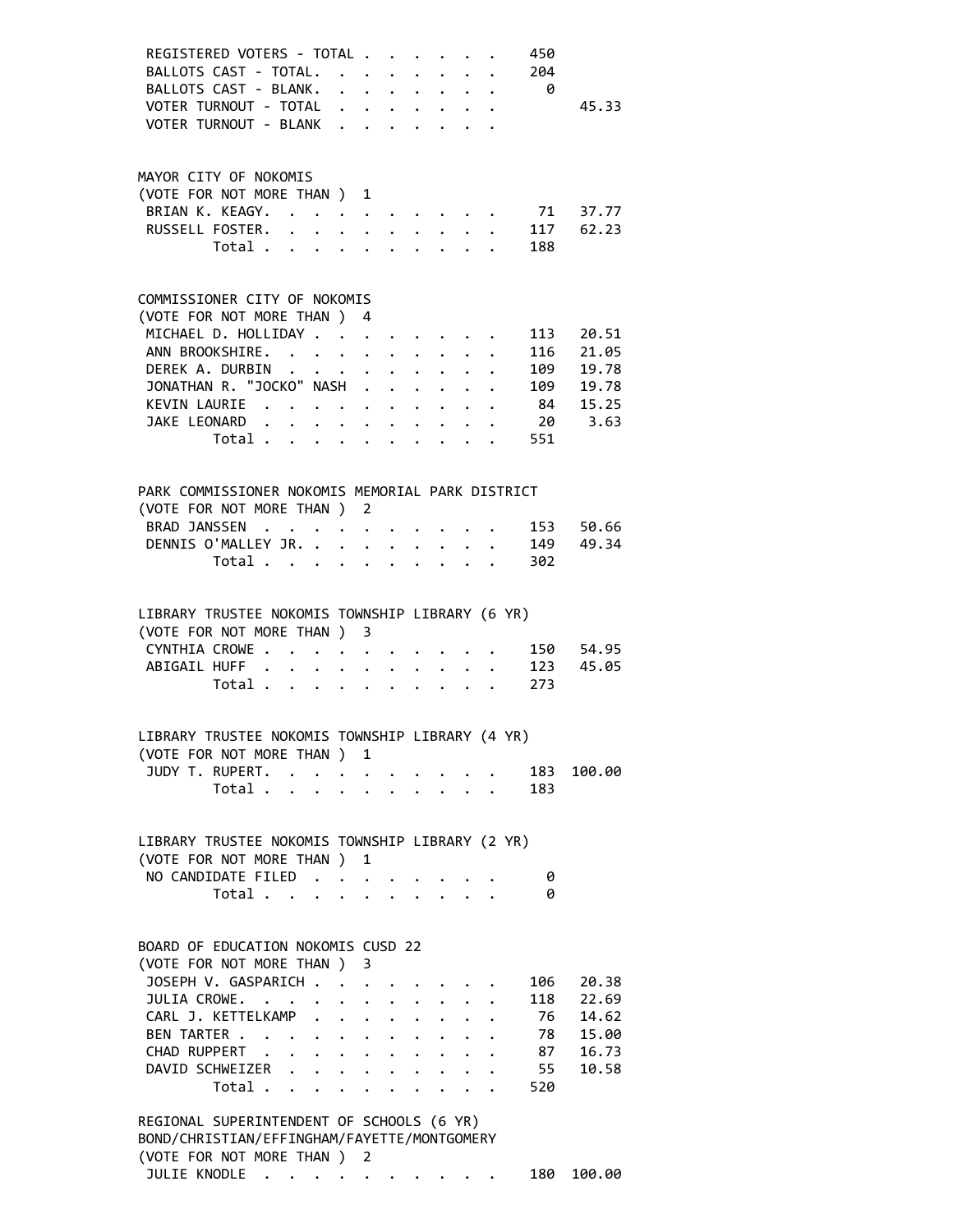REGIONAL SUPERINTENDENT OF SCHOOLS (2 YR) BOND/CHRISTIAN/EFFINGHAM/FAYETTE/MONTGOMERY (VOTE FOR NOT MORE THAN ) 1 BRUCE A. BANNISTER . . . . . . . . 153 100.00 Total . . . . . . . . . . 153 PRECINCT REPORT MONTGOMERY COUNTY, ILLINOIS OFFICIAL TOTALS RUN DATE:04/16/19 2019 CONSOLIDATED ELECTION RUN TIME:02:43 PM APRIL 2, 2019 1101 NORTH LITCHFIELD 1 VOTES PERCENT REGISTERED VOTERS - TOTAL . . . . . . 640 BALLOTS CAST - TOTAL. . . . . . . . 218<br>BALLOTS CAST - BLANK. . . . . . . . 0 BALLOTS CAST - BLANK. . . . . . . . VOTER TURNOUT - TOTAL . . . . . . . . 34.06 VOTER TURNOUT - BLANK . . . . . . . ALDERMAN LITCHFIELD - WARD 2 (VOTE FOR NOT MORE THAN ) 1 DAVID L. HOLLO (IND). . . . . . . . 13 100.00 Total . . . . . . . . . . 13 ALDERMAN LITCHFIELD - WARD 3 (VOTE FOR NOT MORE THAN ) 1 TIMOTHY W. WRIGHT (IND). . . . . . . 24 100.00 Total . . . . . . . . . . 24 ALDERMAN LITCHFIELD - WARD 3 (2 YR) (VOTE FOR NOT MORE THAN ) 1 KASSIDY PAINE (IND) . . . . . . . . 23 100.00 Total . . . . . . . . . . 23 ALDERMAN LITCHFIELD - WARD 4 (VOTE FOR NOT MORE THAN ) 1 WOODROW STREET (IND). . . . . . . . 44 100.00 Total . . . . . . . . . . 44 PARK COMMISSIONER LITCHFIELD PARK DISTRICT (VOTE FOR NOT MORE THAN ) 3 GERALD RUSSELL CHAMBERS. . . . . . . 51 40.48 RENEE WYNN . . . . . . . . . . . . 75 59.52 Total . . . . . . . . . . 126 PARK COMMISSIONER LITCHFIELD PARK DISTRICT (2 YR) (VOTE FOR NOT MORE THAN ) 1 NO CANDIDATE FILED . . . . . . . . 0 Total . . . . . . . . . . 0 LIBRARY TRUSTEE DISTRICT LITCHFIELD PUBLIC LIBRARY (VOTE FOR NOT MORE THAN ) 3 MARY H. SCHNEIDER. . . . . . . . . 134 30.18 VICKIE LOVELLETTE. . . . . . . . . 154 34.68<br>CAROL SNEED. . . . . . . . . . . 156 35.14 CAROL SNEED. . . . . . . . . . . 156 35.14

Total . . . . . . . . . . 444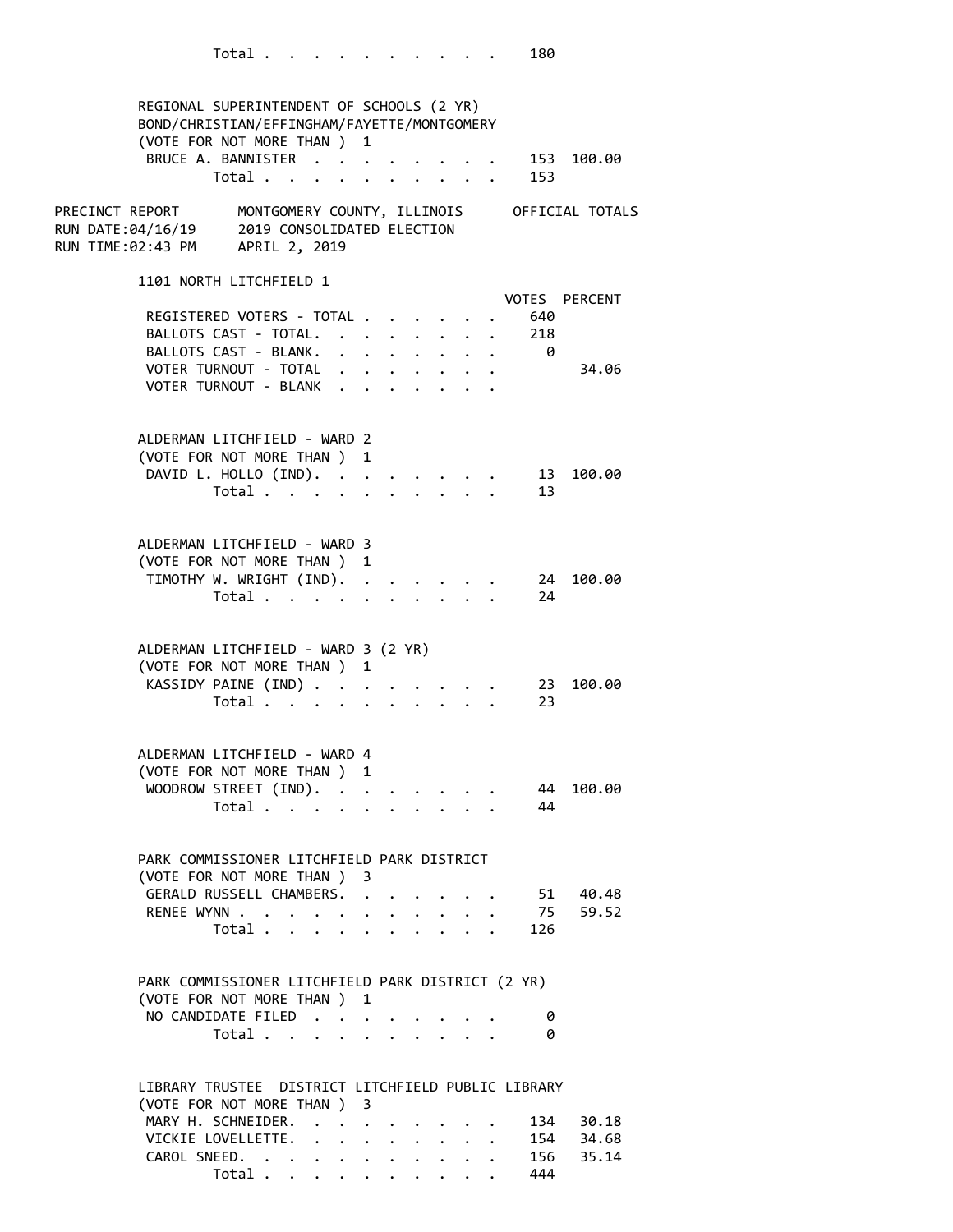BOARD OF EDUCATION LITCHFIELD CUSD 12 (2 YR) (VOTE FOR NOT MORE THAN ) 1 JULIE ABEL . . . . . . . . . . . 106 53.27 SARA ZUMWALT . . . . . . . . . . 93 46.73 Total . . . . . . . . . . 199 BOARD OF EDUCATION LITCHFIELD CUSD 12 (VOTE FOR NOT MORE THAN ) 4 MEG WERTIN . . . . . . . . . . . 26 3.63 DENNIS SCOBBIE. . . . . . . . . . 87 12.15 JIM ODLE SR. . . . . . . . . . . . 65 9.08 MARK E. BLOOME. . . . . . . . . . . 80 11.17 MICHAEL F. FLEMING . . . . . . . . 192 26.82 JENNIFER REID . . . . . . . . . . . 62 8.66<br>DAVID BELUSKO . . . . . . . . . . 102 14.25 DAVID BELUSKO . . . . . . . . . . . 102<br>MATT BELUSKO . . . . . . . . . . 14<br>VALERIE CAIN . . . . . . . . . . 88 MATT BELUSKO . . . . . . . . . . . 14 1.96 VALERIE CAIN . . . . . . . . . . 88 12.29 Total . . . . . . . . . . 716 REGIONAL SUPERINTENDENT OF SCHOOLS (6 YR) BOND/CHRISTIAN/EFFINGHAM/FAYETTE/MONTGOMERY (VOTE FOR NOT MORE THAN ) 2 JULIE KNODLE . . . . . . . . . . 139 100.00 Total . . . . . . . . . . 139 REGIONAL SUPERINTENDENT OF SCHOOLS (2 YR) BOND/CHRISTIAN/EFFINGHAM/FAYETTE/MONTGOMERY (VOTE FOR NOT MORE THAN ) 1 BRUCE A. BANNISTER . . . . . . . . 130 100.00 Total . . . . . . . . . . 130 PRECINCT REPORT MONTGOMERY COUNTY, ILLINOIS OFFICIAL TOTALS RUN DATE:04/16/19 2019 CONSOLIDATED ELECTION RUN TIME:02:43 PM APRIL 2, 2019 1102 NORTH LITCHFIELD 2 VOTES PERCENT REGISTERED VOTERS - TOTAL . . . . . . 542 BALLOTS CAST - TOTAL. . . . . . . . 128 BALLOTS CAST - BLANK. . . . . . . . 0 VOTER TURNOUT - TOTAL . . . . . . . . 23.62 VOTER TURNOUT - BLANK . . . . . . . ALDERMAN LITCHFIELD - WARD 3 (VOTE FOR NOT MORE THAN ) 1 TIMOTHY W. WRIGHT (IND). . . . . . . 94 100.00 Total . . . . . . . . . . 94 ALDERMAN LITCHFIELD - WARD 3 (2 YR) (VOTE FOR NOT MORE THAN ) 1 KASSIDY PAINE (IND) . . . . . . . . 81 100.00 Total . . . . . . . . . . 81 PARK COMMISSIONER LITCHFIELD PARK DISTRICT (VOTE FOR NOT MORE THAN ) 3 GERALD RUSSELL CHAMBERS. . . . . . . 70 46.98 RENEE WYNN . . . . . . . . . . . . 79 53.02 Total . . . . . . . . . . 149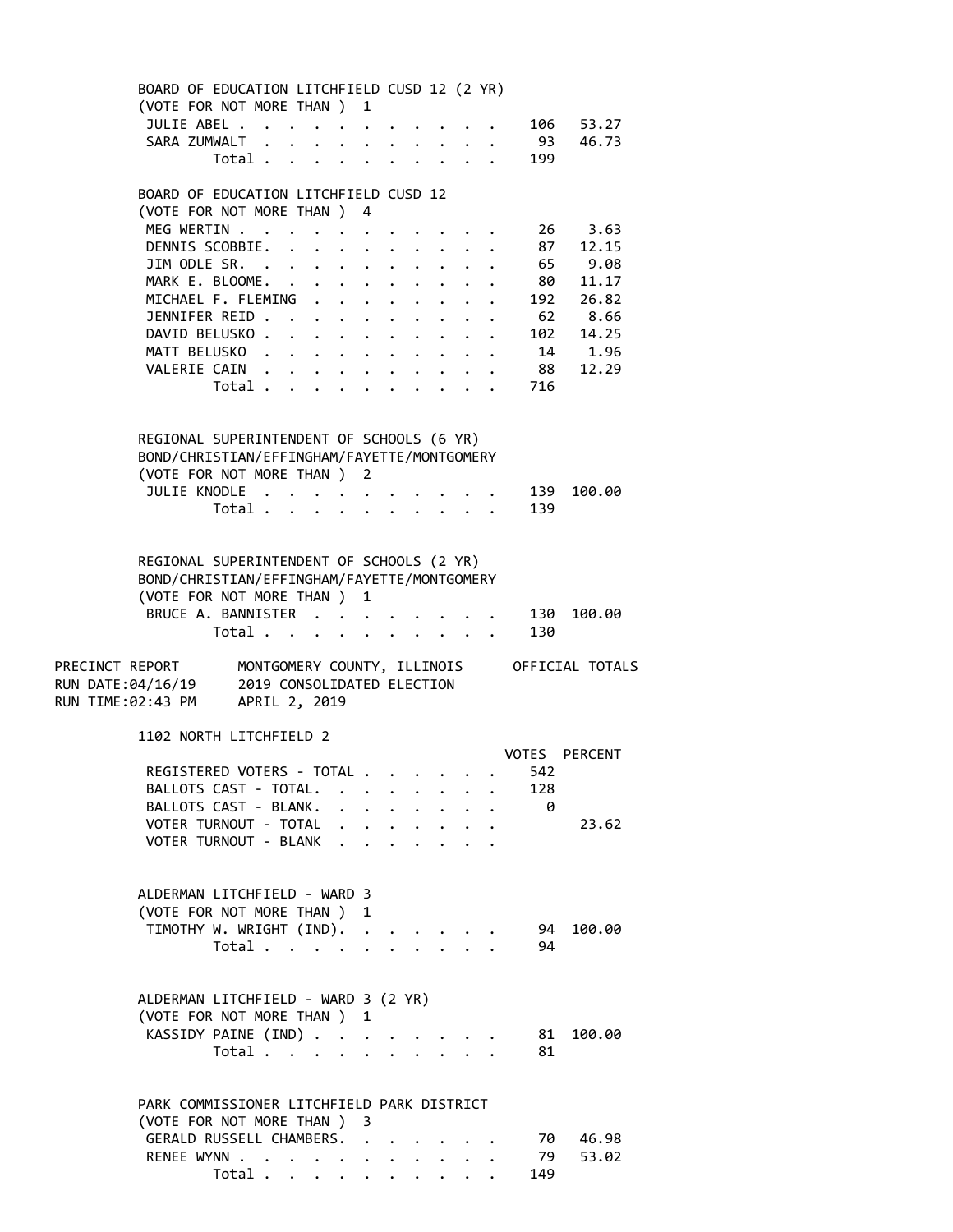| PARK COMMISSIONER LITCHFIELD PARK DISTRICT (2 YR)<br>(VOTE FOR NOT MORE THAN ) 1<br>NO CANDIDATE FILED |                                           |                      |                                                                                                                                                     |                      |                      |                           |  | 0               |                                             |  |
|--------------------------------------------------------------------------------------------------------|-------------------------------------------|----------------------|-----------------------------------------------------------------------------------------------------------------------------------------------------|----------------------|----------------------|---------------------------|--|-----------------|---------------------------------------------|--|
|                                                                                                        | Total                                     |                      | $\mathbf{L}$                                                                                                                                        | $\ddot{\phantom{0}}$ |                      | $\cdot$ $\cdot$ $\cdot$   |  | 0               |                                             |  |
| LIBRARY TRUSTEE DISTRICT LITCHFIELD PUBLIC LIBRARY<br>(VOTE FOR NOT MORE THAN ) 3                      |                                           |                      |                                                                                                                                                     |                      |                      |                           |  |                 |                                             |  |
| MARY H. SCHNEIDER.                                                                                     |                                           |                      |                                                                                                                                                     |                      |                      |                           |  | 74              | 27.41                                       |  |
| VICKIE LOVELLETTE.                                                                                     |                                           |                      | $\bullet$ $\bullet$ $\bullet$                                                                                                                       | $\ddot{\phantom{a}}$ |                      | $\mathbf{L}^{\text{max}}$ |  |                 | 98 36.30                                    |  |
| CAROL SNEED.                                                                                           |                                           |                      | $\bullet$ .<br><br><br><br><br><br><br><br><br><br><br><br><br><br><br><br><br><br><br><br><br><br><br><br><br><br><br><br><br><br><br><br><br><br> |                      |                      |                           |  |                 | 98 36.30                                    |  |
|                                                                                                        | Total                                     |                      |                                                                                                                                                     |                      |                      |                           |  | $\frac{1}{270}$ |                                             |  |
| BOARD OF EDUCATION LITCHFIELD CUSD 12 (2 YR)                                                           |                                           |                      |                                                                                                                                                     |                      |                      |                           |  |                 |                                             |  |
| (VOTE FOR NOT MORE THAN)                                                                               |                                           |                      |                                                                                                                                                     | 1                    |                      |                           |  |                 |                                             |  |
| JULIE ABEL                                                                                             |                                           |                      |                                                                                                                                                     |                      |                      |                           |  |                 | 61 53.51                                    |  |
| SARA ZUMWALT                                                                                           |                                           | $\ddot{\phantom{0}}$ |                                                                                                                                                     |                      |                      |                           |  |                 | . 53 46.49                                  |  |
| Total .                                                                                                | $\mathbf{A}^{\text{max}}$                 | $\ddot{\phantom{0}}$ | $\ddot{\phantom{a}}$                                                                                                                                |                      |                      |                           |  | 114             |                                             |  |
| BOARD OF EDUCATION LITCHFIELD CUSD 12                                                                  |                                           |                      |                                                                                                                                                     |                      |                      |                           |  |                 |                                             |  |
| (VOTE FOR NOT MORE THAN ) 4                                                                            |                                           |                      |                                                                                                                                                     |                      |                      |                           |  |                 |                                             |  |
| MEG WERTIN                                                                                             |                                           |                      |                                                                                                                                                     |                      |                      |                           |  |                 | 26 5.78                                     |  |
| DENNIS SCOBBIE. .                                                                                      |                                           | $\ddot{\phantom{0}}$ | $\ddot{\phantom{a}}$                                                                                                                                | $\ddot{\phantom{0}}$ | $\bullet$ .          |                           |  |                 | 41 9.11                                     |  |
| JIM ODLE SR.<br>MARK E. BLOOME. .                                                                      |                                           |                      | $\ddot{\phantom{0}}$                                                                                                                                | $\ddot{\phantom{0}}$ |                      |                           |  |                 | $69$ 15.33                                  |  |
| MICHAEL F. FLEMING                                                                                     |                                           | $\ddot{\phantom{0}}$ | $\ddot{\phantom{0}}$<br>$\ddot{\phantom{1}}$                                                                                                        | $\mathbf{L}$         | $\ddot{\phantom{0}}$ |                           |  |                 | 54 12.00<br>. 109 24.22                     |  |
| JENNIFER REID                                                                                          |                                           |                      | $\ddot{\phantom{0}}$                                                                                                                                | $\cdot$ $\cdot$      |                      | $\ddot{\phantom{1}}$      |  |                 | 51 11.33                                    |  |
| DAVID BELUSKO.                                                                                         |                                           |                      |                                                                                                                                                     |                      | $\ddot{\phantom{0}}$ | $\ddotsc$                 |  |                 | . 48 10.67                                  |  |
| MATT BELUSKO                                                                                           |                                           |                      |                                                                                                                                                     | $\ddot{\phantom{0}}$ | $\ddot{\phantom{0}}$ | $\ddot{\phantom{a}}$      |  |                 | 15 3.33                                     |  |
| VALERIE CAIN                                                                                           |                                           |                      |                                                                                                                                                     |                      |                      |                           |  |                 | . 37 8.22                                   |  |
|                                                                                                        | Total $\cdots$ $\cdots$ $\cdots$          |                      |                                                                                                                                                     |                      |                      |                           |  | 450             |                                             |  |
| REGIONAL SUPERINTENDENT OF SCHOOLS (6 YR)                                                              |                                           |                      |                                                                                                                                                     |                      |                      |                           |  |                 |                                             |  |
| BOND/CHRISTIAN/EFFINGHAM/FAYETTE/MONTGOMERY                                                            |                                           |                      |                                                                                                                                                     |                      |                      |                           |  |                 |                                             |  |
| (VOTE FOR NOT MORE THAN ) 2                                                                            |                                           |                      |                                                                                                                                                     |                      |                      |                           |  |                 |                                             |  |
| JULIE KNODLE                                                                                           |                                           |                      |                                                                                                                                                     |                      |                      |                           |  | 84              | 100.00                                      |  |
|                                                                                                        | Total $\cdots$ $\cdots$ $\cdots$ $\cdots$ |                      |                                                                                                                                                     |                      |                      |                           |  | 84              |                                             |  |
|                                                                                                        |                                           |                      |                                                                                                                                                     |                      |                      |                           |  |                 |                                             |  |
| REGIONAL SUPERINTENDENT OF SCHOOLS (2 YR)                                                              |                                           |                      |                                                                                                                                                     |                      |                      |                           |  |                 |                                             |  |
| BOND/CHRISTIAN/EFFINGHAM/FAYETTE/MONTGOMERY<br>(VOTE FOR NOT MORE THAN ) 1                             |                                           |                      |                                                                                                                                                     |                      |                      |                           |  |                 |                                             |  |
| BRUCE A. BANNISTER                                                                                     |                                           |                      |                                                                                                                                                     |                      |                      |                           |  | 85              | 100.00                                      |  |
|                                                                                                        | Total                                     |                      |                                                                                                                                                     |                      |                      |                           |  | 85              |                                             |  |
| PRECINCT REPORT                                                                                        |                                           |                      |                                                                                                                                                     |                      |                      |                           |  |                 | MONTGOMERY COUNTY, ILLINOIS OFFICIAL TOTALS |  |
| RUN DATE: 04/16/19<br>RUN TIME:02:43 PM APRIL 2, 2019                                                  | 2019 CONSOLIDATED ELECTION                |                      |                                                                                                                                                     |                      |                      |                           |  |                 |                                             |  |
| 1103 NORTH LITCHFIELD 3                                                                                |                                           |                      |                                                                                                                                                     |                      |                      |                           |  | VOTES           | <b>PERCENT</b>                              |  |
| REGISTERED VOTERS - TOTAL                                                                              |                                           |                      |                                                                                                                                                     |                      |                      |                           |  | 415             |                                             |  |
| BALLOTS CAST - TOTAL.                                                                                  |                                           |                      |                                                                                                                                                     |                      |                      |                           |  | 137             |                                             |  |
| BALLOTS CAST - BLANK.                                                                                  |                                           |                      |                                                                                                                                                     |                      |                      |                           |  | 0               |                                             |  |
| VOTER TURNOUT - TOTAL                                                                                  |                                           |                      |                                                                                                                                                     |                      |                      |                           |  |                 | 33.01                                       |  |
| VOTER TURNOUT - BLANK .                                                                                |                                           |                      |                                                                                                                                                     |                      |                      |                           |  |                 |                                             |  |
|                                                                                                        |                                           |                      |                                                                                                                                                     |                      |                      |                           |  |                 |                                             |  |

| ALDERMAN LITCHFIELD - WARD 3       |  |  |  |  |
|------------------------------------|--|--|--|--|
| (VOTE FOR NOT MORE THAN ) 1        |  |  |  |  |
| TIMOTHY W. WRIGHT (IND). 47 100.00 |  |  |  |  |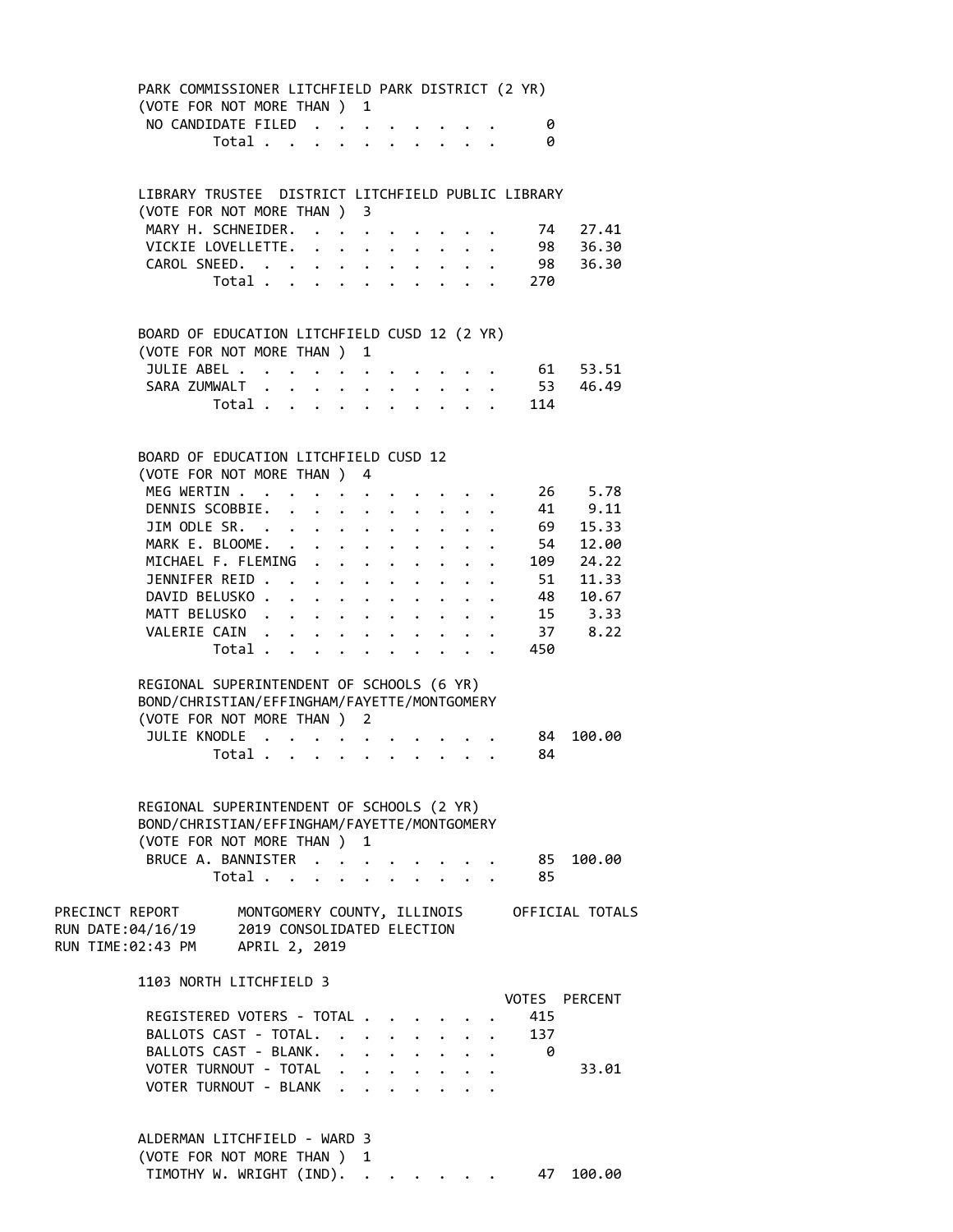|                                                                    | Total                   |              |                                          |                                        |                                                           |             |                                                       |                                      |                                                                 | 47                  |                    |
|--------------------------------------------------------------------|-------------------------|--------------|------------------------------------------|----------------------------------------|-----------------------------------------------------------|-------------|-------------------------------------------------------|--------------------------------------|-----------------------------------------------------------------|---------------------|--------------------|
|                                                                    |                         |              |                                          |                                        |                                                           |             |                                                       |                                      |                                                                 |                     |                    |
| ALDERMAN LITCHFIELD - WARD 3 (2 YR)<br>(VOTE FOR NOT MORE THAN ) 1 |                         |              |                                          |                                        |                                                           |             |                                                       |                                      |                                                                 |                     |                    |
| KASSIDY PAINE (IND)                                                |                         |              |                                          |                                        |                                                           |             |                                                       |                                      |                                                                 |                     | 44 100.00          |
|                                                                    | Total                   |              |                                          |                                        | $\mathbf{L}^{\text{max}}$ , and $\mathbf{L}^{\text{max}}$ |             |                                                       |                                      |                                                                 | -44                 |                    |
|                                                                    |                         |              |                                          |                                        |                                                           |             |                                                       |                                      |                                                                 |                     |                    |
| ALDERMAN LITCHFIELD - WARD 4                                       |                         |              |                                          |                                        |                                                           |             |                                                       |                                      |                                                                 |                     |                    |
| (VOTE FOR NOT MORE THAN ) 1                                        |                         |              |                                          |                                        |                                                           |             |                                                       |                                      |                                                                 |                     |                    |
| WOODROW STREET (IND).                                              |                         |              |                                          |                                        |                                                           |             |                                                       |                                      |                                                                 | 63                  | 100.00             |
|                                                                    | Total                   |              |                                          |                                        |                                                           |             |                                                       |                                      |                                                                 | 63                  |                    |
|                                                                    |                         |              |                                          |                                        |                                                           |             |                                                       |                                      |                                                                 |                     |                    |
| PARK COMMISSIONER LITCHFIELD PARK DISTRICT                         |                         |              |                                          |                                        |                                                           |             |                                                       |                                      |                                                                 |                     |                    |
| (VOTE FOR NOT MORE THAN ) 3                                        |                         |              |                                          |                                        |                                                           |             |                                                       |                                      |                                                                 |                     |                    |
| GERALD RUSSELL CHAMBERS.                                           |                         |              |                                          |                                        |                                                           |             |                                                       |                                      |                                                                 |                     | . 80 45.98         |
| RENEE WYNN                                                         |                         |              |                                          |                                        | $\bullet$                                                 |             | $\ddot{\phantom{0}}$                                  | $\ddot{\phantom{0}}$                 |                                                                 |                     | . 94 54.02         |
|                                                                    | Total $\cdots$ $\cdots$ |              |                                          |                                        |                                                           |             | $\cdot$ $\cdot$ $\cdot$ $\cdot$ $\cdot$               |                                      |                                                                 | 174                 |                    |
|                                                                    |                         |              |                                          |                                        |                                                           |             |                                                       |                                      |                                                                 |                     |                    |
| PARK COMMISSIONER LITCHFIELD PARK DISTRICT (2 YR)                  |                         |              |                                          |                                        |                                                           |             |                                                       |                                      |                                                                 |                     |                    |
| (VOTE FOR NOT MORE THAN ) 1                                        |                         |              |                                          |                                        |                                                           |             |                                                       |                                      |                                                                 |                     |                    |
| NO CANDIDATE FILED                                                 | Total                   |              |                                          |                                        |                                                           |             |                                                       |                                      |                                                                 | 0<br>0              |                    |
|                                                                    |                         |              |                                          |                                        |                                                           |             |                                                       |                                      |                                                                 |                     |                    |
|                                                                    |                         |              |                                          |                                        |                                                           |             |                                                       |                                      |                                                                 |                     |                    |
| LIBRARY TRUSTEE DISTRICT LITCHFIELD PUBLIC LIBRARY                 |                         |              |                                          |                                        |                                                           |             |                                                       |                                      |                                                                 |                     |                    |
| (VOTE FOR NOT MORE THAN ) 3                                        |                         |              |                                          |                                        |                                                           |             |                                                       |                                      |                                                                 |                     |                    |
| MARY H. SCHNEIDER.<br>VICKIE LOVELLETTE. .                         |                         |              |                                          |                                        |                                                           |             |                                                       |                                      |                                                                 | 84                  | 28.67<br>108 36.86 |
| CAROL SNEED.                                                       |                         |              |                                          | $\ddot{\phantom{0}}$                   | $\ddot{\phantom{0}}$                                      |             | $\ddot{\phantom{0}}$<br>$\ddot{\phantom{0}}$          | $\mathbf{L}^{\text{max}}$            |                                                                 | $\cdot$ $\cdot$ 101 | 34.47              |
|                                                                    | Total $\cdot$           |              |                                          |                                        |                                                           |             |                                                       |                                      |                                                                 | 293                 |                    |
|                                                                    |                         |              |                                          |                                        |                                                           |             |                                                       |                                      |                                                                 |                     |                    |
| BOARD OF EDUCATION LITCHFIELD CUSD 12 (2 YR)                       |                         |              |                                          |                                        |                                                           |             |                                                       |                                      |                                                                 |                     |                    |
| (VOTE FOR NOT MORE THAN)                                           |                         |              |                                          |                                        | 1                                                         |             |                                                       |                                      |                                                                 |                     |                    |
| JULIE ABEL .                                                       |                         | $\mathbf{L}$ |                                          |                                        |                                                           |             |                                                       |                                      |                                                                 |                     | 71 55.91           |
| SARA ZUMWALT                                                       |                         |              | $\mathbf{z} = \mathbf{z} + \mathbf{z}$ . | $\sigma_{\rm{eff}}$                    |                                                           |             | $\mathbf{r} = \mathbf{r} + \mathbf{r} + \mathbf{r}$ . |                                      |                                                                 | 56                  | 44.09              |
|                                                                    | Total                   |              |                                          |                                        |                                                           |             |                                                       |                                      | $\mathcal{L}(\mathcal{A})$ , and $\mathcal{L}(\mathcal{A})$     | 127                 |                    |
| BOARD OF EDUCATION LITCHFIELD CUSD 12                              |                         |              |                                          |                                        |                                                           |             |                                                       |                                      |                                                                 |                     |                    |
| (VOTE FOR NOT MORE THAN)                                           |                         |              |                                          |                                        | 4                                                         |             |                                                       |                                      |                                                                 |                     |                    |
| MEG WERTIN                                                         |                         |              |                                          |                                        |                                                           |             |                                                       |                                      |                                                                 | 20                  | 4.03               |
| DENNIS SCOBBIE. .                                                  |                         |              |                                          | $\ddot{\phantom{0}}$                   | $\mathbf{L} = \mathbf{L} \mathbf{L}$                      | $\bullet$ . |                                                       |                                      |                                                                 | 44                  | 8.87               |
| JIM ODLE SR. .                                                     |                         |              |                                          | $\mathbf{r} = \mathbf{r} + \mathbf{r}$ |                                                           |             |                                                       |                                      |                                                                 | 58                  | 11.69              |
| MARK E. BLOOME.                                                    |                         |              |                                          |                                        | $\ddot{\phantom{a}}$                                      |             |                                                       |                                      |                                                                 | 72                  | 14.52              |
| MICHAEL F. FLEMING<br>JENNIFER REID                                |                         |              |                                          |                                        |                                                           |             |                                                       | $\mathbf{L}$<br>$\ddot{\phantom{a}}$ | $\mathbf{L}$                                                    | 129<br>45           | 26.01<br>9.07      |
| DAVID BELUSKO                                                      |                         |              |                                          |                                        |                                                           |             | $\bullet$ .                                           |                                      | $\ddot{\phantom{a}}$                                            | 63                  | 12.70              |
| MATT BELUSKO.                                                      |                         |              |                                          |                                        |                                                           |             |                                                       |                                      | $\bullet$ .<br><br><br><br><br><br><br><br><br><br><br><br><br> | $6\overline{6}$     | 1.21               |
| VALERIE CAIN                                                       |                         |              |                                          |                                        |                                                           |             | $\mathbf{z} = \mathbf{z}$ . The $\mathbf{z}$          |                                      |                                                                 | 59                  | 11.90              |
|                                                                    | Total                   |              |                                          |                                        |                                                           |             |                                                       |                                      |                                                                 | 496                 |                    |
|                                                                    |                         |              |                                          |                                        |                                                           |             |                                                       |                                      |                                                                 |                     |                    |
| REGIONAL SUPERINTENDENT OF SCHOOLS (6 YR)                          |                         |              |                                          |                                        |                                                           |             |                                                       |                                      |                                                                 |                     |                    |
| BOND/CHRISTIAN/EFFINGHAM/FAYETTE/MONTGOMERY                        |                         |              |                                          |                                        |                                                           |             |                                                       |                                      |                                                                 |                     |                    |
| (VOTE FOR NOT MORE THAN)                                           |                         |              |                                          |                                        | 2                                                         |             |                                                       |                                      |                                                                 |                     |                    |
| JULIE KNODLE .                                                     |                         |              | $\cdots$                                 |                                        |                                                           |             |                                                       |                                      |                                                                 | 98                  | 100.00             |
|                                                                    | Total                   |              |                                          |                                        | $\ddot{\phantom{0}}$                                      |             |                                                       |                                      |                                                                 | 98                  |                    |

 REGIONAL SUPERINTENDENT OF SCHOOLS (2 YR) BOND/CHRISTIAN/EFFINGHAM/FAYETTE/MONTGOMERY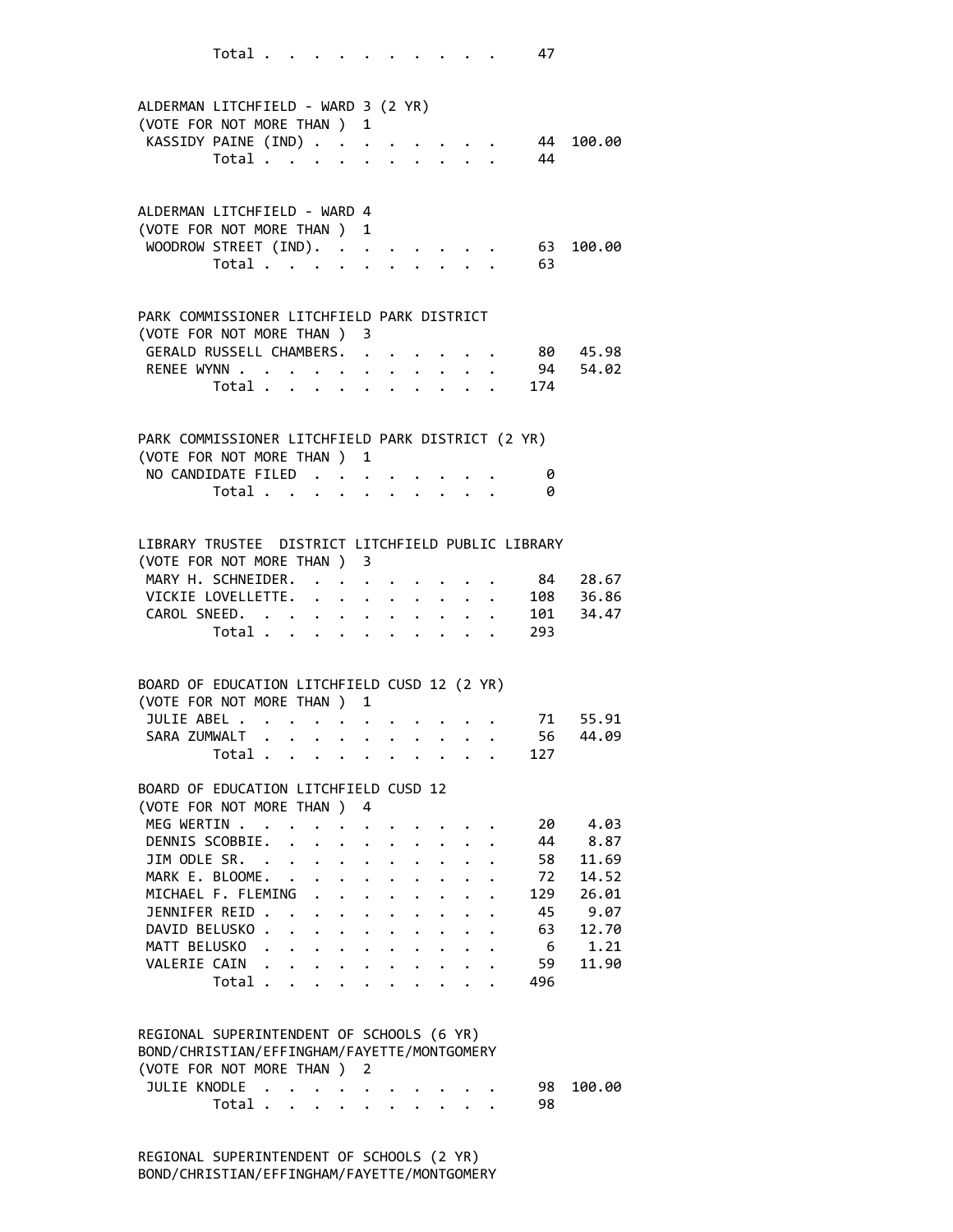| (VOTE FOR NOT MORE THAN ) 1<br>BRUCE A. BANNISTER                                                                                              | Total                                     |                      |                                        |              |              |              | $\mathbf{r}$ and $\mathbf{r}$ and $\mathbf{r}$                           |                           | 103  | $\cdot$ 103 100.00 |
|------------------------------------------------------------------------------------------------------------------------------------------------|-------------------------------------------|----------------------|----------------------------------------|--------------|--------------|--------------|--------------------------------------------------------------------------|---------------------------|------|--------------------|
| PRECINCT REPORT MONTGOMERY COUNTY, ILLINOIS OFFICIAL TOTALS<br>RUN DATE:04/16/19 2019 CONSOLIDATED ELECTION<br>RUN TIME:02:43 PM APRIL 2, 2019 |                                           |                      |                                        |              |              |              |                                                                          |                           |      |                    |
| 1104 NORTH LITCHFIELD 4                                                                                                                        |                                           |                      |                                        |              |              |              |                                                                          |                           |      |                    |
| REGISTERED VOTERS - TOTAL                                                                                                                      |                                           |                      |                                        |              |              |              |                                                                          |                           | -362 | VOTES PERCENT      |
| BALLOTS CAST - TOTAL. 92                                                                                                                       |                                           |                      |                                        |              |              |              |                                                                          |                           |      |                    |
| BALLOTS CAST - BLANK. 0<br>VOTER TURNOUT - TOTAL                                                                                               |                                           |                      |                                        |              |              |              |                                                                          |                           |      | 25.41              |
| VOTER TURNOUT - BLANK                                                                                                                          |                                           |                      |                                        |              |              |              |                                                                          |                           |      |                    |
| ALDERMAN LITCHFIELD - WARD 2                                                                                                                   |                                           |                      |                                        |              |              |              |                                                                          |                           |      |                    |
| (VOTE FOR NOT MORE THAN ) 1                                                                                                                    |                                           |                      |                                        |              |              |              |                                                                          |                           |      |                    |
| DAVID L. HOLLO (IND). 39                                                                                                                       |                                           |                      |                                        |              |              |              |                                                                          |                           |      | 100.00             |
|                                                                                                                                                | Total 39                                  |                      |                                        |              |              |              |                                                                          |                           |      |                    |
| ALDERMAN LITCHFIELD - WARD 3                                                                                                                   |                                           |                      |                                        |              |              |              |                                                                          |                           |      |                    |
| (VOTE FOR NOT MORE THAN ) 1                                                                                                                    |                                           |                      |                                        |              |              |              |                                                                          |                           |      |                    |
| TIMOTHY W. WRIGHT (IND).                                                                                                                       |                                           |                      |                                        |              |              |              |                                                                          |                           | - 0  |                    |
| ALDERMAN LITCHFIELD - WARD 3 (2 YR)                                                                                                            |                                           |                      |                                        |              |              |              |                                                                          |                           |      |                    |
| (VOTE FOR NOT MORE THAN ) 1                                                                                                                    |                                           |                      |                                        |              |              |              |                                                                          |                           |      |                    |
| KASSIDY PAINE (IND)                                                                                                                            |                                           |                      |                                        |              |              |              |                                                                          |                           | 0    |                    |
| PARK COMMISSIONER LITCHFIELD PARK DISTRICT<br>(VOTE FOR NOT MORE THAN ) 3                                                                      |                                           |                      |                                        |              |              |              |                                                                          |                           |      |                    |
| GERALD RUSSELL CHAMBERS. 32 50.00                                                                                                              |                                           |                      |                                        |              |              |              |                                                                          |                           |      |                    |
| RENEE WYNN 32 50.00                                                                                                                            |                                           |                      |                                        |              |              |              |                                                                          |                           |      |                    |
|                                                                                                                                                | Total 64                                  |                      |                                        |              |              |              |                                                                          |                           |      |                    |
| PARK COMMISSIONER LITCHFIELD PARK DISTRICT (2 YR)                                                                                              |                                           |                      |                                        |              |              |              |                                                                          |                           |      |                    |
| (VOTE FOR NOT MORE THAN ) 1                                                                                                                    |                                           |                      |                                        |              |              |              |                                                                          |                           |      |                    |
| NO CANDIDATE FILED                                                                                                                             |                                           |                      |                                        |              |              |              |                                                                          |                           | 0    |                    |
|                                                                                                                                                | Total $\cdots$ $\cdots$ $\cdots$ $\cdots$ |                      |                                        |              |              |              |                                                                          |                           | 0    |                    |
| LIBRARY TRUSTEE DISTRICT LITCHFIELD PUBLIC LIBRARY                                                                                             |                                           |                      |                                        |              |              |              |                                                                          |                           |      |                    |
| (VOTE FOR NOT MORE THAN ) 3<br>MARY H. SCHNEIDER. .                                                                                            |                                           |                      |                                        |              |              |              |                                                                          |                           |      | 57 30.16           |
| VICKIE LOVELLETTE.                                                                                                                             |                                           |                      | $\mathbf{a} = \mathbf{a} + \mathbf{b}$ |              |              |              |                                                                          |                           |      | 64 33.86           |
| CAROL SNEED.                                                                                                                                   |                                           |                      |                                        |              |              |              |                                                                          |                           |      | 68 35.98           |
|                                                                                                                                                | Total $\cdots$                            |                      |                                        |              |              |              |                                                                          |                           | 189  |                    |
| BOARD OF EDUCATION LITCHFIELD CUSD 12 (2 YR)                                                                                                   |                                           |                      |                                        |              |              |              |                                                                          |                           |      |                    |
| (VOTE FOR NOT MORE THAN ) 1                                                                                                                    |                                           |                      |                                        |              |              |              |                                                                          |                           |      |                    |
| JULIE ABEL                                                                                                                                     |                                           |                      | $\sim$                                 |              |              |              |                                                                          |                           |      | 41 46.59           |
| SARA ZUMWALT                                                                                                                                   |                                           | $\ddot{\phantom{a}}$ |                                        |              |              |              | $\mathbf{r}$ , $\mathbf{r}$ , $\mathbf{r}$ , $\mathbf{r}$ , $\mathbf{r}$ |                           |      | 47 53.41           |
|                                                                                                                                                | Total                                     |                      |                                        | $\mathbf{r}$ | $\mathbf{r}$ | $\mathbf{r}$ | $\mathbf{r}$                                                             | $\mathbf{L}^{\text{max}}$ | 88   |                    |
| BOARD OF EDUCATION LITCHFIELD CUSD 12<br>(VOTE FOR NOT MORE THAN ) 4                                                                           |                                           |                      |                                        |              |              |              |                                                                          |                           |      |                    |
| MEG WERTIN                                                                                                                                     |                                           |                      |                                        |              |              |              |                                                                          |                           |      | 18 5.54            |
| DENNIS SCOBBIE.                                                                                                                                |                                           |                      |                                        |              |              |              |                                                                          |                           |      | 30 9.23            |
| JIM ODLE SR.                                                                                                                                   |                                           |                      |                                        |              |              |              |                                                                          |                           | 45   | 13.85              |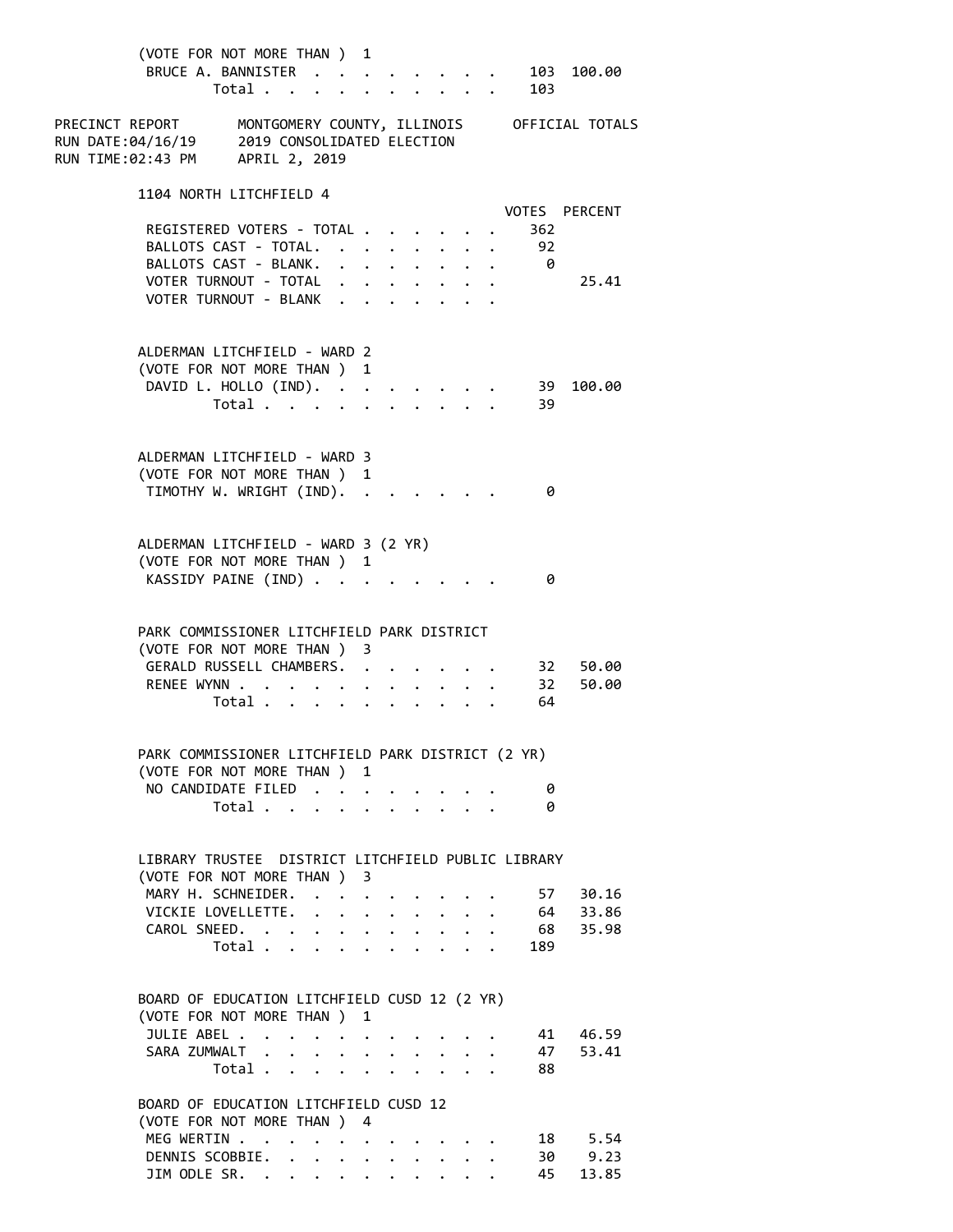| MARK E. BLOOME.<br>MICHAEL F. FLEMING .<br>JENNIFER REID<br>DAVID BELUSKO<br>MATT BELUSKO.<br>VALERIE CAIN<br>Total $\cdots$ $\cdots$                              | 30<br>9.23<br>. 77 23.69<br>$\cdot$ $\cdot$ $\cdot$ $\cdot$ $\cdot$ $\cdot$ $\cdot$<br>$\begin{array}{cccc} . & 27 & 8.31 \\ . & 44 & 13.54 \\ . & 9 & 2.77 \end{array}$<br>$\mathbf{r} = \mathbf{r} + \mathbf{r}$ , where $\mathbf{r} = \mathbf{r}$<br>45 13.85<br>$\mathbf{r} = \mathbf{r} + \mathbf{r}$ . The $\mathbf{r}$<br>325 |
|--------------------------------------------------------------------------------------------------------------------------------------------------------------------|--------------------------------------------------------------------------------------------------------------------------------------------------------------------------------------------------------------------------------------------------------------------------------------------------------------------------------------|
| REGIONAL SUPERINTENDENT OF SCHOOLS (6 YR)<br>BOND/CHRISTIAN/EFFINGHAM/FAYETTE/MONTGOMERY<br>(VOTE FOR NOT MORE THAN ) 2<br>JULIE KNODLE<br>Total<br>$\mathbf{L}$   | 72 100.00<br>72<br>$\mathbf{r}$ , $\mathbf{r}$                                                                                                                                                                                                                                                                                       |
| REGIONAL SUPERINTENDENT OF SCHOOLS (2 YR)<br>BOND/CHRISTIAN/EFFINGHAM/FAYETTE/MONTGOMERY<br>(VOTE FOR NOT MORE THAN ) 1<br>BRUCE A. BANNISTER<br>Total             | 66 100.00<br>66                                                                                                                                                                                                                                                                                                                      |
| PRECINCT REPORT MONTGOMERY COUNTY, ILLINOIS OFFICIAL TOTALS<br>RUN DATE:04/16/19 2019 CONSOLIDATED ELECTION<br>RUN TIME:02:43 PM APRIL 2, 2019                     |                                                                                                                                                                                                                                                                                                                                      |
| 1105 NORTH LITCHFIELD 5<br>REGISTERED VOTERS - TOTAL<br>BALLOTS CAST - TOTAL.<br>BALLOTS CAST - BLANK.                                                             | VOTES PERCENT<br>355<br>98<br>$\mathbf{r} = \mathbf{r} + \mathbf{r}$<br>- 0                                                                                                                                                                                                                                                          |
| VOTER TURNOUT - TOTAL<br>VOTER TURNOUT - BLANK                                                                                                                     | 27.61<br>$\cdot$ $\cdot$ $\cdot$ $\cdot$ $\cdot$ $\cdot$ $\cdot$ $\cdot$                                                                                                                                                                                                                                                             |
| ALDERMAN LITCHFIELD - WARD 3<br>(VOTE FOR NOT MORE THAN ) 1<br>TIMOTHY W. WRIGHT (IND).<br>Total $\cdots$ $\cdots$ $\cdots$ $\cdots$                               | 27<br>100.00<br>27                                                                                                                                                                                                                                                                                                                   |
| ALDERMAN LITCHFIELD - WARD 3 (2 YR)<br>(VOTE FOR NOT MORE THAN ) 1<br>KASSIDY PAINE (IND)<br>Total                                                                 | 29 100.00<br>29                                                                                                                                                                                                                                                                                                                      |
| ALDERMAN LITCHFIELD - WARD 4<br>(VOTE FOR NOT MORE THAN ) 1<br>WOODROW STREET (IND).<br>Total $\cdots$ $\cdots$ $\cdots$                                           | 37 100.00<br>37                                                                                                                                                                                                                                                                                                                      |
| PARK COMMISSIONER LITCHFIELD PARK DISTRICT<br>(VOTE FOR NOT MORE THAN ) 3<br>GERALD RUSSELL CHAMBERS. .<br>RENEE WYNN<br>Total $\cdots$ $\cdots$ $\cdots$ $\cdots$ | 51 46.79<br>58 53.21<br>$\cdot$ $\cdot$ $\cdot$<br>$\cdot$ $\cdot$ $\cdot$<br>109                                                                                                                                                                                                                                                    |
| PARK COMMISSIONER LITCHFIELD PARK DISTRICT (2 YR)<br>(VOTE FOR NOT MORE THAN ) 1<br>NO CANDIDATE FILED<br>Total $\cdots$ $\cdots$ $\cdots$                         | 0<br>0                                                                                                                                                                                                                                                                                                                               |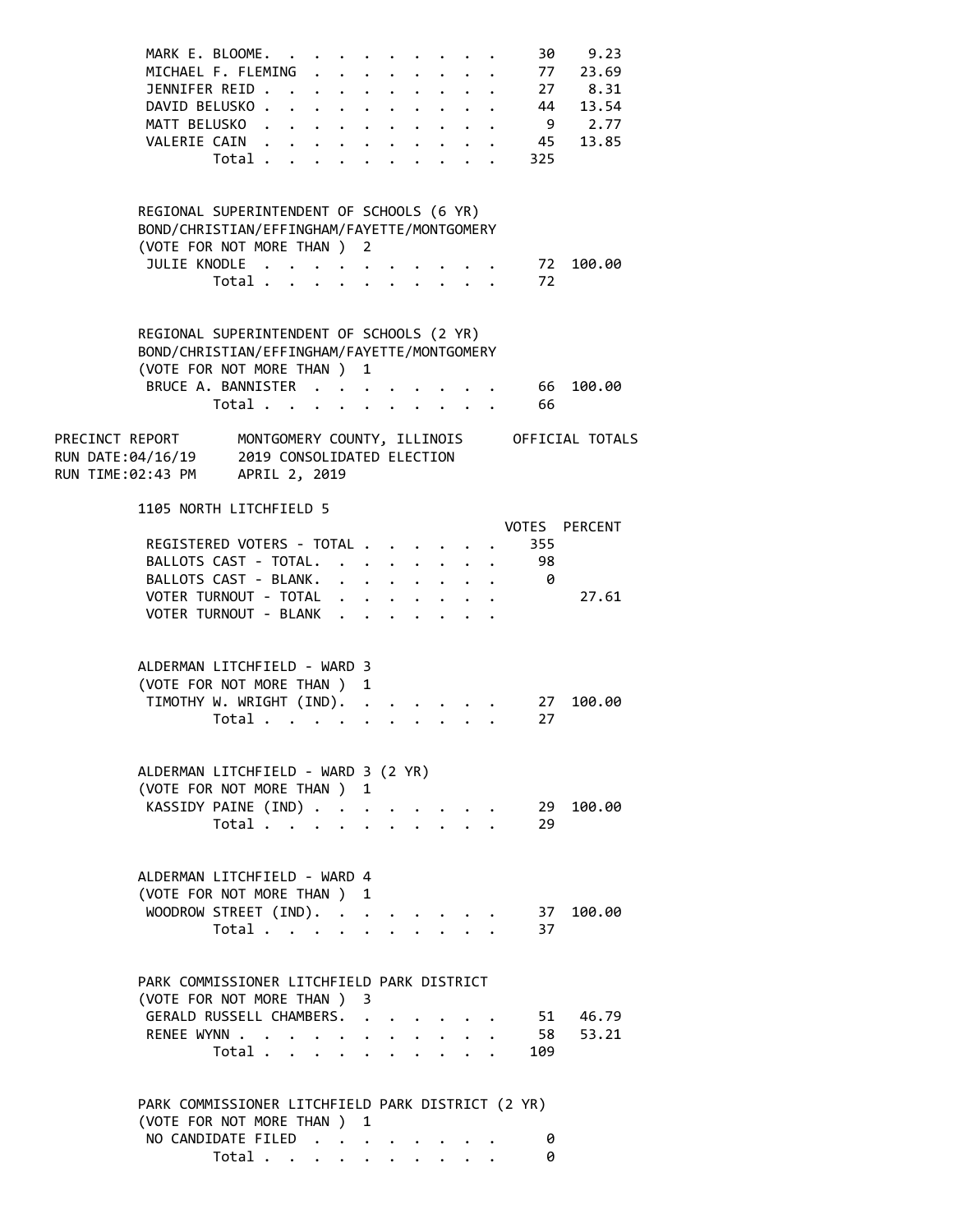| LIBRARY TRUSTEE DISTRICT LITCHFIELD PUBLIC LIBRARY<br>(VOTE FOR NOT MORE THAN ) 3                                                                                         |                                  |  |  |             |                                                 |                                                                                                |                                  |
|---------------------------------------------------------------------------------------------------------------------------------------------------------------------------|----------------------------------|--|--|-------------|-------------------------------------------------|------------------------------------------------------------------------------------------------|----------------------------------|
| MARY H. SCHNEIDER.                                                                                                                                                        |                                  |  |  |             |                                                 |                                                                                                |                                  |
| VICKIE LOVELLETTE.                                                                                                                                                        |                                  |  |  |             |                                                 |                                                                                                | 36       22.09<br>65       39.88 |
| CAROL SNEED.                                                                                                                                                              |                                  |  |  |             |                                                 |                                                                                                | $62 \t 38.04$                    |
|                                                                                                                                                                           |                                  |  |  |             |                                                 | Total 163                                                                                      |                                  |
|                                                                                                                                                                           |                                  |  |  |             |                                                 |                                                                                                |                                  |
| BOARD OF EDUCATION LITCHFIELD CUSD 12 (2 YR)                                                                                                                              |                                  |  |  |             |                                                 |                                                                                                |                                  |
| (VOTE FOR NOT MORE THAN ) 1                                                                                                                                               |                                  |  |  |             |                                                 |                                                                                                |                                  |
| JULIE ABEL<br>SARA ZUMWALT                                                                                                                                                |                                  |  |  |             |                                                 |                                                                                                | 47 55.29                         |
|                                                                                                                                                                           |                                  |  |  |             |                                                 |                                                                                                | 38 44.71                         |
|                                                                                                                                                                           | Total                            |  |  |             | $\cdot$ $\cdot$ $\cdot$ $\cdot$ $\cdot$ $\cdot$ | 85                                                                                             |                                  |
| BOARD OF EDUCATION LITCHFIELD CUSD 12                                                                                                                                     |                                  |  |  |             |                                                 |                                                                                                |                                  |
| (VOTE FOR NOT MORE THAN ) 4                                                                                                                                               |                                  |  |  |             |                                                 |                                                                                                |                                  |
| MEG WERTIN 25 7.69                                                                                                                                                        |                                  |  |  |             |                                                 |                                                                                                |                                  |
| DENNIS SCOBBIE.                                                                                                                                                           |                                  |  |  |             |                                                 | 37                                                                                             | 11.38                            |
| JIM ODLE SR.                                                                                                                                                              |                                  |  |  |             |                                                 | 34<br>34                                                                                       | 10.46                            |
| MARK E. BLOOME.<br>MICHAEL F. FLEMING                                                                                                                                     |                                  |  |  |             |                                                 |                                                                                                | 10.46<br>$88 \overline{)27.08}$  |
| JENNIFER REID 42 12.92                                                                                                                                                    |                                  |  |  | $\bullet$ . |                                                 |                                                                                                |                                  |
| DAVID BELUSKO 28 8.62                                                                                                                                                     |                                  |  |  |             |                                                 |                                                                                                |                                  |
| MATT BELUSKO 10 3.08                                                                                                                                                      |                                  |  |  |             |                                                 |                                                                                                |                                  |
| VALERIE CAIN 27 8.31                                                                                                                                                      |                                  |  |  |             |                                                 |                                                                                                |                                  |
|                                                                                                                                                                           | Total $\cdots$                   |  |  |             |                                                 | 325                                                                                            |                                  |
|                                                                                                                                                                           |                                  |  |  |             |                                                 |                                                                                                |                                  |
| REGIONAL SUPERINTENDENT OF SCHOOLS (6 YR)<br>BOND/CHRISTIAN/EFFINGHAM/FAYETTE/MONTGOMERY<br>(VOTE FOR NOT MORE THAN ) 2                                                   |                                  |  |  |             |                                                 |                                                                                                |                                  |
| JULIE KNODLE                                                                                                                                                              |                                  |  |  |             |                                                 | 63                                                                                             | 100.00                           |
|                                                                                                                                                                           |                                  |  |  |             |                                                 | Total 63                                                                                       |                                  |
| REGIONAL SUPERINTENDENT OF SCHOOLS (2 YR)<br>BOND/CHRISTIAN/EFFINGHAM/FAYETTE/MONTGOMERY<br>(VOTE FOR NOT MORE THAN ) 1<br>BRUCE A. BANNISTER 61                          |                                  |  |  |             |                                                 |                                                                                                | 100.00                           |
| Total                                                                                                                                                                     |                                  |  |  |             |                                                 | 61<br>$\mathbf{r}$ , and $\mathbf{r}$ , and $\mathbf{r}$ , and $\mathbf{r}$ , and $\mathbf{r}$ |                                  |
| PRECINCT REPORT MONTGOMERY COUNTY, ILLINOIS OFFICIAL TOTALS<br>RUN DATE:04/16/19 2019 CONSOLIDATED ELECTION<br>RUN TIME:02:43 PM APRIL 2, 2019<br>1106 NORTH LITCHFIELD 6 |                                  |  |  |             |                                                 |                                                                                                |                                  |
|                                                                                                                                                                           |                                  |  |  |             |                                                 |                                                                                                | VOTES PERCENT                    |
| REGISTERED VOTERS - TOTAL                                                                                                                                                 |                                  |  |  |             |                                                 | 751                                                                                            |                                  |
| BALLOTS CAST - TOTAL.                                                                                                                                                     |                                  |  |  |             |                                                 | $\cdot$ $\cdot$ $\cdot$ $\cdot$ $\cdot$ $\cdot$ $\cdot$ 215                                    |                                  |
| BALLOTS CAST - BLANK.                                                                                                                                                     |                                  |  |  |             |                                                 | $\theta$                                                                                       |                                  |
| VOTER TURNOUT - TOTAL                                                                                                                                                     |                                  |  |  |             |                                                 |                                                                                                | 28.63                            |
| VOTER TURNOUT - BLANK                                                                                                                                                     |                                  |  |  |             |                                                 |                                                                                                |                                  |
| ALDERMAN LITCHFIELD - WARD 4<br>(VOTE FOR NOT MORE THAN ) 1<br>WOODROW STREET (IND).                                                                                      | Total $\cdots$ $\cdots$ $\cdots$ |  |  |             |                                                 | 154                                                                                            | 154 100.00                       |
|                                                                                                                                                                           |                                  |  |  |             |                                                 |                                                                                                |                                  |
| PARK COMMISSIONER LITCHFIELD PARK DISTRICT                                                                                                                                |                                  |  |  |             |                                                 |                                                                                                |                                  |
| (VOTE FOR NOT MORE THAN ) 3                                                                                                                                               |                                  |  |  |             |                                                 |                                                                                                |                                  |
| GERALD RUSSELL CHAMBERS.                                                                                                                                                  |                                  |  |  |             |                                                 |                                                                                                | 93 42.08                         |
| RENEE WYNN                                                                                                                                                                |                                  |  |  |             |                                                 |                                                                                                | 128 57.92                        |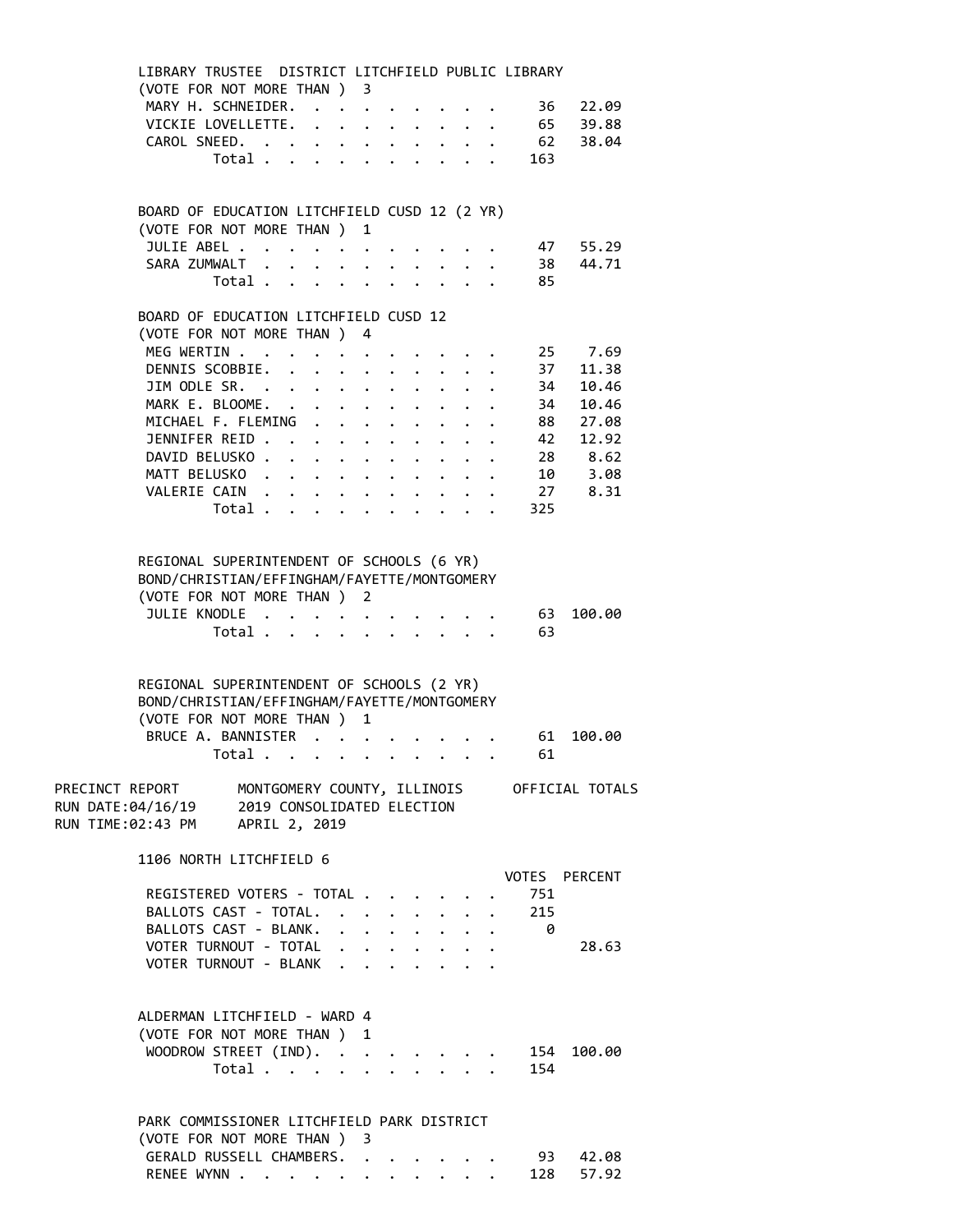|                                                             | Total 221                                                           |                                                                |                         |                                        |                      |                      |                                 |              |     |                     |
|-------------------------------------------------------------|---------------------------------------------------------------------|----------------------------------------------------------------|-------------------------|----------------------------------------|----------------------|----------------------|---------------------------------|--------------|-----|---------------------|
|                                                             | PARK COMMISSIONER LITCHFIELD PARK DISTRICT (2 YR)                   |                                                                |                         |                                        |                      |                      |                                 |              |     |                     |
|                                                             | (VOTE FOR NOT MORE THAN ) 1                                         |                                                                |                         |                                        |                      |                      |                                 |              |     |                     |
|                                                             | NO CANDIDATE FILED                                                  |                                                                |                         |                                        |                      |                      |                                 |              | 0   |                     |
|                                                             | Total                                                               |                                                                |                         |                                        |                      |                      |                                 |              | ø   |                     |
|                                                             |                                                                     |                                                                |                         |                                        |                      |                      |                                 |              |     |                     |
|                                                             | LIBRARY TRUSTEE DISTRICT LITCHFIELD PUBLIC LIBRARY                  |                                                                |                         |                                        |                      |                      |                                 |              |     |                     |
|                                                             | (VOTE FOR NOT MORE THAN ) 3                                         |                                                                |                         |                                        |                      |                      |                                 |              |     |                     |
|                                                             | MARY H. SCHNEIDER.                                                  |                                                                |                         |                                        |                      |                      |                                 |              |     | 130 28.14           |
|                                                             | VICKIE LOVELLETTE. 162 35.06<br>CAROL SNEED. 170 36.80<br>Total 462 |                                                                |                         |                                        |                      |                      |                                 |              |     |                     |
|                                                             |                                                                     |                                                                |                         |                                        |                      |                      |                                 |              |     |                     |
|                                                             |                                                                     |                                                                |                         |                                        |                      |                      |                                 |              |     |                     |
|                                                             |                                                                     |                                                                |                         |                                        |                      |                      |                                 |              |     |                     |
|                                                             | BOARD OF EDUCATION LITCHFIELD CUSD 12 (2 YR)                        |                                                                |                         |                                        |                      |                      |                                 |              |     |                     |
|                                                             | (VOTE FOR NOT MORE THAN ) 1                                         |                                                                |                         |                                        |                      |                      |                                 |              |     |                     |
|                                                             | JULIE ABEL                                                          |                                                                |                         |                                        |                      |                      |                                 |              |     | 134 67.00           |
|                                                             | SARA ZUMWALT .                                                      | $\ddot{\phantom{0}}$                                           | $\cdot$ $\cdot$ $\cdot$ |                                        |                      |                      | $\cdot$ $\cdot$ $\cdot$ $\cdot$ |              | 200 | 66 33.00            |
|                                                             | Total                                                               |                                                                |                         |                                        | $\ddot{\phantom{0}}$ |                      | $\ddot{\phantom{0}}$            |              |     |                     |
|                                                             | BOARD OF EDUCATION LITCHFIELD CUSD 12                               |                                                                |                         |                                        |                      |                      |                                 |              |     |                     |
|                                                             | (VOTE FOR NOT MORE THAN ) 4                                         |                                                                |                         |                                        |                      |                      |                                 |              |     |                     |
| MEG WERTIN .                                                |                                                                     | . The contract of the contract of the contract of the $\alpha$ |                         |                                        |                      |                      |                                 |              |     | 30 3.99             |
|                                                             | DENNIS SCOBBIE.                                                     |                                                                |                         |                                        |                      |                      |                                 |              |     | 12.77               |
|                                                             | JIM ODLE SR.                                                        |                                                                |                         |                                        |                      |                      | $\bullet$ .                     |              | 96  |                     |
|                                                             | MARK E. BLOOME.                                                     |                                                                |                         |                                        |                      |                      |                                 |              |     | 66 8.78<br>96 12.77 |
|                                                             | MICHAEL F. FLEMING                                                  |                                                                |                         | $\mathbf{z} = \mathbf{z} + \mathbf{z}$ | $\bullet$ .          | $\ddot{\phantom{0}}$ | $\ddot{\phantom{0}}$            | $\mathbf{r}$ |     | . 197 26.20         |
|                                                             | JENNIFER REID 84 11.17                                              |                                                                |                         |                                        |                      |                      |                                 |              |     |                     |
|                                                             |                                                                     |                                                                |                         |                                        |                      |                      |                                 |              |     |                     |
|                                                             | DAVID BELUSKO 75 9.97                                               |                                                                |                         |                                        |                      |                      |                                 |              |     |                     |
|                                                             | MATT BELUSKO                                                        |                                                                |                         |                                        |                      |                      |                                 |              |     | 15 1.99             |
|                                                             | VALERIE CAIN<br>Total 752                                           |                                                                |                         |                                        |                      |                      |                                 |              |     | 93 12.37            |
|                                                             |                                                                     |                                                                |                         |                                        |                      |                      |                                 |              |     |                     |
|                                                             | REGIONAL SUPERINTENDENT OF SCHOOLS (6 YR)                           |                                                                |                         |                                        |                      |                      |                                 |              |     |                     |
|                                                             | BOND/CHRISTIAN/EFFINGHAM/FAYETTE/MONTGOMERY                         |                                                                |                         |                                        |                      |                      |                                 |              |     |                     |
|                                                             | (VOTE FOR NOT MORE THAN ) 2                                         |                                                                |                         |                                        |                      |                      |                                 |              |     |                     |
|                                                             | JULIE KNODLE                                                        |                                                                |                         |                                        |                      |                      |                                 |              |     | 157 100.00          |
|                                                             | Total $\cdots$ $\cdots$ $\cdots$ $\cdots$                           |                                                                |                         |                                        |                      |                      |                                 |              | 157 |                     |
|                                                             | REGIONAL SUPERINTENDENT OF SCHOOLS (2 YR)                           |                                                                |                         |                                        |                      |                      |                                 |              |     |                     |
|                                                             | BOND/CHRISTIAN/EFFINGHAM/FAYETTE/MONTGOMERY                         |                                                                |                         |                                        |                      |                      |                                 |              |     |                     |
|                                                             | (VOTE FOR NOT MORE THAN ) 1                                         |                                                                |                         |                                        |                      |                      |                                 |              |     |                     |
|                                                             | BRUCE A. BANNISTER                                                  |                                                                |                         |                                        |                      |                      |                                 |              | 144 | 100.00              |
|                                                             | Total                                                               |                                                                |                         |                                        |                      |                      | $\cdot$ $\cdot$ $\cdot$ $\cdot$ |              | 144 |                     |
| PRECINCT REPORT MONTGOMERY COUNTY, ILLINOIS OFFICIAL TOTALS |                                                                     |                                                                |                         |                                        |                      |                      |                                 |              |     |                     |
| RUN DATE:04/16/19                                           | 2019 CONSOLIDATED ELECTION                                          |                                                                |                         |                                        |                      |                      |                                 |              |     |                     |
| RUN TIME:02:43 PM APRIL 2, 2019                             |                                                                     |                                                                |                         |                                        |                      |                      |                                 |              |     |                     |
|                                                             |                                                                     |                                                                |                         |                                        |                      |                      |                                 |              |     |                     |
| 1201 PITMAN                                                 |                                                                     |                                                                |                         |                                        |                      |                      |                                 |              |     | VOTES PERCENT       |
|                                                             | REGISTERED VOTERS - TOTAL                                           |                                                                |                         |                                        |                      |                      |                                 |              | 252 |                     |
|                                                             | BALLOTS CAST - TOTAL.                                               |                                                                |                         |                                        |                      |                      |                                 |              | 52  |                     |
|                                                             | BALLOTS CAST - BLANK.                                               |                                                                |                         |                                        |                      |                      |                                 |              | 0   |                     |
|                                                             | VOTER TURNOUT - TOTAL                                               |                                                                |                         |                                        |                      |                      |                                 |              |     | 20.63               |
|                                                             | VOTER TURNOUT - BLANK                                               |                                                                |                         |                                        |                      |                      |                                 |              |     |                     |
|                                                             |                                                                     |                                                                |                         |                                        |                      |                      |                                 |              |     |                     |

 VILLAGE TRUSTEE VILLAGE OF WAGGONER (VOTE FOR NOT MORE THAN ) 3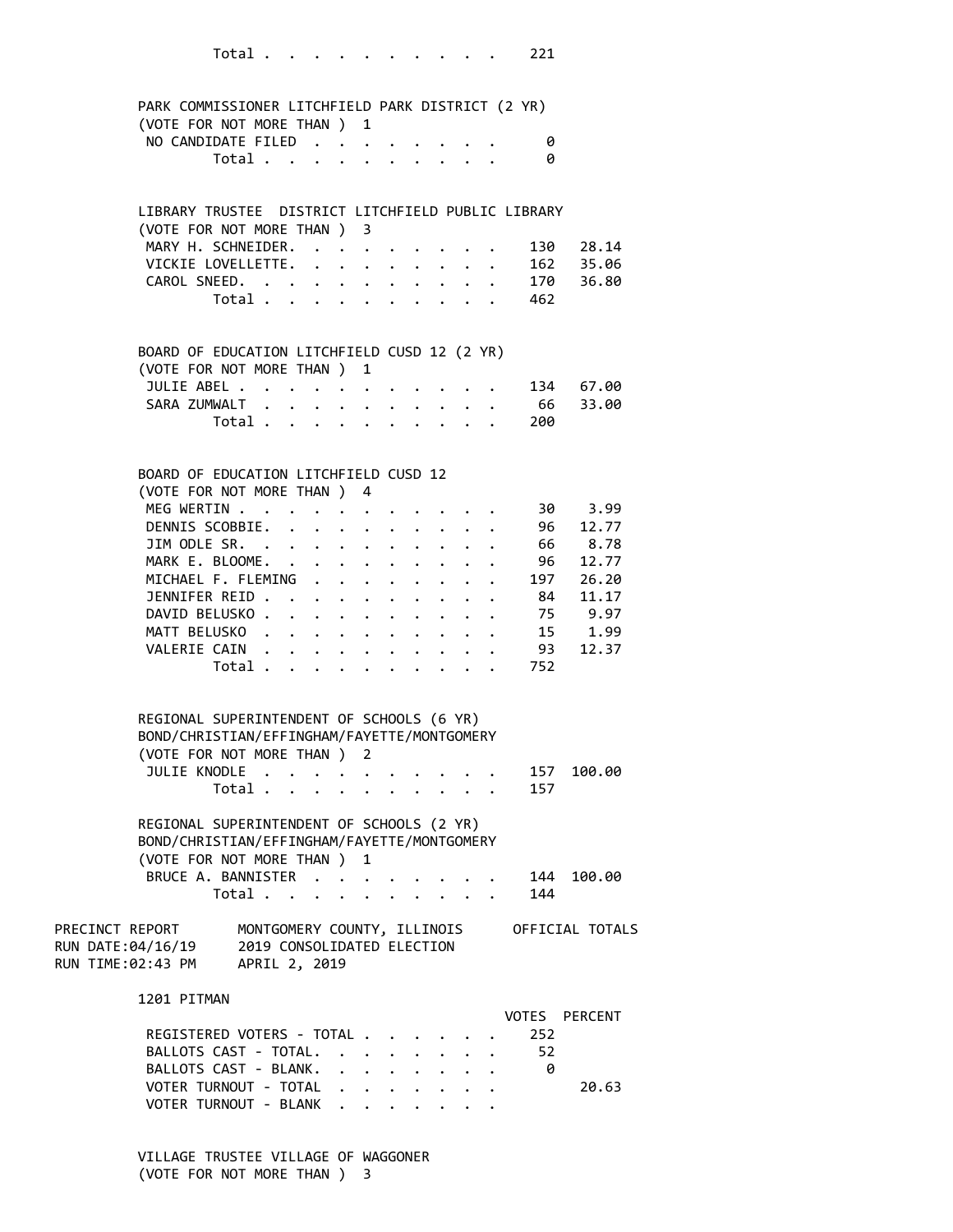|  | TAMMY PRICE (IND).                                   |                                                                  |   |                      |  |                                                          | 13           | 37.14         |
|--|------------------------------------------------------|------------------------------------------------------------------|---|----------------------|--|----------------------------------------------------------|--------------|---------------|
|  | DAVID A. POPE (IND)                                  |                                                                  |   |                      |  |                                                          |              | $11 \t 31.43$ |
|  | TANYA HOBSON $(IND)$ 11                              |                                                                  |   |                      |  |                                                          |              | 31.43         |
|  | Total $\cdot$                                        |                                                                  |   |                      |  |                                                          | 35           |               |
|  |                                                      |                                                                  |   |                      |  |                                                          |              |               |
|  |                                                      |                                                                  |   |                      |  |                                                          |              |               |
|  | PARK COMMISSIONER PITMAN TOWNSHIP PARK DISTRICT      |                                                                  |   |                      |  |                                                          |              |               |
|  | (VOTE FOR NOT MORE THAN ) 2                          |                                                                  |   |                      |  |                                                          |              |               |
|  | JIMMIE HITCHINGS                                     |                                                                  |   |                      |  |                                                          |              | 41 48.81      |
|  | MARGARET MILLBURG.<br>Total                          |                                                                  |   |                      |  | $\mathbf{r}=\mathbf{r}+\mathbf{r}+\mathbf{r}+\mathbf{r}$ | 43<br>- 84   | 51.19         |
|  |                                                      |                                                                  |   |                      |  |                                                          |              |               |
|  |                                                      |                                                                  |   |                      |  |                                                          |              |               |
|  | LIBRARY TRUSTEE DOYLE PUBLIC LIBRARY                 |                                                                  |   |                      |  |                                                          |              |               |
|  | (VOTE FOR NOT MORE THAN ) 3                          |                                                                  |   |                      |  |                                                          |              |               |
|  | CHERYL ANN NOLLER.                                   |                                                                  |   |                      |  |                                                          | 0            |               |
|  | JANECE NEUNABER                                      |                                                                  |   |                      |  |                                                          |              | 1 100.00      |
|  | VIRGINIA L. McCULLERS                                |                                                                  |   |                      |  |                                                          | 0            |               |
|  | Total                                                |                                                                  |   |                      |  |                                                          | 1            |               |
|  |                                                      |                                                                  |   |                      |  |                                                          |              |               |
|  | LIBRARY TRUSTEE DOYLE PUBLIC LIBRARY (2 YR)          |                                                                  |   |                      |  |                                                          |              |               |
|  | (VOTE FOR NOT MORE THAN)                             |                                                                  | 1 |                      |  |                                                          |              |               |
|  | KAITLIN BERGSCHNEIDER                                |                                                                  |   |                      |  |                                                          | $\mathbf{1}$ | 100.00        |
|  | Total                                                |                                                                  |   |                      |  |                                                          | $\mathbf{1}$ |               |
|  |                                                      |                                                                  |   |                      |  |                                                          |              |               |
|  |                                                      |                                                                  |   |                      |  |                                                          |              |               |
|  | LIBRARY TRUSTEE FARMERSVILLE-WAGGONER LIBRARY (6 YR) |                                                                  |   |                      |  |                                                          |              |               |
|  | (VOTE FOR NOT MORE THAN ) 2                          |                                                                  |   |                      |  |                                                          |              |               |
|  | GAIL KRAUS                                           |                                                                  |   |                      |  |                                                          | 41           | 50.62         |
|  | ASHLEIGH ROCKWELL. 40                                |                                                                  |   |                      |  |                                                          |              | 49.38         |
|  | Total 81                                             |                                                                  |   |                      |  |                                                          |              |               |
|  |                                                      |                                                                  |   |                      |  |                                                          |              |               |
|  |                                                      |                                                                  |   |                      |  |                                                          |              |               |
|  | LIBRARY TRUSTEE FARMERSVILLE-WAGGONER LIBRARY (4 YR) |                                                                  |   |                      |  |                                                          |              |               |
|  | (VOTE FOR NOT MORE THAN ) 1                          |                                                                  |   |                      |  |                                                          |              |               |
|  | CARRIE MATTHEWS                                      |                                                                  |   |                      |  |                                                          | 45           | 100.00        |
|  | Total $\cdots$ $\cdots$ $\cdots$ $\cdots$            |                                                                  |   |                      |  |                                                          | 45           |               |
|  |                                                      |                                                                  |   |                      |  |                                                          |              |               |
|  | BOARD OF EDUCATION PANHANDLE CUSD 2 (2 YR)           |                                                                  |   |                      |  |                                                          |              |               |
|  | (VOTE FOR NOT MORE THAN ) 1                          |                                                                  |   |                      |  |                                                          |              |               |
|  | SHANE M. GILPIN                                      |                                                                  |   |                      |  |                                                          | 23           | 48.94         |
|  | GABE J. POPE                                         |                                                                  |   |                      |  |                                                          | 24           | 51.06         |
|  | Total                                                |                                                                  |   |                      |  |                                                          | 47           |               |
|  |                                                      |                                                                  |   |                      |  |                                                          |              |               |
|  | BOARD OF EDUCATION PANHANDLE CUSD 2                  |                                                                  |   |                      |  |                                                          |              |               |
|  | (VOTE FOR NOT MORE THAN )                            |                                                                  | 4 |                      |  |                                                          |              |               |
|  | LINDA J. BROWN. .                                    |                                                                  |   |                      |  |                                                          | 30           | 17.75         |
|  | DANA PITCHFORD.                                      | $\mathbf{r} = \mathbf{r} + \mathbf{r} + \mathbf{r} + \mathbf{r}$ |   | $\ddot{\phantom{0}}$ |  |                                                          | 37           | 21.89         |
|  | DARRIN DAUGHERTY                                     |                                                                  |   |                      |  |                                                          | 22           | 13.02         |
|  | TERESA M. PAYNE                                      |                                                                  |   |                      |  |                                                          | 30           | 17.75         |
|  | BRETT SLIGHTOM.                                      |                                                                  |   |                      |  |                                                          | 50           | 29.59         |
|  | Total                                                |                                                                  |   |                      |  |                                                          | 169          |               |
|  |                                                      |                                                                  |   |                      |  |                                                          |              |               |
|  |                                                      |                                                                  |   |                      |  |                                                          |              |               |
|  | REGIONAL SUPERINTENDENT OF SCHOOLS (6 YR)            |                                                                  |   |                      |  |                                                          |              |               |
|  | BOND/CHRISTIAN/EFFINGHAM/FAYETTE/MONTGOMERY          |                                                                  |   |                      |  |                                                          |              |               |
|  | (VOTE FOR NOT MORE THAN ) 2                          |                                                                  |   |                      |  |                                                          |              |               |
|  | JULIE KNODLE                                         |                                                                  |   |                      |  |                                                          | 42           | 100.00        |
|  | Total                                                |                                                                  |   |                      |  |                                                          | 42           |               |
|  |                                                      |                                                                  |   |                      |  |                                                          |              |               |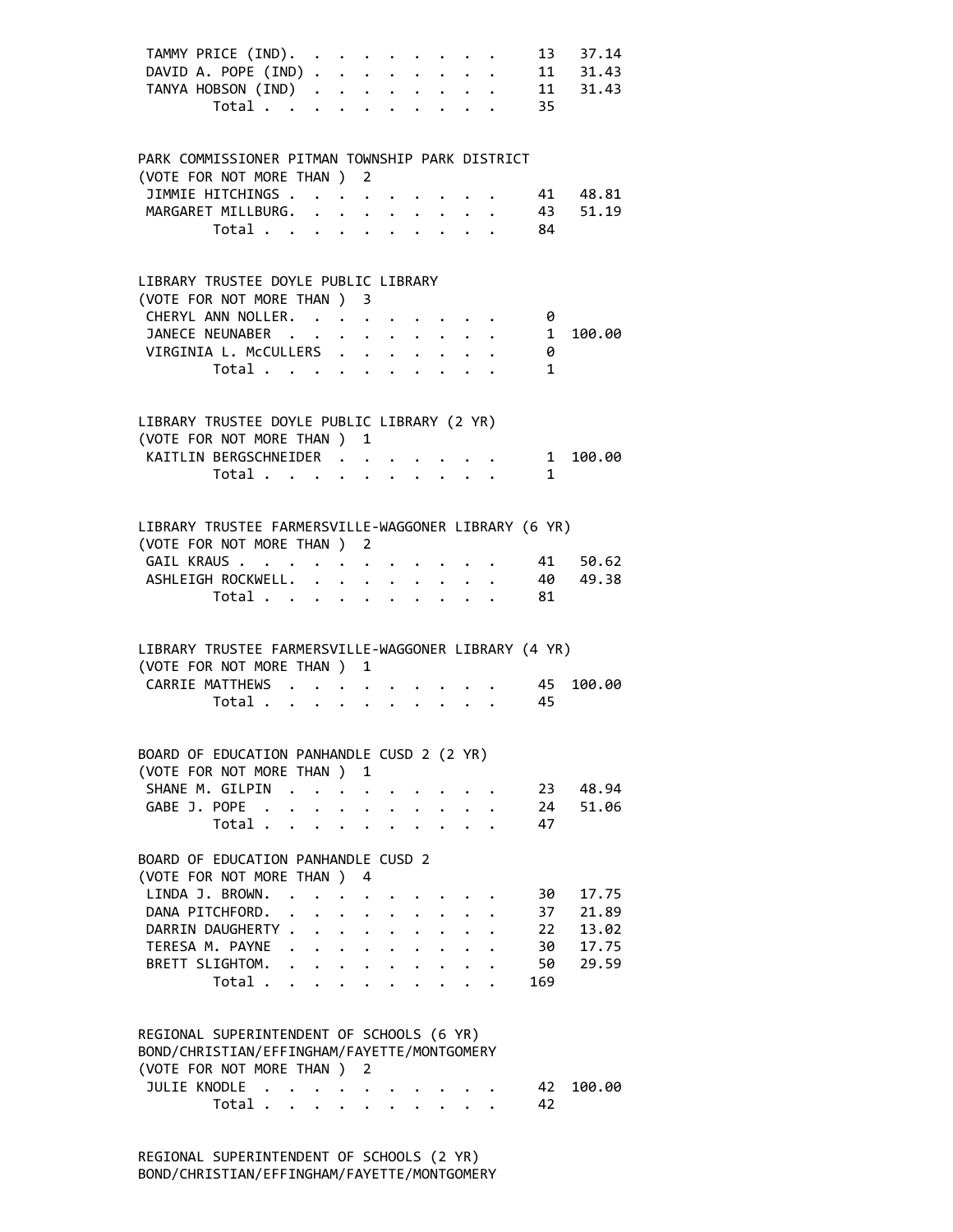| (VOTE FOR NOT MORE THAN ) 1                                                                        | BRUCE A. BANNISTER 38<br>Total $\cdot$ |                                                                                          |                      |                                                             |                                  |                                  |                                  |                         | 38    | 100.00                                      |  |
|----------------------------------------------------------------------------------------------------|----------------------------------------|------------------------------------------------------------------------------------------|----------------------|-------------------------------------------------------------|----------------------------------|----------------------------------|----------------------------------|-------------------------|-------|---------------------------------------------|--|
| PRECINCT REPORT<br>RUN DATE:04/16/19 2019 CONSOLIDATED ELECTION<br>RUN TIME:02:43 PM APRIL 2, 2019 |                                        |                                                                                          |                      |                                                             |                                  |                                  |                                  |                         |       | MONTGOMERY COUNTY, ILLINOIS OFFICIAL TOTALS |  |
| 1301 RAYMOND                                                                                       |                                        |                                                                                          |                      |                                                             |                                  |                                  |                                  |                         |       | VOTES PERCENT                               |  |
|                                                                                                    | REGISTERED VOTERS - TOTAL              |                                                                                          |                      |                                                             |                                  |                                  |                                  |                         | 796   |                                             |  |
|                                                                                                    | BALLOTS CAST - TOTAL.                  |                                                                                          |                      |                                                             |                                  |                                  |                                  |                         | . 174 |                                             |  |
|                                                                                                    | BALLOTS CAST - BLANK.                  |                                                                                          |                      |                                                             |                                  |                                  |                                  |                         | . 0   |                                             |  |
|                                                                                                    | VOTER TURNOUT - TOTAL                  |                                                                                          |                      |                                                             |                                  |                                  |                                  |                         |       | 21.86                                       |  |
|                                                                                                    | VOTER TURNOUT - BLANK                  |                                                                                          |                      |                                                             |                                  |                                  |                                  |                         |       |                                             |  |
| VILLAGE TRUSTEE VILLAGE OF RAYMOND                                                                 |                                        |                                                                                          |                      |                                                             |                                  |                                  |                                  |                         |       |                                             |  |
| (VOTE FOR NOT MORE THAN ) 3                                                                        |                                        |                                                                                          |                      |                                                             |                                  |                                  |                                  |                         |       |                                             |  |
|                                                                                                    | KATHY SUMMERS (IND)                    |                                                                                          |                      |                                                             |                                  |                                  |                                  |                         |       | 100 31.95                                   |  |
|                                                                                                    | DANIEL R. HOUGH (IND) 103 32.91        |                                                                                          |                      |                                                             |                                  |                                  |                                  |                         |       |                                             |  |
|                                                                                                    | BILL KRAGER (IND).                     |                                                                                          |                      |                                                             |                                  |                                  |                                  |                         |       | 110 35.14                                   |  |
|                                                                                                    | Total                                  |                                                                                          |                      | $\mathbf{L}$                                                |                                  | $\mathbf{r}$                     |                                  |                         | 313   |                                             |  |
| PARK COMMISSIONER RAYMOND PARK DISTRICT                                                            |                                        |                                                                                          |                      |                                                             |                                  |                                  |                                  |                         |       |                                             |  |
| (VOTE FOR NOT MORE THAN ) 2                                                                        |                                        |                                                                                          |                      |                                                             |                                  |                                  |                                  |                         |       |                                             |  |
|                                                                                                    | DAN MULCH                              |                                                                                          |                      |                                                             |                                  |                                  |                                  |                         |       | 116 51.56                                   |  |
| JOHN TERNEUS .                                                                                     |                                        | $\mathbf{r}$ , and $\mathbf{r}$ , and $\mathbf{r}$ , and $\mathbf{r}$ , and $\mathbf{r}$ |                      |                                                             |                                  |                                  |                                  |                         |       | 109 48.44                                   |  |
|                                                                                                    | Total                                  |                                                                                          |                      |                                                             |                                  |                                  |                                  |                         | 225   |                                             |  |
| LIBRARY TRUSTEE DOYLE PUBLIC LIBRARY                                                               |                                        |                                                                                          |                      |                                                             |                                  |                                  |                                  |                         |       |                                             |  |
| (VOTE FOR NOT MORE THAN ) 3                                                                        |                                        |                                                                                          |                      |                                                             |                                  |                                  |                                  |                         |       |                                             |  |
|                                                                                                    | CHERYL ANN NOLLER.                     |                                                                                          |                      |                                                             |                                  |                                  |                                  |                         |       | 123 34.94                                   |  |
|                                                                                                    | JANECE NEUNABER                        |                                                                                          |                      |                                                             |                                  |                                  |                                  |                         |       | 124 35.23                                   |  |
|                                                                                                    | VIRGINIA L. McCULLERS                  |                                                                                          |                      |                                                             |                                  |                                  |                                  |                         |       | 105 29.83                                   |  |
|                                                                                                    | Total                                  |                                                                                          |                      |                                                             | $\ddot{\phantom{0}}$             |                                  |                                  |                         | 352   |                                             |  |
| LIBRARY TRUSTEE DOYLE PUBLIC LIBRARY (2 YR)                                                        |                                        |                                                                                          |                      |                                                             |                                  |                                  |                                  |                         |       |                                             |  |
| (VOTE FOR NOT MORE THAN ) 1                                                                        |                                        |                                                                                          |                      |                                                             |                                  |                                  |                                  |                         |       |                                             |  |
|                                                                                                    | KAITLIN BERGSCHNEIDER                  |                                                                                          |                      |                                                             |                                  |                                  |                                  |                         | 150   | 100.00                                      |  |
|                                                                                                    | Total                                  |                                                                                          |                      |                                                             |                                  |                                  |                                  |                         | 150   |                                             |  |
| BOARD OF EDUCATION PANHANDLE CUSD 2 (2 YR)                                                         |                                        |                                                                                          |                      |                                                             |                                  |                                  |                                  |                         |       |                                             |  |
| (VOTE FOR NOT MORE THAN ) 1                                                                        |                                        |                                                                                          |                      |                                                             |                                  |                                  |                                  |                         |       |                                             |  |
|                                                                                                    | SHANE M. GILPIN                        |                                                                                          |                      | $\ddot{\phantom{0}}$                                        |                                  |                                  |                                  |                         | 17    | 10.18                                       |  |
|                                                                                                    | GABE J. POPE                           |                                                                                          |                      |                                                             |                                  |                                  |                                  |                         | 150   | 89.82                                       |  |
|                                                                                                    | Total                                  |                                                                                          |                      |                                                             |                                  |                                  |                                  |                         | 167   |                                             |  |
| BOARD OF EDUCATION PANHANDLE CUSD 2                                                                |                                        |                                                                                          |                      |                                                             |                                  |                                  |                                  |                         |       |                                             |  |
| (VOTE FOR NOT MORE THAN ) 4                                                                        |                                        |                                                                                          |                      |                                                             |                                  |                                  |                                  |                         |       |                                             |  |
| LINDA J. BROWN.                                                                                    |                                        | $\ddot{\phantom{0}}$                                                                     |                      |                                                             |                                  |                                  |                                  |                         | 99    | 18.68                                       |  |
| DANA PITCHFORD.                                                                                    |                                        | $\ddot{\phantom{0}}$<br>$\ddot{\phantom{0}}$                                             | $\ddot{\phantom{0}}$ | $\ddot{\phantom{0}}$                                        |                                  |                                  | $\sim$                           |                         | 140   | 26.42                                       |  |
|                                                                                                    | DARRIN DAUGHERTY                       |                                                                                          |                      |                                                             | $\ddot{\phantom{0}}$             | $\ddot{\phantom{0}}$             | $\bullet$ . The set of $\bullet$ |                         | 121   | 22.83                                       |  |
|                                                                                                    | TERESA M. PAYNE                        |                                                                                          |                      | $\ddot{\phantom{0}}$                                        | $\ddot{\phantom{0}}$             | $\ddot{\phantom{0}}$             | $\ddot{\phantom{0}}$             | $\ddot{\phantom{0}}$    | 77    | 14.53                                       |  |
|                                                                                                    | BRETT SLIGHTOM.                        |                                                                                          |                      |                                                             | $\bullet$ . The set of $\bullet$ | $\bullet$ .                      |                                  | $\cdot$ $\cdot$ $\cdot$ | -93   | 17.55                                       |  |
|                                                                                                    | Total                                  |                                                                                          |                      | $\bullet$ .<br><br><br><br><br><br><br><br><br><br><br><br> | $\bullet$                        | $\bullet$ . The set of $\bullet$ |                                  |                         | 530   |                                             |  |

 REGIONAL SUPERINTENDENT OF SCHOOLS (6 YR) BOND/CHRISTIAN/EFFINGHAM/FAYETTE/MONTGOMERY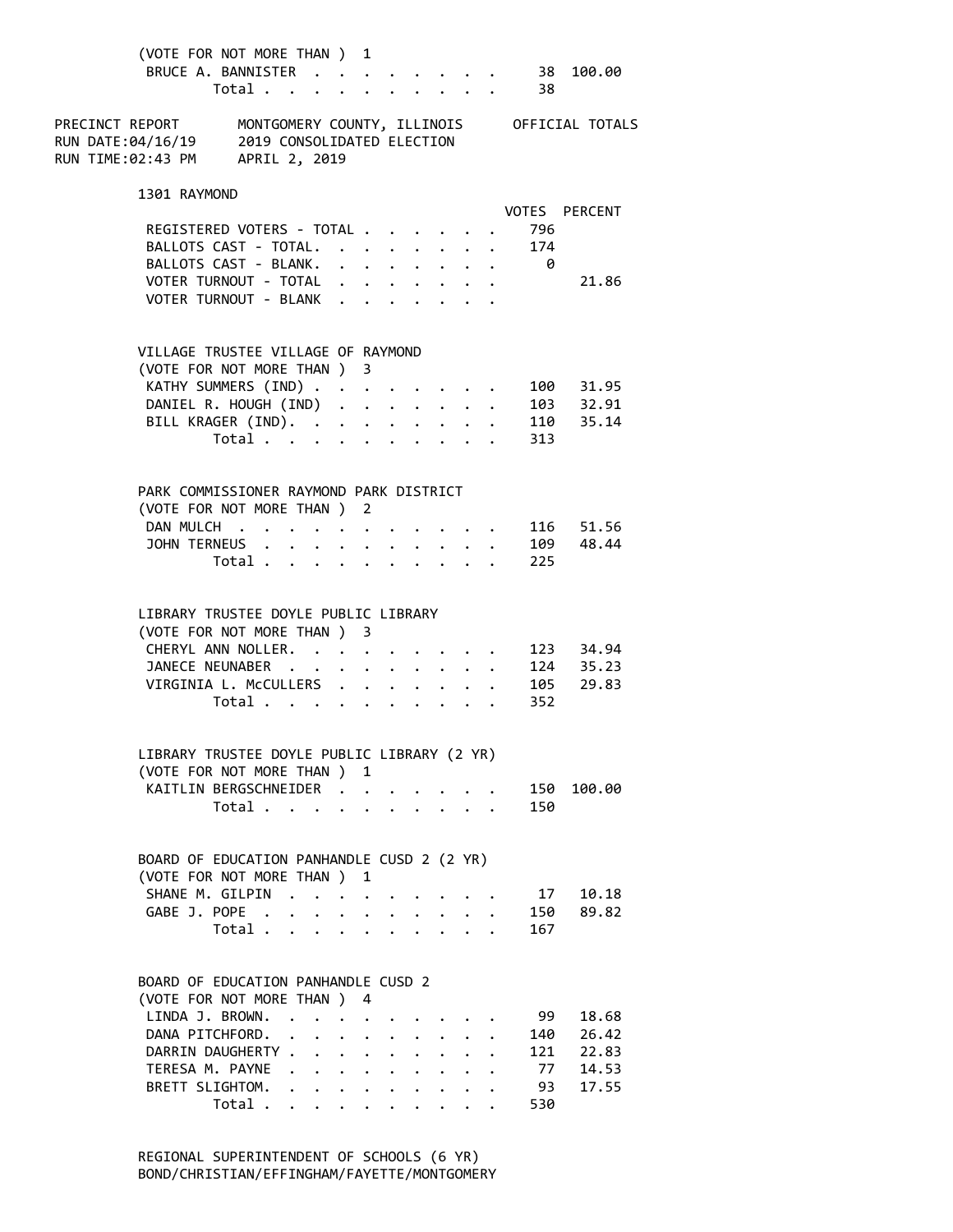| (VOTE FOR NOT MORE THAN ) 2<br>JULIE KNODLE 138 100.00<br>Total .                                                                                               |                                                                          |  | $\mathbf{r}$ , $\mathbf{r}$ , $\mathbf{r}$ , $\mathbf{r}$ , $\mathbf{r}$ |  | 138            |               |
|-----------------------------------------------------------------------------------------------------------------------------------------------------------------|--------------------------------------------------------------------------|--|--------------------------------------------------------------------------|--|----------------|---------------|
| REGIONAL SUPERINTENDENT OF SCHOOLS (2 YR)<br>BOND/CHRISTIAN/EFFINGHAM/FAYETTE/MONTGOMERY<br>(VOTE FOR NOT MORE THAN ) 1                                         |                                                                          |  |                                                                          |  |                |               |
| BRUCE A. BANNISTER<br>Total                                                                                                                                     |                                                                          |  |                                                                          |  | 123            | 123 100.00    |
| PRECINCT REPORT       MONTGOMERY COUNTY, ILLINOIS       OFFICIAL TOTALS<br>RUN DATE:04/16/19      2019 CONSOLIDATED ELECTION<br>RUN TIME:02:43 PM APRIL 2, 2019 |                                                                          |  |                                                                          |  |                |               |
| 1401 ROUNTREE                                                                                                                                                   |                                                                          |  |                                                                          |  |                | VOTES PERCENT |
| REGISTERED VOTERS - TOTAL                                                                                                                                       |                                                                          |  |                                                                          |  | 153            |               |
| BALLOTS CAST - TOTAL.                                                                                                                                           |                                                                          |  |                                                                          |  | 44             |               |
| BALLOTS CAST - BLANK.                                                                                                                                           |                                                                          |  |                                                                          |  |                |               |
| VOTER TURNOUT - TOTAL                                                                                                                                           |                                                                          |  |                                                                          |  |                | 28.76         |
| VOTER TURNOUT - BLANK                                                                                                                                           |                                                                          |  |                                                                          |  |                |               |
| MAYOR CITY OF HILLSBORO                                                                                                                                         |                                                                          |  |                                                                          |  |                |               |
| (VOTE FOR NOT MORE THAN ) 1                                                                                                                                     |                                                                          |  |                                                                          |  |                |               |
| BRIAN SULLIVAN. .                                                                                                                                               |                                                                          |  |                                                                          |  | 0              |               |
|                                                                                                                                                                 |                                                                          |  |                                                                          |  |                |               |
|                                                                                                                                                                 |                                                                          |  |                                                                          |  |                |               |
| COMMISSIONER CITY OF HILLSBORO                                                                                                                                  |                                                                          |  |                                                                          |  |                |               |
| (VOTE FOR NOT MORE THAN ) 4<br>DANIEL T. ROBBINS.                                                                                                               |                                                                          |  |                                                                          |  |                |               |
|                                                                                                                                                                 |                                                                          |  |                                                                          |  | - 0            |               |
| KATIE DUNCAN                                                                                                                                                    |                                                                          |  |                                                                          |  | - 0            |               |
| CHRIS SHERER                                                                                                                                                    |                                                                          |  |                                                                          |  | - 0            |               |
| MICHAEL MURPHY.                                                                                                                                                 |                                                                          |  |                                                                          |  | 0<br>0         |               |
| DON DOWNS                                                                                                                                                       |                                                                          |  |                                                                          |  |                |               |
|                                                                                                                                                                 |                                                                          |  |                                                                          |  |                |               |
| LIBRARY TRUSTEE DOYLE PUBLIC LIBRARY                                                                                                                            |                                                                          |  |                                                                          |  |                |               |
| (VOTE FOR NOT MORE THAN ) 3                                                                                                                                     |                                                                          |  |                                                                          |  |                |               |
| CHERYL ANN NOLLER. 6 31.58                                                                                                                                      |                                                                          |  |                                                                          |  |                |               |
| JANECE NEUNABER                                                                                                                                                 |                                                                          |  |                                                                          |  | $\overline{7}$ | 36.84         |
| VIRGINIA L. McCULLERS .                                                                                                                                         |                                                                          |  |                                                                          |  |                | 6 31.58       |
| Total                                                                                                                                                           |                                                                          |  |                                                                          |  | 19             |               |
|                                                                                                                                                                 |                                                                          |  |                                                                          |  |                |               |
| LIBRARY TRUSTEE DOYLE PUBLIC LIBRARY (2 YR)                                                                                                                     |                                                                          |  |                                                                          |  |                |               |
| (VOTE FOR NOT MORE THAN ) 1                                                                                                                                     |                                                                          |  |                                                                          |  |                |               |
| KAITLIN BERGSCHNEIDER                                                                                                                                           |                                                                          |  |                                                                          |  | $\overline{7}$ | 7 100.00      |
| Total                                                                                                                                                           |                                                                          |  |                                                                          |  |                |               |
|                                                                                                                                                                 |                                                                          |  |                                                                          |  |                |               |
| BOARD OF EDUCATION HILLSBORO CUSD 3                                                                                                                             |                                                                          |  |                                                                          |  |                |               |
| (VOTE FOR NOT MORE THAN ) 4                                                                                                                                     |                                                                          |  |                                                                          |  |                |               |
| BARBARA ADAMS                                                                                                                                                   | $\mathbf{r} = \mathbf{r} + \mathbf{r}$ , where $\mathbf{r} = \mathbf{r}$ |  |                                                                          |  |                | 1 7.69        |
| CRAIG SCROGGINS<br>$\ddot{\phantom{0}}$                                                                                                                         | $\cdot$ $\cdot$ $\cdot$ $\cdot$                                          |  | $\cdot$ $\cdot$ $\cdot$                                                  |  |                | 2 15.38       |
| ED ERVIN.                                                                                                                                                       |                                                                          |  |                                                                          |  |                | 2 15.38       |
| DAN TESTER<br>$\mathbf{r} = \mathbf{r} + \mathbf{r} + \mathbf{r} + \mathbf{r} + \mathbf{r} + \mathbf{r} + \mathbf{r}$                                           |                                                                          |  |                                                                          |  |                | 3 23.08       |
| MATTHEW LENTZ                                                                                                                                                   |                                                                          |  |                                                                          |  |                | 2 15.38       |
| BRYCE RUPERT .<br>$\cdot$ $\cdot$ $\cdot$ $\cdot$ $\cdot$ $\cdot$                                                                                               |                                                                          |  |                                                                          |  |                | 3 23.08       |
| Total                                                                                                                                                           |                                                                          |  |                                                                          |  | 13             |               |
|                                                                                                                                                                 |                                                                          |  |                                                                          |  |                |               |
| BOARD OF EDUCATION MORRISONVILLE CUSD 1                                                                                                                         |                                                                          |  |                                                                          |  |                |               |
| (VOTE FOR NOT MORE THAN ) 4                                                                                                                                     |                                                                          |  |                                                                          |  |                |               |
| DALE W. BROCKAMP                                                                                                                                                |                                                                          |  |                                                                          |  | 2              | 25.00         |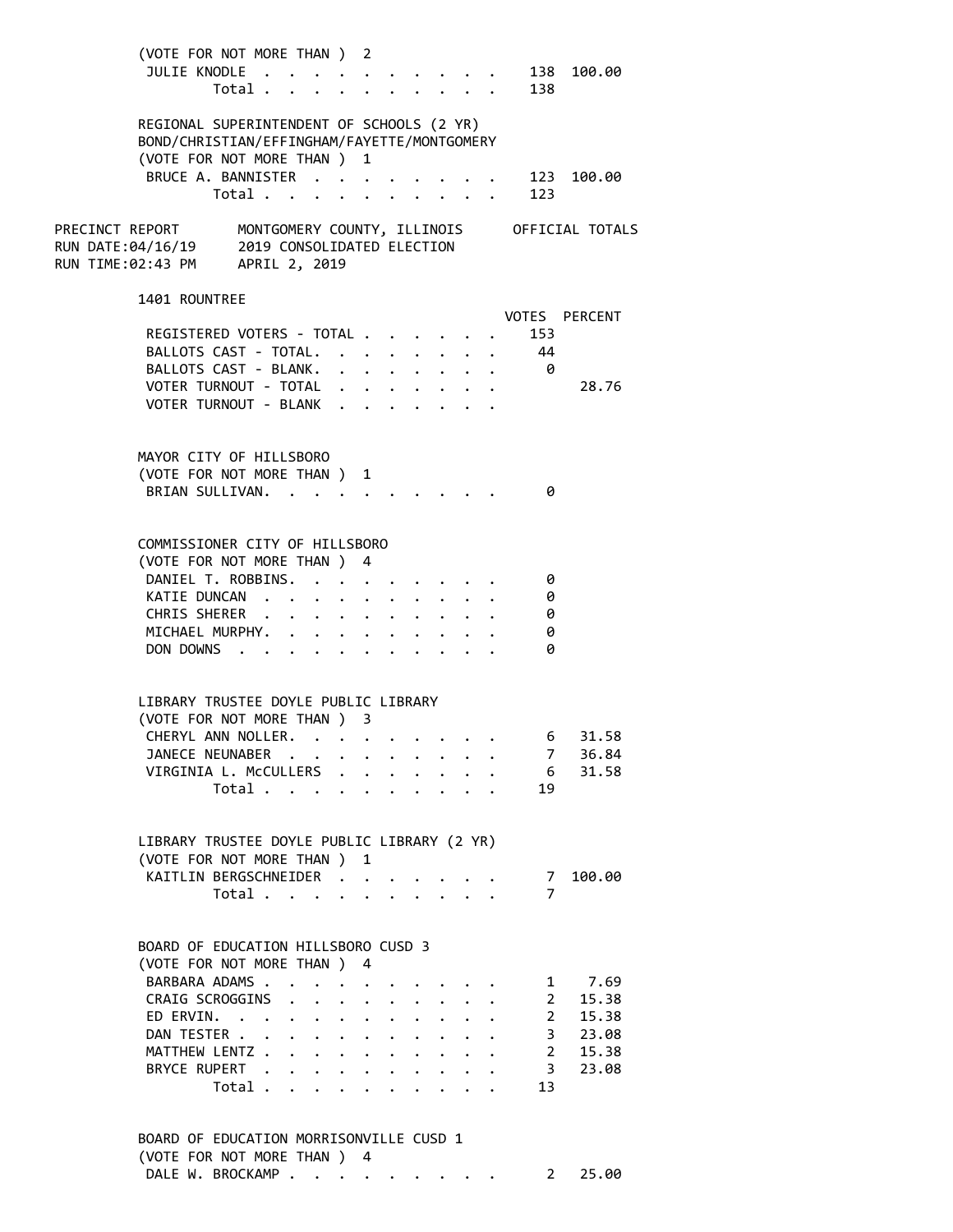|                                                                                                    | GERALD GOEBEL<br>ED GOEBEL 2 25.00<br>ROBERTA HARKER. 2 25.00<br>Total 8<br>BOARD OF EDUCATION NOKOMIS CUSD 22<br>(VOTE FOR NOT MORE THAN ) 3<br>JOSEPH V. GASPARICH<br>JULIA CROWE.       |                      |                      | $\cdot$ $\cdot$ $\cdot$ $\cdot$ $\cdot$ $\cdot$ $\cdot$ |                           |                                              |                                                | 2 25.00<br>7 8.75<br>$\cdot \cdot \cdot \cdot$ 16 20.00 |
|----------------------------------------------------------------------------------------------------|--------------------------------------------------------------------------------------------------------------------------------------------------------------------------------------------|----------------------|----------------------|---------------------------------------------------------|---------------------------|----------------------------------------------|------------------------------------------------|---------------------------------------------------------|
|                                                                                                    | CARL J. KETTELKAMP 11 13.75<br>BEN TARTER 15 18.75                                                                                                                                         |                      |                      |                                                         |                           |                                              |                                                |                                                         |
|                                                                                                    | CHAD RUPPERT 20 25.00                                                                                                                                                                      |                      |                      |                                                         |                           |                                              |                                                |                                                         |
|                                                                                                    | DAVID SCHWEIZER<br>Total                                                                                                                                                                   |                      |                      |                                                         |                           |                                              | 80                                             | 11 13.75                                                |
|                                                                                                    | BOARD OF EDUCATION PANHANDLE CUSD 2 (2 YR)                                                                                                                                                 |                      |                      |                                                         |                           |                                              |                                                |                                                         |
|                                                                                                    | (VOTE FOR NOT MORE THAN ) 1<br>SHANE M. GILPIN                                                                                                                                             |                      |                      |                                                         |                           |                                              | - 0                                            |                                                         |
|                                                                                                    | GABE J. POPE                                                                                                                                                                               |                      |                      |                                                         |                           |                                              | 9                                              | 100.00                                                  |
|                                                                                                    | Total                                                                                                                                                                                      |                      |                      |                                                         |                           |                                              | 9                                              |                                                         |
|                                                                                                    | BOARD OF EDUCATION PANHANDLE CUSD 2<br>(VOTE FOR NOT MORE THAN ) 4                                                                                                                         |                      |                      |                                                         |                           |                                              |                                                |                                                         |
|                                                                                                    | LINDA J. BROWN. 6                                                                                                                                                                          |                      |                      |                                                         |                           |                                              |                                                | 19.35                                                   |
|                                                                                                    | DANA PITCHFORD. 8 25.81                                                                                                                                                                    |                      |                      |                                                         |                           |                                              |                                                |                                                         |
|                                                                                                    | DARRIN DAUGHERTY 5 16.13                                                                                                                                                                   |                      |                      |                                                         |                           |                                              |                                                |                                                         |
|                                                                                                    | TERESA M. PAYNE 6 19.35<br>BRETT SLIGHTOM.                                                                                                                                                 |                      |                      |                                                         |                           |                                              | 6                                              | 19.35                                                   |
|                                                                                                    | Total                                                                                                                                                                                      |                      |                      |                                                         |                           |                                              | 31                                             |                                                         |
|                                                                                                    | REGIONAL SUPERINTENDENT OF SCHOOLS (6 YR)<br>BOND/CHRISTIAN/EFFINGHAM/FAYETTE/MONTGOMERY<br>(VOTE FOR NOT MORE THAN ) 2<br>JULIE KNODLE<br>Total $\cdot$                                   |                      |                      |                                                         |                           |                                              | 38<br>38                                       | 100.00                                                  |
|                                                                                                    | REGIONAL SUPERINTENDENT OF SCHOOLS (2 YR)<br>BOND/CHRISTIAN/EFFINGHAM/FAYETTE/MONTGOMERY<br>(VOTE FOR NOT MORE THAN ) 1<br>BRUCE A. BANNISTER<br>Total $\ldots$ $\ldots$ $\ldots$ $\ldots$ |                      |                      |                                                         |                           |                                              | $\cdot \quad \cdot \quad \cdot \quad$ 31<br>31 | 100.00                                                  |
| PRECINCT REPORT<br>RUN DATE:04/16/19 2019 CONSOLIDATED ELECTION<br>RUN TIME:02:43 PM APRIL 2, 2019 |                                                                                                                                                                                            |                      |                      |                                                         |                           |                                              |                                                | MONTGOMERY COUNTY, ILLINOIS OFFICIAL TOTALS             |
|                                                                                                    | 1601 SOUTH LITCHFIELD 1                                                                                                                                                                    |                      |                      |                                                         |                           |                                              |                                                | VOTES PERCENT                                           |
|                                                                                                    | REGISTERED VOTERS - TOTAL<br>BALLOTS CAST - TOTAL.<br>BALLOTS CAST - BLANK.                                                                                                                |                      |                      |                                                         |                           | $\mathbf{r} = \mathbf{r} \cdot \mathbf{r}$ . | 490<br>113<br>- 0                              |                                                         |
|                                                                                                    | VOTER TURNOUT - TOTAL<br>VOTER TURNOUT - BLANK                                                                                                                                             |                      |                      |                                                         |                           |                                              |                                                | 23.06                                                   |
|                                                                                                    | ALDERMAN LITCHFIELD - WARD 1<br>(VOTE FOR NOT MORE THAN ) 1<br>DWAYNE GERL (IND).                                                                                                          |                      |                      |                                                         |                           |                                              | 42                                             | 100.00                                                  |
|                                                                                                    | Total                                                                                                                                                                                      | $\ddot{\phantom{0}}$ | $\ddot{\phantom{0}}$ |                                                         | $\mathbf{r}$ $\mathbf{r}$ |                                              | 42                                             |                                                         |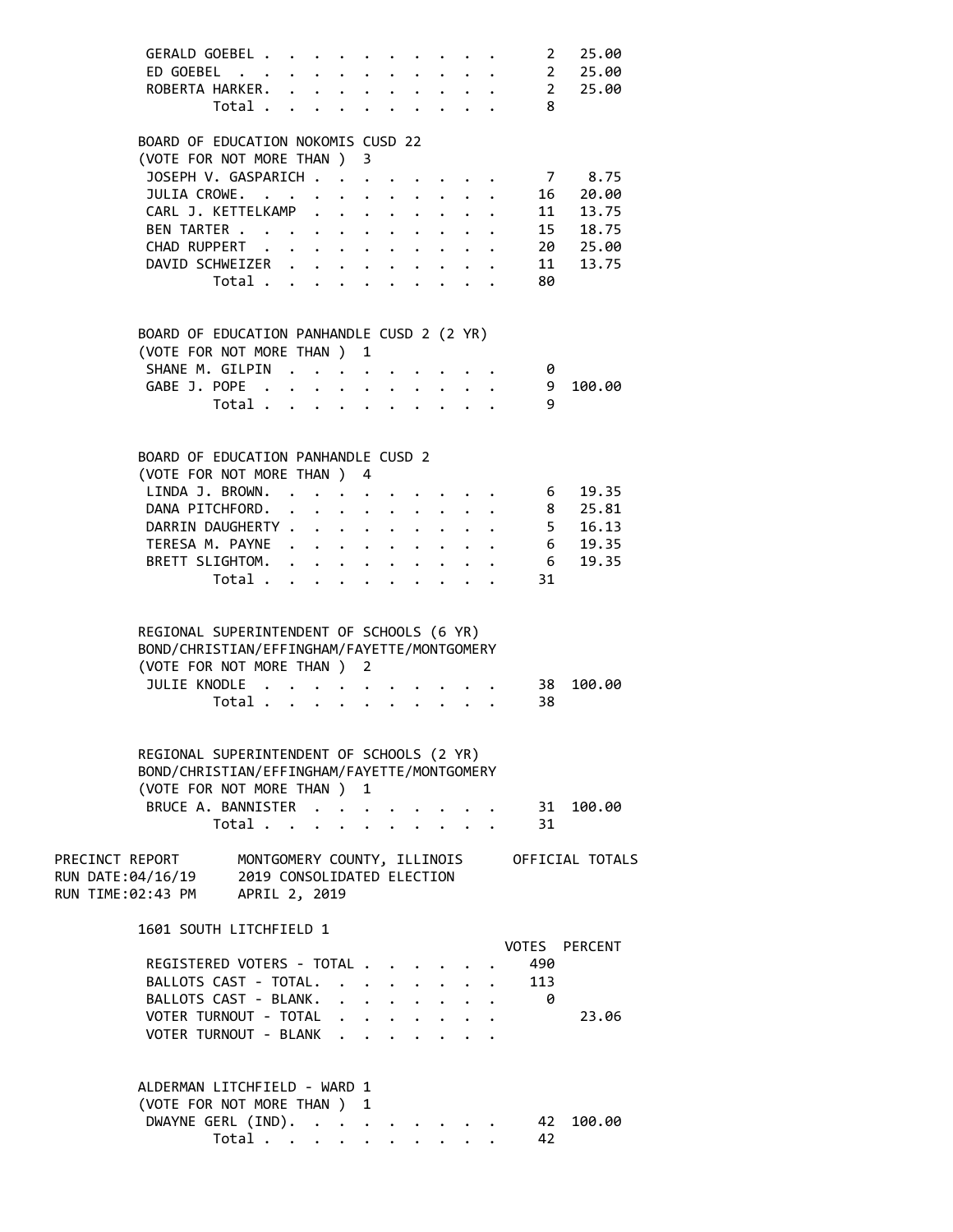| ALDERMAN LITCHFIELD - WARD 2<br>(VOTE FOR NOT MORE THAN ) 1<br>DAVID L. HOLLO (IND). 19 100.00 | Total 19 |              |                      |                                          |                                                                 |             |           |                                                      |
|------------------------------------------------------------------------------------------------|----------|--------------|----------------------|------------------------------------------|-----------------------------------------------------------------|-------------|-----------|------------------------------------------------------|
| PARK COMMISSIONER LITCHFIELD PARK DISTRICT                                                     |          |              |                      |                                          |                                                                 |             |           |                                                      |
| (VOTE FOR NOT MORE THAN ) 3<br>GERALD RUSSELL CHAMBERS. 46 45.54                               |          |              |                      |                                          |                                                                 |             |           |                                                      |
| RENEE WYNN 55 54.46                                                                            |          |              |                      |                                          |                                                                 |             |           |                                                      |
|                                                                                                |          |              |                      |                                          |                                                                 |             | Total 101 |                                                      |
| PARK COMMISSIONER LITCHFIELD PARK DISTRICT (2 YR)                                              |          |              |                      |                                          |                                                                 |             |           |                                                      |
| (VOTE FOR NOT MORE THAN ) 1                                                                    |          |              |                      |                                          |                                                                 |             |           |                                                      |
| NO CANDIDATE FILED                                                                             |          |              |                      |                                          |                                                                 |             | 0         |                                                      |
|                                                                                                | Total    |              |                      |                                          |                                                                 |             | ø         |                                                      |
|                                                                                                |          |              |                      |                                          |                                                                 |             |           |                                                      |
| LIBRARY TRUSTEE DISTRICT LITCHFIELD PUBLIC LIBRARY<br>(VOTE FOR NOT MORE THAN ) 3              |          |              |                      |                                          |                                                                 |             |           |                                                      |
| MARY H. SCHNEIDER.                                                                             |          |              |                      |                                          |                                                                 | $\bullet$ . |           | 72 30.51                                             |
| VICKIE LOVELLETTE.                                                                             |          |              |                      |                                          |                                                                 |             |           | $\cdot \cdot \cdot \cdot \cdot \cdot 77 \quad 32.63$ |
| CAROL SNEED. 87 36.86                                                                          |          |              |                      |                                          |                                                                 |             |           |                                                      |
|                                                                                                |          |              |                      |                                          |                                                                 |             | Total 236 |                                                      |
|                                                                                                |          |              |                      |                                          |                                                                 |             |           |                                                      |
| BOARD OF EDUCATION LITCHFIELD CUSD 12 (2 YR)                                                   |          |              |                      |                                          |                                                                 |             |           |                                                      |
| (VOTE FOR NOT MORE THAN ) 1                                                                    |          |              |                      |                                          |                                                                 |             |           |                                                      |
| JULIE ABEL                                                                                     |          |              |                      |                                          |                                                                 |             |           | 54 51.92                                             |
| SARA ZUMWALT                                                                                   |          |              |                      |                                          |                                                                 |             |           | $\cdot$ 50 48.08                                     |
|                                                                                                |          |              |                      |                                          |                                                                 |             | Total 104 |                                                      |
|                                                                                                |          |              |                      |                                          |                                                                 |             |           |                                                      |
| BOARD OF EDUCATION LITCHFIELD CUSD 12<br>(VOTE FOR NOT MORE THAN ) 4                           |          |              |                      |                                          |                                                                 |             |           |                                                      |
| MEG WERTIN                                                                                     |          |              |                      |                                          |                                                                 |             |           | 26 6.88                                              |
| DENNIS SCOBBIE.                                                                                |          |              | $\ddot{\phantom{0}}$ |                                          | $\cdot$ $\cdot$ $\cdot$ $\cdot$ $\cdot$ $\cdot$ $\cdot$ $\cdot$ |             |           | $41$ 10.85                                           |
| JIM ODLE SR.                                                                                   |          |              |                      |                                          |                                                                 |             |           | 33 8.73                                              |
| MARK F. BIOOMF.                                                                                |          |              |                      |                                          |                                                                 |             |           | 30 7.94                                              |
| MICHAEL F. FLEMING                                                                             |          |              |                      |                                          |                                                                 |             | 90        | 23.81                                                |
| JENNIFER REID                                                                                  |          |              |                      |                                          |                                                                 |             | 43        | 11.38                                                |
| DAVID BELUSKO                                                                                  |          |              |                      |                                          |                                                                 |             | 55        | 14.55                                                |
| MATT BELUSKO                                                                                   |          |              |                      |                                          |                                                                 |             | - 9       | 2.38                                                 |
| VALERIE CAIN                                                                                   |          |              |                      |                                          |                                                                 |             | 51        | 13.49                                                |
|                                                                                                | Total    |              |                      |                                          |                                                                 |             | 378       |                                                      |
| BOARD OF EDUCATION MOUNT OLIVE CUSD 5                                                          |          |              |                      |                                          |                                                                 |             |           |                                                      |
| (VOTE FOR NOT MORE THAN )                                                                      |          |              | 4                    |                                          |                                                                 |             |           |                                                      |
| STEVEN REMER                                                                                   |          |              |                      |                                          |                                                                 |             | 1         | 25.00                                                |
| JOHN M. SKERTICH                                                                               |          |              |                      |                                          |                                                                 |             | 1         | 25.00                                                |
| CAROL SUE RIMAR                                                                                |          |              |                      |                                          |                                                                 |             | 1         | 25.00                                                |
| DAVID C. BRUNNWORTH                                                                            |          |              |                      | $\mathbf{r} = \mathbf{r} + \mathbf{r}$ . | $\ddot{\phantom{0}}$                                            |             | $1 \quad$ | 25.00                                                |
|                                                                                                | Total    | $\mathbf{L}$ | $\mathbf{L}$         | $\ddot{\phantom{0}}$                     |                                                                 |             | 4         |                                                      |
|                                                                                                |          |              |                      |                                          |                                                                 |             |           |                                                      |
| REGIONAL SUPERINTENDENT OF SCHOOLS (6 YR)                                                      |          |              |                      |                                          |                                                                 |             |           |                                                      |
| BOND/CHRISTIAN/EFFINGHAM/FAYETTE/MONTGOMERY                                                    |          |              |                      |                                          |                                                                 |             |           |                                                      |
| (VOTE FOR NOT MORE THAN )                                                                      |          |              | 2                    |                                          |                                                                 |             |           |                                                      |
| JULIE KNODLE                                                                                   | Total    |              |                      |                                          |                                                                 |             | 75<br>75  | 100.00                                               |
|                                                                                                |          |              |                      |                                          | $\mathbf{r}$ , $\mathbf{r}$ , $\mathbf{r}$ , $\mathbf{r}$       |             |           |                                                      |

 REGIONAL SUPERINTENDENT OF SCHOOLS (2 YR) BOND/CHRISTIAN/EFFINGHAM/FAYETTE/MONTGOMERY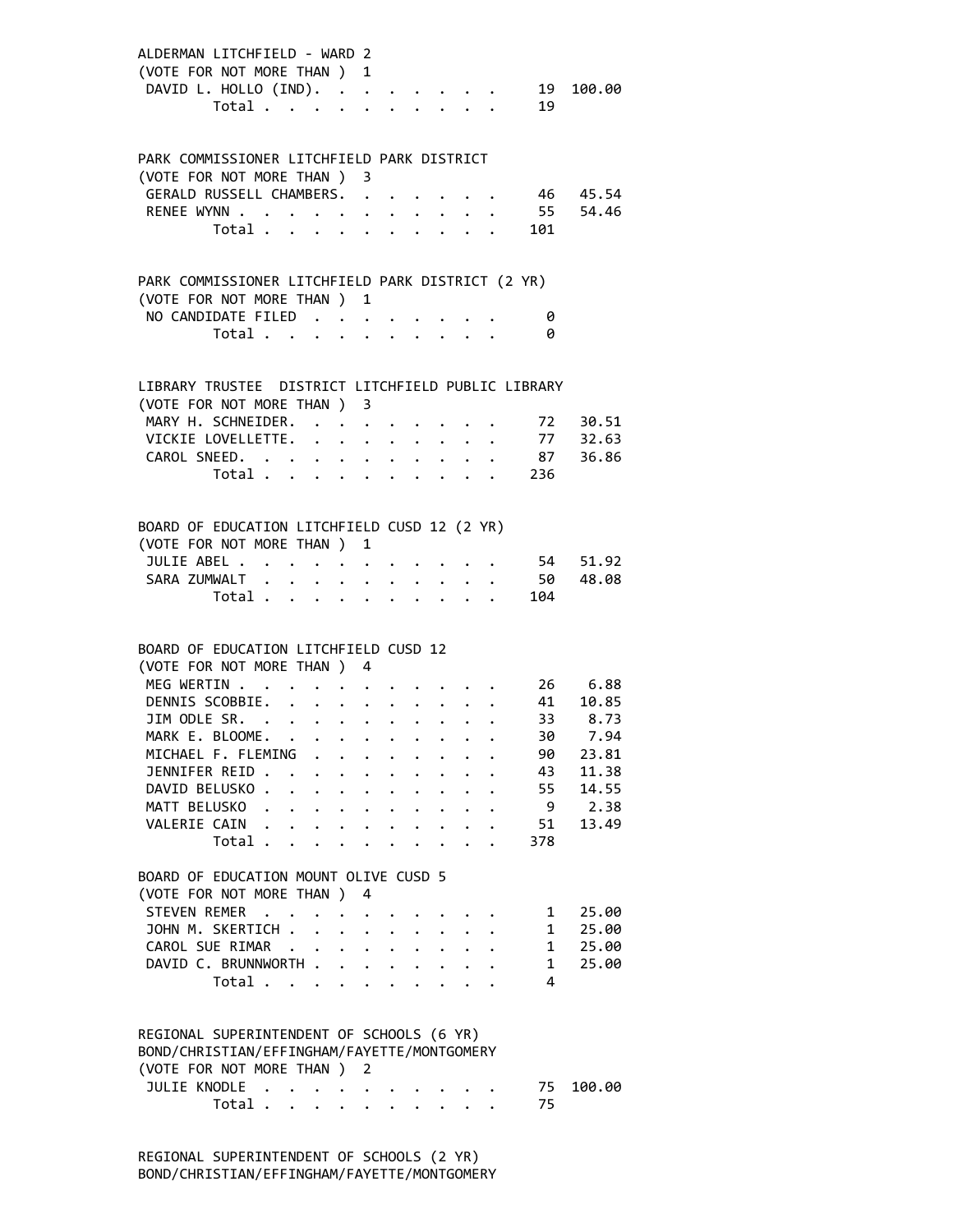| (VOTE FOR NOT MORE THAN ) 1                                                                                                                                                              |                      |                                  |                      |                                        |                                         |                                 |                         |                                             |
|------------------------------------------------------------------------------------------------------------------------------------------------------------------------------------------|----------------------|----------------------------------|----------------------|----------------------------------------|-----------------------------------------|---------------------------------|-------------------------|---------------------------------------------|
| BRUCE A. BANNISTER                                                                                                                                                                       |                      |                                  |                      |                                        |                                         |                                 | 68                      | 100.00                                      |
| Total                                                                                                                                                                                    |                      |                                  |                      | $\mathbf{r}$ . The set of $\mathbf{r}$ |                                         | $\cdot$ $\cdot$ $\cdot$ $\cdot$ | 68                      |                                             |
|                                                                                                                                                                                          |                      |                                  |                      |                                        |                                         |                                 |                         |                                             |
|                                                                                                                                                                                          |                      |                                  |                      |                                        |                                         |                                 |                         |                                             |
| REGIONAL SUPERINTENDENT OF SCHOOLS<br>CALHOUN/GREENE/JERSEY/MACOUPIN                                                                                                                     |                      |                                  |                      |                                        |                                         |                                 |                         |                                             |
| (VOTE FOR NOT MORE THAN ) 3                                                                                                                                                              |                      |                                  |                      |                                        |                                         |                                 |                         |                                             |
| NO CANDIDATE FILED                                                                                                                                                                       |                      |                                  |                      |                                        |                                         |                                 | - 0                     |                                             |
| Total $\cdots$                                                                                                                                                                           |                      |                                  |                      |                                        |                                         | $\mathbf{L} = \mathbf{L}$       | - 0                     |                                             |
|                                                                                                                                                                                          |                      |                                  |                      |                                        |                                         |                                 |                         |                                             |
| PRECINCT REPORT                                                                                                                                                                          |                      |                                  |                      |                                        |                                         |                                 |                         | MONTGOMERY COUNTY, ILLINOIS OFFICIAL TOTALS |
| RUN DATE:04/16/19 2019 CONSOLIDATED ELECTION                                                                                                                                             |                      |                                  |                      |                                        |                                         |                                 |                         |                                             |
| RUN TIME:02:43 PM APRIL 2, 2019                                                                                                                                                          |                      |                                  |                      |                                        |                                         |                                 |                         |                                             |
|                                                                                                                                                                                          |                      |                                  |                      |                                        |                                         |                                 |                         |                                             |
| 1602 SOUTH LITCHFIELD 2                                                                                                                                                                  |                      |                                  |                      |                                        |                                         |                                 |                         |                                             |
|                                                                                                                                                                                          |                      |                                  |                      |                                        |                                         |                                 |                         | VOTES PERCENT                               |
| REGISTERED VOTERS - TOTAL                                                                                                                                                                |                      |                                  |                      |                                        |                                         |                                 | 648                     |                                             |
| BALLOTS CAST - TOTAL. 94                                                                                                                                                                 |                      |                                  |                      |                                        |                                         |                                 |                         |                                             |
| BALLOTS CAST - BLANK.                                                                                                                                                                    |                      |                                  |                      |                                        |                                         |                                 | $\overline{\mathbf{0}}$ |                                             |
| VOTER TURNOUT - TOTAL                                                                                                                                                                    |                      |                                  |                      |                                        |                                         |                                 |                         | 14.51                                       |
| VOTER TURNOUT - BLANK .                                                                                                                                                                  |                      |                                  |                      |                                        |                                         |                                 |                         |                                             |
|                                                                                                                                                                                          |                      |                                  |                      |                                        |                                         |                                 |                         |                                             |
| ALDERMAN LITCHFIELD - WARD 1                                                                                                                                                             |                      |                                  |                      |                                        |                                         |                                 |                         |                                             |
| (VOTE FOR NOT MORE THAN ) 1                                                                                                                                                              |                      |                                  |                      |                                        |                                         |                                 |                         |                                             |
| DWAYNE GERL (IND).                                                                                                                                                                       |                      |                                  |                      |                                        |                                         |                                 | 55                      | 100.00                                      |
| Total                                                                                                                                                                                    |                      |                                  |                      |                                        | $\cdot$ $\cdot$ $\cdot$ $\cdot$ $\cdot$ |                                 | 55                      |                                             |
|                                                                                                                                                                                          |                      |                                  | $\ddot{\phantom{0}}$ |                                        |                                         |                                 |                         |                                             |
|                                                                                                                                                                                          |                      |                                  |                      |                                        |                                         |                                 |                         |                                             |
| ALDERMAN LITCHFIELD - WARD 2                                                                                                                                                             |                      |                                  |                      |                                        |                                         |                                 |                         |                                             |
| (VOTE FOR NOT MORE THAN ) 1                                                                                                                                                              |                      |                                  |                      |                                        |                                         |                                 |                         |                                             |
| DAVID L. HOLLO (IND).                                                                                                                                                                    |                      |                                  |                      |                                        |                                         |                                 | 10                      | 100.00                                      |
| Total                                                                                                                                                                                    |                      |                                  |                      |                                        |                                         |                                 | 10                      |                                             |
|                                                                                                                                                                                          |                      |                                  |                      |                                        |                                         |                                 |                         |                                             |
|                                                                                                                                                                                          |                      |                                  |                      |                                        |                                         |                                 |                         |                                             |
| PARK COMMISSIONER LITCHFIELD PARK DISTRICT                                                                                                                                               |                      |                                  |                      |                                        |                                         |                                 |                         |                                             |
| (VOTE FOR NOT MORE THAN ) 3                                                                                                                                                              |                      |                                  |                      |                                        |                                         |                                 |                         |                                             |
| GERALD RUSSELL CHAMBERS. .                                                                                                                                                               |                      |                                  |                      |                                        |                                         |                                 |                         | 43 47.25                                    |
| RENEE WYNN                                                                                                                                                                               |                      |                                  |                      |                                        |                                         |                                 | 48                      | 52.75                                       |
| Total                                                                                                                                                                                    |                      |                                  |                      |                                        |                                         |                                 | 91                      |                                             |
|                                                                                                                                                                                          |                      |                                  |                      |                                        |                                         |                                 |                         |                                             |
| PARK COMMISSIONER LITCHFIELD PARK DISTRICT (2 YR)                                                                                                                                        |                      |                                  |                      |                                        |                                         |                                 |                         |                                             |
| (VOTE FOR NOT MORE THAN ) 1                                                                                                                                                              |                      |                                  |                      |                                        |                                         |                                 |                         |                                             |
| NO CANDIDATE FILED                                                                                                                                                                       |                      |                                  |                      |                                        |                                         |                                 | 0                       |                                             |
| Total                                                                                                                                                                                    | $\ddot{\phantom{0}}$ |                                  | $\ddot{\phantom{0}}$ |                                        |                                         |                                 | 0                       |                                             |
|                                                                                                                                                                                          |                      |                                  |                      |                                        |                                         |                                 |                         |                                             |
|                                                                                                                                                                                          |                      |                                  |                      |                                        |                                         |                                 |                         |                                             |
| LIBRARY TRUSTEE DISTRICT LITCHFIELD PUBLIC LIBRARY                                                                                                                                       |                      |                                  |                      |                                        |                                         |                                 |                         |                                             |
| (VOTE FOR NOT MORE THAN ) 3                                                                                                                                                              |                      |                                  |                      |                                        |                                         |                                 |                         |                                             |
| MARY H. SCHNEIDER.                                                                                                                                                                       |                      |                                  |                      |                                        |                                         |                                 | 52                      | 27.37                                       |
| VICKIE LOVELLETTE.                                                                                                                                                                       |                      |                                  |                      |                                        |                                         |                                 |                         | 71 37.37                                    |
| CAROL SNEED.                                                                                                                                                                             |                      |                                  |                      | $\ddot{\phantom{a}}$                   |                                         |                                 |                         | 67 35.26                                    |
| Total                                                                                                                                                                                    |                      |                                  |                      |                                        |                                         |                                 | 190                     |                                             |
|                                                                                                                                                                                          |                      |                                  |                      |                                        |                                         |                                 |                         |                                             |
|                                                                                                                                                                                          |                      |                                  |                      |                                        |                                         |                                 |                         |                                             |
| BOARD OF EDUCATION HILLSBORO CUSD 3                                                                                                                                                      |                      |                                  |                      |                                        |                                         |                                 |                         |                                             |
| (VOTE FOR NOT MORE THAN)                                                                                                                                                                 |                      |                                  | 4                    |                                        |                                         |                                 |                         |                                             |
| BARBARA ADAMS.<br>$\ddot{\phantom{1}}$                                                                                                                                                   | $\sim$ $\sim$        | $\bullet$ . The set of $\bullet$ | $\bullet$            |                                        |                                         |                                 | 0                       |                                             |
| CRAIG SCROGGINS                                                                                                                                                                          |                      | $\sim$ 10 $\pm$                  | $\bullet$ .          |                                        | $\cdot$ $\cdot$ $\cdot$ $\cdot$         |                                 | 0                       |                                             |
| ED ERVIN.<br>$\mathbf{r} = \mathbf{r} + \mathbf{r} + \mathbf{r} + \mathbf{r} + \mathbf{r} + \mathbf{r} + \mathbf{r} + \mathbf{r} + \mathbf{r} + \mathbf{r} + \mathbf{r}$<br>DAN TESTER . |                      |                                  |                      |                                        |                                         |                                 | 0<br>0                  |                                             |
| $\ddot{\phantom{a}}$<br>MATTHEW LENTZ                                                                                                                                                    |                      |                                  |                      |                                        |                                         |                                 | ø                       |                                             |
|                                                                                                                                                                                          |                      |                                  |                      |                                        |                                         |                                 |                         |                                             |

BRYCE RUPERT . . . . . . . . . . 0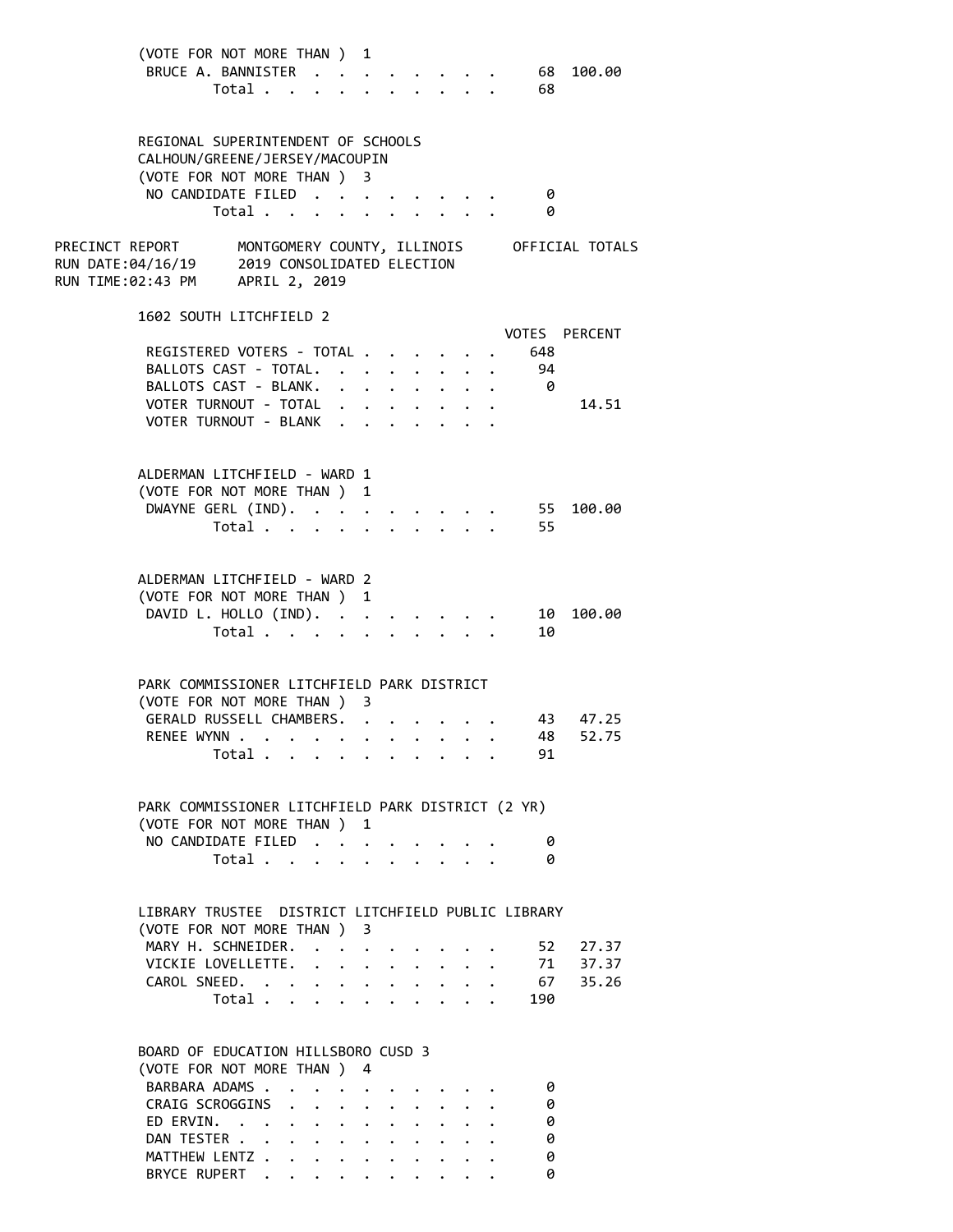BOARD OF EDUCATION LITCHFIELD CUSD 12 (2 YR) (VOTE FOR NOT MORE THAN ) 1 JULIE ABEL . . . . . . . . . . . 49 54.44 SARA ZUMWALT . . . . . . . . . . . 41 45.56 Total . . . . . . . . . . 90 BOARD OF EDUCATION LITCHFIELD CUSD 12 (VOTE FOR NOT MORE THAN ) 4 MEG WERTIN . . . . . . . . . . . . 19 5.86 DENNIS SCOBBIE. . . . . . . . . . 26 8.02 JIM ODLE SR. . . . . . . . . . . 41 12.65 MARK E. BLOOME. . . . . . . . . . . 36 11.11 MICHAEL F. FLEMING . . . . . . . . 81 25.00 JENNIFER REID . . . . . . . . . . 47 14.51 DAVID BELUSKO . . . . . . . . . . . 34 10.49 MATT BELUSKO . . . . . . . . . . 12 3.70 VALERIE CAIN . . . . . . . . . . 28 8.64 Total . . . . . . . . . . 324 REGIONAL SUPERINTENDENT OF SCHOOLS (6 YR) BOND/CHRISTIAN/EFFINGHAM/FAYETTE/MONTGOMERY (VOTE FOR NOT MORE THAN ) 2 JULIE KNODLE . . . . . . . . . . . 68 100.00 Total . . . . . . . . . . 68 REGIONAL SUPERINTENDENT OF SCHOOLS (2 YR) BOND/CHRISTIAN/EFFINGHAM/FAYETTE/MONTGOMERY (VOTE FOR NOT MORE THAN ) 1 BRUCE A. BANNISTER . . . . . . . . 64 100.00 Total . . . . . . . . . . 64 PRECINCT REPORT MONTGOMERY COUNTY, ILLINOIS OFFICIAL TOTALS RUN DATE:04/16/19 2019 CONSOLIDATED ELECTION RUN TIME:02:43 PM APRIL 2, 2019 1603 SOUTH LITCHFIELD 3 VOTES PERCENT REGISTERED VOTERS - TOTAL . . . . . . 282 BALLOTS CAST - TOTAL. . . . . . . . 33 BALLOTS CAST - BLANK. . . . . . . . 0 VOTER TURNOUT - TOTAL . . . . . . . . 11.70 VOTER TURNOUT - BLANK . . . . . . ALDERMAN LITCHFIELD - WARD 2 (VOTE FOR NOT MORE THAN ) 1 DAVID L. HOLLO (IND). . . . . . . . 27 100.00 Total . . . . . . . . . . 27 PARK COMMISSIONER LITCHFIELD PARK DISTRICT (VOTE FOR NOT MORE THAN ) 3 GERALD RUSSELL CHAMBERS. . . . . . . 18 47.37 RENEE WYNN . . . . . . . . . . . . 20 52.63 Total . . . . . . . . . . 38 PARK COMMISSIONER LITCHFIELD PARK DISTRICT (2 YR) (VOTE FOR NOT MORE THAN ) 1 NO CANDIDATE FILED . . . . . . . . 0 Total . . . . . . . . . . 0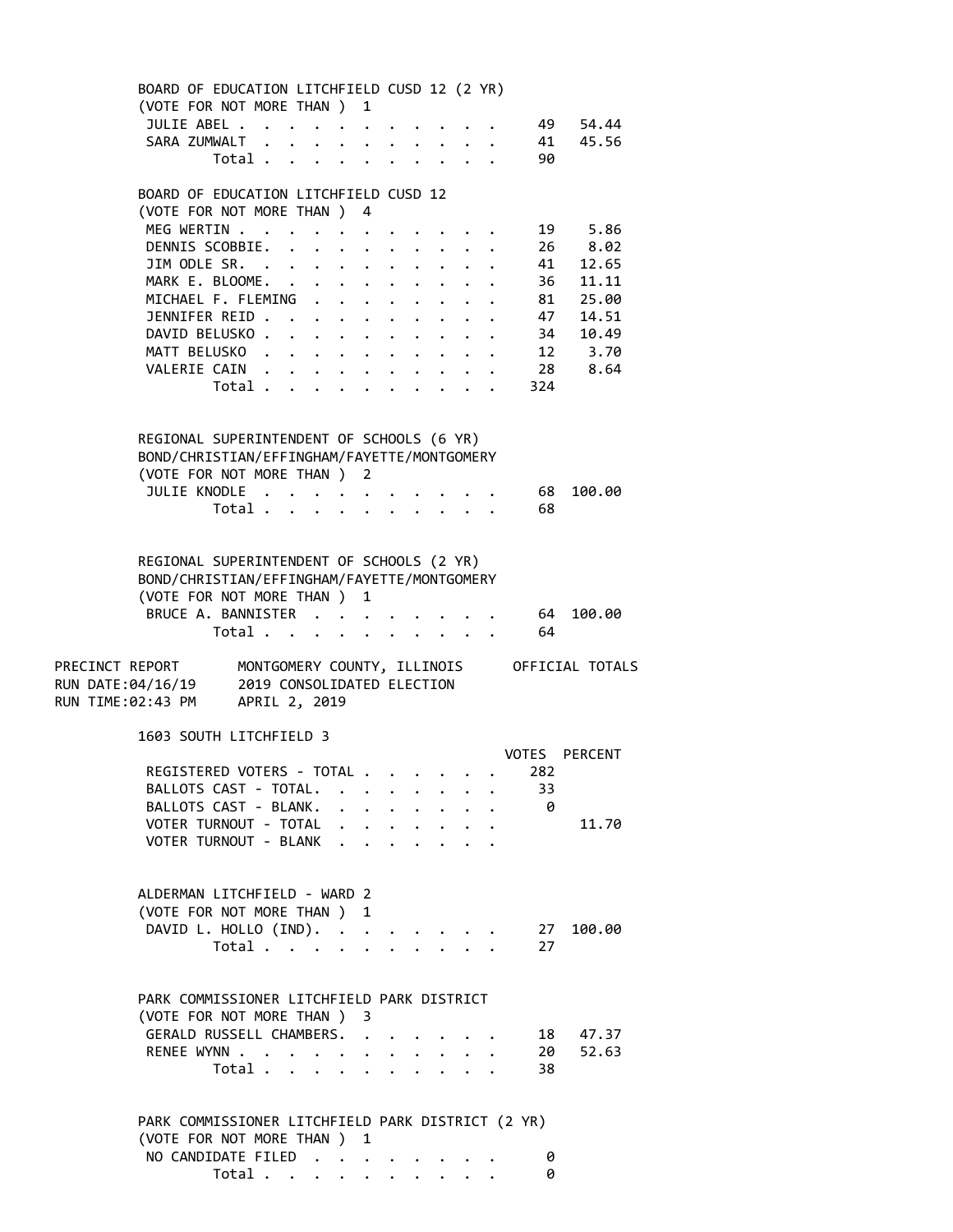| LIBRARY TRUSTEE DISTRICT LITCHFIELD PUBLIC LIBRARY                                                                                      |                                           |  |                                                                  |  |                                 |                                 |          |                                                           |  |
|-----------------------------------------------------------------------------------------------------------------------------------------|-------------------------------------------|--|------------------------------------------------------------------|--|---------------------------------|---------------------------------|----------|-----------------------------------------------------------|--|
| (VOTE FOR NOT MORE THAN ) 3                                                                                                             |                                           |  |                                                                  |  |                                 |                                 |          |                                                           |  |
| MARY H. SCHNEIDER.                                                                                                                      |                                           |  |                                                                  |  | $\cdot$ $\cdot$ $\cdot$ $\cdot$ |                                 |          | 13 23.21<br>23 41.07                                      |  |
| VICKIE LOVELLETTE.                                                                                                                      |                                           |  |                                                                  |  |                                 |                                 |          |                                                           |  |
| CAROL SNEED.                                                                                                                            |                                           |  |                                                                  |  |                                 |                                 |          | 20 35.71                                                  |  |
|                                                                                                                                         | Total $\cdots$ $\cdots$ $\cdots$          |  |                                                                  |  |                                 |                                 | 56       |                                                           |  |
| BOARD OF EDUCATION LITCHFIELD CUSD 12 (2 YR)                                                                                            |                                           |  |                                                                  |  |                                 |                                 |          |                                                           |  |
| (VOTE FOR NOT MORE THAN ) 1                                                                                                             |                                           |  |                                                                  |  |                                 |                                 |          |                                                           |  |
| JULIE ABEL                                                                                                                              |                                           |  |                                                                  |  |                                 |                                 |          | 20 62.50                                                  |  |
| SARA ZUMWALT                                                                                                                            |                                           |  |                                                                  |  |                                 |                                 |          | 12 37.50                                                  |  |
|                                                                                                                                         | Total                                     |  |                                                                  |  |                                 |                                 | 32       |                                                           |  |
| BOARD OF EDUCATION LITCHFIELD CUSD 12                                                                                                   |                                           |  |                                                                  |  |                                 |                                 |          |                                                           |  |
| (VOTE FOR NOT MORE THAN ) 4                                                                                                             |                                           |  |                                                                  |  |                                 |                                 |          |                                                           |  |
| MEG WERTIN                                                                                                                              |                                           |  | $\mathbf{r} = \mathbf{r} + \mathbf{r} + \mathbf{r} + \mathbf{r}$ |  |                                 |                                 |          | 4 3.64                                                    |  |
| DENNIS SCOBBIE.                                                                                                                         |                                           |  |                                                                  |  |                                 |                                 |          | $8 \overline{7.27}$                                       |  |
| JIM ODLE SR. $\cdot \cdot \cdot \cdot \cdot \cdot \cdot \cdot$                                                                          |                                           |  |                                                                  |  |                                 | $\overline{1}$ , $\overline{1}$ |          | $14$ $12.73$                                              |  |
| MARK E. BLOOME.                                                                                                                         |                                           |  |                                                                  |  |                                 |                                 |          | 13 11.82                                                  |  |
| MICHAEL F. FLEMING                                                                                                                      |                                           |  |                                                                  |  |                                 |                                 |          | 28 25.45                                                  |  |
| JENNIFER REID                                                                                                                           |                                           |  |                                                                  |  |                                 |                                 |          | 7 6.36                                                    |  |
| DAVID BELUSKO                                                                                                                           |                                           |  |                                                                  |  |                                 |                                 |          | 21 19.09                                                  |  |
| MATT BELUSKO                                                                                                                            |                                           |  |                                                                  |  |                                 |                                 |          |                                                           |  |
| VALERIE CAIN                                                                                                                            |                                           |  |                                                                  |  |                                 |                                 |          | $\begin{array}{ccc} & 2 & 1.82 \\ 13 & 11.82 \end{array}$ |  |
|                                                                                                                                         | Total $\cdots$ $\cdots$ $\cdots$          |  |                                                                  |  |                                 |                                 | 110      |                                                           |  |
|                                                                                                                                         |                                           |  |                                                                  |  |                                 |                                 |          |                                                           |  |
| REGIONAL SUPERINTENDENT OF SCHOOLS (6 YR)<br>BOND/CHRISTIAN/EFFINGHAM/FAYETTE/MONTGOMERY<br>(VOTE FOR NOT MORE THAN ) 2<br>JULIE KNODLE | Total $\cdots$ $\cdots$ $\cdots$ $\cdots$ |  |                                                                  |  |                                 |                                 | 23       | 23 100.00                                                 |  |
| REGIONAL SUPERINTENDENT OF SCHOOLS (2 YR)                                                                                               |                                           |  |                                                                  |  |                                 |                                 |          |                                                           |  |
| BOND/CHRISTIAN/EFFINGHAM/FAYETTE/MONTGOMERY                                                                                             |                                           |  |                                                                  |  |                                 |                                 |          |                                                           |  |
| (VOTE FOR NOT MORE THAN ) 1                                                                                                             |                                           |  |                                                                  |  |                                 |                                 |          |                                                           |  |
| BRUCE A. BANNISTER                                                                                                                      |                                           |  |                                                                  |  |                                 |                                 | 21       | 100.00                                                    |  |
|                                                                                                                                         | Total $\ldots$ $\ldots$ $\ldots$ $\ldots$ |  |                                                                  |  |                                 |                                 | 21       |                                                           |  |
| RUN TIME:02:43 PM APRIL 2, 2019                                                                                                         |                                           |  |                                                                  |  |                                 |                                 |          |                                                           |  |
| 1604 SOUTH LITCHFIELD 4                                                                                                                 |                                           |  |                                                                  |  |                                 |                                 |          |                                                           |  |
|                                                                                                                                         |                                           |  |                                                                  |  |                                 |                                 |          | <b>VOTES PERCENT</b>                                      |  |
| REGISTERED VOTERS - TOTAL                                                                                                               |                                           |  |                                                                  |  |                                 |                                 | 407      |                                                           |  |
| BALLOTS CAST - TOTAL.                                                                                                                   |                                           |  |                                                                  |  |                                 |                                 | - 90     |                                                           |  |
| BALLOTS CAST - BLANK.                                                                                                                   |                                           |  |                                                                  |  |                                 |                                 | $\theta$ |                                                           |  |
| VOTER TURNOUT - TOTAL                                                                                                                   |                                           |  |                                                                  |  |                                 |                                 |          | 22.11                                                     |  |
| VOTER TURNOUT - BLANK                                                                                                                   |                                           |  |                                                                  |  |                                 |                                 |          |                                                           |  |
| ALDERMAN LITCHFIELD - WARD 1                                                                                                            |                                           |  |                                                                  |  |                                 |                                 |          |                                                           |  |
| (VOTE FOR NOT MORE THAN ) 1                                                                                                             |                                           |  |                                                                  |  |                                 |                                 |          |                                                           |  |
| DWAYNE GERL (IND).                                                                                                                      |                                           |  |                                                                  |  |                                 |                                 |          | 31 100.00                                                 |  |
|                                                                                                                                         | Total                                     |  |                                                                  |  |                                 |                                 | 31       |                                                           |  |
|                                                                                                                                         |                                           |  |                                                                  |  |                                 |                                 |          |                                                           |  |
| PARK COMMISSIONER LITCHFIELD PARK DISTRICT<br>(VOTE FOR NOT MORE THAN ) 3                                                               |                                           |  |                                                                  |  |                                 |                                 |          |                                                           |  |

GERALD RUSSELL CHAMBERS. . . . . . . 21 45.65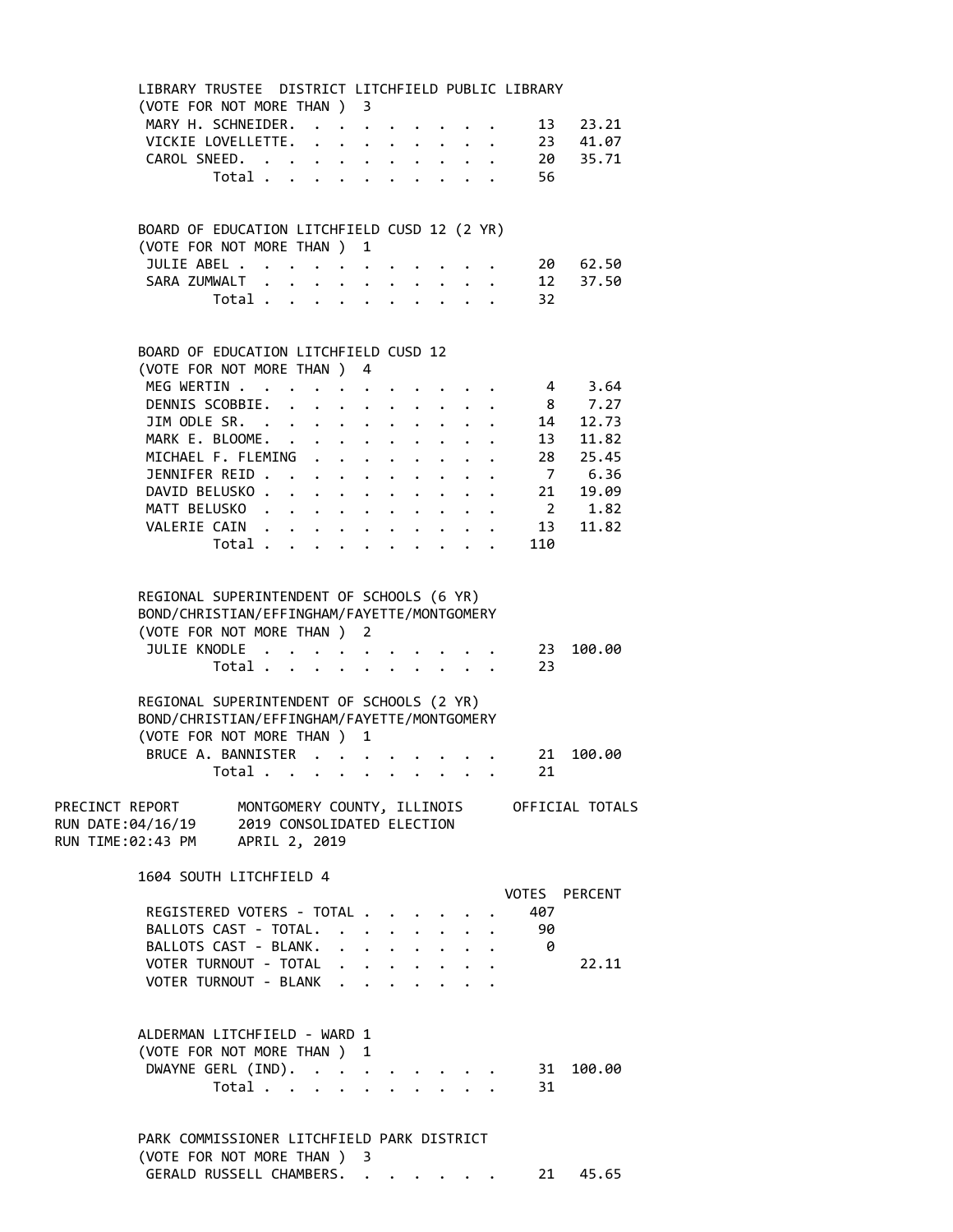| RENEE WYNN                                                                       |                                           |                            |  |                      |  |                                                                                                        | 25<br>Total 46                                                                                                                      | 54.35                                       |
|----------------------------------------------------------------------------------|-------------------------------------------|----------------------------|--|----------------------|--|--------------------------------------------------------------------------------------------------------|-------------------------------------------------------------------------------------------------------------------------------------|---------------------------------------------|
| PARK COMMISSIONER LITCHFIELD PARK DISTRICT (2 YR)<br>(VOTE FOR NOT MORE THAN ) 1 |                                           |                            |  |                      |  |                                                                                                        |                                                                                                                                     |                                             |
| NO CANDIDATE FILED                                                               |                                           |                            |  |                      |  |                                                                                                        | 0                                                                                                                                   |                                             |
|                                                                                  | Total                                     |                            |  |                      |  |                                                                                                        | 0                                                                                                                                   |                                             |
|                                                                                  |                                           |                            |  |                      |  |                                                                                                        |                                                                                                                                     |                                             |
| LIBRARY TRUSTEE DISTRICT LITCHFIELD PUBLIC LIBRARY                               |                                           |                            |  |                      |  |                                                                                                        |                                                                                                                                     |                                             |
| (VOTE FOR NOT MORE THAN ) 3                                                      |                                           |                            |  |                      |  |                                                                                                        |                                                                                                                                     |                                             |
| MARY H. SCHNEIDER.                                                               |                                           |                            |  |                      |  |                                                                                                        | 50                                                                                                                                  | 28.25                                       |
| VICKIE LOVELLETTE.                                                               |                                           |                            |  |                      |  |                                                                                                        |                                                                                                                                     | 64 36.16                                    |
| CAROL SNEED. 63 35.59                                                            |                                           |                            |  |                      |  |                                                                                                        |                                                                                                                                     |                                             |
|                                                                                  |                                           |                            |  |                      |  |                                                                                                        | Total 177                                                                                                                           |                                             |
|                                                                                  |                                           |                            |  |                      |  |                                                                                                        |                                                                                                                                     |                                             |
| BOARD OF EDUCATION HILLSBORO CUSD 3                                              |                                           |                            |  |                      |  |                                                                                                        |                                                                                                                                     |                                             |
| (VOTE FOR NOT MORE THAN ) 4<br>BARBARA ADAMS                                     |                                           |                            |  |                      |  |                                                                                                        |                                                                                                                                     |                                             |
| CRAIG SCROGGINS                                                                  |                                           |                            |  |                      |  |                                                                                                        | $\begin{array}{ccccccccc}\n\cdot & \cdot & \cdot & \cdot & \cdot & & 1 \\ \cdot & \cdot & \cdot & \cdot & \cdot & & 1\n\end{array}$ | 25.00<br>25.00                              |
| ED ERVIN.                                                                        |                                           |                            |  |                      |  |                                                                                                        | 0                                                                                                                                   |                                             |
| DAN TESTER                                                                       |                                           |                            |  |                      |  |                                                                                                        | 0                                                                                                                                   |                                             |
| MATTHEW LENTZ 1                                                                  |                                           |                            |  |                      |  |                                                                                                        |                                                                                                                                     | 25.00                                       |
| BRYCE RUPERT                                                                     |                                           |                            |  |                      |  |                                                                                                        | $\overline{\mathbf{1}}$                                                                                                             | 25.00                                       |
|                                                                                  | Total                                     |                            |  |                      |  |                                                                                                        | 4                                                                                                                                   |                                             |
|                                                                                  |                                           |                            |  |                      |  |                                                                                                        |                                                                                                                                     |                                             |
| BOARD OF EDUCATION LITCHFIELD CUSD 12 (2 YR)                                     |                                           |                            |  |                      |  |                                                                                                        |                                                                                                                                     |                                             |
| (VOTE FOR NOT MORE THAN ) 1                                                      |                                           |                            |  |                      |  |                                                                                                        |                                                                                                                                     |                                             |
| JULIE ABEL                                                                       |                                           |                            |  |                      |  |                                                                                                        |                                                                                                                                     | 47 55.29                                    |
| SARA ZUMWALT 38 44.71                                                            |                                           |                            |  |                      |  |                                                                                                        |                                                                                                                                     |                                             |
|                                                                                  | Total $\ldots$ $\ldots$ $\ldots$ $\ldots$ |                            |  |                      |  |                                                                                                        | 85                                                                                                                                  |                                             |
|                                                                                  |                                           |                            |  |                      |  |                                                                                                        |                                                                                                                                     |                                             |
| BOARD OF EDUCATION LITCHFIELD CUSD 12                                            |                                           |                            |  |                      |  |                                                                                                        |                                                                                                                                     |                                             |
| (VOTE FOR NOT MORE THAN ) 4                                                      |                                           |                            |  |                      |  |                                                                                                        |                                                                                                                                     |                                             |
| MEG WERTIN                                                                       |                                           |                            |  |                      |  |                                                                                                        |                                                                                                                                     | 19 6.48                                     |
| DENNIS SCOBBIE.                                                                  |                                           |                            |  |                      |  |                                                                                                        | 26                                                                                                                                  | 8.87                                        |
| JIM ODLE SR.                                                                     |                                           |                            |  |                      |  |                                                                                                        | $32 -$                                                                                                                              | 10.92                                       |
| MARK E. BLOOME.                                                                  |                                           |                            |  |                      |  |                                                                                                        | 28                                                                                                                                  | 9.56                                        |
| MICHAEL F. FLEMING .                                                             |                                           |                            |  |                      |  |                                                                                                        | 64                                                                                                                                  | 21.84                                       |
| JENNIFER REID                                                                    |                                           |                            |  |                      |  |                                                                                                        | 29<br>49                                                                                                                            | 9.90                                        |
| DAVID BELUSKO.                                                                   |                                           |                            |  |                      |  | $\mathbf{r}$ , $\mathbf{r}$ , $\mathbf{r}$ , $\mathbf{r}$ , $\mathbf{r}$ , $\mathbf{r}$ , $\mathbf{r}$ |                                                                                                                                     | 16.72                                       |
| MATT BELUSKO.<br>VALERIE CAIN                                                    |                                           |                            |  |                      |  |                                                                                                        | 36                                                                                                                                  | 10 3.41<br>12.29                            |
|                                                                                  | Total                                     |                            |  |                      |  |                                                                                                        | 293                                                                                                                                 |                                             |
|                                                                                  |                                           |                            |  |                      |  |                                                                                                        |                                                                                                                                     |                                             |
| REGIONAL SUPERINTENDENT OF SCHOOLS (6 YR)                                        |                                           |                            |  |                      |  |                                                                                                        |                                                                                                                                     |                                             |
| BOND/CHRISTIAN/EFFINGHAM/FAYETTE/MONTGOMERY                                      |                                           |                            |  |                      |  |                                                                                                        |                                                                                                                                     |                                             |
| (VOTE FOR NOT MORE THAN ) 2                                                      |                                           |                            |  |                      |  |                                                                                                        |                                                                                                                                     |                                             |
| JULIE KNODLE                                                                     |                                           |                            |  |                      |  |                                                                                                        | 64                                                                                                                                  | 100.00                                      |
|                                                                                  | Total                                     |                            |  | $\ddot{\phantom{a}}$ |  | $\sim$ $\sim$ $\sim$ $\sim$ $\sim$                                                                     | 64                                                                                                                                  |                                             |
|                                                                                  |                                           |                            |  |                      |  |                                                                                                        |                                                                                                                                     |                                             |
| REGIONAL SUPERINTENDENT OF SCHOOLS (2 YR)                                        |                                           |                            |  |                      |  |                                                                                                        |                                                                                                                                     |                                             |
| BOND/CHRISTIAN/EFFINGHAM/FAYETTE/MONTGOMERY                                      |                                           |                            |  |                      |  |                                                                                                        |                                                                                                                                     |                                             |
| (VOTE FOR NOT MORE THAN ) 1                                                      |                                           |                            |  |                      |  |                                                                                                        |                                                                                                                                     |                                             |
| BRUCE A. BANNISTER                                                               |                                           |                            |  |                      |  |                                                                                                        | 55                                                                                                                                  | 100.00                                      |
|                                                                                  | Total $\cdots$ $\cdots$                   |                            |  |                      |  | $\mathbf{r}$ , $\mathbf{r}$                                                                            | 55                                                                                                                                  |                                             |
| PRECINCT REPORT                                                                  |                                           |                            |  |                      |  |                                                                                                        |                                                                                                                                     | MONTGOMERY COUNTY, ILLINOIS OFFICIAL TOTALS |
| RUN DATE:04/16/19                                                                |                                           | 2019 CONSOLIDATED ELECTION |  |                      |  |                                                                                                        |                                                                                                                                     |                                             |
| RUN TIME:02:43 PM                                                                |                                           | APRIL 2, 2019              |  |                      |  |                                                                                                        |                                                                                                                                     |                                             |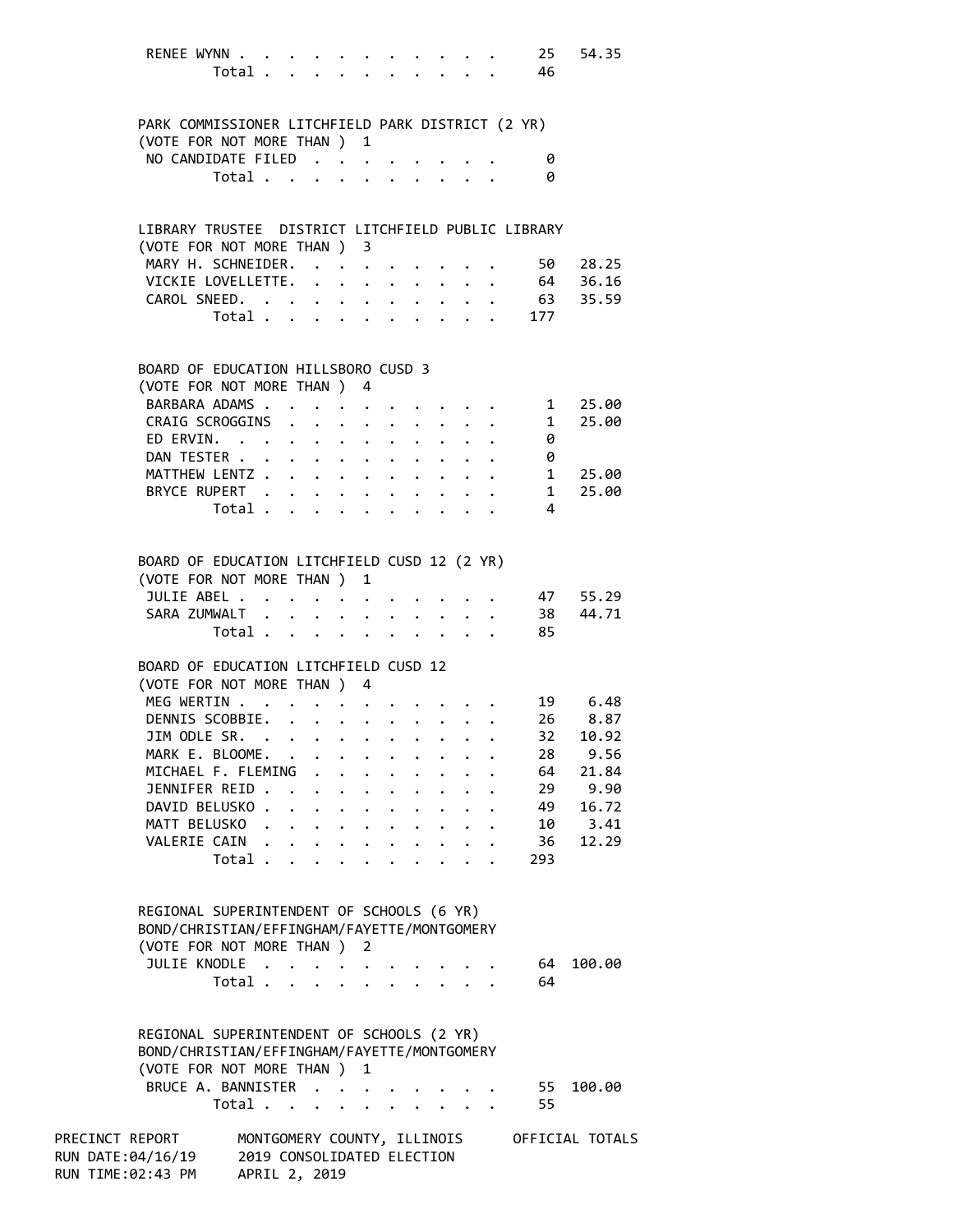| REGISTERED VOTERS - TOTAL<br>BALLOTS CAST - TOTAL.<br>BALLOTS CAST - BLANK.                                                                                                                                                                                                                                                                                                                                                                                               |                                                         |                      |                                              |                                              |                                 | 215<br>15<br>- 0 | VOTES PERCENT  |
|---------------------------------------------------------------------------------------------------------------------------------------------------------------------------------------------------------------------------------------------------------------------------------------------------------------------------------------------------------------------------------------------------------------------------------------------------------------------------|---------------------------------------------------------|----------------------|----------------------------------------------|----------------------------------------------|---------------------------------|------------------|----------------|
| VOTER TURNOUT - TOTAL<br>VOTER TURNOUT - BLANK                                                                                                                                                                                                                                                                                                                                                                                                                            |                                                         |                      |                                              |                                              |                                 |                  | 6.98           |
| VILLAGE TRUSTEE VILLAGE OF WALSHVILLE<br>(VOTE FOR NOT MORE THAN ) 3<br>NO CANDIDATE FILED                                                                                                                                                                                                                                                                                                                                                                                |                                                         |                      |                                              |                                              |                                 | 0                |                |
| Total $\cdots$ $\cdots$ $\cdots$                                                                                                                                                                                                                                                                                                                                                                                                                                          |                                                         |                      |                                              |                                              |                                 | 0                |                |
| VILLAGE TRUSTEE VILLAGE OF WALSHVILLE (2 YR)<br>(VOTE FOR NOT MORE THAN ) 2                                                                                                                                                                                                                                                                                                                                                                                               |                                                         |                      |                                              |                                              |                                 |                  |                |
| DENNIS HEGEL (IND) 5 100.00<br>Total $\cdot$                                                                                                                                                                                                                                                                                                                                                                                                                              |                                                         |                      |                                              |                                              |                                 | 5                |                |
| LIBRARY TRUSTEE DISTRICT LITCHFIELD PUBLIC LIBRARY<br>(VOTE FOR NOT MORE THAN ) 3                                                                                                                                                                                                                                                                                                                                                                                         |                                                         |                      |                                              |                                              |                                 |                  |                |
| MARY H. SCHNEIDER. 8 34.78                                                                                                                                                                                                                                                                                                                                                                                                                                                |                                                         |                      |                                              |                                              |                                 |                  |                |
| VICKIE LOVELLETTE. 7 30.43<br>CAROL SNEED. 8 34.78                                                                                                                                                                                                                                                                                                                                                                                                                        |                                                         |                      |                                              |                                              |                                 |                  |                |
| Total                                                                                                                                                                                                                                                                                                                                                                                                                                                                     |                                                         |                      |                                              |                                              |                                 | 23               |                |
| BOARD OF EDUCATION BOND COUNTY CUSD 2<br>(VOTE FOR NOT MORE THAN ) 3                                                                                                                                                                                                                                                                                                                                                                                                      |                                                         |                      |                                              |                                              |                                 |                  |                |
| RANDI WORKMAN<br>NATHAN PRATER<br>WRITE-IN.                                                                                                                                                                                                                                                                                                                                                                                                                               |                                                         |                      |                                              |                                              |                                 | 0<br>0<br>0      |                |
| BOARD OF EDUCATION HIGHLAND CUSD 5<br>(VOTE FOR NOT MORE THAN ) 3                                                                                                                                                                                                                                                                                                                                                                                                         |                                                         |                      |                                              |                                              |                                 |                  |                |
| ROBERT E. MILLER                                                                                                                                                                                                                                                                                                                                                                                                                                                          |                                                         |                      |                                              |                                              |                                 | 0                |                |
| JOE MOTT.                                                                                                                                                                                                                                                                                                                                                                                                                                                                 |                                                         |                      |                                              |                                              |                                 | 0                |                |
| BOARD OF EDUCATION LITCHFIELD CUSD 12 (2 YR)                                                                                                                                                                                                                                                                                                                                                                                                                              |                                                         |                      |                                              |                                              |                                 |                  |                |
| (VOTE FOR NOT MORE THAN)<br>JULIE ABEL                                                                                                                                                                                                                                                                                                                                                                                                                                    |                                                         | 1                    |                                              |                                              |                                 | $2^{\circ}$      | 25.00          |
| $\ddot{\phantom{0}}$<br>SARA ZUMWALT .                                                                                                                                                                                                                                                                                                                                                                                                                                    | $\ddot{\phantom{0}}$                                    |                      |                                              |                                              | $\cdot$ $\cdot$ $\cdot$ $\cdot$ | 6                | 75.00          |
| Total                                                                                                                                                                                                                                                                                                                                                                                                                                                                     | $\mathbf{L}$ $\mathbf{L}$                               |                      |                                              |                                              | $\mathbf{r}$ $\mathbf{r}$       | 8                |                |
| BOARD OF EDUCATION LITCHFIELD CUSD 12<br>(VOTE FOR NOT MORE THAN )                                                                                                                                                                                                                                                                                                                                                                                                        |                                                         | 4                    |                                              |                                              |                                 |                  |                |
| MEG WERTIN .                                                                                                                                                                                                                                                                                                                                                                                                                                                              |                                                         |                      |                                              |                                              |                                 | 2                | 6.06           |
| DENNIS SCOBBIE.<br>$\ddot{\phantom{a}}$<br>JIM ODLE SR. .                                                                                                                                                                                                                                                                                                                                                                                                                 |                                                         |                      |                                              |                                              |                                 | 5<br>4           | 15.15<br>12.12 |
| MARK E. BLOOME.<br>$\mathbf{r}$                                                                                                                                                                                                                                                                                                                                                                                                                                           | $\ddot{\phantom{0}}$<br>$\cdot$ $\cdot$ $\cdot$ $\cdot$ | $\ddot{\phantom{0}}$ | $\ddot{\phantom{0}}$<br>$\ddot{\phantom{0}}$ | $\ddot{\phantom{a}}$<br>$\ddot{\phantom{0}}$ |                                 | 1                | 3.03           |
| MICHAEL F. FLEMING .                                                                                                                                                                                                                                                                                                                                                                                                                                                      | $\mathbf{L}$                                            | $\ddot{\phantom{0}}$ | $\ddot{\phantom{0}}$                         |                                              |                                 | 6                | 18.18          |
| JENNIFER REID.<br><b>Contract Contract Contract</b>                                                                                                                                                                                                                                                                                                                                                                                                                       |                                                         |                      |                                              |                                              |                                 | 5                | 15.15          |
| DAVID BELUSKO.<br>$\mathbf{L}$                                                                                                                                                                                                                                                                                                                                                                                                                                            | $\ddot{\phantom{0}}$                                    |                      |                                              |                                              |                                 | 3                | 9.09           |
| MATT BELUSKO<br>$\mathbf{r}^{\prime}=\mathbf{r}^{\prime}+\mathbf{r}^{\prime}+\mathbf{r}^{\prime}+\mathbf{r}^{\prime}+\mathbf{r}^{\prime}+\mathbf{r}^{\prime}+\mathbf{r}^{\prime}+\mathbf{r}^{\prime}+\mathbf{r}^{\prime}+\mathbf{r}^{\prime}+\mathbf{r}^{\prime}+\mathbf{r}^{\prime}+\mathbf{r}^{\prime}+\mathbf{r}^{\prime}+\mathbf{r}^{\prime}+\mathbf{r}^{\prime}+\mathbf{r}^{\prime}+\mathbf{r}^{\prime}+\mathbf{r}^{\prime}+\mathbf{r}^{\prime}+\mathbf{r}^{\prime}$ |                                                         |                      |                                              |                                              |                                 | $\overline{2}$   | 6.06           |
| VALERIE CAIN                                                                                                                                                                                                                                                                                                                                                                                                                                                              |                                                         |                      |                                              |                                              |                                 | 5                | 15.15          |
| Total .                                                                                                                                                                                                                                                                                                                                                                                                                                                                   | $\ddot{\phantom{0}}$                                    |                      |                                              |                                              |                                 | 33               |                |

 BOARD OF EDUCATION MOUNT OLIVE CUSD 5 (VOTE FOR NOT MORE THAN ) 4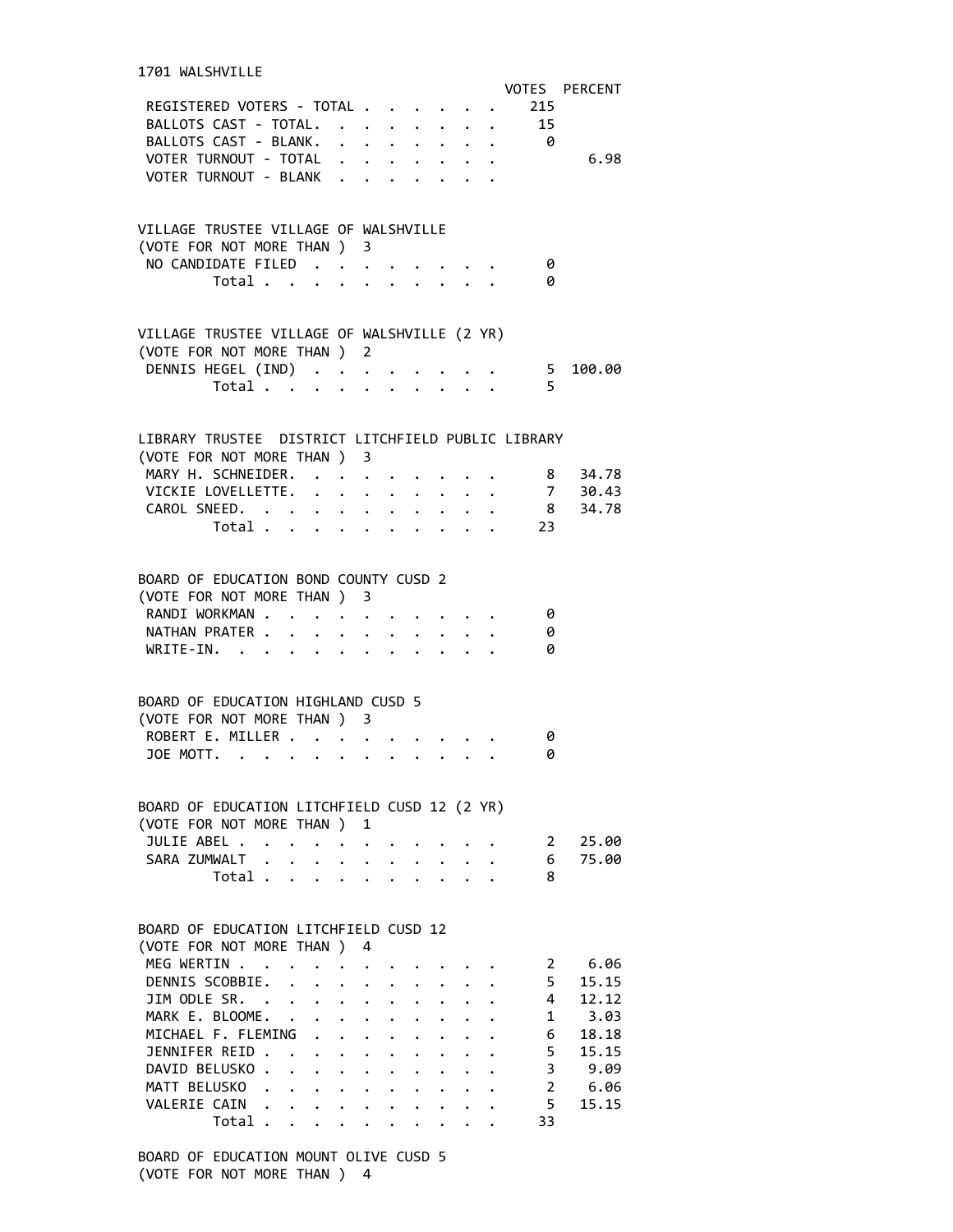|                                                           | STEVEN REMER<br>JOHN M. SKERTICH<br>CAROL SUE RIMAR<br>DAVID C. BRUNNWORTH<br>Total 15                                                                 |                                                                                            |              |                           |  | $\overline{\mathbf{3}}$ | 20.00<br>4 26.67<br>$\cdot$ 4 26.67<br>4 26.67 |
|-----------------------------------------------------------|--------------------------------------------------------------------------------------------------------------------------------------------------------|--------------------------------------------------------------------------------------------|--------------|---------------------------|--|-------------------------|------------------------------------------------|
|                                                           | TRUSTEES KASKASKIA COMMUNTY COLLEGE<br>KASKASKIA COMMUNITY COLLEGE DISTRICT 501<br>(VOTE FOR NOT MORE THAN ) 2<br>LINDA S. STOVER<br>BILL HAWLEY.      |                                                                                            |              |                           |  | 0<br>0                  |                                                |
|                                                           | REGIONAL SUPERINTENDENT OF SCHOOLS (6 YR)<br>BOND/CHRISTIAN/EFFINGHAM/FAYETTE/MONTGOMERY<br>(VOTE FOR NOT MORE THAN ) 2                                |                                                                                            |              |                           |  |                         |                                                |
|                                                           | JULIE KNODLE<br>Total                                                                                                                                  |                                                                                            |              |                           |  | $\overline{7}$          | 7 100.00                                       |
|                                                           | REGIONAL SUPERINTENDENT OF SCHOOLS (2 YR)<br>BOND/CHRISTIAN/EFFINGHAM/FAYETTE/MONTGOMERY<br>(VOTE FOR NOT MORE THAN ) 1<br>BRUCE A. BANNISTER<br>Total |                                                                                            |              |                           |  | 5.                      | 5 100.00                                       |
|                                                           | REGIONAL SUPERINTENDENT OF SCHOOLS<br>CALHOUN/GREENE/JERSEY/MACOUPIN<br>(VOTE FOR NOT MORE THAN ) 3<br>NO CANDIDATE FILED<br>Total                     |                                                                                            |              |                           |  | 0<br>0                  |                                                |
|                                                           | REGIONAL SUPERINTENDENT OF SCHOOLS MADISON<br>(VOTE FOR NOT MORE THAN ) 2<br>WILLIAM GUSHLEFF<br>MAXINE P. JACKSON CALDWELL.                           |                                                                                            |              |                           |  | 0<br>0                  |                                                |
| PRECINCT REPORT<br>RUN DATE:04/16/19<br>RUN TIME:02:43 PM | MONTGOMERY COUNTY, ILLINOIS<br>2019 CONSOLIDATED ELECTION<br>APRIL 2, 2019                                                                             |                                                                                            |              |                           |  |                         | OFFICIAL TOTALS                                |
| 1801 WITT 1                                               | REGISTERED VOTERS - TOTAL<br>BALLOTS CAST - TOTAL. .<br>BALLOTS CAST - BLANK.                                                                          | $\mathbf{L} = \mathbf{L}$                                                                  | $\mathbf{L}$ | $\ddot{\phantom{0}}$      |  | 362<br>69<br>- 0        | VOTES PERCENT                                  |
|                                                           | VOTER TURNOUT - TOTAL<br>VOTER TURNOUT - BLANK                                                                                                         | $\cdot$ $\cdot$ $\cdot$ $\cdot$ $\cdot$ $\cdot$ $\cdot$<br>$\cdot$ $\cdot$ $\cdot$ $\cdot$ |              | $\mathbf{r}$ $\mathbf{r}$ |  |                         | 19.06                                          |
|                                                           | CITY CLERK CITY OF WITT<br>(VOTE FOR NOT MORE THAN )<br>NANCY J. HUGHES (IND) .<br>Total                                                               | 1<br>$\ddot{\phantom{a}}$                                                                  |              |                           |  | 26<br>26                | 100.00                                         |
|                                                           | CITY TREASURER CITY OF WITT<br>(VOTE FOR NOT MORE THAN ) 1<br>SONIA L. HODSON (IND)<br>Total                                                           |                                                                                            |              |                           |  | 28 -<br>28              | 100.00                                         |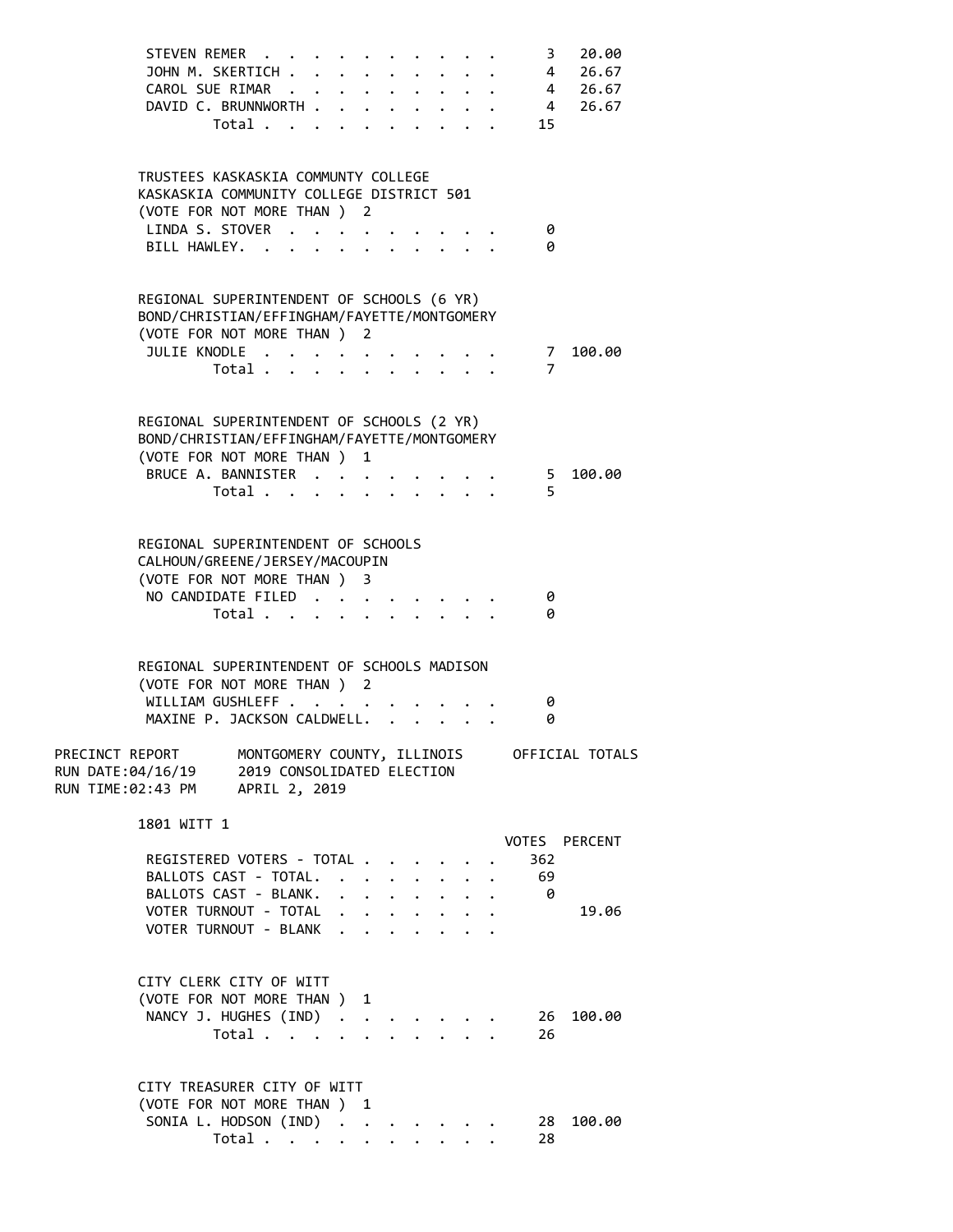| ALDERMAN WITT - WARD 1<br>(VOTE FOR NOT MORE THAN ) 1<br>NO CANDIDATE FILED                                                                                                     |                                                                          |                      |                         |                           |                                   |                                                                          |                      | - 0                                                   |                                                                    |
|---------------------------------------------------------------------------------------------------------------------------------------------------------------------------------|--------------------------------------------------------------------------|----------------------|-------------------------|---------------------------|-----------------------------------|--------------------------------------------------------------------------|----------------------|-------------------------------------------------------|--------------------------------------------------------------------|
| ALDERMAN WITT - WARD 2<br>(VOTE FOR NOT MORE THAN ) 1<br>GARY D. YESKE (IND)                                                                                                    | Total                                                                    |                      |                         |                           | $\sim$ 100 $\sim$                 |                                                                          | 2.123333322          | 24<br>24                                              | 100.00                                                             |
| ALDERMAN WITT - WARD 3<br>(VOTE FOR NOT MORE THAN ) 1<br>NO CANDIDATE FILED                                                                                                     | Total                                                                    | $\ddot{\phantom{a}}$ | $\ddot{\phantom{a}}$    |                           |                                   |                                                                          |                      | 0<br>0                                                |                                                                    |
| ALDERMAN WITT - WARD 3 (2 YR)<br>(VOTE FOR NOT MORE THAN )<br>JAMES VAN OSTRAN (IND)                                                                                            | Total                                                                    |                      |                         | 1                         |                                   |                                                                          |                      | $\overline{7}$<br>7                                   | 100.00                                                             |
| LIBRARY TRUSTEE WITT TOWNSHIP LIBRARY<br>(VOTE FOR NOT MORE THAN ) 3<br>ROSALIE KING<br>DOROTHY A. NEISLER<br>SALLY MEYER.                                                      | $\mathcal{A}=\mathcal{A}=\mathcal{A}=\mathcal{A}=\mathcal{A}$ .<br>Total |                      | $\sim$ $\sim$           | $\bullet$ .               |                                   | $\mathbf{r} = \mathbf{r} + \mathbf{r}$ , where $\mathbf{r} = \mathbf{r}$ |                      | 46<br>$\cdot$ $\cdot$ $\cdot$ $\cdot$ 56<br>51<br>153 | 30.07<br>36.60<br>33.33                                            |
| BOARD OF EDUCATION HILLSBORO CUSD 3<br>(VOTE FOR NOT MORE THAN )<br>BARBARA ADAMS<br>CRAIG SCROGGINS<br>ED ERVIN.<br>DAN TESTER<br>MATTHEW LENTZ<br>BRYCE RUPERT                | Total                                                                    |                      | $\sim 100$ km s $^{-1}$ | 4<br>$\ddot{\phantom{0}}$ | $\mathbf{a}^{\dagger}=\mathbf{a}$ | $\bullet$ . In the case of the case of the $\sim$                        |                      | 20<br>10<br>13<br>99 -                                | 20.20<br>7 7.07<br>10.10<br>25 25.25<br>24 24.24<br>24.24<br>13.13 |
| BOARD OF EDUCATION NOKOMIS CUSD 22<br>(VOTE FOR NOT MORE THAN ) 3<br>JOSEPH V. GASPARICH<br>JULIA CROWE.<br>CARL J. KETTELKAMP<br>BEN TARTER<br>CHAD RUPPERT<br>DAVID SCHWEIZER | Total                                                                    |                      | $\bullet$ .             |                           | $\sim$                            | $\mathbf{r} = \mathbf{r} + \mathbf{r}$                                   | $\ddot{\phantom{a}}$ | 20<br>23<br>$7\overline{ }$<br>17<br>16<br>6<br>89    | 22.47<br>25.84<br>7.87<br>19.10<br>17.98<br>6.74                   |
| REGIONAL SUPERINTENDENT OF SCHOOLS (6 YR)<br>BOND/CHRISTIAN/EFFINGHAM/FAYETTE/MONTGOMERY<br>(VOTE FOR NOT MORE THAN ) 2<br>JULIE KNODLE                                         | Total $\cdots$ $\cdots$ $\cdots$                                         |                      |                         |                           |                                   |                                                                          |                      | 53<br>53                                              | 100.00                                                             |
| REGIONAL SUPERINTENDENT OF SCHOOLS (2 YR)<br>BOND/CHRISTIAN/EFFINGHAM/FAYETTE/MONTGOMERY<br>(VOTE FOR NOT MORE THAN ) 1<br>BRUCE A. BANNISTER                                   | Total                                                                    |                      |                         | $\ddot{\phantom{0}}$      | $\ddot{\phantom{0}}$              |                                                                          |                      | 43<br>43                                              | 100.00                                                             |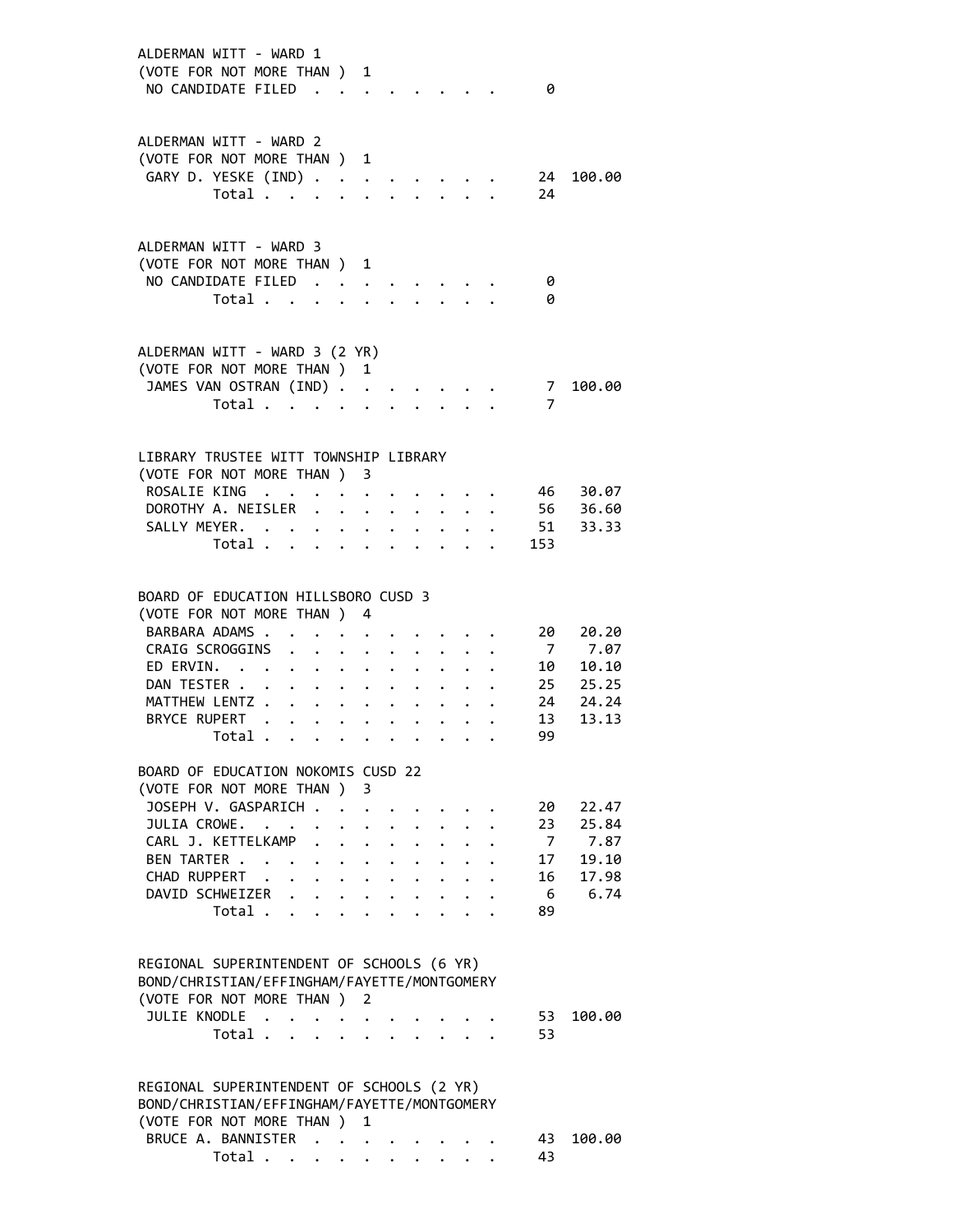| PRECINCT REPORT<br>RUN DATE:04/16/19 2019 CONSOLIDA<br>RUN TIME:02:43 PM APRIL 2, 2019 | MONTGOMERY COUNTY, ILLINOIS OFFICIAL TOTALS<br>2019 CONSOLIDATED ELECTION   |                                                                          |  |                                                           |                           |  |  |                                                                          |  |                           |                       |  |
|----------------------------------------------------------------------------------------|-----------------------------------------------------------------------------|--------------------------------------------------------------------------|--|-----------------------------------------------------------|---------------------------|--|--|--------------------------------------------------------------------------|--|---------------------------|-----------------------|--|
| 1802 WITT 2                                                                            |                                                                             |                                                                          |  |                                                           |                           |  |  |                                                                          |  |                           |                       |  |
|                                                                                        |                                                                             |                                                                          |  |                                                           |                           |  |  |                                                                          |  |                           | VOTES PERCENT         |  |
| REGISTERED VOTERS - TOTAL<br>BALLOTS CAST - TOTAL. 44                                  |                                                                             |                                                                          |  |                                                           |                           |  |  |                                                                          |  | 269                       |                       |  |
| BALLOTS CAST - BLANK. 0                                                                |                                                                             |                                                                          |  |                                                           |                           |  |  |                                                                          |  |                           |                       |  |
| VOTER TURNOUT - TOTAL                                                                  |                                                                             |                                                                          |  |                                                           |                           |  |  |                                                                          |  |                           | 16.36                 |  |
| VOTER TURNOUT - BLANK                                                                  |                                                                             |                                                                          |  |                                                           |                           |  |  |                                                                          |  |                           |                       |  |
| CITY CLERK CITY OF WITT                                                                |                                                                             |                                                                          |  |                                                           |                           |  |  |                                                                          |  |                           |                       |  |
| (VOTE FOR NOT MORE THAN ) 1                                                            |                                                                             |                                                                          |  |                                                           |                           |  |  |                                                                          |  |                           |                       |  |
| NANCY J. HUGHES (IND) 32                                                               |                                                                             |                                                                          |  |                                                           |                           |  |  |                                                                          |  |                           | 100.00                |  |
|                                                                                        | Total $\cdot$                                                               |                                                                          |  |                                                           |                           |  |  |                                                                          |  | 32                        |                       |  |
|                                                                                        |                                                                             |                                                                          |  |                                                           |                           |  |  |                                                                          |  |                           |                       |  |
| CITY TREASURER CITY OF WITT                                                            |                                                                             |                                                                          |  |                                                           |                           |  |  |                                                                          |  |                           |                       |  |
| (VOTE FOR NOT MORE THAN ) 1                                                            |                                                                             |                                                                          |  |                                                           |                           |  |  |                                                                          |  |                           | 100.00                |  |
| SONIA L. HODSON (IND) 33                                                               | Total                                                                       |                                                                          |  |                                                           |                           |  |  |                                                                          |  | 33                        |                       |  |
|                                                                                        |                                                                             |                                                                          |  |                                                           |                           |  |  |                                                                          |  |                           |                       |  |
| ALDERMAN WITT - WARD 1                                                                 |                                                                             |                                                                          |  |                                                           |                           |  |  |                                                                          |  |                           |                       |  |
| (VOTE FOR NOT MORE THAN ) 1                                                            |                                                                             |                                                                          |  |                                                           |                           |  |  |                                                                          |  |                           |                       |  |
| NO CANDIDATE FILED                                                                     |                                                                             |                                                                          |  | $\mathbf{L}^{\text{max}}$ , and $\mathbf{L}^{\text{max}}$ |                           |  |  |                                                                          |  | 0                         |                       |  |
|                                                                                        | Total $\cdots$                                                              |                                                                          |  |                                                           |                           |  |  |                                                                          |  | 0                         |                       |  |
| ALDERMAN WITT - WARD 3                                                                 |                                                                             |                                                                          |  |                                                           |                           |  |  |                                                                          |  |                           |                       |  |
| (VOTE FOR NOT MORE THAN ) 1                                                            |                                                                             |                                                                          |  |                                                           |                           |  |  |                                                                          |  |                           |                       |  |
| NO CANDIDATE FILED                                                                     |                                                                             |                                                                          |  |                                                           |                           |  |  |                                                                          |  | 0                         |                       |  |
|                                                                                        | Total                                                                       |                                                                          |  | $\ddot{\phantom{a}}$                                      |                           |  |  |                                                                          |  | 0                         |                       |  |
| ALDERMAN WITT - WARD 3 (2 YR)                                                          |                                                                             |                                                                          |  |                                                           |                           |  |  |                                                                          |  |                           |                       |  |
| (VOTE FOR NOT MORE THAN ) 1                                                            |                                                                             |                                                                          |  |                                                           |                           |  |  |                                                                          |  |                           |                       |  |
| JAMES VAN OSTRAN (IND)                                                                 |                                                                             |                                                                          |  |                                                           |                           |  |  |                                                                          |  | 31                        | 100.00                |  |
|                                                                                        | Total                                                                       |                                                                          |  |                                                           |                           |  |  |                                                                          |  | 31                        |                       |  |
|                                                                                        |                                                                             |                                                                          |  |                                                           |                           |  |  |                                                                          |  |                           |                       |  |
| LIBRARY TRUSTEE WITT TOWNSHIP LIBRARY<br>(VOTE FOR NOT MORE THAN ) 3                   |                                                                             |                                                                          |  |                                                           |                           |  |  |                                                                          |  |                           |                       |  |
| ROSALIE KING                                                                           | $\mathcal{A}=\mathcal{A}=\mathcal{A}=\mathcal{A}=\mathcal{A}=\mathcal{A}$ . |                                                                          |  |                                                           |                           |  |  |                                                                          |  | 29                        | 28.71                 |  |
| DOROTHY A. NEISLER                                                                     |                                                                             |                                                                          |  |                                                           |                           |  |  |                                                                          |  |                           | 35 34.65              |  |
| SALLY MEYER.                                                                           |                                                                             |                                                                          |  |                                                           |                           |  |  | $\mathbf{r} = \mathbf{r} + \mathbf{r}$ , where $\mathbf{r} = \mathbf{r}$ |  | 37                        | 36.63                 |  |
|                                                                                        | Total $\cdots$ $\cdots$                                                     |                                                                          |  |                                                           |                           |  |  |                                                                          |  | 101                       |                       |  |
|                                                                                        |                                                                             |                                                                          |  |                                                           |                           |  |  |                                                                          |  |                           |                       |  |
| BOARD OF EDUCATION HILLSBORO CUSD 3                                                    |                                                                             |                                                                          |  |                                                           |                           |  |  |                                                                          |  |                           |                       |  |
| (VOTE FOR NOT MORE THAN )                                                              |                                                                             |                                                                          |  | 4                                                         |                           |  |  |                                                                          |  |                           |                       |  |
| BARBARA ADAMS                                                                          |                                                                             |                                                                          |  |                                                           |                           |  |  |                                                                          |  | 19                        | 16.67                 |  |
| CRAIG SCROGGINS                                                                        |                                                                             | $\cdot$ $\cdot$ $\cdot$ $\cdot$ $\cdot$ $\cdot$ $\cdot$ $\cdot$          |  |                                                           |                           |  |  |                                                                          |  |                           | 8 7.02                |  |
| ED ERVIN.<br>DAN TESTER                                                                |                                                                             |                                                                          |  |                                                           |                           |  |  |                                                                          |  |                           | 17  14.91             |  |
| MATTHEW LENTZ                                                                          |                                                                             | $\cdot$ $\cdot$ $\cdot$ $\cdot$ $\cdot$ $\cdot$                          |  |                                                           |                           |  |  |                                                                          |  |                           | 27 23.68              |  |
| BRYCE RUPERT .                                                                         |                                                                             | $\mathbf{r}$ , $\mathbf{r}$ , $\mathbf{r}$ , $\mathbf{r}$ , $\mathbf{r}$ |  |                                                           |                           |  |  |                                                                          |  | 20                        | $23$ $20.18$<br>17.54 |  |
|                                                                                        | Total                                                                       |                                                                          |  |                                                           | $\mathbf{L} = \mathbf{L}$ |  |  |                                                                          |  | 114                       |                       |  |
|                                                                                        |                                                                             |                                                                          |  |                                                           |                           |  |  |                                                                          |  |                           |                       |  |
| BOARD OF EDUCATION NOKOMIS CUSD 22                                                     |                                                                             |                                                                          |  |                                                           |                           |  |  |                                                                          |  |                           |                       |  |
| (VOTE FOR NOT MORE THAN ) 3<br>JOSEPH V. GASPARICH                                     |                                                                             |                                                                          |  |                                                           |                           |  |  |                                                                          |  |                           | 33.33                 |  |
| JULIA CROWE.                                                                           |                                                                             |                                                                          |  |                                                           |                           |  |  |                                                                          |  | $1 \quad$<br>$\mathbf{1}$ | 33.33                 |  |
|                                                                                        |                                                                             |                                                                          |  |                                                           |                           |  |  |                                                                          |  |                           |                       |  |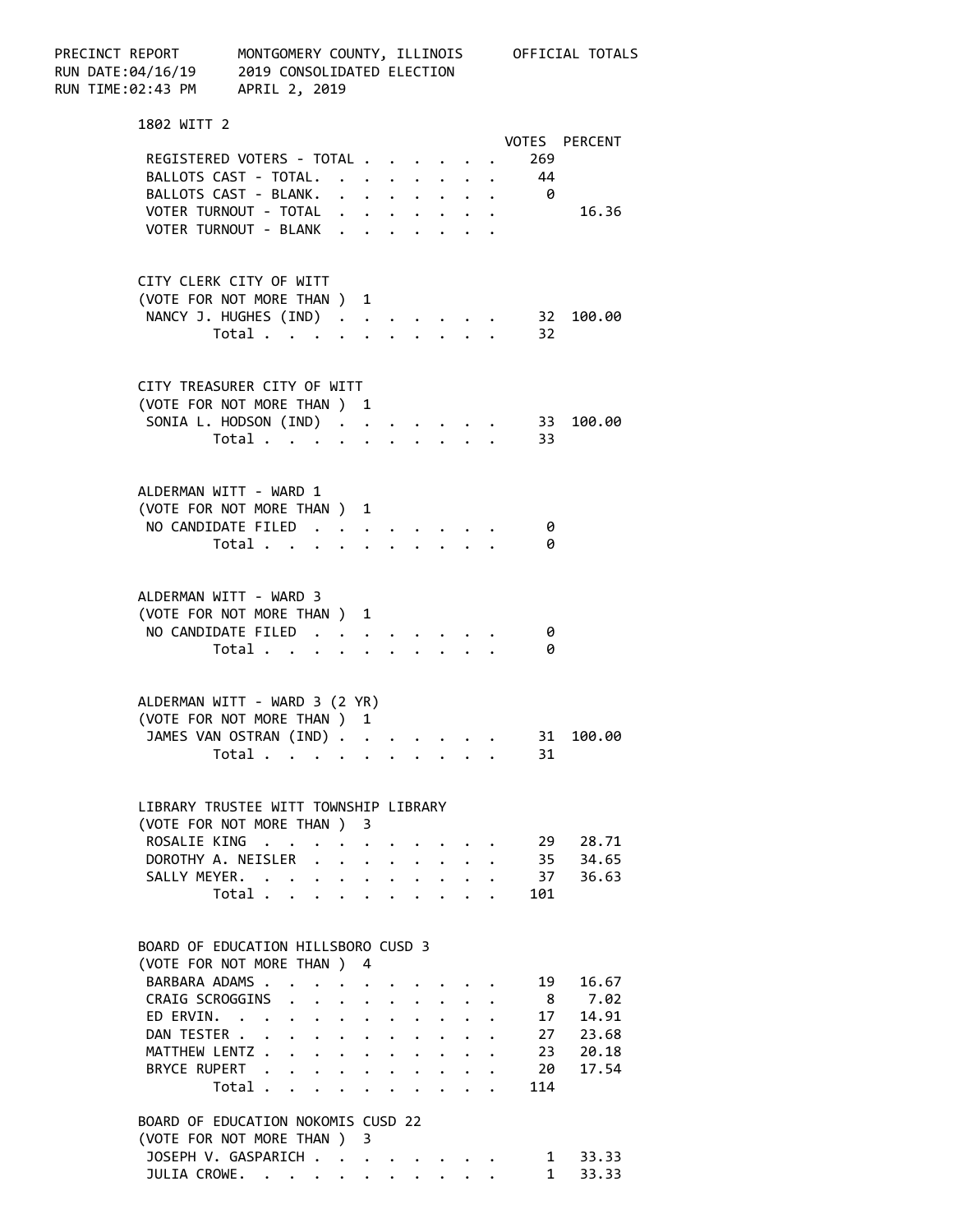|                                                                                 | CARL J. KETTELKAMP<br>CHAD RUPPERT<br>DAVID SCHWEIZER                                                                                            | Total                                     |                                                                                                                         |                           |                      |  |                                                                             | 0<br>BEN TARTER 0<br>. 0<br>3 | 1 33.33                                                     |  |
|---------------------------------------------------------------------------------|--------------------------------------------------------------------------------------------------------------------------------------------------|-------------------------------------------|-------------------------------------------------------------------------------------------------------------------------|---------------------------|----------------------|--|-----------------------------------------------------------------------------|-------------------------------|-------------------------------------------------------------|--|
|                                                                                 | REGIONAL SUPERINTENDENT OF SCHOOLS (6 YR)<br>BOND/CHRISTIAN/EFFINGHAM/FAYETTE/MONTGOMERY<br>(VOTE FOR NOT MORE THAN ) 2<br>JULIE KNODLE          | Total                                     |                                                                                                                         |                           |                      |  | $\mathbf{r}$ , $\mathbf{r}$ , $\mathbf{r}$ , $\mathbf{r}$                   | 32                            | . 32 100.00                                                 |  |
|                                                                                 | REGIONAL SUPERINTENDENT OF SCHOOLS (2 YR)<br>BOND/CHRISTIAN/EFFINGHAM/FAYETTE/MONTGOMERY<br>(VOTE FOR NOT MORE THAN ) 1                          | Total $\ldots$ $\ldots$ $\ldots$ $\ldots$ |                                                                                                                         |                           |                      |  |                                                                             | 27                            | BRUCE A. BANNISTER 27 100.00                                |  |
| RUN DATE:04/16/19 2019 CONSOLIDATED ELECTION<br>RUN TIME:02:43 PM APRIL 2, 2019 |                                                                                                                                                  |                                           |                                                                                                                         |                           |                      |  |                                                                             |                               | PRECINCT REPORT MONTGOMERY COUNTY, ILLINOIS OFFICIAL TOTALS |  |
|                                                                                 | 1901 ZANESVILLE<br>REGISTERED VOTERS - TOTAL<br>BALLOTS CAST - TOTAL.<br>BALLOTS CAST - BLANK.<br>VOTER TURNOUT - TOTAL<br>VOTER TURNOUT - BLANK |                                           |                                                                                                                         |                           |                      |  | $\mathbf{r} = \mathbf{r} + \mathbf{r} + \mathbf{r}$ .                       | 299<br>56<br>- 0              | VOTES PERCENT<br>18.73                                      |  |
|                                                                                 | VILLAGE TRUSTEE VILLAGE OF RAYMOND<br>(VOTE FOR NOT MORE THAN ) 3<br>KATHY SUMMERS (IND)<br>DANIEL R. HOUGH (IND)<br>BILL KRAGER (IND).          | Total                                     |                                                                                                                         |                           |                      |  |                                                                             | 10                            |                                                             |  |
|                                                                                 | LIBRARY TRUSTEE DOYLE PUBLIC LIBRARY<br>(VOTE FOR NOT MORE THAN ) 3<br>CHERYL ANN NOLLER.<br>JANECE NEUNABER<br>VIRGINIA L. McCULLERS .          | Total $\cdots$ $\cdots$ $\cdots$          | $\bullet$                                                                                                               | $\mathbf{L}^{\text{max}}$ | $\ddot{\phantom{0}}$ |  | $\mathbf{L} = \mathbf{L}$<br>$\mathbf{r}$ and $\mathbf{r}$ and $\mathbf{r}$ | 84                            | 28 33.33<br>30 35.71<br>26 30.95                            |  |
|                                                                                 | LIBRARY TRUSTEE DOYLE PUBLIC LIBRARY (2 YR)<br>(VOTE FOR NOT MORE THAN )<br>KAITLIN BERGSCHNEIDER                                                | Total                                     |                                                                                                                         | 1<br>$\mathbf{L}$         |                      |  | $\mathbf{r} = \mathbf{r} + \mathbf{r}$                                      | 33                            | 33 100.00                                                   |  |
|                                                                                 | LIBRARY TRUSTEE DISTRICT LITCHFIELD PUBLIC LIBRARY<br>(VOTE FOR NOT MORE THAN ) 3<br>MARY H. SCHNEIDER.<br>VICKIE LOVELLETTE.<br>CAROL SNEED.    | Total                                     | $\mathbf{z} = \mathbf{z} + \mathbf{z}$ .<br>$\bullet$ .<br><br><br><br><br><br><br><br><br><br><br><br><br>$\mathbf{r}$ | $\ddot{\phantom{0}}$      |                      |  |                                                                             | -33                           | 8 24.24<br>13 39.39<br>12 36.36                             |  |

 BOARD OF EDUCATION LITCHFIELD CUSD 12 (2 YR) (VOTE FOR NOT MORE THAN ) 1